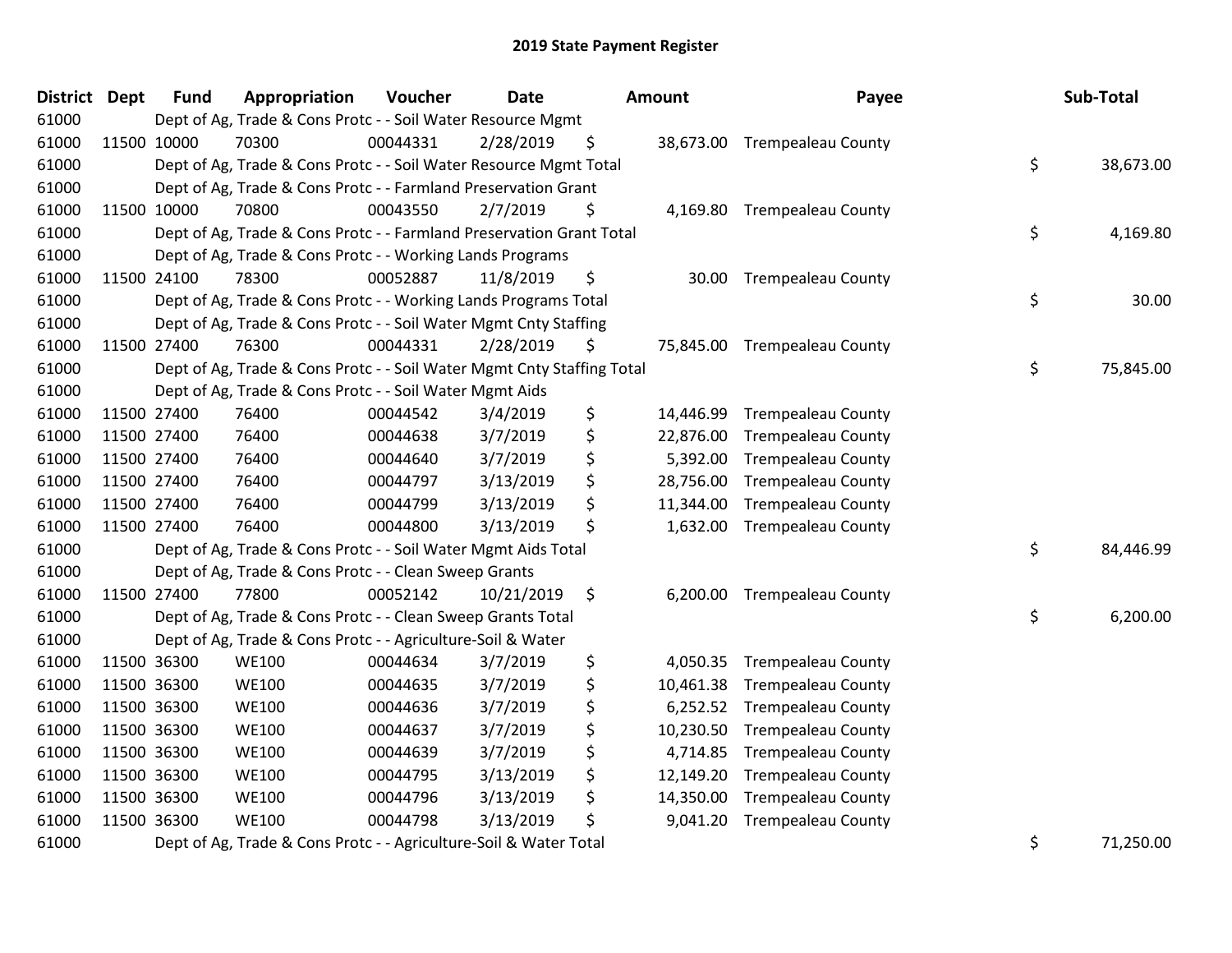| <b>District</b> | <b>Dept</b> | <b>Fund</b> | Appropriation                                                      | Voucher  | <b>Date</b> | Amount         | Payee                        | Sub-Total       |
|-----------------|-------------|-------------|--------------------------------------------------------------------|----------|-------------|----------------|------------------------------|-----------------|
| 61000           |             |             | Dept of Safety & Prof Services - - Powts Replacement Rehab         |          |             |                |                              |                 |
| 61000           |             | 16500 10000 | 23600                                                              | 00032293 | 8/22/2019   | \$             | 3,379.00 Trempealeau County  |                 |
| 61000           |             |             | Dept of Safety & Prof Services - - Powts Replacement Rehab Total   |          |             |                |                              | \$<br>3,379.00  |
| 61000           |             |             | Dept of Natural Resources - - Gen Program Ops-State Funds          |          |             |                |                              |                 |
| 61000           |             | 37000 21200 | 16100                                                              | 00324506 | 5/28/2019   | \$<br>370.00   | <b>Trempealeau County</b>    |                 |
| 61000           |             | 37000 21200 | 16100                                                              | 00340359 | 7/26/2019   | \$<br>298.12   | <b>Trempealeau County</b>    |                 |
| 61000           |             | 37000 21200 | 16100                                                              | 00340361 | 7/26/2019   | \$<br>2,561.93 | <b>Trempealeau County</b>    |                 |
| 61000           |             | 37000 21200 | 16100                                                              | 00350752 | 8/30/2019   | \$<br>1,403.40 | <b>Trempealeau County</b>    |                 |
| 61000           |             | 37000 21200 | 16100                                                              | 00364081 | 10/30/2019  | \$<br>4,403.79 | <b>Trempealeau County</b>    |                 |
| 61000           |             |             | Dept of Natural Resources - - Gen Program Ops-State Funds Total    |          |             |                |                              | \$<br>9,037.24  |
| 61000           |             |             | Dept of Natural Resources - - General Program Operations --        |          |             |                |                              |                 |
| 61000           |             | 37000 21200 | 25400                                                              | 00306781 | 3/21/2019   | \$<br>180.00   | <b>Trempealeau County</b>    |                 |
| 61000           |             | 37000 21200 | 25400                                                              | 00313071 | 4/19/2019   | \$<br>540.00   | <b>Trempealeau County</b>    |                 |
| 61000           |             | 37000 21200 | 25400                                                              | 00341833 | 7/18/2019   | \$<br>240.00   | <b>Trempealeau County</b>    |                 |
| 61000           |             |             | Dept of Natural Resources - - General Program Operations -- Total  |          |             |                |                              | \$<br>960.00    |
| 61000           |             |             | Dept of Natural Resources - - Venison Processing                   |          |             |                |                              |                 |
| 61000           |             | 37000 21200 | 54900                                                              | 00303514 | 3/15/2019   | \$<br>2,610.00 | <b>Trempealeau County</b>    |                 |
| 61000           |             |             | Dept of Natural Resources - - Venison Processing Total             |          |             |                |                              | \$<br>2,610.00  |
| 61000           |             |             | Dept of Natural Resources - - Wildlife Damage Claims & Abat        |          |             |                |                              |                 |
| 61000           |             | 37000 21200 | 55300                                                              | 00303514 | 3/15/2019   | \$             | 23,458.67 Trempealeau County |                 |
| 61000           |             |             | Dept of Natural Resources - - Wildlife Damage Claims & Abat Total  |          |             |                |                              | \$<br>23,458.67 |
| 61000           |             |             | Dept of Natural Resources - - Resaids - County Cons Aids           |          |             |                |                              |                 |
| 61000           |             | 37000 21200 | 56300                                                              | 00288291 | 1/3/2019    | \$             | 1,971.00 Trempealeau County  |                 |
| 61000           |             |             | Dept of Natural Resources - - Resaids - County Cons Aids Total     |          |             |                |                              | \$<br>1,971.00  |
| 61000           |             |             | Dept of Natural Resources - - Resaids - Forest Croplnd & Mfl       |          |             |                |                              |                 |
| 61000           |             | 37000 21200 | 56600                                                              | 00359807 | 9/23/2019   | \$             | 20,896.16 Trempealeau County |                 |
| 61000           |             |             | Dept of Natural Resources - - Resaids - Forest CropInd & Mfl Total |          |             |                |                              | \$<br>20,896.16 |
| 61000           |             |             | Dept of Natural Resources - - Ra- Snowmobile Trail Areas           |          |             |                |                              |                 |
| 61000           |             | 37000 21200 | 57500                                                              | 00293255 | 1/23/2019   | \$             | 66,600.00 Trempealeau County |                 |
| 61000           |             |             | Dept of Natural Resources - - Ra- Snowmobile Trail Areas Total     |          |             |                |                              | \$<br>66,600.00 |
| 61000           |             |             | Dept of Natural Resources - - Resaids - Pymt In Lieu Tax Fed       |          |             |                |                              |                 |
| 61000           |             | 37000 21200 | 58400                                                              | 00364678 | 10/15/2019  | \$<br>894.00   | <b>Trempealeau County</b>    |                 |
| 61000           |             |             | Dept of Natural Resources - - Resaids - Pymt In Lieu Tax Fed Total |          |             |                |                              | \$<br>894.00    |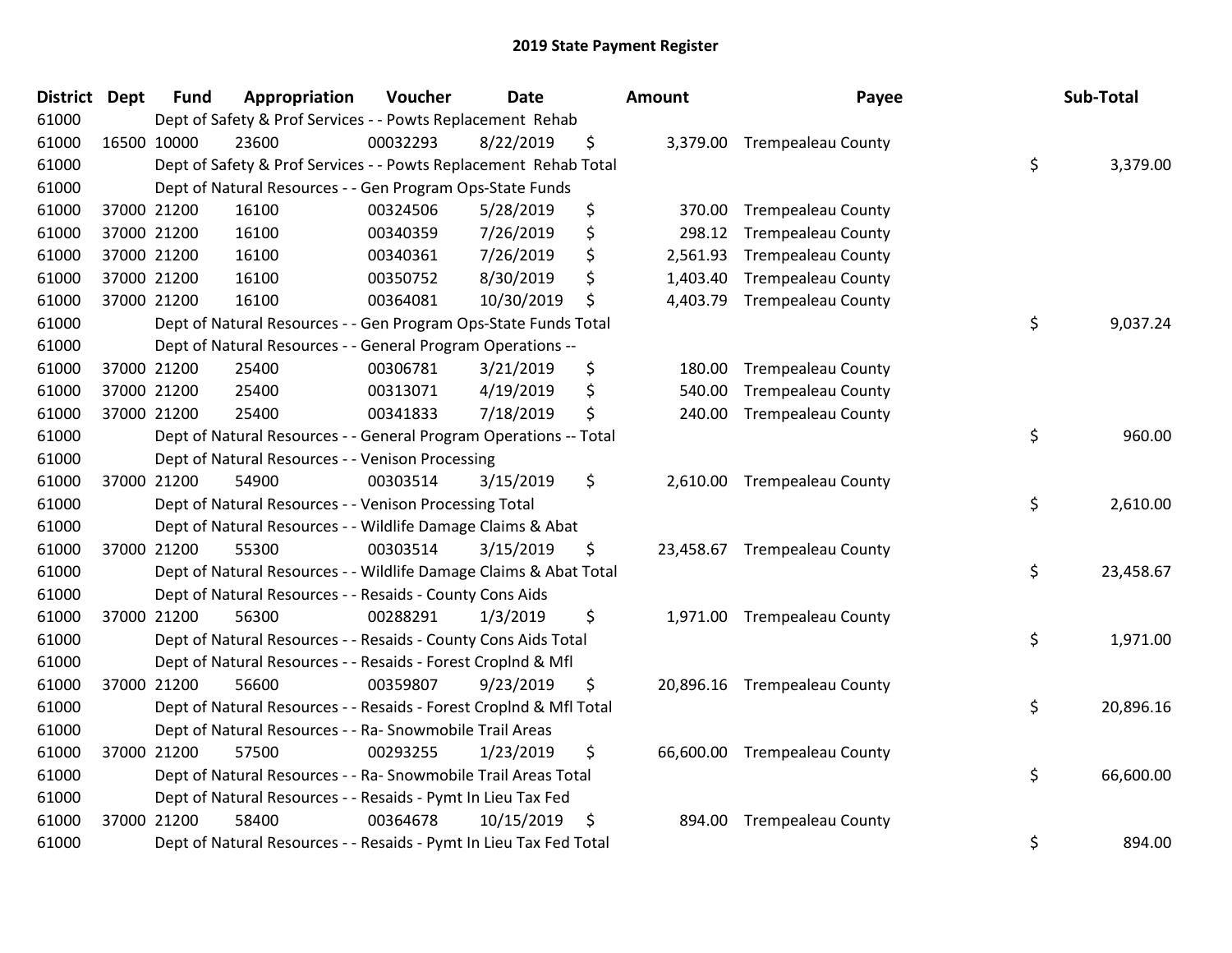| <b>District</b> | <b>Dept</b> | <b>Fund</b> | Appropriation                                                     | Voucher  | <b>Date</b> | <b>Amount</b>    | Payee                         | Sub-Total        |
|-----------------|-------------|-------------|-------------------------------------------------------------------|----------|-------------|------------------|-------------------------------|------------------|
| 61000           |             |             | Dept of Natural Resources - - GPO - State Funds                   |          |             |                  |                               |                  |
| 61000           | 37000 21200 |             | 96100                                                             | 00300122 | 3/15/2019   | \$               | 11.00 Trempealeau County      |                  |
| 61000           |             |             | Dept of Natural Resources - - GPO - State Funds Total             |          |             |                  |                               | \$<br>11.00      |
| 61000           |             |             | Dept of Natural Resources - - Petrostorage Envr Remd Awards       |          |             |                  |                               |                  |
| 61000           | 37000 27200 |             | 66700                                                             | 00290587 | 1/14/2019   | \$<br>5,540.68   | <b>Trempealeau County</b>     |                  |
| 61000           | 37000 27200 |             | 66700                                                             | 00334649 | 6/26/2019   | \$<br>2,294.22   | <b>Trempealeau County</b>     |                  |
| 61000           | 37000 27200 |             | 66700                                                             | 00352666 | 8/22/2019   | \$               | 4,919.10 Trempealeau County   |                  |
| 61000           |             |             | Dept of Natural Resources - - Petrostorage Envr Remd Awards Total |          |             |                  |                               | \$<br>12,754.00  |
| 61000           |             |             | Dept of Natural Resources - - Land Acquisition                    |          |             |                  |                               |                  |
| 61000           | 37000 36300 |             | <b>TA100</b>                                                      | 00291673 | 1/18/2019   | \$<br>3.00       | <b>Trempealeau County</b>     |                  |
| 61000           |             |             | Dept of Natural Resources - - Land Acquisition Total              |          |             |                  |                               | \$<br>3.00       |
| 61000           |             |             | Dept of Natural Resources - - Dnr-Nonpoint Source                 |          |             |                  |                               |                  |
| 61000           | 37000 36300 |             | <b>TF100</b>                                                      | 00316221 | 4/29/2019   | \$               | 145,243.99 Trempealeau County |                  |
| 61000           |             |             | Dept of Natural Resources - - Dnr-Nonpoint Source Total           |          |             |                  |                               | \$<br>145,243.99 |
| 61000           |             |             | Dept of Natural Resources - - GPO - Sd Water Loan Prog, Fed       |          |             |                  |                               |                  |
| 61000           | 37000 57300 |             | 48200                                                             | 00298745 | 2/15/2019   | \$<br>2,150.00   | <b>Trempealeau County</b>     |                  |
| 61000           | 37000 57300 |             | 48200                                                             | 00310981 | 4/30/2019   | \$<br>2,069.50   | <b>Trempealeau County</b>     |                  |
| 61000           | 37000 57300 |             | 48200                                                             | 00330519 | 7/5/2019    | \$<br>2,069.50   | <b>Trempealeau County</b>     |                  |
| 61000           | 37000 57300 |             | 48200                                                             | 00373465 | 11/27/2019  | \$               | 2,069.50 Trempealeau County   |                  |
| 61000           |             |             | Dept of Natural Resources - - GPO - Sd Water Loan Prog, Fed Total |          |             |                  |                               | \$<br>8,358.50   |
| 61000           |             |             | WI Dept of Transportation - - Eldly&Disa Co/Aid Sf                |          |             |                  |                               |                  |
| 61000           | 39500 21100 |             | 16800                                                             | 00350672 | 2/12/2019   | \$               | 72,389.00 Trempealeau County  |                  |
| 61000           |             |             | WI Dept of Transportation - - Eldly&Disa Co/Aid Sf Total          |          |             |                  |                               | \$<br>72,389.00  |
| 61000           |             |             | WI Dept of Transportation - - Trans Aids To Co.-Sf                |          |             |                  |                               |                  |
| 61000           | 39500 21100 |             | 19000                                                             | 00335833 | 1/7/2019    | \$<br>211,602.09 | <b>Trempealeau County</b>     |                  |
| 61000           | 39500 21100 |             | 19000                                                             | 00401158 | 7/1/2019    | \$<br>423,204.18 | <b>Trempealeau County</b>     |                  |
| 61000           | 39500 21100 |             | 19000                                                             | 00443976 | 10/7/2019   | \$<br>211,602.09 | <b>Trempealeau County</b>     |                  |
| 61000           |             |             | WI Dept of Transportation - - Trans Aids To Co.-Sf Total          |          |             |                  |                               | \$<br>846,408.36 |
| 61000           |             |             | WI Dept of Transportation - - Loc Rd Imp Prg St Fd                |          |             |                  |                               |                  |
| 61000           | 39500 21100 |             | 27800                                                             | 00458834 | 11/7/2019   | \$<br>324,619.86 | <b>Trempealeau County</b>     |                  |
| 61000           | 39500 21100 |             | 27800                                                             | 00465350 | 11/29/2019  | \$<br>4,303.80   | <b>Trempealeau County</b>     |                  |
| 61000           | 39500 21100 |             | 27800                                                             | 00468798 | 12/10/2019  | \$<br>38,837.25  | <b>Trempealeau County</b>     |                  |
| 61000           |             |             | WI Dept of Transportation - - Loc Rd Imp Prg St Fd Total          |          |             |                  |                               | \$<br>367,760.91 |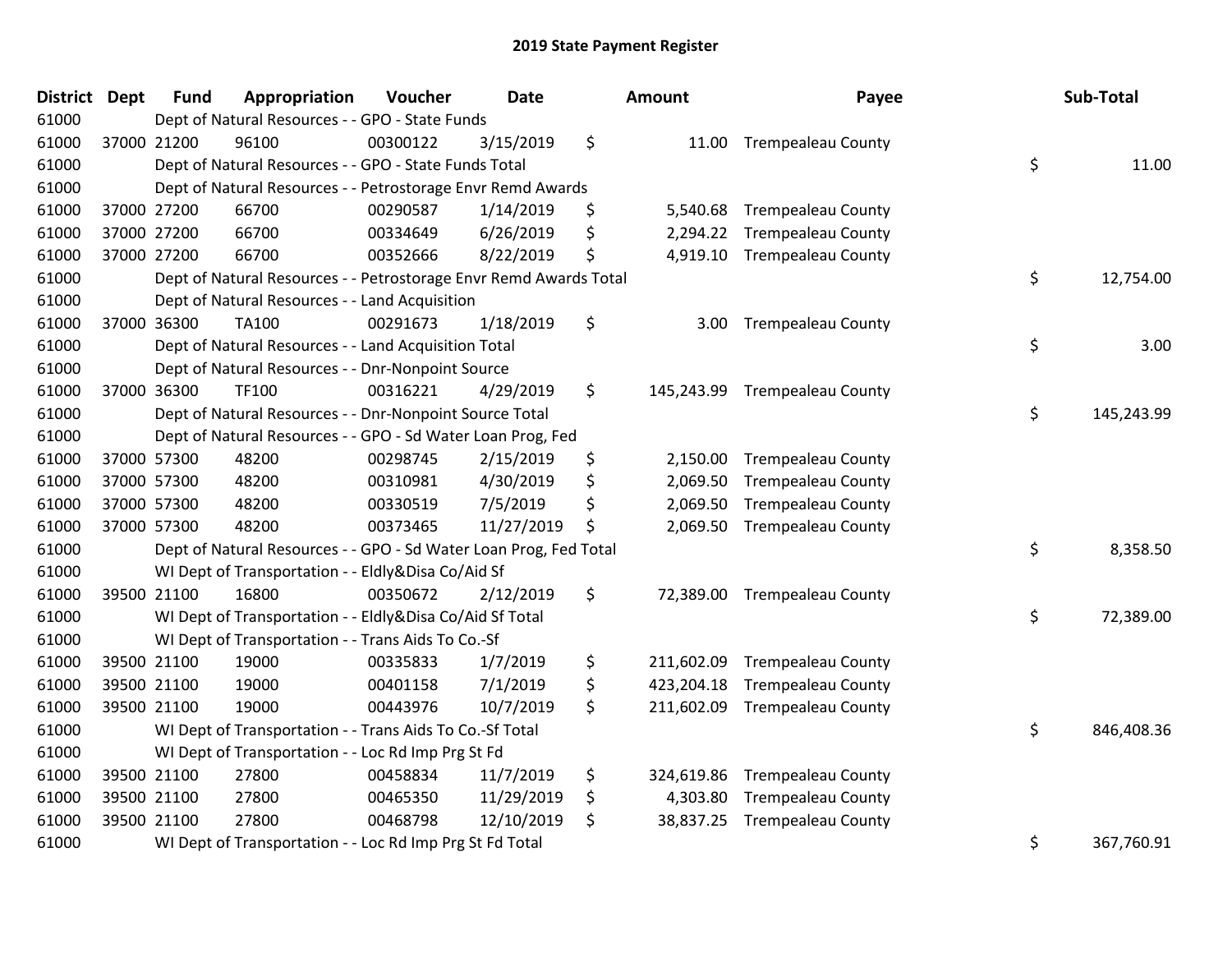| <b>District</b> | <b>Dept</b> | <b>Fund</b> | Appropriation                                           | Voucher  | Date       | <b>Amount</b>    | Payee                     | Sub-Total       |
|-----------------|-------------|-------------|---------------------------------------------------------|----------|------------|------------------|---------------------------|-----------------|
| 61000           |             |             | WI Dept of Transportation - - St Hwy Rehab, Sf          |          |            |                  |                           |                 |
| 61000           |             | 39500 21100 | 36300                                                   | 00427406 | 8/26/2019  | \$<br>372.66     | <b>Trempealeau County</b> |                 |
| 61000           | 39500 21100 |             | 36300                                                   | 00445992 | 10/8/2019  | \$<br>2.00       | <b>Trempealeau County</b> |                 |
| 61000           | 39500 21100 |             | 36300                                                   | 00445996 | 10/8/2019  | \$<br>2.00       | <b>Trempealeau County</b> |                 |
| 61000           | 39500 21100 |             | 36300                                                   | 00472884 | 12/19/2019 | \$<br>4,987.94   | <b>Trempealeau County</b> |                 |
| 61000           |             |             | WI Dept of Transportation - - St Hwy Rehab, Sf Total    |          |            |                  |                           | \$<br>5,364.60  |
| 61000           |             |             | WI Dept of Transportation - - Hwy Mgmt & Opers Sf       |          |            |                  |                           |                 |
| 61000           |             | 39500 21100 | 36500                                                   | 00343820 | 1/22/2019  | \$<br>797.61     | <b>Trempealeau County</b> |                 |
| 61000           |             | 39500 21100 | 36500                                                   | 00344494 | 1/25/2019  | \$<br>375.00     | <b>Trempealeau County</b> |                 |
| 61000           | 39500 21100 |             | 36500                                                   | 00360374 | 3/14/2019  | \$<br>750.00     | Trempealeau County        |                 |
| 61000           | 39500 21100 |             | 36500                                                   | 00370628 | 4/12/2019  | \$<br>375.00     | <b>Trempealeau County</b> |                 |
| 61000           | 39500 21100 |             | 36500                                                   | 00383346 | 5/29/2019  | \$<br>375.00     | <b>Trempealeau County</b> |                 |
| 61000           | 39500 21100 |             | 36500                                                   | 00411156 | 7/12/2019  | \$<br>750.00     | <b>Trempealeau County</b> |                 |
| 61000           | 39500 21100 |             | 36500                                                   | 00424419 | 8/14/2019  | \$<br>1,143.71   | <b>Trempealeau County</b> |                 |
| 61000           | 39500 21100 |             | 36500                                                   | 00425595 | 8/19/2019  | \$<br>375.00     | <b>Trempealeau County</b> |                 |
| 61000           | 39500 21100 |             | 36500                                                   | 00434385 | 9/13/2019  | \$<br>2,585.02   | <b>Trempealeau County</b> |                 |
| 61000           | 39500 21100 |             | 36500                                                   | 00452438 | 10/24/2019 | \$<br>4,427.82   | <b>Trempealeau County</b> |                 |
| 61000           | 39500 21100 |             | 36500                                                   | 00465370 | 11/26/2019 | \$<br>4,056.37   | <b>Trempealeau County</b> |                 |
| 61000           | 39500 21100 |             | 36500                                                   | 00472884 | 12/19/2019 | \$<br>1,220.87   | <b>Trempealeau County</b> |                 |
| 61000           |             |             | WI Dept of Transportation - - Hwy Mgmt & Opers Sf Total |          |            |                  |                           | \$<br>17,231.40 |
| 61000           |             |             | WI Dept of Transportation - - Routine Maint Sf          |          |            |                  |                           |                 |
| 61000           | 39500 21100 |             | 36800                                                   | 00343820 | 1/22/2019  | \$<br>96,718.56  | <b>Trempealeau County</b> |                 |
| 61000           | 39500 21100 |             | 36800                                                   | 00351690 | 2/12/2019  | \$<br>1,223.01   | <b>Trempealeau County</b> |                 |
| 61000           | 39500 21100 |             | 36800                                                   | 00354172 | 2/22/2019  | \$<br>225,122.70 | <b>Trempealeau County</b> |                 |
| 61000           | 39500 21100 |             | 36800                                                   | 00361909 | 3/19/2019  | \$<br>120,460.85 | <b>Trempealeau County</b> |                 |
| 61000           | 39500 21100 |             | 36800                                                   | 00368175 | 4/3/2019   | \$<br>119,237.94 | <b>Trempealeau County</b> |                 |
| 61000           | 39500 21100 |             | 36800                                                   | 00370294 | 4/11/2019  | \$<br>279,628.19 | <b>Trempealeau County</b> |                 |
| 61000           | 39500 21100 |             | 36800                                                   | 00380845 | 5/29/2019  | \$<br>362,258.94 | Trempealeau County        |                 |
| 61000           | 39500 21100 |             | 36800                                                   | 00395943 | 6/20/2019  | \$<br>161,460.39 | <b>Trempealeau County</b> |                 |
| 61000           | 39500 21100 |             | 36800                                                   | 00410191 | 7/8/2019   | \$<br>147,533.90 | <b>Trempealeau County</b> |                 |
| 61000           | 39500 21100 |             | 36800                                                   | 00424419 | 8/14/2019  | \$<br>89,507.33  | <b>Trempealeau County</b> |                 |
| 61000           | 39500 21100 |             | 36800                                                   | 00433932 | 9/13/2019  | \$<br>212,932.09 | <b>Trempealeau County</b> |                 |
| 61000           | 39500 21100 |             | 36800                                                   | 00434385 | 9/13/2019  | \$<br>119,218.50 | <b>Trempealeau County</b> |                 |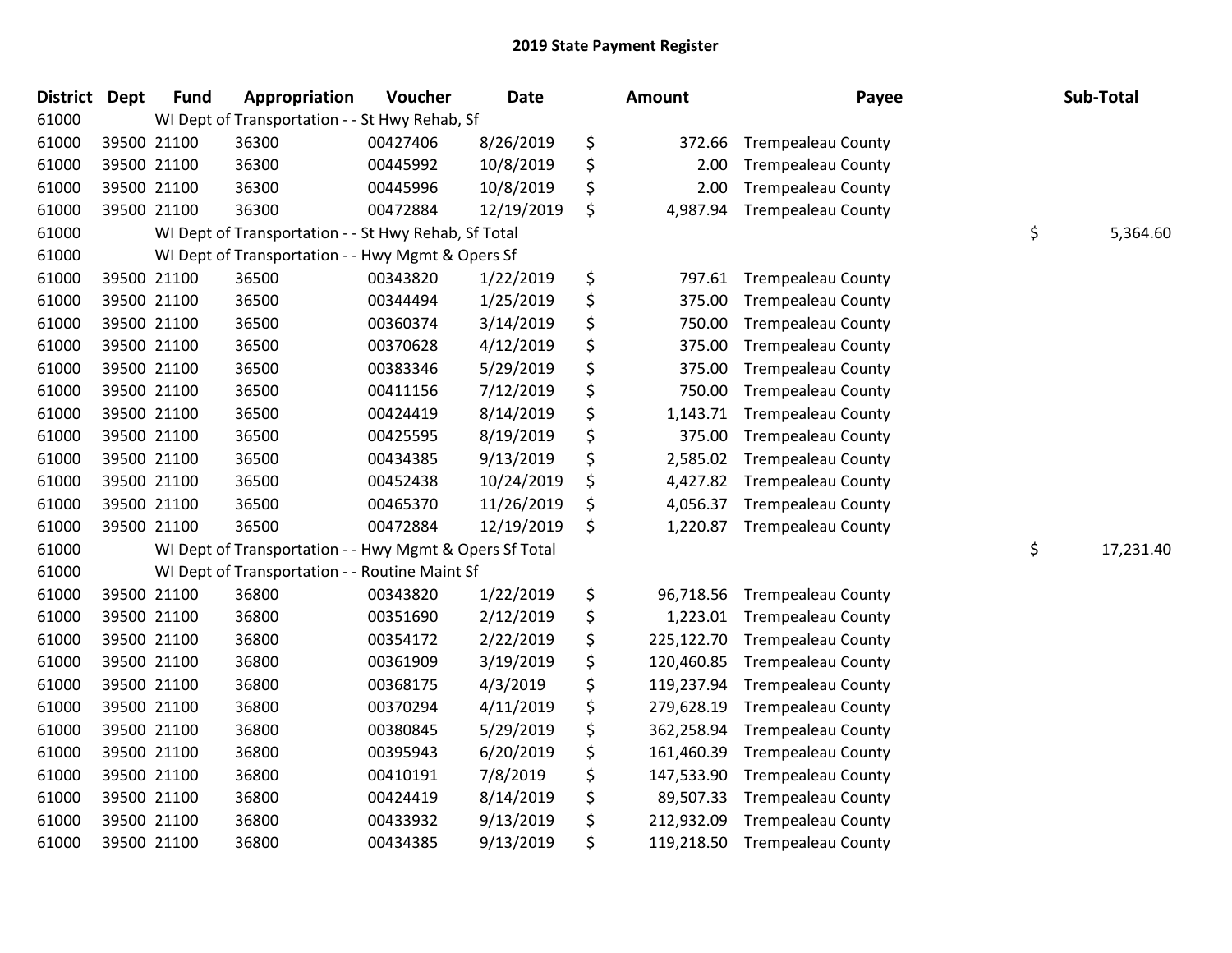| <b>District</b> | <b>Dept</b> | <b>Fund</b> | Appropriation                                                      | Voucher  | <b>Date</b> |     | Amount       | Payee                     | Sub-Total          |
|-----------------|-------------|-------------|--------------------------------------------------------------------|----------|-------------|-----|--------------|---------------------------|--------------------|
| 61000           |             | 39500 21100 | 36800                                                              | 00452438 | 10/24/2019  | \$  | 139,208.95   | <b>Trempealeau County</b> |                    |
| 61000           |             | 39500 21100 | 36800                                                              | 00460599 | 11/12/2019  | \$  | 2,828.59     | <b>Trempealeau County</b> |                    |
| 61000           |             | 39500 21100 | 36800                                                              | 00465370 | 11/26/2019  | \$, | 132,498.59   | <b>Trempealeau County</b> |                    |
| 61000           |             | 39500 21100 | 36800                                                              | 00472884 | 12/19/2019  | \$  | 153,781.58   | <b>Trempealeau County</b> |                    |
| 61000           |             |             | WI Dept of Transportation - - Routine Maint Sf Total               |          |             |     |              |                           | \$<br>2,363,620.11 |
| 61000           |             |             | WI Dept of Transportation - - Hwy Mgmt & Opers Lf                  |          |             |     |              |                           |                    |
| 61000           |             | 39500 21100 | 37500                                                              | 00465370 | 11/26/2019  | \$  | 238.15       | <b>Trempealeau County</b> |                    |
| 61000           |             |             | WI Dept of Transportation - - Hwy Mgmt & Opers Lf Total            |          |             |     |              |                           | \$<br>238.15       |
| 61000           |             |             | WI Dept of Transportation - - Routine Maint Ff                     |          |             |     |              |                           |                    |
| 61000           |             | 39500 21100 | 38000                                                              | 00410191 | 7/8/2019    | \$  | 39,847.39    | <b>Trempealeau County</b> |                    |
| 61000           |             | 39500 21100 | 38000                                                              | 00424419 | 8/14/2019   | \$  | 116,611.39   | <b>Trempealeau County</b> |                    |
| 61000           |             | 39500 21100 | 38000                                                              | 00434385 | 9/13/2019   | \$  | 102,639.64   | <b>Trempealeau County</b> |                    |
| 61000           |             | 39500 21100 | 38000                                                              | 00452438 | 10/24/2019  | \$  | 150,979.03   | <b>Trempealeau County</b> |                    |
| 61000           |             | 39500 21100 | 38000                                                              | 00465370 | 11/26/2019  | \$  | 50,845.30    | <b>Trempealeau County</b> |                    |
| 61000           |             | 39500 21100 | 38000                                                              | 00472884 | 12/19/2019  | S.  | 18,015.58    | <b>Trempealeau County</b> |                    |
| 61000           |             |             | WI Dept of Transportation - - Routine Maint Ff Total               |          |             |     |              |                           | \$<br>478,938.33   |
| 61000           |             |             | Department of Corrections - - General Program Operations           |          |             |     |              |                           |                    |
| 61000           |             | 41000 10000 | 10100                                                              | 00287030 | 5/21/2019   | \$  | 10.00        | <b>Trempealeau County</b> |                    |
| 61000           |             |             | Department of Corrections - - General Program Operations Total     |          |             |     |              |                           | \$<br>10.00        |
| 61000           |             |             | Department of Corrections - - Corrections Contracts And Agre       |          |             |     |              |                           |                    |
| 61000           |             | 41000 10000 | 11400                                                              | 00261591 | 1/23/2019   | \$  | 977.74       | <b>Trempealeau County</b> |                    |
| 61000           |             | 41000 10000 | 11400                                                              | 00261595 | 1/23/2019   | \$  | 3,087.60     | <b>Trempealeau County</b> |                    |
| 61000           |             | 41000 10000 | 11400                                                              | 00261666 | 1/23/2019   | \$  | 4,271.18     | <b>Trempealeau County</b> |                    |
| 61000           |             | 41000 10000 | 11400                                                              | 00262964 | 1/28/2019   | \$  | 4,528.48     | <b>Trempealeau County</b> |                    |
| 61000           |             | 41000 10000 | 11400                                                              | 00263842 | 2/1/2019    | \$  | 3,910.96     | <b>Trempealeau County</b> |                    |
| 61000           |             | 41000 10000 | 11400                                                              | 00268829 | 2/26/2019   | \$  | 1,646.72     | <b>Trempealeau County</b> |                    |
| 61000           | 41000 10000 |             | 11400                                                              | 00280108 | 4/17/2019   | \$  | 2,881.76     | <b>Trempealeau County</b> |                    |
| 61000           | 41000 10000 |             | 11400                                                              | 00280109 | 4/17/2019   | \$  | 3,190.52     | <b>Trempealeau County</b> |                    |
| 61000           | 41000 10000 |             | 11400                                                              | 00286646 | 5/20/2019   | \$  | 2,315.70     | <b>Trempealeau County</b> |                    |
| 61000           |             | 41000 10000 | 11400                                                              | 00291782 | 6/13/2019   | \$  | 2,109.86     | <b>Trempealeau County</b> |                    |
| 61000           |             | 41000 10000 | 11400                                                              | 00325784 | 11/27/2019  | \$  | 977.74       | <b>Trempealeau County</b> |                    |
| 61000           |             |             | Department of Corrections - - Corrections Contracts And Agre Total |          |             |     |              |                           | \$<br>29,898.26    |
|                 |             |             |                                                                    |          |             |     | $\mathbf{r}$ |                           |                    |

Department of Corrections - - Reimbursing Counties For Probation, Extended Supervision And Parole Holds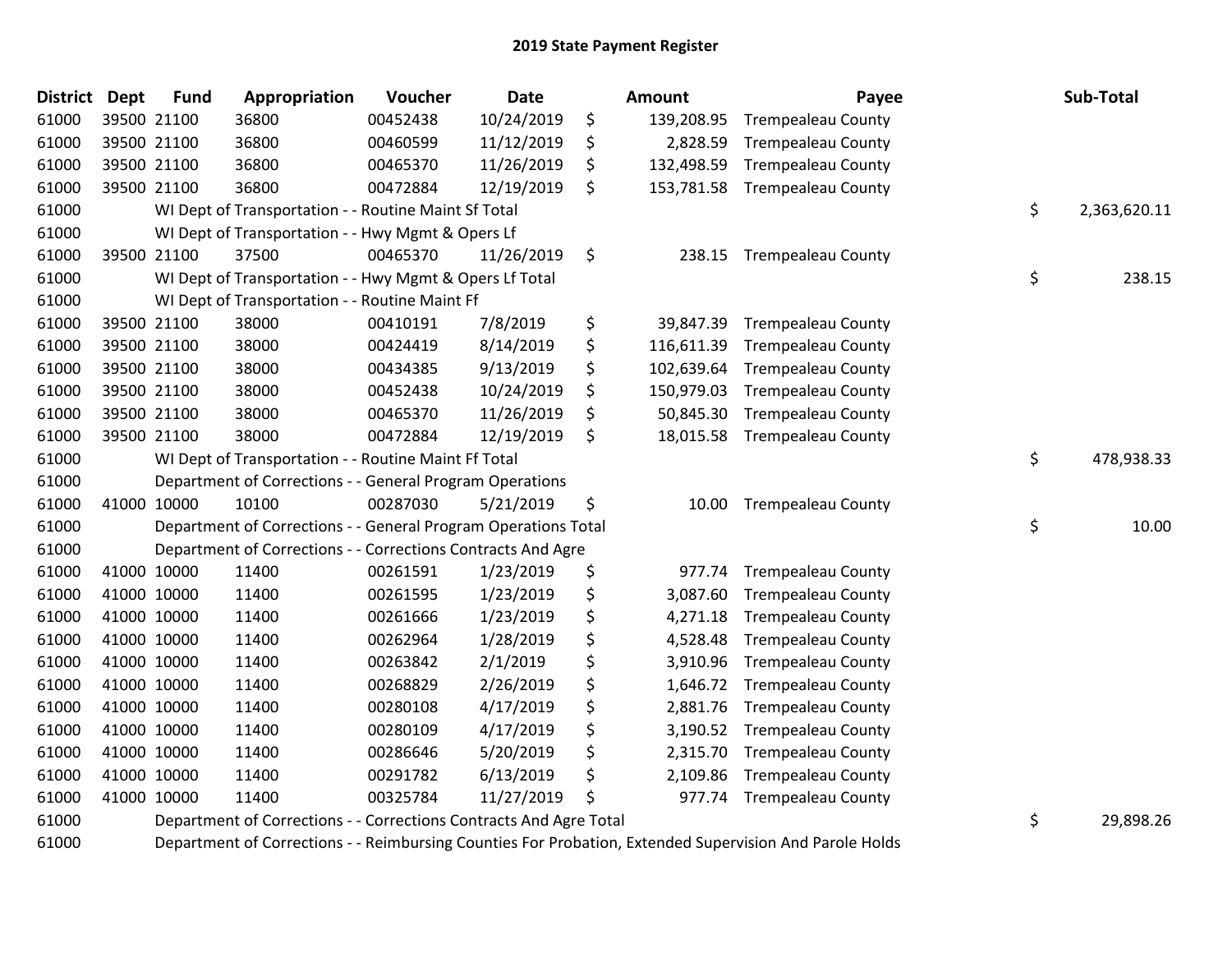| <b>District</b> | <b>Dept</b> | <b>Fund</b> | Appropriation                                                      | Voucher  | <b>Date</b> | <b>Amount</b>      | Payee                                                                                                         | Sub-Total          |
|-----------------|-------------|-------------|--------------------------------------------------------------------|----------|-------------|--------------------|---------------------------------------------------------------------------------------------------------------|--------------------|
| 61000           |             | 41000 10000 | 11600                                                              | 00320821 | 11/4/2019   | \$<br>41,650.04    | <b>Trempealeau County</b>                                                                                     |                    |
| 61000           |             |             |                                                                    |          |             |                    | Department of Corrections - - Reimbursing Counties For Probation, Extended Supervision And Parole Holds Total | \$<br>41,650.04    |
| 61000           |             |             | Department of Corrections - - Probation, Parole And Extended       |          |             |                    |                                                                                                               |                    |
| 61000           |             | 41000 10000 | 18700                                                              | 00320821 | 11/4/2019   | \$                 | 17,469.96 Trempealeau County                                                                                  |                    |
| 61000           |             |             | Department of Corrections - - Probation, Parole And Extended Total |          |             |                    |                                                                                                               | \$<br>17,469.96    |
| 61000           |             |             | Department of Health Services - - State/Federal Aids               |          |             |                    |                                                                                                               |                    |
| 61000           |             | 43500 10000 | 00000                                                              | 90906    | 1/2/2019    | \$<br>207,571.00   | <b>Trempealeau County</b>                                                                                     |                    |
| 61000           |             | 43500 10000 | 00000                                                              | 90907    | 2/1/2019    | \$<br>250,139.00   | <b>Trempealeau County</b>                                                                                     |                    |
| 61000           |             | 43500 10000 | 00000                                                              | 90909    | 3/1/2019    | \$<br>4,049.00     | <b>Trempealeau County</b>                                                                                     |                    |
| 61000           |             | 43500 10000 | 00000                                                              | 90910    | 4/1/2019    | \$<br>1,026,143.00 | <b>Trempealeau County</b>                                                                                     |                    |
| 61000           |             | 43500 10000 | 00000                                                              | 90911    | 5/1/2019    | \$<br>258,765.00   | <b>Trempealeau County</b>                                                                                     |                    |
| 61000           |             | 43500 10000 | 00000                                                              | 90913    | 6/3/2019    | \$<br>139,580.00   | <b>Trempealeau County</b>                                                                                     |                    |
| 61000           |             | 43500 10000 | 00000                                                              | 90914    | 6/17/2019   | \$<br>13,207.00    | <b>Trempealeau County</b>                                                                                     |                    |
| 61000           |             | 43500 10000 | 00000                                                              | 92000    | 7/1/2019    | \$<br>544,531.00   | <b>Trempealeau County</b>                                                                                     |                    |
| 61000           |             | 43500 10000 | 00000                                                              | 92001    | 8/1/2019    | \$<br>321,963.00   | <b>Trempealeau County</b>                                                                                     |                    |
| 61000           |             | 43500 10000 | 00000                                                              | 92002    | 9/3/2019    | \$<br>389,795.00   | <b>Trempealeau County</b>                                                                                     |                    |
| 61000           |             | 43500 10000 | 00000                                                              | 92003    | 10/1/2019   | \$<br>251,596.00   | <b>Trempealeau County</b>                                                                                     |                    |
| 61000           |             | 43500 10000 | 00000                                                              | 92004    | 11/1/2019   | \$<br>380,530.00   | <b>Trempealeau County</b>                                                                                     |                    |
| 61000           |             | 43500 10000 | 00000                                                              | 92005    | 12/2/2019   | \$<br>333,893.00   | <b>Trempealeau County</b>                                                                                     |                    |
| 61000           |             | 43500 10000 | 00000                                                              | 92006    | 12/20/2019  | \$<br>6,700.00     | <b>Trempealeau County</b>                                                                                     |                    |
| 61000           |             |             | Department of Health Services - - State/Federal Aids Total         |          |             |                    |                                                                                                               | \$<br>4,128,462.00 |
| 61000           |             |             | Department of Health Services - - Public Health Dispensaries And   |          |             |                    |                                                                                                               |                    |
| 61000           |             | 43500 10000 | 10700                                                              | 00264915 | 2/19/2019   | \$<br>1,048.37     | <b>Trempealeau County</b>                                                                                     |                    |
| 61000           |             | 43500 10000 | 10700                                                              | 00264926 | 2/19/2019   | \$<br>760.07       | <b>Trempealeau County</b>                                                                                     |                    |
| 61000           |             | 43500 10000 | 10700                                                              | 00281631 | 5/24/2019   | \$<br>495.80       | <b>Trempealeau County</b>                                                                                     |                    |
| 61000           |             | 43500 10000 | 10700                                                              | 00281632 | 5/24/2019   | \$<br>420.59       | Trempealeau County                                                                                            |                    |
| 61000           |             | 43500 10000 | 10700                                                              | 00283965 | 6/5/2019    | \$<br>845.84       | <b>Trempealeau County</b>                                                                                     |                    |
| 61000           |             | 43500 10000 | 10700                                                              | 00291226 | 7/1/2019    | \$<br>435.83       | <b>Trempealeau County</b>                                                                                     |                    |
| 61000           |             | 43500 10000 | 10700                                                              | 00298029 | 7/31/2019   | \$<br>198.85       | Trempealeau County                                                                                            |                    |
| 61000           |             | 43500 10000 | 10700                                                              | 00305314 | 8/30/2019   | \$<br>264.97       | <b>Trempealeau County</b>                                                                                     |                    |
| 61000           |             | 43500 10000 | 10700                                                              | 00311356 | 10/3/2019   | \$<br>227.04       | <b>Trempealeau County</b>                                                                                     |                    |
| 61000           |             | 43500 10000 | 10700                                                              | 00321702 | 11/4/2019   | \$<br>314.73       | <b>Trempealeau County</b>                                                                                     |                    |
| 61000           |             | 43500 10000 | 10700                                                              | 00325691 | 11/22/2019  | \$<br>227.13       | <b>Trempealeau County</b>                                                                                     |                    |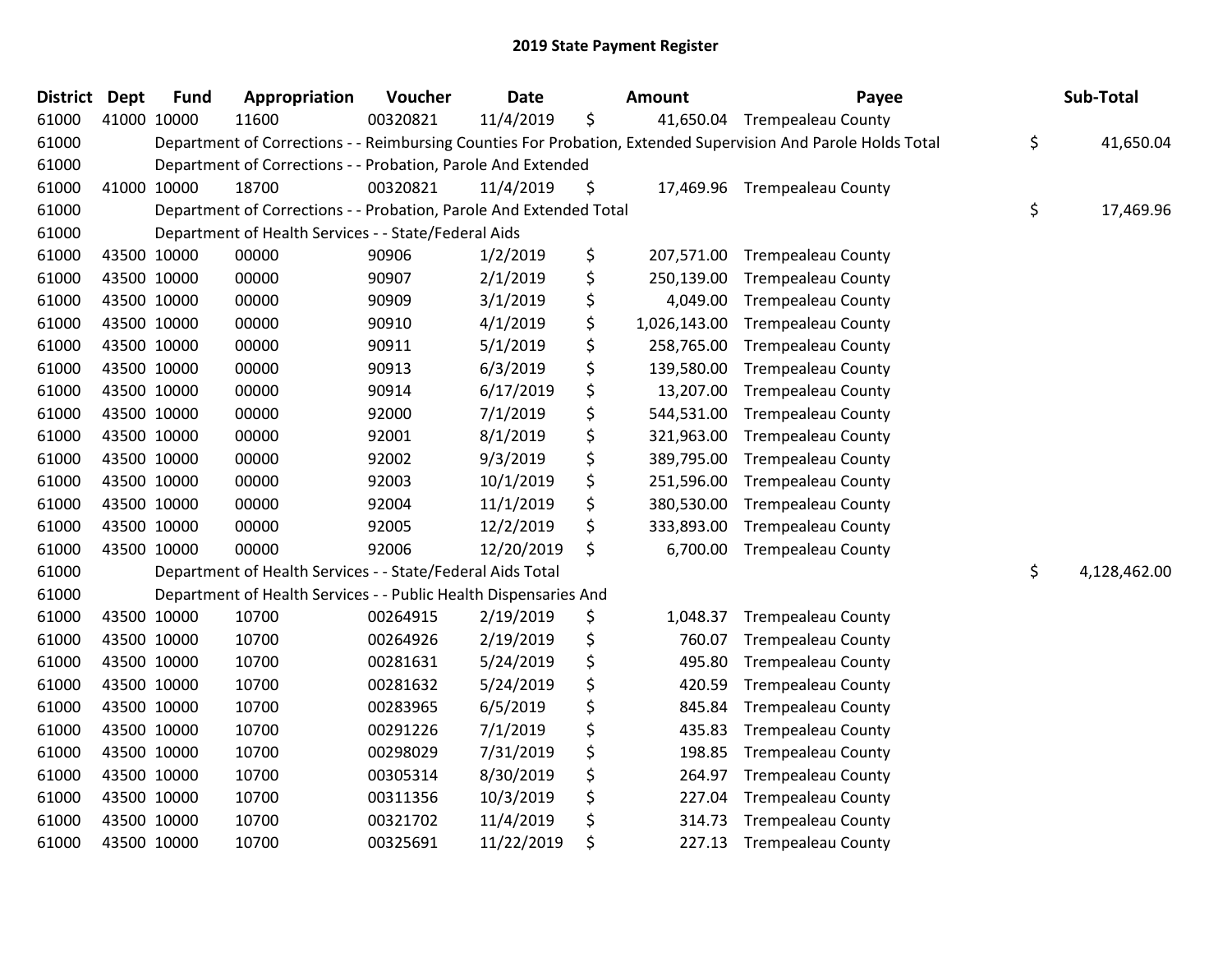| <b>District</b> | <b>Dept</b> | <b>Fund</b> | Appropriation                                                          | Voucher  | <b>Date</b> |    | <b>Amount</b> | Payee                     | Sub-Total       |
|-----------------|-------------|-------------|------------------------------------------------------------------------|----------|-------------|----|---------------|---------------------------|-----------------|
| 61000           |             | 43500 10000 | 10700                                                                  | 00330425 | 12/16/2019  | \$ | 104.17        | <b>Trempealeau County</b> |                 |
| 61000           |             |             | Department of Health Services - - Public Health Dispensaries And Total |          |             |    |               |                           | \$<br>5,343.39  |
| 61000           |             |             | Department of Health Services - - Federal Wic Operations               |          |             |    |               |                           |                 |
| 61000           |             | 43500 10000 | 14800                                                                  | 00262192 | 2/8/2019    | \$ | 379.50        | <b>Trempealeau County</b> |                 |
| 61000           |             | 43500 10000 | 14800                                                                  | 00266007 | 3/1/2019    | \$ | 964.50        | <b>Trempealeau County</b> |                 |
| 61000           |             | 43500 10000 | 14800                                                                  | 00274730 | 4/5/2019    | \$ | 480.00        | <b>Trempealeau County</b> |                 |
| 61000           |             | 43500 10000 | 14800                                                                  | 00276064 | 5/2/2019    | \$ | 1,015.50      | <b>Trempealeau County</b> |                 |
| 61000           |             | 43500 10000 | 14800                                                                  | 00287170 | 5/30/2019   | \$ | 900.00        | Trempealeau County        |                 |
| 61000           |             | 43500 10000 | 14800                                                                  | 00293211 | 7/5/2019    | \$ | 1,620.30      | <b>Trempealeau County</b> |                 |
| 61000           |             | 43500 10000 | 14800                                                                  | 00298173 | 7/31/2019   | \$ | 1,821.00      | <b>Trempealeau County</b> |                 |
| 61000           |             | 43500 10000 | 14800                                                                  | 00311373 | 9/20/2019   | \$ | 1,620.00      | <b>Trempealeau County</b> |                 |
| 61000           |             | 43500 10000 | 14800                                                                  | 00317123 | 11/1/2019   | \$ | 982.50        | <b>Trempealeau County</b> |                 |
| 61000           |             | 43500 10000 | 14800                                                                  | 00317125 | 11/1/2019   | \$ | 1,282.50      | <b>Trempealeau County</b> |                 |
| 61000           |             | 43500 10000 | 14800                                                                  | 00322719 | 11/29/2019  | \$ | 1,342.50      | <b>Trempealeau County</b> |                 |
| 61000           |             |             | Department of Health Services - - Federal Wic Operations Total         |          |             |    |               |                           | \$<br>12,408.30 |
| 61000           |             |             | Department of Health Services - - General Program Operations           |          |             |    |               |                           |                 |
| 61000           |             | 43500 10000 | 40100                                                                  | 00266586 | 2/27/2019   | \$ | 1.00          | <b>Trempealeau County</b> |                 |
| 61000           |             | 43500 10000 | 40100                                                                  | 00274563 | 4/3/2019    | \$ | 1.50          | <b>Trempealeau County</b> |                 |
| 61000           |             | 43500 10000 | 40100                                                                  | 00284203 | 5/15/2019   | \$ | 1.50          | <b>Trempealeau County</b> |                 |
| 61000           |             | 43500 10000 | 40100                                                                  | 00303478 | 8/14/2019   | \$ | 1.50          | <b>Trempealeau County</b> |                 |
| 61000           |             | 43500 10000 | 40100                                                                  | 00310795 | 9/18/2019   | \$ | 1.50          | <b>Trempealeau County</b> |                 |
| 61000           |             | 43500 10000 | 40100                                                                  | 00321251 | 10/30/2019  | \$ | 1.00          | Trempealeau County        |                 |
| 61000           |             | 43500 10000 | 40100                                                                  | 00325343 | 11/20/2019  | \$ | 1.50          | <b>Trempealeau County</b> |                 |
| 61000           |             |             | Department of Health Services - - General Program Operations Total     |          |             |    |               |                           | \$<br>9.50      |
| 61000           |             |             | Department of Health Services - - Medical Assistance State Admin       |          |             |    |               |                           |                 |
| 61000           |             | 43500 10000 | 44000                                                                  | 00266586 | 2/27/2019   | \$ | 1.00          | <b>Trempealeau County</b> |                 |
| 61000           |             | 43500 10000 | 44000                                                                  | 00274563 | 4/3/2019    | \$ | 1.50          | <b>Trempealeau County</b> |                 |
| 61000           |             | 43500 10000 | 44000                                                                  | 00284203 | 5/15/2019   | \$ | 1.50          | <b>Trempealeau County</b> |                 |
| 61000           |             | 43500 10000 | 44000                                                                  | 00303478 | 8/14/2019   | \$ | 1.50          | <b>Trempealeau County</b> |                 |
| 61000           |             | 43500 10000 | 44000                                                                  | 00310795 | 9/18/2019   | \$ | 1.50          | <b>Trempealeau County</b> |                 |
| 61000           |             | 43500 10000 | 44000                                                                  | 00321251 | 10/30/2019  | \$ | 1.00          | <b>Trempealeau County</b> |                 |
| 61000           |             | 43500 10000 | 44000                                                                  | 00325343 | 11/20/2019  | Ś  | 1.50          | <b>Trempealeau County</b> |                 |
| 61000           |             |             | Department of Health Services - - Medical Assistance State Admin Total |          |             |    |               |                           | \$<br>9.50      |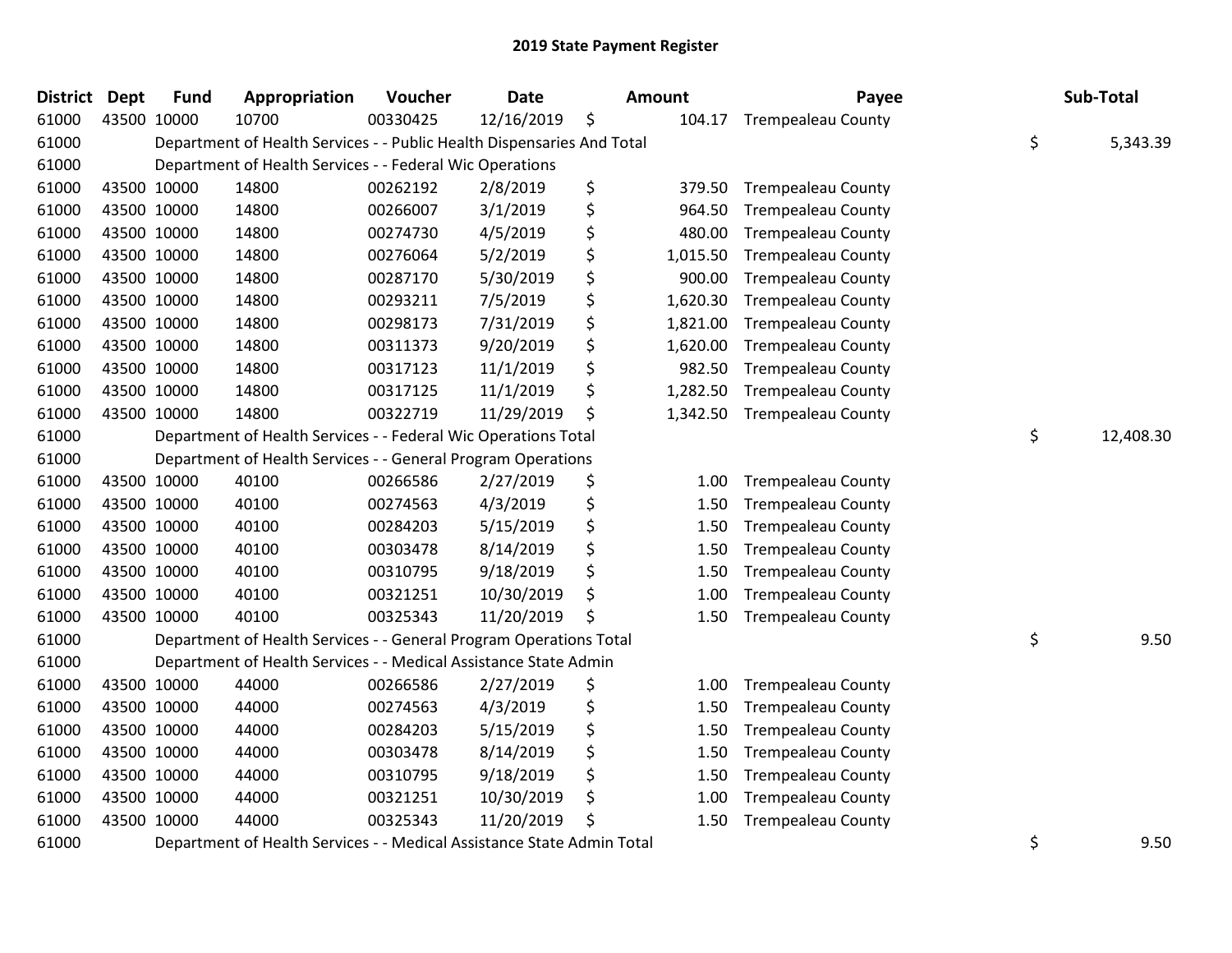| <b>District</b> | <b>Dept</b> | <b>Fund</b> | Appropriation                                                          | Voucher  | <b>Date</b> | <b>Amount</b>    | Payee                     | Sub-Total    |
|-----------------|-------------|-------------|------------------------------------------------------------------------|----------|-------------|------------------|---------------------------|--------------|
| 61000           |             |             | Department of Health Services - - Administrative And Support-Fis       |          |             |                  |                           |              |
| 61000           |             | 43500 10000 | 82100                                                                  | 00307740 | 9/4/2019    | \$<br>5.00       | <b>Trempealeau County</b> |              |
| 61000           |             |             | Department of Health Services - - Administrative And Support-Fis Total |          |             |                  |                           | \$<br>5.00   |
| 61000           |             |             | Dept of Children and Families - - Fees For Administrative Servic       |          |             |                  |                           |              |
| 61000           |             | 43700 10000 | 23100                                                                  | 00049887 | 2/5/2019    | \$<br>15.00      | <b>Trempealeau County</b> |              |
| 61000           |             | 43700 10000 | 23100                                                                  | 00054507 | 4/30/2019   | \$<br>80.00      | <b>Trempealeau County</b> |              |
| 61000           |             | 43700 10000 | 23100                                                                  | 00058429 | 7/26/2019   | \$<br>85.00      | <b>Trempealeau County</b> |              |
| 61000           |             | 43700 10000 | 23100                                                                  | 00062322 | 10/31/2019  | \$<br>70.00      | <b>Trempealeau County</b> |              |
| 61000           |             |             | Dept of Children and Families - - Fees For Administrative Servic Total |          |             |                  |                           | \$<br>250.00 |
| 61000           |             |             | Dept of Children and Families - - General Aids                         |          |             |                  |                           |              |
| 61000           |             | 43700 10000 | 99000                                                                  | 00048558 | 1/7/2019    | \$<br>3,647.21   | <b>Trempealeau County</b> |              |
| 61000           |             | 43700 10000 | 99000                                                                  | 00049445 | 2/1/2019    | \$<br>92,677.45  | <b>Trempealeau County</b> |              |
| 61000           |             | 43700 10000 | 99000                                                                  | 00049462 | 2/4/2019    | \$<br>5,052.62   | <b>Trempealeau County</b> |              |
| 61000           |             | 43700 10000 | 99000                                                                  | 00049511 | 2/5/2019    | \$<br>325.00     | <b>Trempealeau County</b> |              |
| 61000           |             | 43700 10000 | 99000                                                                  | 00049682 | 2/5/2019    | \$<br>260.82     | <b>Trempealeau County</b> |              |
| 61000           |             | 43700 10000 | 99000                                                                  | 00049754 | 2/5/2019    | \$<br>469.00     | <b>Trempealeau County</b> |              |
| 61000           |             | 43700 10000 | 99000                                                                  | 00050982 | 3/5/2019    | \$<br>1,628.42   | <b>Trempealeau County</b> |              |
| 61000           |             | 43700 10000 | 99000                                                                  | 00051810 | 3/22/2019   | \$<br>41,044.49  | <b>Trempealeau County</b> |              |
| 61000           |             | 43700 10000 | 99000                                                                  | 00052804 | 4/4/2019    | \$<br>15,331.45  | <b>Trempealeau County</b> |              |
| 61000           |             | 43700 10000 | 99000                                                                  | 00052805 | 4/4/2019    | \$<br>67,309.83  | <b>Trempealeau County</b> |              |
| 61000           |             | 43700 10000 | 99000                                                                  | 00052910 | 4/5/2019    | \$<br>41,883.26  | <b>Trempealeau County</b> |              |
| 61000           |             | 43700 10000 | 99000                                                                  | 00052911 | 4/5/2019    | \$<br>75,640.43  | <b>Trempealeau County</b> |              |
| 61000           |             | 43700 10000 | 99000                                                                  | 00053281 | 4/16/2019   | \$<br>578.60     | <b>Trempealeau County</b> |              |
| 61000           |             | 43700 10000 | 99000                                                                  | 00054032 | 4/30/2019   | \$<br>107,570.81 | <b>Trempealeau County</b> |              |
| 61000           |             | 43700 10000 | 99000                                                                  | 00054600 | 5/2/2019    | \$<br>162.84     | <b>Trempealeau County</b> |              |
| 61000           |             | 43700 10000 | 99000                                                                  | 00054698 | 5/6/2019    | \$<br>11,122.19  | <b>Trempealeau County</b> |              |
| 61000           |             | 43700 10000 | 99000                                                                  | 00056133 | 6/5/2019    | \$<br>10,450.01  | <b>Trempealeau County</b> |              |
| 61000           |             | 43700 10000 | 99000                                                                  | 00057396 | 7/5/2019    | \$<br>1,530.59   | <b>Trempealeau County</b> |              |
| 61000           |             | 43700 10000 | 99000                                                                  | 00058529 | 7/30/2019   | \$<br>103,630.30 | <b>Trempealeau County</b> |              |
| 61000           |             | 43700 10000 | 99000                                                                  | 00058613 | 8/1/2019    | \$<br>600.00     | <b>Trempealeau County</b> |              |
| 61000           |             | 43700 10000 | 99000                                                                  | 00058723 | 8/6/2019    | \$<br>18,613.00  | <b>Trempealeau County</b> |              |
| 61000           |             | 43700 10000 | 99000                                                                  | 00058813 | 8/5/2019    | \$<br>7,753.56   | <b>Trempealeau County</b> |              |
| 61000           |             | 43700 10000 | 99000                                                                  | 00059932 | 9/5/2019    | \$<br>14,144.32  | <b>Trempealeau County</b> |              |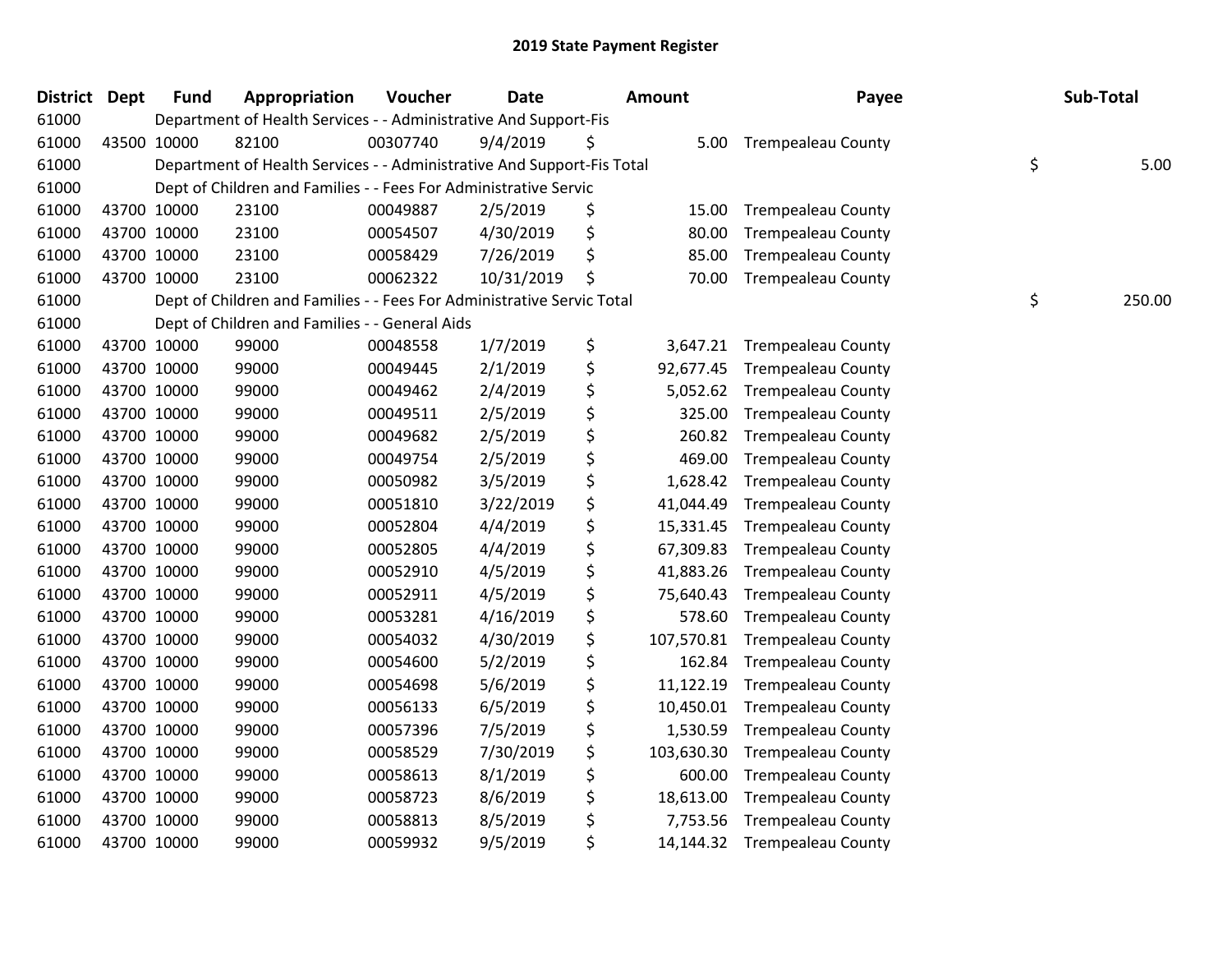| <b>District</b> | <b>Dept</b> | <b>Fund</b> | Appropriation                                                         | Voucher  | <b>Date</b> | <b>Amount</b>    | Payee                     | Sub-Total          |
|-----------------|-------------|-------------|-----------------------------------------------------------------------|----------|-------------|------------------|---------------------------|--------------------|
| 61000           |             | 43700 10000 | 99000                                                                 | 00060469 | 9/24/2019   | \$<br>384,228.26 | <b>Trempealeau County</b> |                    |
| 61000           |             | 43700 10000 | 99000                                                                 | 00060820 | 9/27/2019   | \$<br>1,176.00   | <b>Trempealeau County</b> |                    |
| 61000           |             | 43700 10000 | 99000                                                                 | 00060821 | 9/27/2019   | \$<br>490.62     | <b>Trempealeau County</b> |                    |
| 61000           | 43700 10000 |             | 99000                                                                 | 00061194 | 10/7/2019   | \$<br>4,971.87   | <b>Trempealeau County</b> |                    |
| 61000           | 43700 10000 |             | 99000                                                                 | 00062003 | 10/30/2019  | \$<br>107,823.56 | <b>Trempealeau County</b> |                    |
| 61000           |             | 43700 10000 | 99000                                                                 | 00062418 | 11/5/2019   | \$<br>968.25     | <b>Trempealeau County</b> |                    |
| 61000           |             | 43700 10000 | 99000                                                                 | 00062577 | 11/8/2019   | \$<br>19,397.68  | <b>Trempealeau County</b> |                    |
| 61000           |             | 43700 10000 | 99000                                                                 | 00063378 | 11/27/2019  | \$<br>8,191.87   | <b>Trempealeau County</b> |                    |
| 61000           | 43700 10000 |             | 99000                                                                 | 00063584 | 12/5/2019   | \$<br>11,980.29  | <b>Trempealeau County</b> |                    |
| 61000           | 43700 10000 |             | 99000                                                                 | 00063663 | 12/5/2019   | \$<br>469.85     | <b>Trempealeau County</b> |                    |
| 61000           |             |             | Dept of Children and Families - - General Aids Total                  |          |             |                  |                           | \$<br>1,161,124.45 |
| 61000           |             |             | Dept of Workforce Development - - Ui Admin Fed                        |          |             |                  |                           |                    |
| 61000           |             | 44500 10000 | 15100                                                                 | 00204068 | 1/3/2019    | \$<br>15.00      | <b>Trempealeau County</b> |                    |
| 61000           | 44500 10000 |             | 15100                                                                 | 00208807 | 2/4/2019    | \$<br>25.00      | <b>Trempealeau County</b> |                    |
| 61000           |             | 44500 10000 | 15100                                                                 | 00213509 | 3/4/2019    | \$<br>20.00      | <b>Trempealeau County</b> |                    |
| 61000           |             | 44500 10000 | 15100                                                                 | 00218439 | 4/2/2019    | \$<br>10.00      | <b>Trempealeau County</b> |                    |
| 61000           |             | 44500 10000 | 15100                                                                 | 00223397 | 5/2/2019    | \$<br>20.00      | <b>Trempealeau County</b> |                    |
| 61000           | 44500 10000 |             | 15100                                                                 | 00228683 | 6/4/2019    | \$<br>35.00      | <b>Trempealeau County</b> |                    |
| 61000           | 44500 10000 |             | 15100                                                                 | 00233372 | 7/2/2019    | \$<br>15.00      | <b>Trempealeau County</b> |                    |
| 61000           |             | 44500 10000 | 15100                                                                 | 00238741 | 8/2/2019    | \$<br>30.00      | <b>Trempealeau County</b> |                    |
| 61000           |             | 44500 10000 | 15100                                                                 | 00244445 | 9/4/2019    | \$<br>15.00      | <b>Trempealeau County</b> |                    |
| 61000           |             | 44500 10000 | 15100                                                                 | 00249281 | 10/2/2019   | \$<br>30.00      | <b>Trempealeau County</b> |                    |
| 61000           |             | 44500 10000 | 15100                                                                 | 00255668 | 11/4/2019   | \$<br>40.00      | <b>Trempealeau County</b> |                    |
| 61000           | 44500 10000 |             | 15100                                                                 | 00261231 | 12/3/2019   | \$<br>20.00      | <b>Trempealeau County</b> |                    |
| 61000           |             | 44500 10000 | 15100                                                                 | 00262556 | 12/26/2019  | \$<br>65.00      | <b>Trempealeau County</b> |                    |
| 61000           |             |             | Dept of Workforce Development - - Ui Admin Fed Total                  |          |             |                  |                           | \$<br>340.00       |
| 61000           |             |             | Dept of Workforce Development - - Wc Ops Uninsured Emplyr Admin       |          |             |                  |                           |                    |
| 61000           |             | 44500 22700 | 17700                                                                 | 00247071 | 9/19/2019   | \$<br>10.00      | <b>Trempealeau County</b> |                    |
| 61000           |             | 44500 22700 | 17700                                                                 | 00247089 | 9/19/2019   | \$<br>10.00      | <b>Trempealeau County</b> |                    |
| 61000           |             | 44500 22700 | 17700                                                                 | 00247382 | 9/23/2019   | \$<br>45.00      | <b>Trempealeau County</b> |                    |
| 61000           |             |             | Dept of Workforce Development - - Wc Ops Uninsured Emplyr Admin Total |          |             |                  |                           | \$<br>65.00        |
| 61000           |             |             | Department of Justice - - Legal Expenses                              |          |             |                  |                           |                    |
| 61000           | 45500 10000 |             | 10400                                                                 | 00074532 | 11/8/2019   | \$<br>6.25       | <b>Trempealeau County</b> |                    |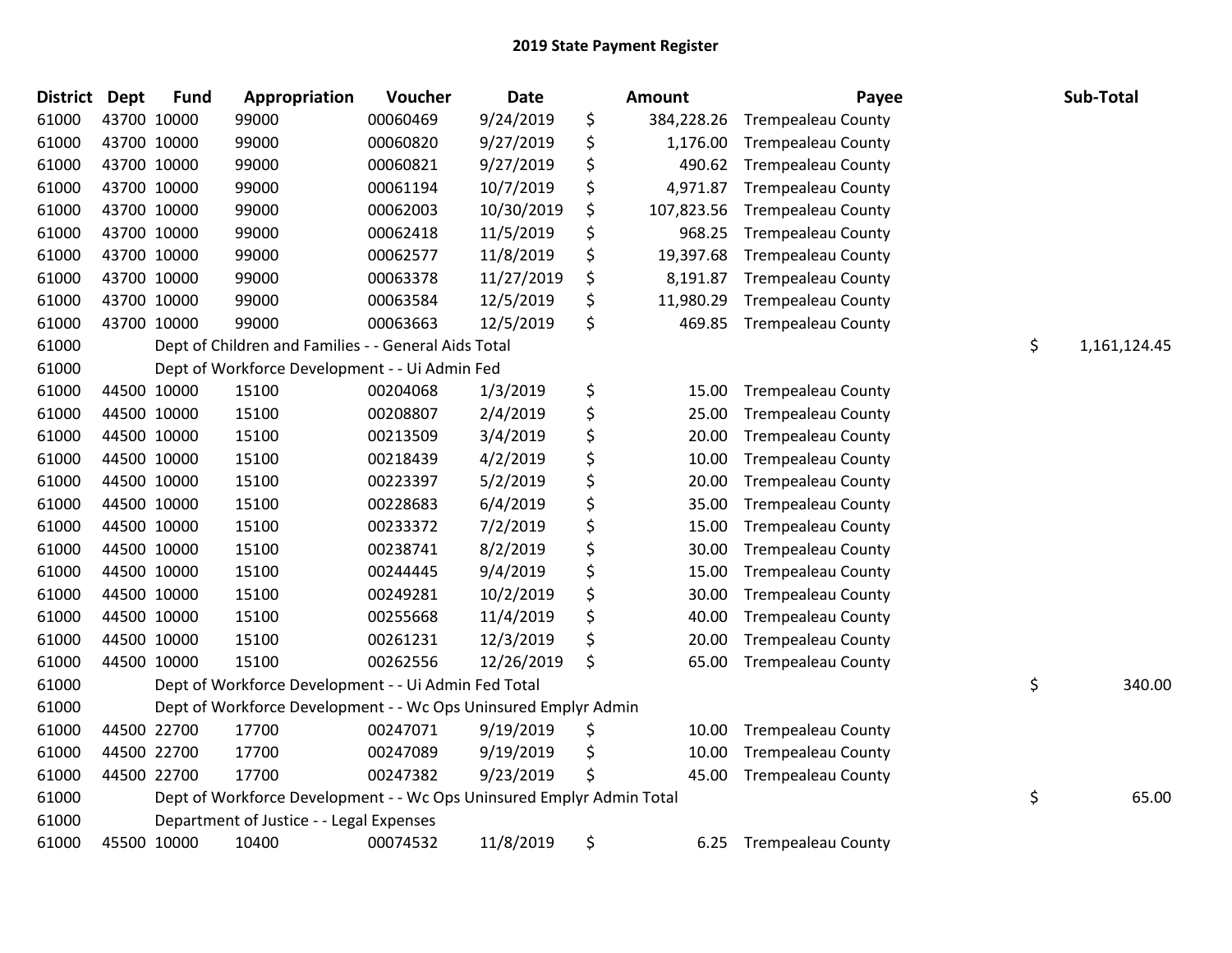| District | <b>Dept</b> | <b>Fund</b> | Appropriation                                                           | Voucher  | <b>Date</b> | Amount          | Payee                        | Sub-Total        |
|----------|-------------|-------------|-------------------------------------------------------------------------|----------|-------------|-----------------|------------------------------|------------------|
| 61000    |             |             | Department of Justice - - Legal Expenses Total                          |          |             |                 |                              | \$<br>6.25       |
| 61000    |             |             | Department of Justice - - Officer Training Reimbursement                |          |             |                 |                              |                  |
| 61000    |             | 45500 10000 | 20200                                                                   | 00059805 | 2/19/2019   | \$              | 1,380.51 Trempealeau County  |                  |
| 61000    |             |             | Department of Justice - - Officer Training Reimbursement Total          |          |             |                 |                              | \$<br>1,380.51   |
| 61000    |             |             | Department of Justice - - Crime Laboratories, Dna                       |          |             |                 |                              |                  |
| 61000    | 45500 10000 |             | 22100                                                                   | 00068603 | 7/22/2019   | \$<br>1,390.00  | <b>Trempealeau County</b>    |                  |
| 61000    |             |             | Department of Justice - - Crime Laboratories, Dna Total                 |          |             |                 |                              | \$<br>1,390.00   |
| 61000    |             |             | Department of Justice - - Law Enforcement Train, Local                  |          |             |                 |                              |                  |
| 61000    | 45500 10000 |             | 23100                                                                   | 00074636 | 11/13/2019  | \$              | 6,240.00 Trempealeau County  |                  |
| 61000    |             |             | Department of Justice - - Law Enforcement Train, Local Total            |          |             |                 |                              | \$<br>6,240.00   |
| 61000    |             |             | Department of Justice - - Federal Aid, Local Assistance                 |          |             |                 |                              |                  |
| 61000    | 45500 10000 |             | 25100                                                                   | 00073854 | 10/31/2019  | \$              | 13,040.48 Trempealeau County |                  |
| 61000    |             |             | Department of Justice - - Federal Aid, Local Assistance Total           |          |             |                 |                              | \$<br>13,040.48  |
| 61000    |             |             | Department of Justice - - Alt Prosecution Alcohol Drugs                 |          |             |                 |                              |                  |
| 61000    | 45500 10000 |             | 27100                                                                   | 00060694 | 3/7/2019    | \$<br>29,852.87 | <b>Trempealeau County</b>    |                  |
| 61000    |             | 45500 10000 | 27100                                                                   | 00064734 | 5/15/2019   | \$<br>23,799.12 | <b>Trempealeau County</b>    |                  |
| 61000    | 45500 10000 |             | 27100                                                                   | 00070045 | 8/15/2019   | \$              | 25,578.02 Trempealeau County |                  |
| 61000    |             | 45500 10000 | 27100                                                                   | 00076350 | 12/19/2019  | \$              | 32,010.21 Trempealeau County |                  |
| 61000    |             |             | Department of Justice - - Alt Prosecution Alcohol Drugs Total           |          |             |                 |                              | \$<br>111,240.22 |
| 61000    |             |             | Department of Justice - - Awards For Victims Of Crimes                  |          |             |                 |                              |                  |
| 61000    |             | 45500 10000 | 50200                                                                   | 00071550 | 9/19/2019   | \$              | 89.16 Trempealeau County     |                  |
| 61000    |             |             | Department of Justice - - Awards For Victims Of Crimes Total            |          |             |                 |                              | \$<br>89.16      |
| 61000    |             |             | Department of Justice - - Crime Victim Witness Assist                   |          |             |                 |                              |                  |
| 61000    | 45500 10000 |             | 53200                                                                   | 00060600 | 2/28/2019   | \$              | 18,355.37 Trempealeau County |                  |
| 61000    | 45500 10000 |             | 53200                                                                   | 00068360 | 7/18/2019   | \$              | 18,538.45 Trempealeau County |                  |
| 61000    |             |             | Department of Justice - - Crime Victim Witness Assist Total             |          |             |                 |                              | \$<br>36,893.82  |
| 61000    |             |             | Department of Military Affairs - - Federal Aid, Local Assistance        |          |             |                 |                              |                  |
| 61000    |             | 46500 10000 | 34200                                                                   | 00055570 | 1/31/2019   | \$              | 17,645.39 Trempealeau County |                  |
| 61000    | 46500 10000 |             | 34200                                                                   | 00057755 | 3/15/2019   | \$              | 5,209.83 Trempealeau County  |                  |
| 61000    |             |             | Department of Military Affairs - - Federal Aid, Local Assistance Total  |          |             |                 |                              | \$<br>22,855.22  |
| 61000    |             |             | Department of Military Affairs - - St Emerg Response Bd Grant Pif       |          |             |                 |                              |                  |
| 61000    | 46500 27200 |             | 36400                                                                   | 00055503 | 1/31/2019   | \$              | 6,976.52 Trempealeau County  |                  |
| 61000    |             |             | Department of Military Affairs - - St Emerg Response Bd Grant Pif Total |          |             |                 |                              | \$<br>6,976.52   |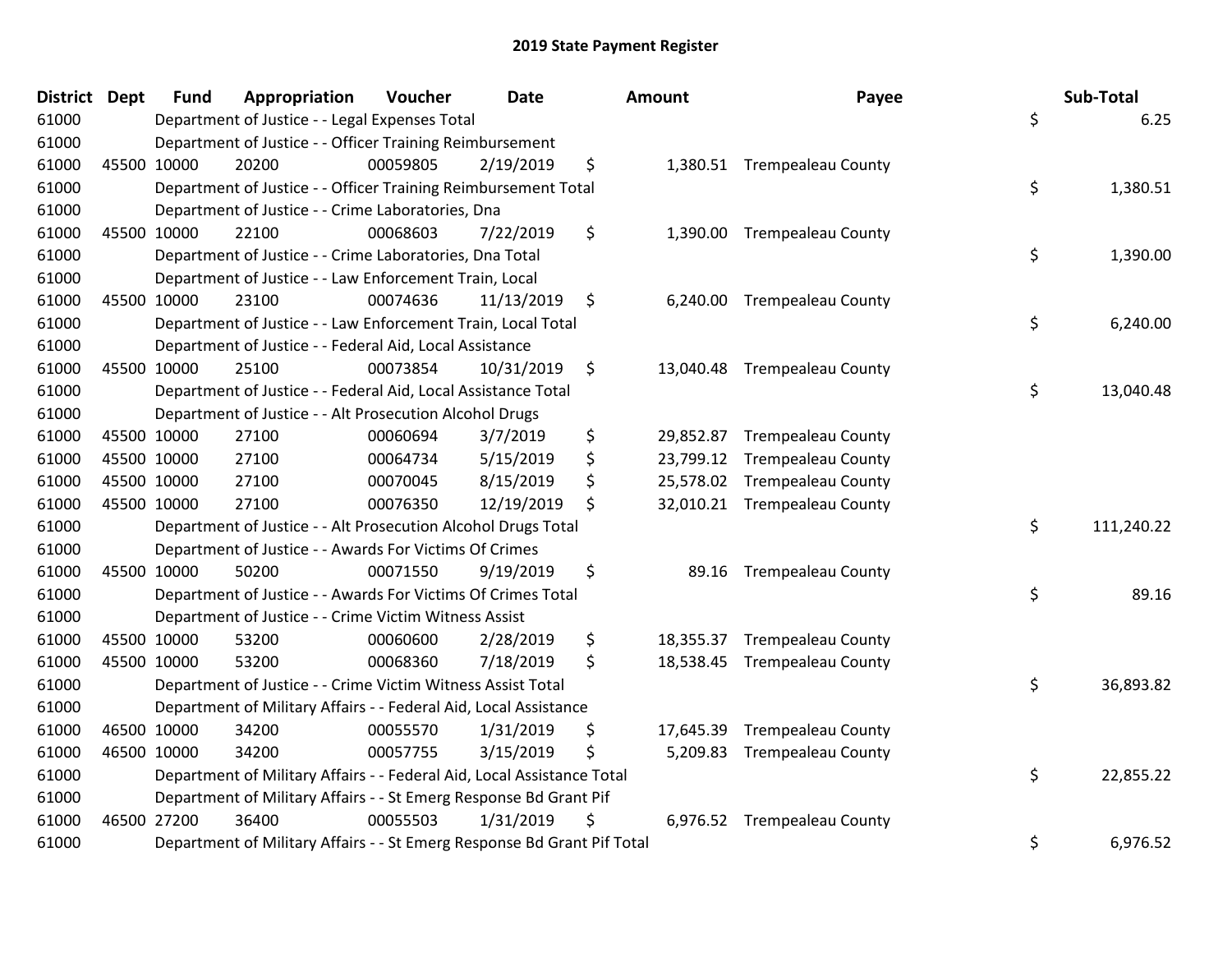| <b>District</b> | <b>Dept</b> | <b>Fund</b> | Appropriation                                                          | Voucher  | <b>Date</b> | <b>Amount</b>   | Payee                       | Sub-Total       |
|-----------------|-------------|-------------|------------------------------------------------------------------------|----------|-------------|-----------------|-----------------------------|-----------------|
| 61000           |             |             | Department of Veterans Affairs - - Grants To Counties                  |          |             |                 |                             |                 |
| 61000           |             | 48500 15200 | 12700                                                                  | 00060723 | 2/22/2019   | \$              | 1,000.00 Trempealeau County |                 |
| 61000           |             |             | Department of Veterans Affairs - - Grants To Counties Total            |          |             |                 |                             | \$<br>1,000.00  |
| 61000           |             |             | Department of Veterans Affairs - - County Grants                       |          |             |                 |                             |                 |
| 61000           |             | 48500 58200 | 26700                                                                  | 00060723 | 2/22/2019   | \$<br>4,500.00  | <b>Trempealeau County</b>   |                 |
| 61000           |             |             | Department of Veterans Affairs - - County Grants Total                 |          |             |                 |                             | \$<br>4,500.00  |
| 61000           |             |             | Department of Veterans Affairs - - Veterans Transportation Grant       |          |             |                 |                             |                 |
| 61000           |             | 48500 58200 | 28000                                                                  | 00074107 | 12/10/2019  | \$              | 6,573.62 Trempealeau County |                 |
| 61000           |             |             | Department of Veterans Affairs - - Veterans Transportation Grant Total |          |             |                 |                             | \$<br>6,573.62  |
| 61000           |             |             | Department of Veterans Affairs - - County Grants                       |          |             |                 |                             |                 |
| 61000           |             | 48500 58300 | 37000                                                                  | 00060723 | 2/22/2019   | \$<br>4,500.00  | <b>Trempealeau County</b>   |                 |
| 61000           |             |             | Department of Veterans Affairs - - County Grants Total                 |          |             |                 |                             | \$<br>4,500.00  |
| 61000           |             |             | Department of Administration - - Federal Aid, Local Assistance         |          |             |                 |                             |                 |
| 61000           |             | 50500 10000 | 15500                                                                  | 00095308 | 1/14/2019   | \$<br>430.43    | <b>Trempealeau County</b>   |                 |
| 61000           |             | 50500 10000 | 15500                                                                  | 00097067 | 2/14/2019   | \$<br>1,819.83  | <b>Trempealeau County</b>   |                 |
| 61000           |             | 50500 10000 | 15500                                                                  | 00098052 | 2/28/2019   | \$<br>2,504.33  | <b>Trempealeau County</b>   |                 |
| 61000           |             | 50500 10000 | 15500                                                                  | 00101646 | 4/29/2019   | \$<br>3,027.43  | <b>Trempealeau County</b>   |                 |
| 61000           |             | 50500 10000 | 15500                                                                  | 00107966 | 8/30/2019   | \$<br>6,142.68  | <b>Trempealeau County</b>   |                 |
| 61000           |             | 50500 10000 | 15500                                                                  | 00113487 | 12/2/2019   | \$<br>12,216.70 | <b>Trempealeau County</b>   |                 |
| 61000           |             | 50500 10000 | 15500                                                                  | 00114401 | 12/17/2019  | \$<br>323.60    | <b>Trempealeau County</b>   |                 |
| 61000           |             |             | Department of Administration - - Federal Aid, Local Assistance Total   |          |             |                 |                             | \$<br>26,465.00 |
| 61000           |             |             | Department of Administration - - Low-Income Assistance Grants          |          |             |                 |                             |                 |
| 61000           |             | 50500 23500 | 37100                                                                  | 00095308 | 1/14/2019   | \$<br>291.56    | <b>Trempealeau County</b>   |                 |
| 61000           |             | 50500 23500 | 37100                                                                  | 00097067 | 2/14/2019   | \$<br>2,272.51  | <b>Trempealeau County</b>   |                 |
| 61000           |             | 50500 23500 | 37100                                                                  | 00098052 | 2/28/2019   | \$<br>2,071.19  | <b>Trempealeau County</b>   |                 |
| 61000           |             | 50500 23500 | 37100                                                                  | 00101646 | 4/29/2019   | \$<br>3,827.60  | <b>Trempealeau County</b>   |                 |
| 61000           |             | 50500 23500 | 37100                                                                  | 00107966 | 8/30/2019   | \$<br>4,356.54  | <b>Trempealeau County</b>   |                 |
| 61000           | 50500 23500 |             | 37100                                                                  | 00113487 | 12/2/2019   | \$<br>5,714.62  | <b>Trempealeau County</b>   |                 |
| 61000           |             | 50500 23500 | 37100                                                                  | 00114401 | 12/17/2019  | \$<br>1,888.98  | <b>Trempealeau County</b>   |                 |
| 61000           |             | 50500 23500 | 37100                                                                  | 00114406 | 12/17/2019  | \$<br>1,465.04  | <b>Trempealeau County</b>   |                 |
| 61000           |             |             | Department of Administration - - Low-Income Assistance Grants Total    |          |             |                 |                             | \$<br>21,888.04 |
| 61000           |             |             | Department of Administration - - Land Information Program; Loca        |          |             |                 |                             |                 |
| 61000           |             | 50500 26900 | 17300                                                                  | 00095187 | 1/17/2019   | \$<br>1,000.00  | Trempealeau County          |                 |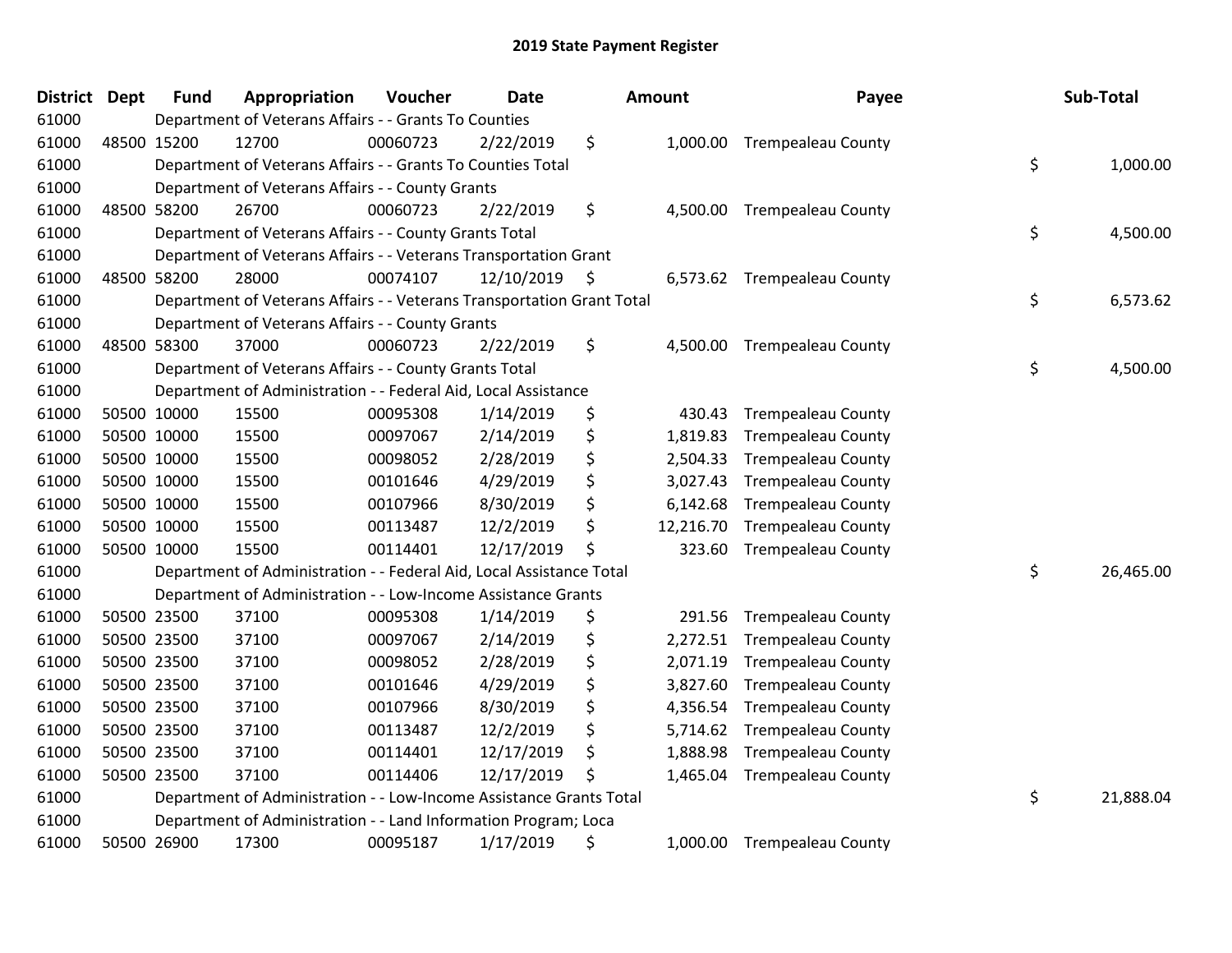| <b>District</b> | <b>Dept</b> | <b>Fund</b> | Appropriation                                                         | Voucher  | <b>Date</b> | <b>Amount</b>   | Payee                     | Sub-Total        |
|-----------------|-------------|-------------|-----------------------------------------------------------------------|----------|-------------|-----------------|---------------------------|------------------|
| 61000           |             | 50500 26900 | 17300                                                                 | 00097393 | 2/26/2019   | \$<br>62,800.00 | <b>Trempealeau County</b> |                  |
| 61000           |             | 50500 26900 | 17300                                                                 | 00101682 | 4/30/2019   | \$<br>25,000.00 | <b>Trempealeau County</b> |                  |
| 61000           |             | 50500 26900 | 17300                                                                 | 00108845 | 9/13/2019   | \$<br>25,000.00 | <b>Trempealeau County</b> |                  |
| 61000           |             |             | Department of Administration - - Land Information Program; Loca Total |          |             |                 |                           | \$<br>113,800.00 |
| 61000           |             |             | Elections Commission - - General Program Ops, GPR                     |          |             |                 |                           |                  |
| 61000           |             | 51000 10000 | 10100                                                                 | 00001964 | 7/18/2019   | \$<br>150.96    | <b>Trempealeau County</b> |                  |
| 61000           |             |             | Elections Commission - - General Program Ops, GPR Total               |          |             |                 |                           | \$<br>150.96     |
| 61000           |             |             | Public Defender Board - - Appellate Representation                    |          |             |                 |                           |                  |
| 61000           |             | 55000 10000 | 10200                                                                 | 00215412 | 9/30/2019   | \$<br>2.00      | <b>Trempealeau County</b> |                  |
| 61000           |             |             | Public Defender Board - - Appellate Representation Total              |          |             |                 |                           | \$<br>2.00       |
| 61000           |             |             | Public Defender Board - - Trial Representation                        |          |             |                 |                           |                  |
| 61000           |             | 55000 10000 | 10300                                                                 | 00205056 | 7/12/2019   | \$<br>32.25     | <b>Trempealeau County</b> |                  |
| 61000           |             |             | Public Defender Board - - Trial Representation Total                  |          |             |                 |                           | \$<br>32.25      |
| 61000           |             |             | Public Defender Board - - Transcript, Discovery And Int               |          |             |                 |                           |                  |
| 61000           |             | 55000 10000 | 10600                                                                 | 00180378 | 2/8/2019    | \$<br>110.00    | <b>Trempealeau County</b> |                  |
| 61000           |             | 55000 10000 | 10600                                                                 | 00182650 | 2/19/2019   | \$<br>39.40     | <b>Trempealeau County</b> |                  |
| 61000           |             | 55000 10000 | 10600                                                                 | 00193476 | 5/3/2019    | \$<br>2.20      | <b>Trempealeau County</b> |                  |
| 61000           |             | 55000 10000 | 10600                                                                 | 00196235 | 5/21/2019   | \$<br>5.60      | <b>Trempealeau County</b> |                  |
| 61000           |             | 55000 10000 | 10600                                                                 | 00197830 | 5/30/2019   | \$<br>150.00    | <b>Trempealeau County</b> |                  |
| 61000           |             | 55000 10000 | 10600                                                                 | 00204013 | 7/1/2019    | \$<br>1.00      | <b>Trempealeau County</b> |                  |
| 61000           |             | 55000 10000 | 10600                                                                 | 00205957 | 7/18/2019   | \$<br>60.00     | <b>Trempealeau County</b> |                  |
| 61000           |             | 55000 10000 | 10600                                                                 | 00210144 | 8/20/2019   | \$<br>20.00     | <b>Trempealeau County</b> |                  |
| 61000           |             | 55000 10000 | 10600                                                                 | 00210145 | 8/20/2019   | \$<br>19.40     | <b>Trempealeau County</b> |                  |
| 61000           |             | 55000 10000 | 10600                                                                 | 00219375 | 10/28/2019  | \$<br>51.40     | <b>Trempealeau County</b> |                  |
| 61000           |             | 55000 10000 | 10600                                                                 | 00223666 | 11/25/2019  | \$<br>21.25     | <b>Trempealeau County</b> |                  |
| 61000           |             | 55000 10000 | 10600                                                                 | 00223667 | 11/25/2019  | \$<br>374.28    | <b>Trempealeau County</b> |                  |
| 61000           |             |             | Public Defender Board - - Transcript, Discovery And Int Total         |          |             |                 |                           | \$<br>854.53     |
| 61000           |             |             | Department of Revenue - - Warrants and Satisfactions                  |          |             |                 |                           |                  |
| 61000           |             | 56600 10000 | 10100                                                                 | 00127315 | 3/21/2019   | \$<br>345.00    | <b>Trempealeau County</b> |                  |
| 61000           |             |             | Department of Revenue - - Warrants and Satisfactions Total            |          |             |                 |                           | \$<br>345.00     |
| 61000           |             |             | Circuit Courts - - Circuit Court Costs                                |          |             |                 |                           |                  |
| 61000           |             | 62500 10000 | 10500                                                                 | 00001265 | 1/17/2019   | \$<br>33,313.79 | <b>Trempealeau County</b> |                  |
| 61000           |             | 62500 10000 | 10500                                                                 | 00001472 | 7/5/2019    | \$<br>3,410.00  | <b>Trempealeau County</b> |                  |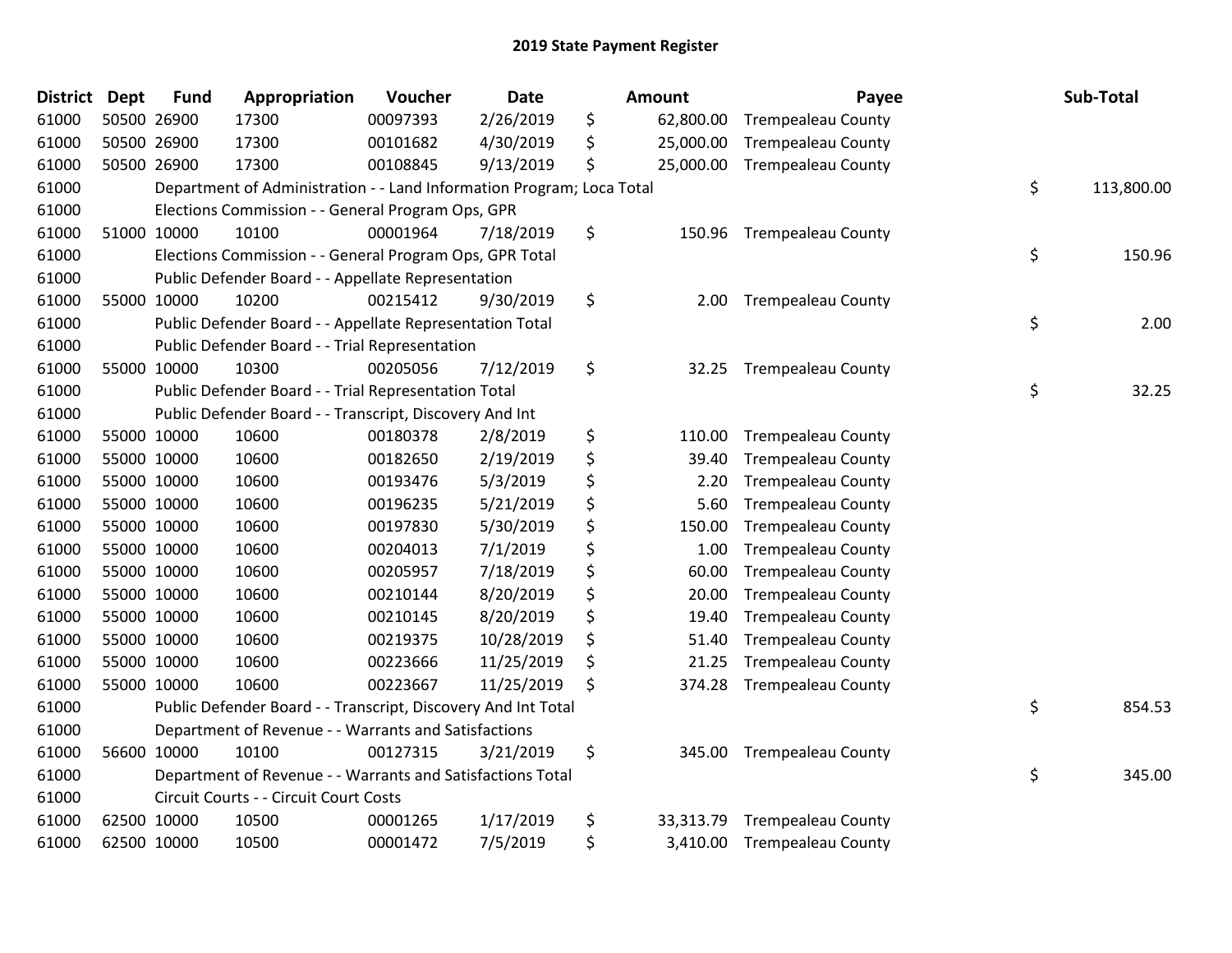| <b>District</b> | <b>Dept</b> | <b>Fund</b> | Appropriation                                                         | Voucher  | <b>Date</b> | Amount             | Payee                           |    | Sub-Total     |
|-----------------|-------------|-------------|-----------------------------------------------------------------------|----------|-------------|--------------------|---------------------------------|----|---------------|
| 61000           |             | 62500 10000 | 10500                                                                 | 00001575 | 8/1/2019    | \$<br>63,797.00    | <b>Trempealeau County</b>       |    |               |
| 61000           |             |             | Circuit Courts - - Circuit Court Costs Total                          |          |             |                    |                                 | \$ | 100,520.79    |
| 61000           |             |             | Shared Revenue and Tax Relief - - County And Municipal Aid            |          |             |                    |                                 |    |               |
| 61000           |             | 83500 10000 | 10500                                                                 | 00049876 | 7/22/2019   | \$<br>175,681.98   | <b>Trempealeau County</b>       |    |               |
| 61000           | 83500 10000 |             | 10500                                                                 | 00054175 | 11/18/2019  | \$<br>1,370,817.56 | <b>Trempealeau County</b>       |    |               |
| 61000           |             |             | Shared Revenue and Tax Relief - - County And Municipal Aid Total      |          |             |                    |                                 | \$ | 1,546,499.54  |
| 61000           |             |             | Shared Revenue and Tax Relief - - Exempt Computer Aid                 |          |             |                    |                                 |    |               |
| 61000           |             | 83500 10000 | 10900                                                                 | 00045430 | 7/22/2019   | \$<br>27,383.35    | <b>Trempealeau County</b>       |    |               |
| 61000           |             |             | Shared Revenue and Tax Relief - - Exempt Computer Aid Total           |          |             |                    |                                 | \$ | 27,383.35     |
| 61000           |             |             | Shared Revenue and Tax Relief - - Utility Aid                         |          |             |                    |                                 |    |               |
| 61000           |             | 83500 10000 | 11000                                                                 | 00049876 | 7/22/2019   | \$<br>18,537.12    | <b>Trempealeau County</b>       |    |               |
| 61000           | 83500 10000 |             | 11000                                                                 | 00054175 | 11/18/2019  | \$<br>107,216.43   | <b>Trempealeau County</b>       |    |               |
| 61000           |             |             | Shared Revenue and Tax Relief - - Utility Aid Total                   |          |             |                    |                                 | \$ | 125,753.55    |
| 61000           |             |             | Shared Revenue and Tax Relief - - Personal Property Aid               |          |             |                    |                                 |    |               |
| 61000           |             | 83500 10000 | 11100                                                                 | 00039953 | 5/6/2019    | \$<br>57,920.23    | <b>Trempealeau County</b>       |    |               |
| 61000           |             |             | Shared Revenue and Tax Relief - - Personal Property Aid Total         |          |             |                    |                                 | \$ | 57,920.23     |
| 61000           |             |             | Shared Revenue and Tax Relief - - School Lvy Tx/First Dollar Cr       |          |             |                    |                                 |    |               |
| 61000           |             | 83500 10000 | 30200                                                                 | 00045339 | 7/22/2019   | \$<br>4,131,348.91 | <b>Trempealeau County</b>       |    |               |
| 61000           | 83500 10000 |             | 30200                                                                 | 00048222 | 7/22/2019   | \$<br>918,459.33   | <b>Trempealeau County</b>       |    |               |
| 61000           |             |             | Shared Revenue and Tax Relief - - School Lvy Tx/First Dollar Cr Total |          |             |                    |                                 | \$ | 5,049,808.24  |
| 61000           |             |             | Shared Revenue and Tax Relief - - Lottery & Gaming Credit             |          |             |                    |                                 |    |               |
| 61000           |             | 83500 52100 | 36300                                                                 | 00038708 | 3/25/2019   | \$                 | 1,320,292.41 Trempealeau County |    |               |
| 61000           |             |             | Shared Revenue and Tax Relief - - Lottery & Gaming Credit Total       |          |             |                    |                                 | \$ | 1,320,292.41  |
| 61000 Total     |             |             |                                                                       |          |             |                    |                                 | S  | 18,734,189.30 |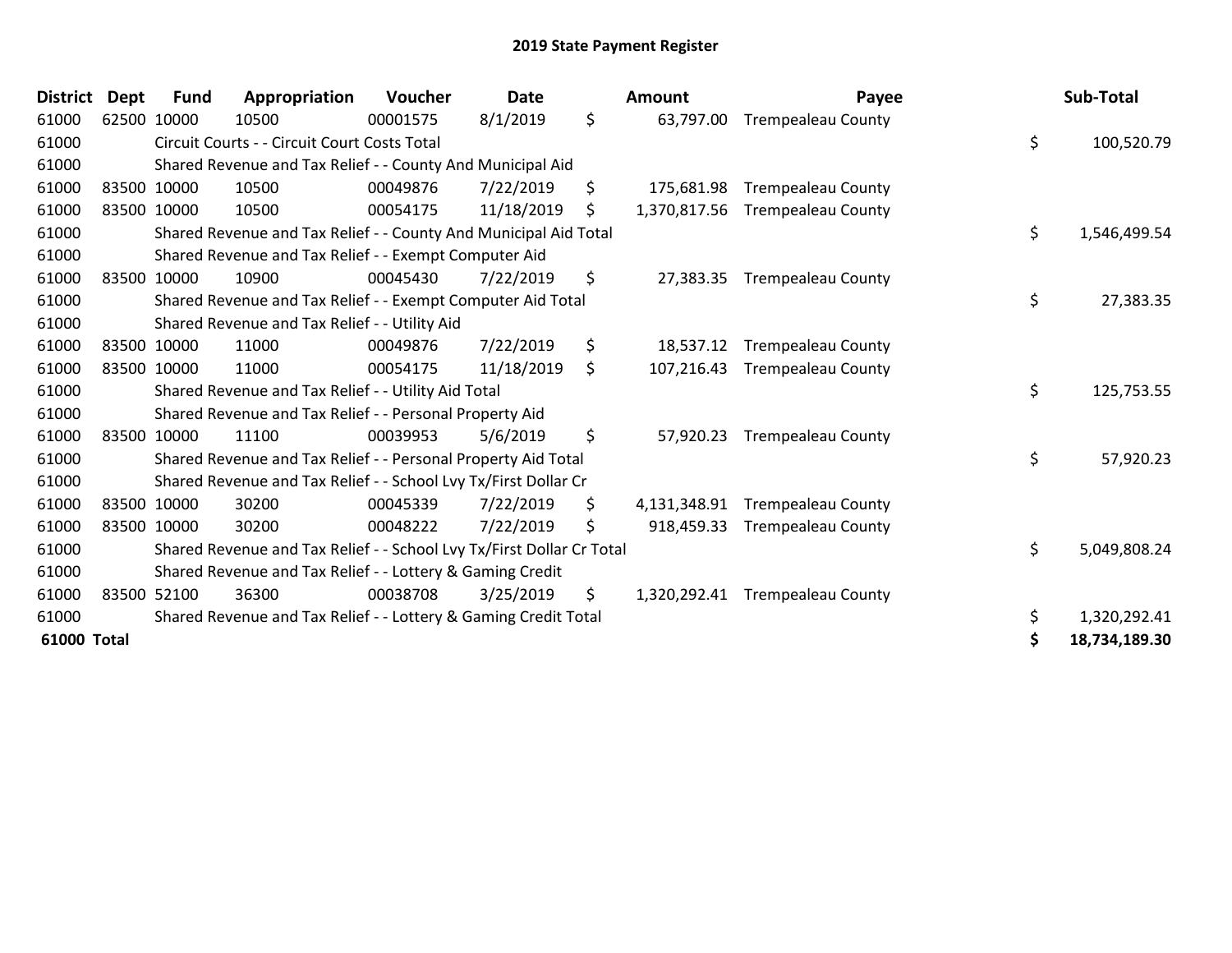| District Dept |             | <b>Fund</b> | Appropriation                                                          | Voucher  | <b>Date</b>     | <b>Amount</b>   |                          | Payee | Sub-Total |
|---------------|-------------|-------------|------------------------------------------------------------------------|----------|-----------------|-----------------|--------------------------|-------|-----------|
| 61002         |             |             | Dept of Safety & Prof Services - - Fire Dues Distribution              |          |                 |                 |                          |       |           |
| 61002         | 16500 10000 |             | 22500                                                                  | 00030974 | 7/17/2019       | \$              | 2,460.54 Town Of Albion  |       |           |
| 61002         |             |             | Dept of Safety & Prof Services - - Fire Dues Distribution Total        |          |                 |                 |                          | \$    | 2,460.54  |
| 61002         |             |             | Dept of Natural Resources - - Aids In Lieu Of Taxes - Gener            |          |                 |                 |                          |       |           |
| 61002         |             | 37000 10000 | 50300                                                                  | 00314180 | 4/19/2019       | \$<br>65.13     | Town Of Albion           |       |           |
| 61002         |             |             | Dept of Natural Resources - - Aids In Lieu Of Taxes - Gener Total      |          |                 |                 |                          | \$    | 65.13     |
| 61002         |             |             | Dept of Natural Resources - - Resaids - Cnty Forst, Cl & Mfl           |          |                 |                 |                          |       |           |
| 61002         |             | 37000 21200 | 57100                                                                  | 00333289 | 6/21/2019       | \$<br>375.73    | Town Of Albion           |       |           |
| 61002         |             |             | Dept of Natural Resources - - Resaids - Cnty Forst, Cl & Mfl Total     |          |                 |                 |                          | \$    | 375.73    |
| 61002         |             |             | WI Dept of Transportation - - Trns Aids To Mnc.-Sf                     |          |                 |                 |                          |       |           |
| 61002         |             | 39500 21100 | 19100                                                                  | 00337399 | 1/7/2019        | \$<br>17,839.85 | Town Of Albion           |       |           |
| 61002         | 39500 21100 |             | 19100                                                                  | 00364713 | 4/1/2019        | \$<br>17,839.85 | Town Of Albion           |       |           |
| 61002         | 39500 21100 |             | 19100                                                                  | 00402722 | 7/1/2019        | \$              | 17,839.85 Town Of Albion |       |           |
| 61002         |             | 39500 21100 | 19100                                                                  | 00445540 | 10/7/2019       | \$              | 17,839.88 Town Of Albion |       |           |
| 61002         |             |             | WI Dept of Transportation - - Trns Aids To Mnc.-Sf Total               |          |                 |                 |                          | \$    | 71,359.43 |
| 61002         |             |             | Department of Military Affairs - - Disaster Recovery Aid               |          |                 |                 |                          |       |           |
| 61002         |             | 46500 10000 | 30500                                                                  | 00063035 | 6/25/2019       | \$<br>59.44     | Town Of Albion           |       |           |
| 61002         |             |             | Department of Military Affairs - - Disaster Recovery Aid Total         |          |                 |                 |                          | \$    | 59.44     |
| 61002         |             |             | Department of Military Affairs - - Federal Aid, Local Assistance       |          |                 |                 |                          |       |           |
| 61002         | 46500 10000 |             | 34200                                                                  | 00063035 | 6/25/2019       | \$<br>356.66    | Town Of Albion           |       |           |
| 61002         |             |             | Department of Military Affairs - - Federal Aid, Local Assistance Total |          |                 |                 |                          | \$    | 356.66    |
| 61002         |             |             | Elections Commission - - 2018 Hava Election Security                   |          |                 |                 |                          |       |           |
| 61002         | 51000 22000 |             | 18200                                                                  | 00002878 | $11/21/2019$ \$ |                 | 600.00 Town Of Albion    |       |           |
| 61002         |             |             | Elections Commission - - 2018 Hava Election Security Total             |          |                 |                 |                          | \$    | 600.00    |
| 61002         |             |             | Shared Revenue and Tax Relief - - County And Municipal Aid             |          |                 |                 |                          |       |           |
| 61002         | 83500 10000 |             | 10500                                                                  | 00049850 | 7/22/2019       | \$<br>7,916.50  | Town Of Albion           |       |           |
| 61002         | 83500 10000 |             | 10500                                                                  | 00054149 | 11/18/2019      | \$              | 55,876.15 Town Of Albion |       |           |
| 61002         |             |             | Shared Revenue and Tax Relief - - County And Municipal Aid Total       |          |                 |                 |                          | \$    | 63,792.65 |
| 61002         |             |             | Shared Revenue and Tax Relief - - Exempt Computer Aid                  |          |                 |                 |                          |       |           |
| 61002         | 83500 10000 |             | 10900                                                                  | 00046888 | 7/22/2019       | \$<br>92.50     | Town Of Albion           |       |           |
| 61002         |             |             | Shared Revenue and Tax Relief - - Exempt Computer Aid Total            |          |                 |                 |                          | \$    | 92.50     |
| 61002         |             |             | Shared Revenue and Tax Relief - - Personal Property Aid                |          |                 |                 |                          |       |           |
| 61002         | 83500 10000 |             | 11100                                                                  | 00041477 | 5/6/2019        | \$<br>319.03    | Town Of Albion           |       |           |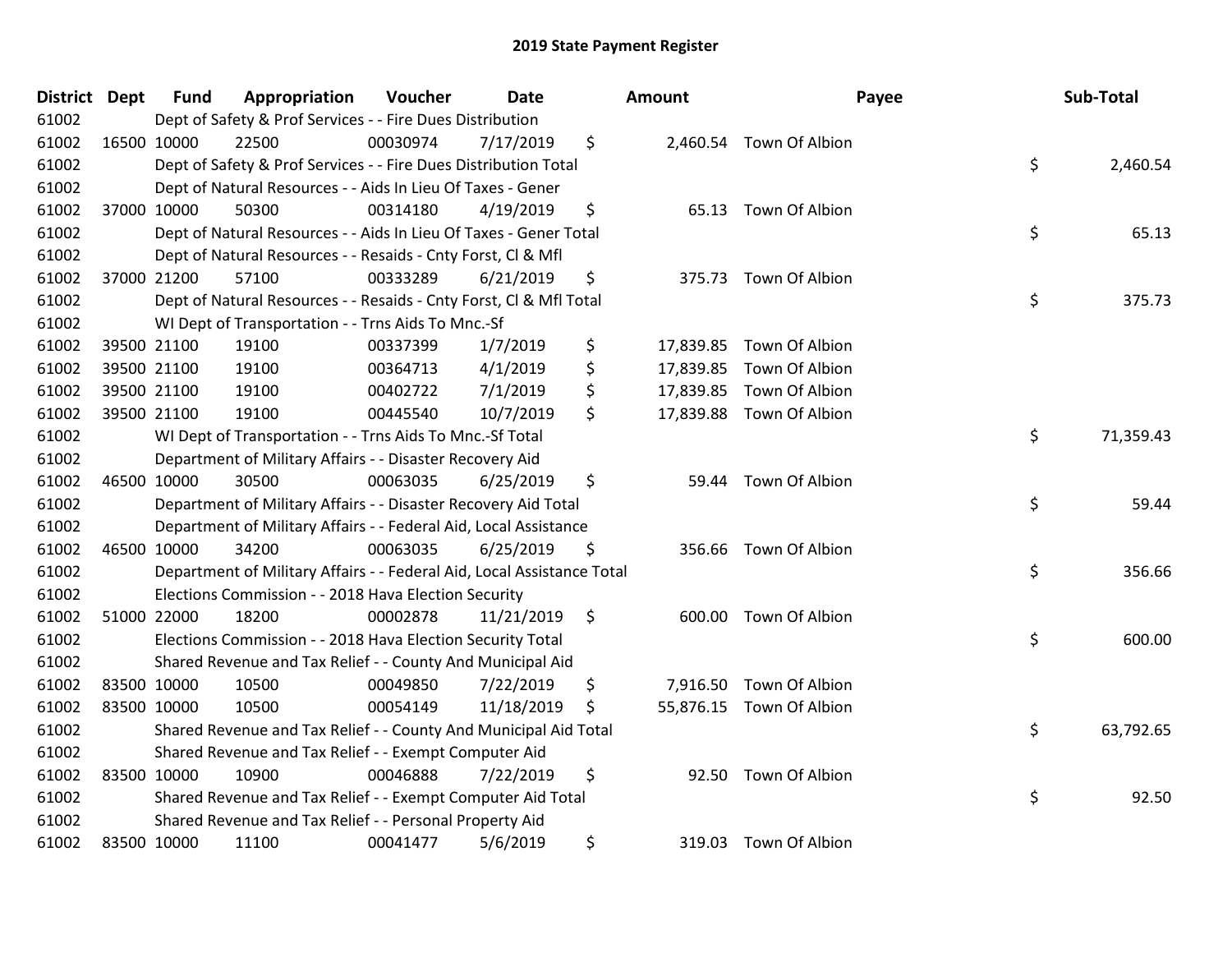| District Dept | <b>Fund</b> | Appropriation                                                   | Voucher  | Date      | <b>Amount</b> | Payee                 | Sub-Total  |
|---------------|-------------|-----------------------------------------------------------------|----------|-----------|---------------|-----------------------|------------|
| 61002         |             | Shared Revenue and Tax Relief - - Personal Property Aid Total   |          |           |               |                       | 319.03     |
| 61002         |             | Shared Revenue and Tax Relief - - Lottery & Gaming Credit       |          |           |               |                       |            |
| 61002         | 83500 52100 | 36300                                                           | 00038520 | 3/25/2019 |               | 904.65 Town Of Albion |            |
| 61002         |             | Shared Revenue and Tax Relief - - Lottery & Gaming Credit Total |          |           |               |                       | 904.65     |
| 61002 Total   |             |                                                                 |          |           |               |                       | 140,385.76 |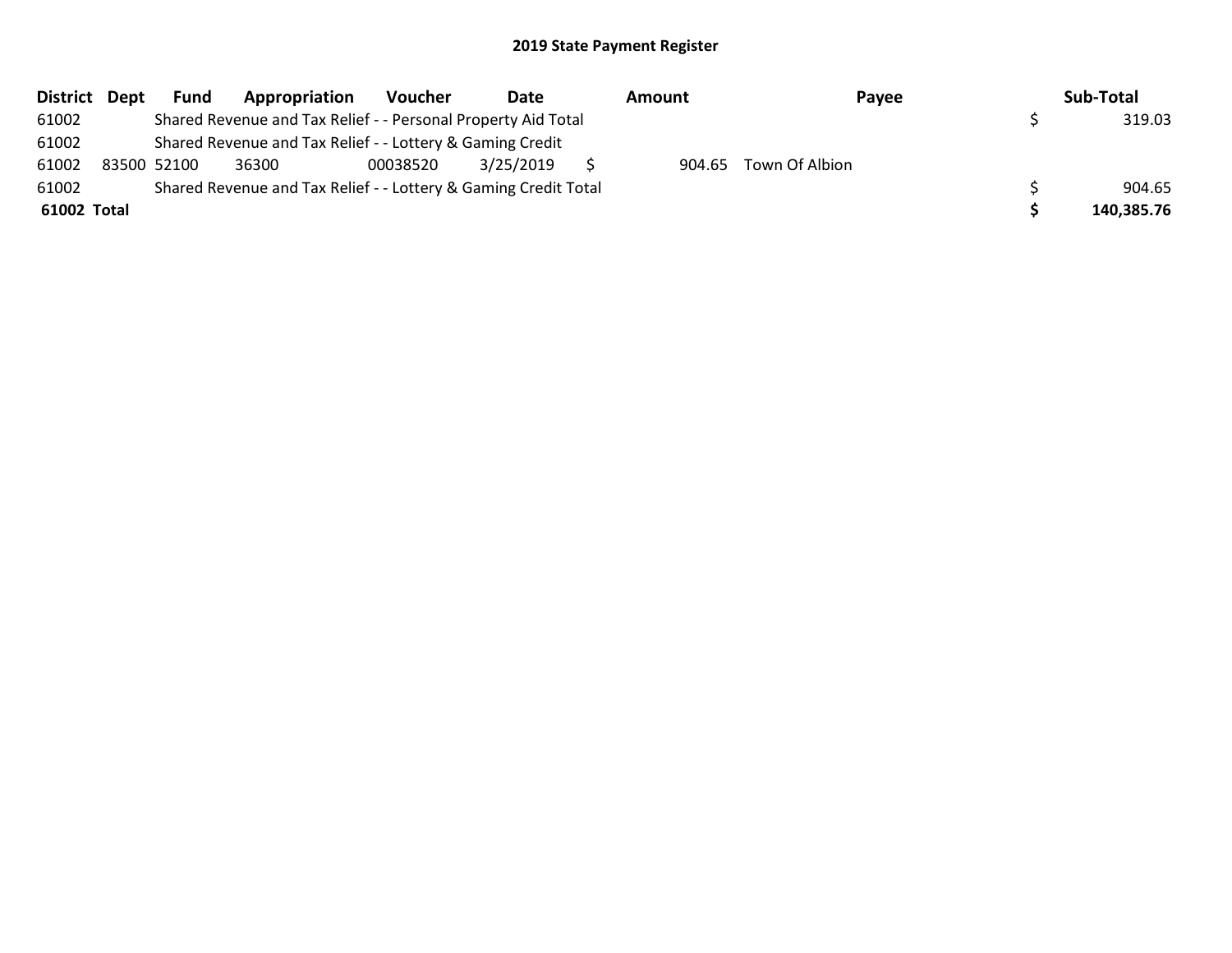| District Dept |             | <b>Fund</b> | Appropriation                                                      | Voucher  | <b>Date</b> |         | Amount | Payee                     | Sub-Total        |
|---------------|-------------|-------------|--------------------------------------------------------------------|----------|-------------|---------|--------|---------------------------|------------------|
| 61004         |             |             | Dept of Safety & Prof Services - - Fire Dues Distribution          |          |             |         |        |                           |                  |
| 61004         | 16500 10000 |             | 22500                                                              | 00030343 | 7/16/2019   | \$      |        | 7,081.50 Town Of Arcadia  |                  |
| 61004         |             |             | Dept of Safety & Prof Services - - Fire Dues Distribution Total    |          |             |         |        |                           | \$<br>7,081.50   |
| 61004         |             |             | Dept of Natural Resources - - Aids In Lieu Of Taxes - Gener        |          |             |         |        |                           |                  |
| 61004         |             | 37000 10000 | 50300                                                              | 00298337 | 2/14/2019   | \$      | 26.79  | Town Of Arcadia           |                  |
| 61004         |             | 37000 10000 | 50300                                                              | 00314196 | 4/19/2019   | \$      | 12.05  | Town Of Arcadia           |                  |
| 61004         |             |             | Dept of Natural Resources - - Aids In Lieu Of Taxes - Gener Total  |          |             |         |        |                           | \$<br>38.84      |
| 61004         |             |             | Dept of Natural Resources - - Resaids - Cnty Forst, CI & Mfl       |          |             |         |        |                           |                  |
| 61004         |             | 37000 21200 | 57100                                                              | 00333290 | 6/21/2019   | \$      |        | 1,568.86 Town Of Arcadia  |                  |
| 61004         |             |             | Dept of Natural Resources - - Resaids - Cnty Forst, Cl & Mfl Total |          |             |         |        |                           | \$<br>1,568.86   |
| 61004         |             |             | Dept of Natural Resources - - Aids In Lieu Of Taxes - Sum S        |          |             |         |        |                           |                  |
| 61004         |             | 37000 21200 | 57900                                                              | 00314195 | 4/19/2019   | \$      |        | 223.68 Town Of Arcadia    |                  |
| 61004         |             |             | Dept of Natural Resources - - Aids In Lieu Of Taxes - Sum S Total  |          |             |         |        |                           | \$<br>223.68     |
| 61004         |             |             | Dept of Natural Resources - - Fin Asst For Responsible Units       |          |             |         |        |                           |                  |
| 61004         |             | 37000 27400 | 67000                                                              | 00323485 | 5/22/2019   | \$      | 328.88 | Town Of Arcadia           |                  |
| 61004         |             |             | Dept of Natural Resources - - Fin Asst For Responsible Units Total |          |             |         |        |                           | \$<br>328.88     |
| 61004         |             |             | WI Dept of Transportation - - Trns Aids To Mnc.-Sf                 |          |             |         |        |                           |                  |
| 61004         | 39500 21100 |             | 19100                                                              | 00337400 | 1/7/2019    | \$      |        | 77,475.27 Town Of Arcadia |                  |
| 61004         | 39500 21100 |             | 19100                                                              | 00364714 | 4/1/2019    | \$      |        | 77,475.27 Town Of Arcadia |                  |
| 61004         |             | 39500 21100 | 19100                                                              | 00402723 | 7/1/2019    | \$      |        | 77,475.27 Town Of Arcadia |                  |
| 61004         |             | 39500 21100 | 19100                                                              | 00445541 | 10/7/2019   | \$      |        | 77,475.27 Town Of Arcadia |                  |
| 61004         |             |             | WI Dept of Transportation - - Trns Aids To Mnc.-Sf Total           |          |             |         |        |                           | \$<br>309,901.08 |
| 61004         |             |             | WI Dept of Transportation - - Loc Rd Imp Prg St Fd                 |          |             |         |        |                           |                  |
| 61004         |             | 39500 21100 | 27800                                                              | 00468795 | 12/10/2019  | $\zeta$ |        | 13,889.47 Town Of Arcadia |                  |
| 61004         |             |             | WI Dept of Transportation - - Loc Rd Imp Prg St Fd Total           |          |             |         |        |                           | \$<br>13,889.47  |
| 61004         |             |             | Department of Military Affairs - - Disaster Recovery Aid           |          |             |         |        |                           |                  |
| 61004         |             | 46500 10000 | 30500                                                              | 00060237 | 5/9/2019    | \$      |        | 2,449.89 Town Of Arcadia  |                  |
| 61004         |             |             | Department of Military Affairs - - Disaster Recovery Aid Total     |          |             |         |        |                           | \$<br>2,449.89   |
| 61004         |             |             | Elections Commission - - General Program Ops, GPR                  |          |             |         |        |                           |                  |
| 61004         |             | 51000 10000 | 10100                                                              | 00001481 | 1/25/2019   | \$      |        | 300.00 Town Of Arcadia    |                  |
| 61004         |             |             | Elections Commission - - General Program Ops, GPR Total            |          |             |         |        |                           | \$<br>300.00     |
| 61004         |             |             | Elections Commission - - 2018 Hava Election Security               |          |             |         |        |                           |                  |
| 61004         |             | 51000 22000 | 18200                                                              | 00002526 | 11/15/2019  | \$      |        | 1,200.00 Town Of Arcadia  |                  |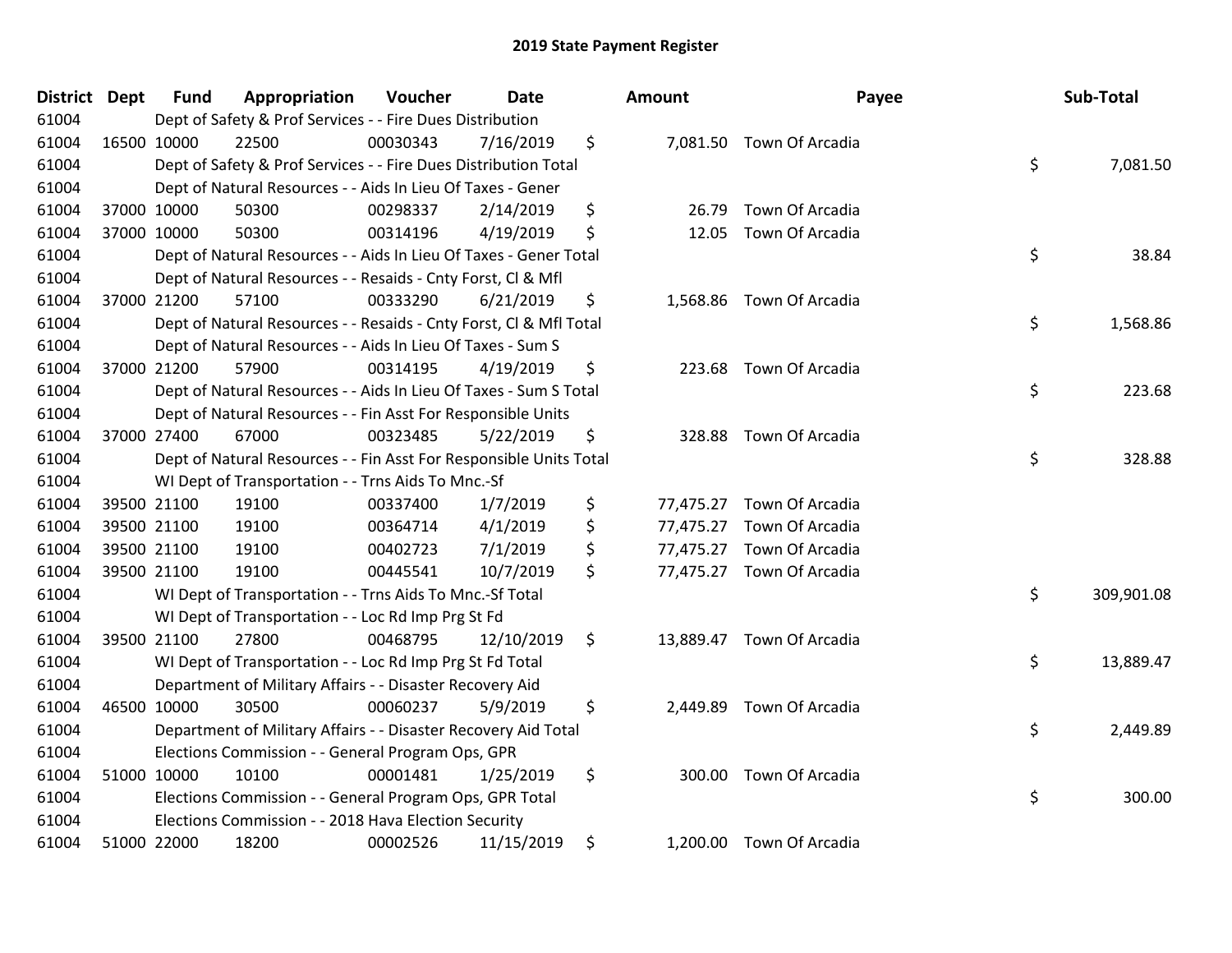| <b>District</b> | Dept | <b>Fund</b> | Appropriation                                                    | <b>Voucher</b> | Date       |    | Amount    | Payee                     | Sub-Total       |
|-----------------|------|-------------|------------------------------------------------------------------|----------------|------------|----|-----------|---------------------------|-----------------|
| 61004           |      |             | Elections Commission - - 2018 Hava Election Security Total       |                |            |    |           |                           | \$<br>1,200.00  |
| 61004           |      |             | Shared Revenue and Tax Relief - - County And Municipal Aid       |                |            |    |           |                           |                 |
| 61004           |      | 83500 10000 | 10500                                                            | 00049851       | 7/22/2019  | \$ |           | 11,312.22 Town Of Arcadia |                 |
| 61004           |      | 83500 10000 | 10500                                                            | 00054150       | 11/18/2019 | S  | 64,102.55 | Town Of Arcadia           |                 |
| 61004           |      |             | Shared Revenue and Tax Relief - - County And Municipal Aid Total |                |            |    |           |                           | \$<br>75,414.77 |
| 61004           |      |             | Shared Revenue and Tax Relief - - Exempt Computer Aid            |                |            |    |           |                           |                 |
| 61004           |      | 83500 10000 | 10900                                                            | 00046889       | 7/22/2019  | \$ | 62.35     | Town Of Arcadia           |                 |
| 61004           |      |             | Shared Revenue and Tax Relief - - Exempt Computer Aid Total      |                |            |    |           |                           | \$<br>62.35     |
| 61004           |      |             | Shared Revenue and Tax Relief - - Utility Aid                    |                |            |    |           |                           |                 |
| 61004           |      | 83500 10000 | 11000                                                            | 00049851       | 7/22/2019  | \$ | 1,231.33  | Town Of Arcadia           |                 |
| 61004           |      | 83500 10000 | 11000                                                            | 00054150       | 11/18/2019 | \$ | 8,749.11  | Town Of Arcadia           |                 |
| 61004           |      |             | Shared Revenue and Tax Relief - - Utility Aid Total              |                |            |    |           |                           | \$<br>9,980.44  |
| 61004           |      |             | Shared Revenue and Tax Relief - - Personal Property Aid          |                |            |    |           |                           |                 |
| 61004           |      | 83500 10000 | 11100                                                            | 00041478       | 5/6/2019   | \$ | 580.12    | Town Of Arcadia           |                 |
| 61004           |      |             | Shared Revenue and Tax Relief - - Personal Property Aid Total    |                |            |    |           |                           | 580.12          |
| 61004 Total     |      |             |                                                                  |                |            |    |           |                           | 423,019.88      |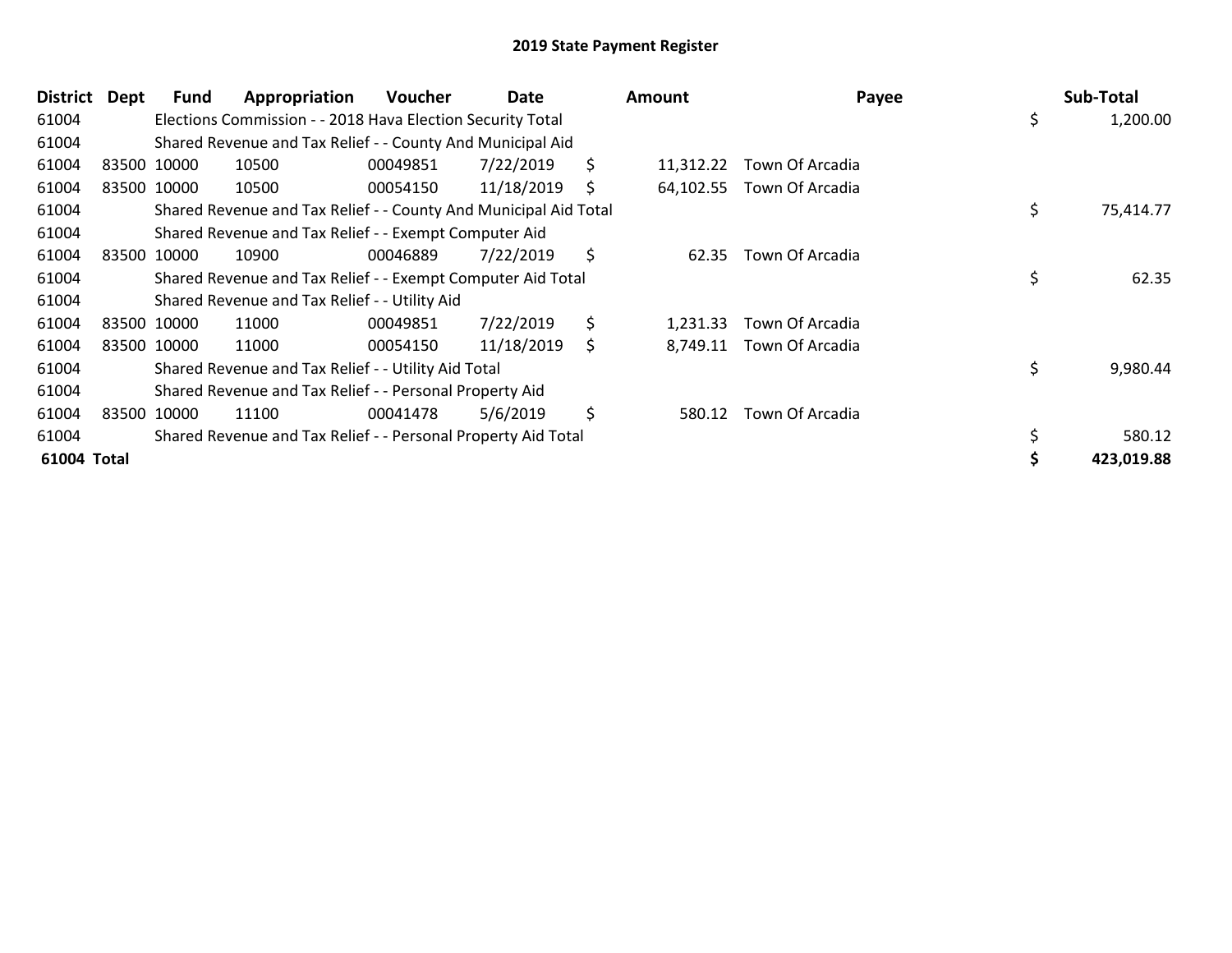| <b>District</b> | <b>Dept</b> | <b>Fund</b> | Appropriation                                                      | Voucher  | <b>Date</b> | Amount          | Payee                      | Sub-Total       |
|-----------------|-------------|-------------|--------------------------------------------------------------------|----------|-------------|-----------------|----------------------------|-----------------|
| 61006           |             |             | Dept of Safety & Prof Services - - Fire Dues Distribution          |          |             |                 |                            |                 |
| 61006           |             | 16500 10000 | 22500                                                              | 00031745 | 7/19/2019   | \$              | 1,733.32 Town Of Burnside  |                 |
| 61006           |             |             | Dept of Safety & Prof Services - - Fire Dues Distribution Total    |          |             |                 |                            | \$<br>1,733.32  |
| 61006           |             |             | Dept of Natural Resources - - Resaids - Cnty Forst, Cl & Mfl       |          |             |                 |                            |                 |
| 61006           |             | 37000 21200 | 57100                                                              | 00333291 | 6/24/2019   | \$<br>294.58    | <b>Town Of Burnside</b>    |                 |
| 61006           |             |             | Dept of Natural Resources - - Resaids - Cnty Forst, CI & Mfl Total |          |             |                 |                            | \$<br>294.58    |
| 61006           |             |             | Dept of Natural Resources - - Fin Asst For Responsible Units       |          |             |                 |                            |                 |
| 61006           |             | 37000 27400 | 67000                                                              | 00323570 | 5/23/2019   | \$<br>109.16    | Town Of Burnside           |                 |
| 61006           |             |             | Dept of Natural Resources - - Fin Asst For Responsible Units Total |          |             |                 |                            | \$<br>109.16    |
| 61006           |             |             | WI Dept of Transportation - - Trns Aids To Mnc.-Sf                 |          |             |                 |                            |                 |
| 61006           |             | 39500 21100 | 19100                                                              | 00337401 | 1/7/2019    | \$              | 16,842.45 Town Of Burnside |                 |
| 61006           |             | 39500 21100 | 19100                                                              | 00364715 | 4/1/2019    | \$<br>16,842.45 | Town Of Burnside           |                 |
| 61006           |             | 39500 21100 | 19100                                                              | 00402724 | 7/2/2019    | \$              | 16,842.45 Town Of Burnside |                 |
| 61006           |             | 39500 21100 | 19100                                                              | 00445542 | 10/7/2019   | \$              | 16,842.45 Town Of Burnside |                 |
| 61006           |             |             | WI Dept of Transportation - - Trns Aids To Mnc.-Sf Total           |          |             |                 |                            | \$<br>67,369.80 |
| 61006           |             |             | Elections Commission - - General Program Ops, GPR                  |          |             |                 |                            |                 |
| 61006           |             | 51000 10000 | 10100                                                              | 00001907 | 6/28/2019   | \$<br>178.38    | Town Of Burnside           |                 |
| 61006           |             | 51000 10000 | 10100                                                              | 00002234 | 11/8/2019   | \$              | 182.64 Town Of Burnside    |                 |
| 61006           |             |             | Elections Commission - - General Program Ops, GPR Total            |          |             |                 |                            | \$<br>361.02    |
| 61006           |             |             | Shared Revenue and Tax Relief - - County And Municipal Aid         |          |             |                 |                            |                 |
| 61006           |             | 83500 10000 | 10500                                                              | 00049852 | 7/23/2019   | \$              | 8,339.21 Town Of Burnside  |                 |
| 61006           |             | 83500 10000 | 10500                                                              | 00054151 | 11/18/2019  | \$              | 47,255.54 Town Of Burnside |                 |
| 61006           |             |             | Shared Revenue and Tax Relief - - County And Municipal Aid Total   |          |             |                 |                            | \$<br>55,594.75 |
| 61006           |             |             | Shared Revenue and Tax Relief - - Exempt Computer Aid              |          |             |                 |                            |                 |
| 61006           |             | 83500 10000 | 10900                                                              | 00046890 | 7/23/2019   | \$<br>4.16      | Town Of Burnside           |                 |
| 61006           |             |             | Shared Revenue and Tax Relief - - Exempt Computer Aid Total        |          |             |                 |                            | \$<br>4.16      |
| 61006           |             |             | Shared Revenue and Tax Relief - - Utility Aid                      |          |             |                 |                            |                 |
| 61006           |             | 83500 10000 | 11000                                                              | 00049852 | 7/23/2019   | \$<br>407.20    | Town Of Burnside           |                 |
| 61006           | 83500 10000 |             | 11000                                                              | 00054151 | 11/18/2019  | \$              | 2,382.51 Town Of Burnside  |                 |
| 61006           |             |             | Shared Revenue and Tax Relief - - Utility Aid Total                |          |             |                 |                            | \$<br>2,789.71  |
| 61006           |             |             | Shared Revenue and Tax Relief - - Personal Property Aid            |          |             |                 |                            |                 |
| 61006           |             | 83500 10000 | 11100                                                              | 00041479 | 5/6/2019    | \$<br>1.08      | Town Of Burnside           |                 |
| 61006           |             |             | Shared Revenue and Tax Relief - - Personal Property Aid Total      |          |             |                 |                            | \$<br>1.08      |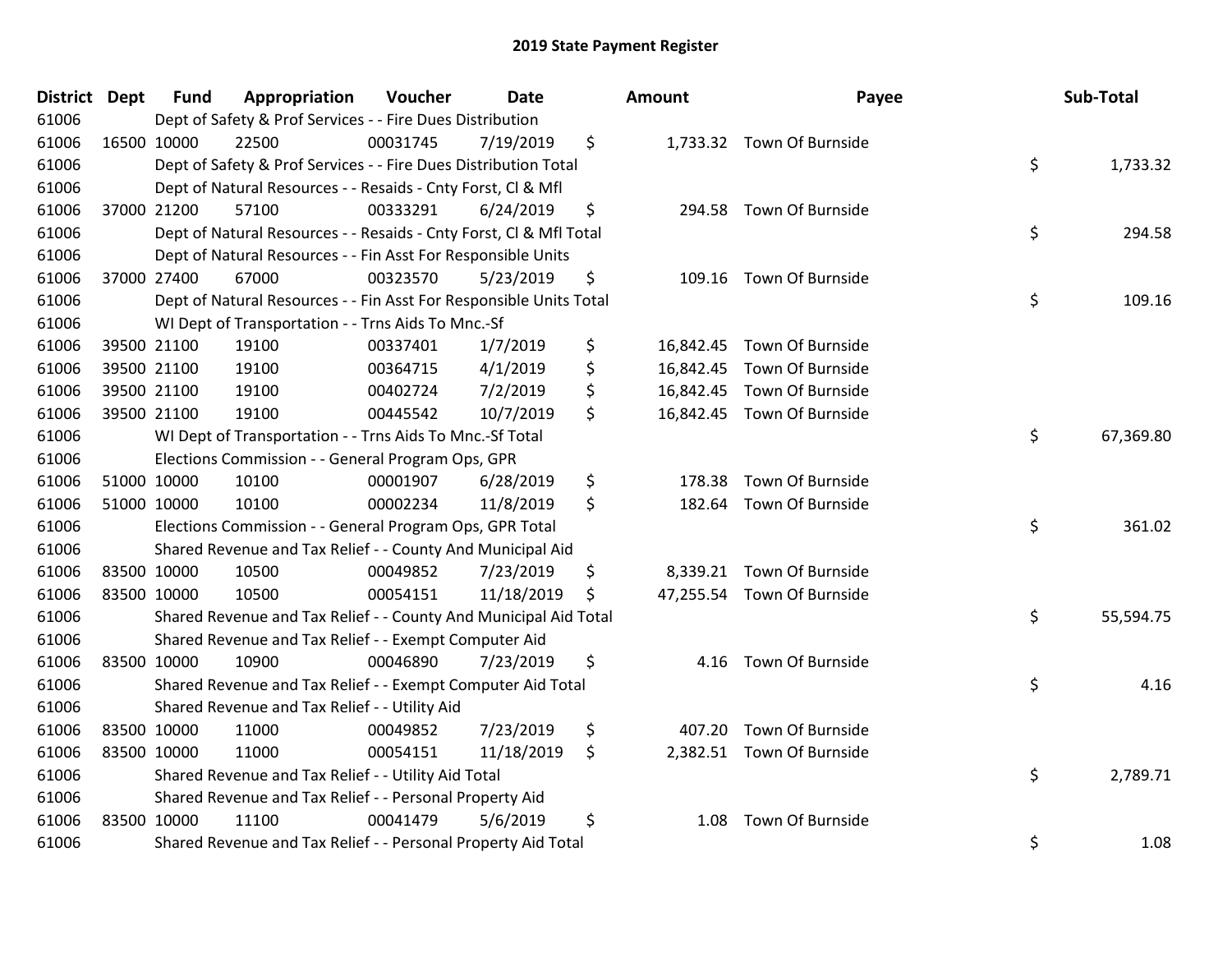| District Dept | <b>Fund</b> | Appropriation | Voucher | <b>Date</b> | Amount | Payee | Sub-Total  |
|---------------|-------------|---------------|---------|-------------|--------|-------|------------|
| 61006 Total   |             |               |         |             |        |       | 128,257.58 |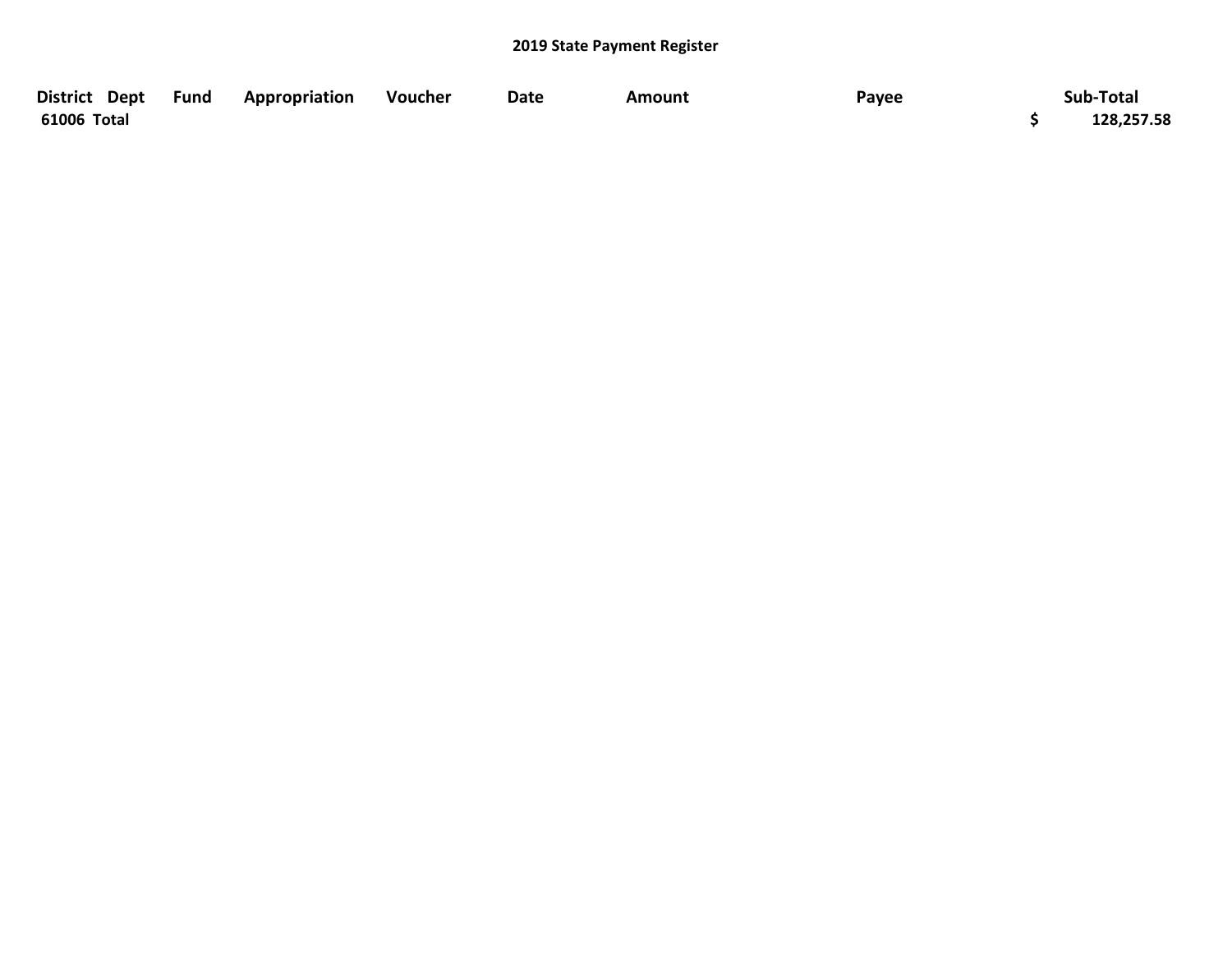| District Dept |             | <b>Fund</b> | Appropriation                                                        | Voucher  | Date       | Amount          | Payee                       | Sub-Total       |
|---------------|-------------|-------------|----------------------------------------------------------------------|----------|------------|-----------------|-----------------------------|-----------------|
| 61008         |             |             | Dept of Safety & Prof Services - - Fire Dues Distribution            |          |            |                 |                             |                 |
| 61008         |             | 16500 10000 | 22500                                                                | 00030787 | 7/17/2019  | \$              | 3,148.59 Town Of Caledonia  |                 |
| 61008         |             |             | Dept of Safety & Prof Services - - Fire Dues Distribution Total      |          |            |                 |                             | \$<br>3,148.59  |
| 61008         |             |             | Dept of Natural Resources - - Aids In Lieu Of Taxes - Gener          |          |            |                 |                             |                 |
| 61008         |             | 37000 10000 | 50300                                                                | 00298271 | 2/14/2019  | \$<br>536.86    | Town Of Caledonia           |                 |
| 61008         |             | 37000 10000 | 50300                                                                | 00313539 | 4/19/2019  | \$<br>10.63     | Town Of Caledonia           |                 |
| 61008         |             | 37000 10000 | 50300                                                                | 00313540 | 4/19/2019  | \$<br>141.68    | Town Of Caledonia           |                 |
| 61008         |             |             | Dept of Natural Resources - - Aids In Lieu Of Taxes - Gener Total    |          |            |                 |                             | \$<br>689.17    |
| 61008         |             |             | Dept of Natural Resources - - Resaids - Cnty Forst, CI & Mfl         |          |            |                 |                             |                 |
| 61008         |             | 37000 21200 | 57100                                                                | 00333292 | 6/21/2019  | \$<br>45.69     | Town Of Caledonia           |                 |
| 61008         |             |             | Dept of Natural Resources - - Resaids - Cnty Forst, Cl & Mfl Total   |          |            |                 |                             | \$<br>45.69     |
| 61008         |             |             | WI Dept of Transportation - - Trns Aids To Mnc.-Sf                   |          |            |                 |                             |                 |
| 61008         |             | 39500 21100 | 19100                                                                | 00337402 | 1/7/2019   | \$<br>15,964.49 | Town Of Caledonia           |                 |
| 61008         |             | 39500 21100 | 19100                                                                | 00364716 | 4/1/2019   | \$<br>15,964.49 | Town Of Caledonia           |                 |
| 61008         |             | 39500 21100 | 19100                                                                | 00402725 | 7/1/2019   | \$<br>15,964.49 | Town Of Caledonia           |                 |
| 61008         |             | 39500 21100 | 19100                                                                | 00445543 | 10/7/2019  | \$              | 15,964.50 Town Of Caledonia |                 |
| 61008         |             |             | WI Dept of Transportation - - Trns Aids To Mnc .- Sf Total           |          |            |                 |                             | \$<br>63,857.97 |
| 61008         |             |             | Department of Administration - - Hv Trans Ln Annual Impact Fee       |          |            |                 |                             |                 |
| 61008         |             | 50500 10000 | 17400                                                                | 00101090 | 5/1/2019   | \$              | 13,805.00 Town Of Caledonia |                 |
| 61008         |             |             | Department of Administration - - Hv Trans Ln Annual Impact Fee Total |          |            |                 |                             | \$<br>13,805.00 |
| 61008         |             |             | Shared Revenue and Tax Relief - - County And Municipal Aid           |          |            |                 |                             |                 |
| 61008         |             | 83500 10000 | 10500                                                                | 00049853 | 7/22/2019  | \$<br>4,620.19  | Town Of Caledonia           |                 |
| 61008         | 83500 10000 |             | 10500                                                                | 00054152 | 11/18/2019 | \$              | 26,181.08 Town Of Caledonia |                 |
| 61008         |             |             | Shared Revenue and Tax Relief - - County And Municipal Aid Total     |          |            |                 |                             | \$<br>30,801.27 |
| 61008         |             |             | Shared Revenue and Tax Relief - - Exempt Computer Aid                |          |            |                 |                             |                 |
| 61008         |             | 83500 10000 | 10900                                                                | 00046891 | 7/22/2019  | \$<br>2.08      | Town Of Caledonia           |                 |
| 61008         |             |             | Shared Revenue and Tax Relief - - Exempt Computer Aid Total          |          |            |                 |                             | \$<br>2.08      |
| 61008         |             |             | Shared Revenue and Tax Relief - - Personal Property Aid              |          |            |                 |                             |                 |
| 61008         |             | 83500 10000 | 11100                                                                | 00041480 | 5/6/2019   | \$<br>19.69     | Town Of Caledonia           |                 |
| 61008         |             |             | Shared Revenue and Tax Relief - - Personal Property Aid Total        |          |            |                 |                             | \$<br>19.69     |
| 61008         |             |             | Shared Revenue and Tax Relief - - Lottery & Gaming Credit            |          |            |                 |                             |                 |
| 61008         |             | 83500 52100 | 36300                                                                | 00038521 | 3/25/2019  | \$<br>8,000.71  | Town Of Caledonia           |                 |
| 61008         |             |             | Shared Revenue and Tax Relief - - Lottery & Gaming Credit Total      |          |            |                 |                             | \$<br>8,000.71  |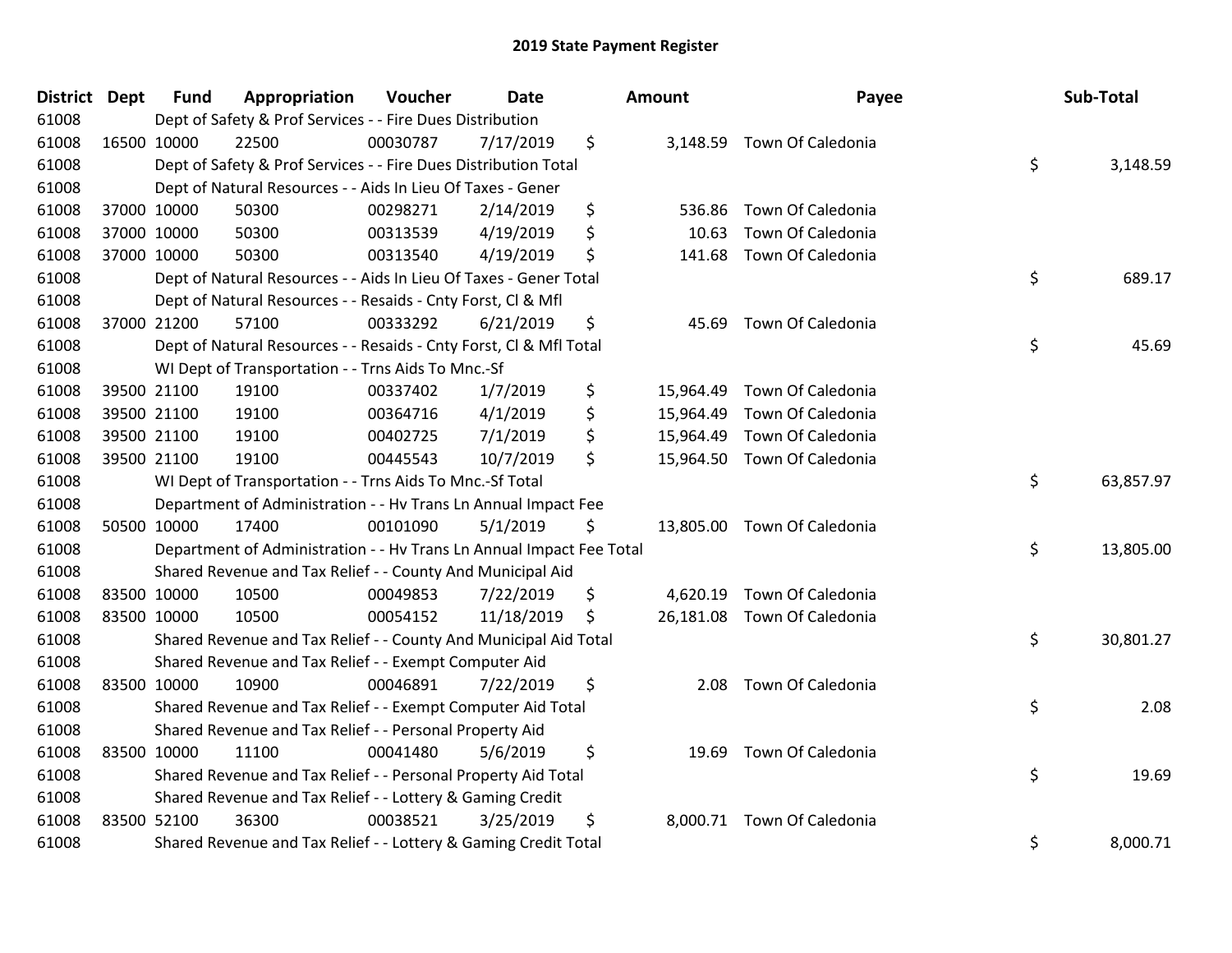| District Dept | <b>Fund</b> | Appropriation | Voucher | Date | Amount | Payee | Sub-Total  |
|---------------|-------------|---------------|---------|------|--------|-------|------------|
| 61008 Total   |             |               |         |      |        |       | 120,370.17 |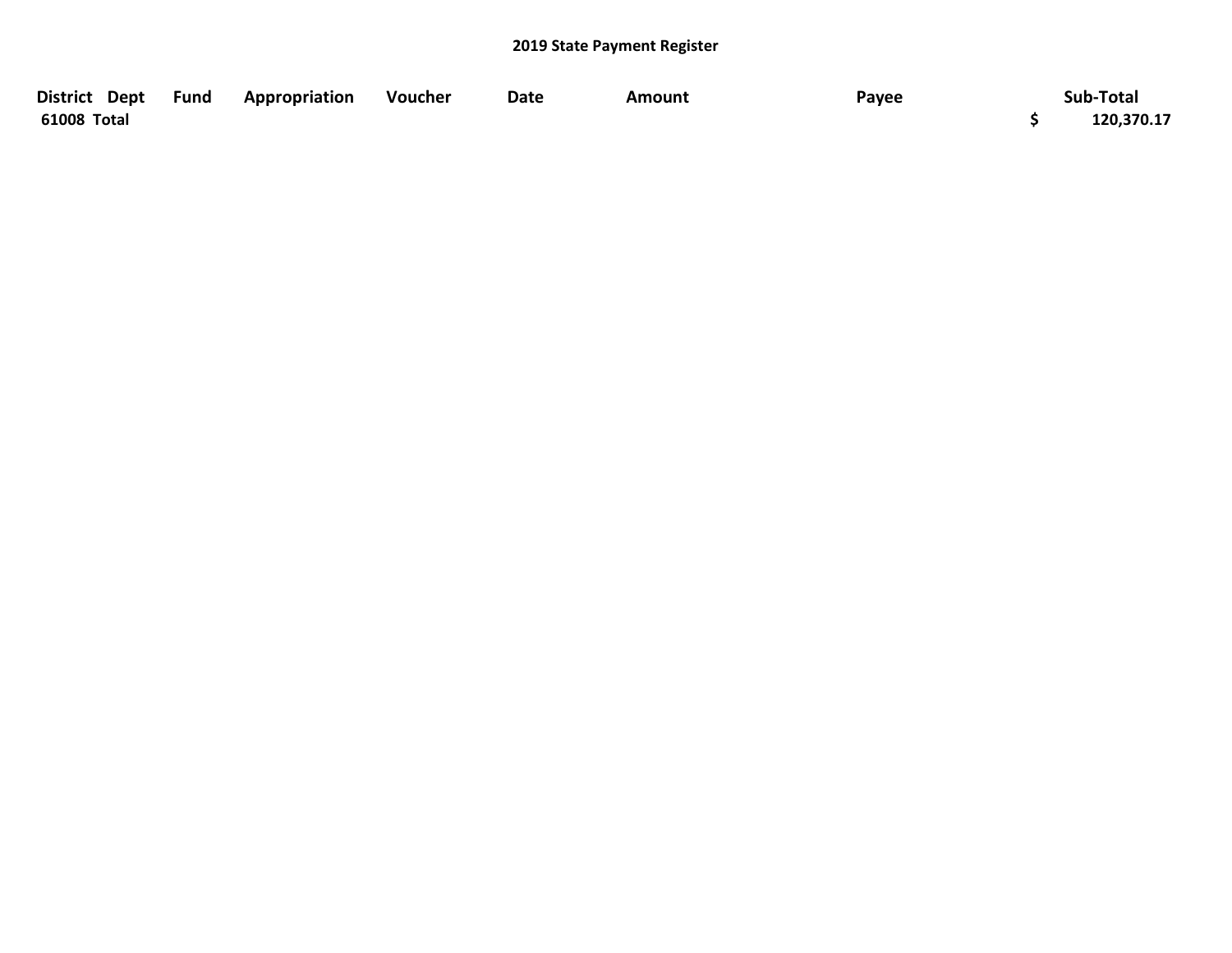| District Dept | <b>Fund</b> | Appropriation                                                      | Voucher  | <b>Date</b> | <b>Amount</b>   | Payee                         |    | Sub-Total  |
|---------------|-------------|--------------------------------------------------------------------|----------|-------------|-----------------|-------------------------------|----|------------|
| 61010         |             | Dept of Safety & Prof Services - - Fire Dues Distribution          |          |             |                 |                               |    |            |
| 61010         | 16500 10000 | 22500                                                              | 00031466 | 7/18/2019   | \$              | 915.78 Town Of Chimney Rock   |    |            |
| 61010         |             | Dept of Safety & Prof Services - - Fire Dues Distribution Total    |          |             |                 |                               | \$ | 915.78     |
| 61010         |             | Dept of Natural Resources - - Aids In Lieu Of Taxes - Gener        |          |             |                 |                               |    |            |
| 61010         | 37000 10000 | 50300                                                              | 00298275 | 2/14/2019   | \$<br>11,135.66 | Town Of Chimney Rock          |    |            |
| 61010         | 37000 10000 | 50300                                                              | 00313606 | 4/19/2019   | \$<br>742.39    | Town Of Chimney Rock          |    |            |
| 61010         |             | Dept of Natural Resources - - Aids In Lieu Of Taxes - Gener Total  |          |             |                 |                               | \$ | 11,878.05  |
| 61010         |             | Dept of Natural Resources - - Resaids - Cnty Forst, Cl & Mfl       |          |             |                 |                               |    |            |
| 61010         | 37000 21200 | 57100                                                              | 00333293 | 6/21/2019   | \$              | 879.51 Town Of Chimney Rock   |    |            |
| 61010         |             | Dept of Natural Resources - - Resaids - Cnty Forst, CI & Mfl Total |          |             |                 |                               | \$ | 879.51     |
| 61010         |             | Dept of Natural Resources - - Aids In Lieu Of Taxes - Sum S        |          |             |                 |                               |    |            |
| 61010         | 37000 21200 | 57900                                                              | 00313605 | 4/19/2019   | \$              | 479.12 Town Of Chimney Rock   |    |            |
| 61010         |             | Dept of Natural Resources - - Aids In Lieu Of Taxes - Sum S Total  |          |             |                 |                               | \$ | 479.12     |
| 61010         |             | Dept of Natural Resources - - Fin Asst For Responsible Units       |          |             |                 |                               |    |            |
| 61010         | 37000 27400 | 67000                                                              | 00322711 | 5/22/2019   | \$<br>750.11    | Town Of Chimney Rock          |    |            |
| 61010         |             | Dept of Natural Resources - - Fin Asst For Responsible Units Total |          |             |                 |                               | \$ | 750.11     |
| 61010         |             | WI Dept of Transportation - - Trns Aids To Mnc.-Sf                 |          |             |                 |                               |    |            |
| 61010         | 39500 21100 | 19100                                                              | 00337403 | 1/7/2019    | \$<br>18,998.52 | Town Of Chimney Rock          |    |            |
| 61010         | 39500 21100 | 19100                                                              | 00364717 | 4/1/2019    | \$<br>18,998.52 | Town Of Chimney Rock          |    |            |
| 61010         | 39500 21100 | 19100                                                              | 00402726 | 7/1/2019    | \$<br>18,998.52 | Town Of Chimney Rock          |    |            |
| 61010         | 39500 21100 | 19100                                                              | 00445544 | 10/7/2019   | \$<br>18,998.53 | Town Of Chimney Rock          |    |            |
| 61010         |             | WI Dept of Transportation - - Trns Aids To Mnc.-Sf Total           |          |             |                 |                               | \$ | 75,994.09  |
| 61010         |             | Elections Commission - - 2018 Hava Election Security               |          |             |                 |                               |    |            |
| 61010         | 51000 22000 | 18200                                                              | 00002620 | 11/18/2019  | \$              | 1,200.00 Town Of Chimney Rock |    |            |
| 61010         |             | Elections Commission - - 2018 Hava Election Security Total         |          |             |                 |                               | \$ | 1,200.00   |
| 61010         |             | Shared Revenue and Tax Relief - - County And Municipal Aid         |          |             |                 |                               |    |            |
| 61010         | 83500 10000 | 10500                                                              | 00049854 | 7/22/2019   | \$<br>3,836.97  | Town Of Chimney Rock          |    |            |
| 61010         | 83500 10000 | 10500                                                              | 00054153 | 11/18/2019  | \$<br>21,742.84 | Town Of Chimney Rock          |    |            |
| 61010         |             | Shared Revenue and Tax Relief - - County And Municipal Aid Total   |          |             |                 |                               | \$ | 25,579.81  |
| 61010         |             | Shared Revenue and Tax Relief - - Personal Property Aid            |          |             |                 |                               |    |            |
| 61010         | 83500 10000 | 11100                                                              | 00041481 | 5/6/2019    | \$<br>27.88     | Town Of Chimney Rock          |    |            |
| 61010         |             | Shared Revenue and Tax Relief - - Personal Property Aid Total      |          |             |                 |                               | \$ | 27.88      |
| $61010$ Total |             |                                                                    |          |             |                 |                               | Ś  | 117 704 35 |

| District Dept |             | <b>Fund</b> | Appropriation                                                      | Voucher  | <b>Date</b> | Amount       | Payee                          | Sub-Total        |
|---------------|-------------|-------------|--------------------------------------------------------------------|----------|-------------|--------------|--------------------------------|------------------|
| 61010         |             |             | Dept of Safety & Prof Services - - Fire Dues Distribution          |          |             |              |                                |                  |
| 61010         |             | 16500 10000 | 22500                                                              | 00031466 | 7/18/2019   | \$           | 915.78 Town Of Chimney Rock    |                  |
| 61010         |             |             | Dept of Safety & Prof Services - - Fire Dues Distribution Total    |          |             |              |                                | \$<br>915.78     |
| 61010         |             |             | Dept of Natural Resources - - Aids In Lieu Of Taxes - Gener        |          |             |              |                                |                  |
| 61010         |             | 37000 10000 | 50300                                                              | 00298275 | 2/14/2019   | \$           | 11,135.66 Town Of Chimney Rock |                  |
| 61010         |             | 37000 10000 | 50300                                                              | 00313606 | 4/19/2019   | \$<br>742.39 | Town Of Chimney Rock           |                  |
| 61010         |             |             | Dept of Natural Resources - - Aids In Lieu Of Taxes - Gener Total  |          |             |              |                                | \$<br>11,878.05  |
| 61010         |             |             | Dept of Natural Resources - - Resaids - Cnty Forst, Cl & Mfl       |          |             |              |                                |                  |
| 61010         |             | 37000 21200 | 57100                                                              | 00333293 | 6/21/2019   | \$<br>879.51 | Town Of Chimney Rock           |                  |
| 61010         |             |             | Dept of Natural Resources - - Resaids - Cnty Forst, CI & Mfl Total |          |             |              |                                | \$<br>879.51     |
| 61010         |             |             | Dept of Natural Resources - - Aids In Lieu Of Taxes - Sum S        |          |             |              |                                |                  |
| 61010         |             | 37000 21200 | 57900                                                              | 00313605 | 4/19/2019   | \$           | 479.12 Town Of Chimney Rock    |                  |
| 61010         |             |             | Dept of Natural Resources - - Aids In Lieu Of Taxes - Sum S Total  |          |             |              |                                | \$<br>479.12     |
| 61010         |             |             | Dept of Natural Resources - - Fin Asst For Responsible Units       |          |             |              |                                |                  |
| 61010         |             | 37000 27400 | 67000                                                              | 00322711 | 5/22/2019   | \$           | 750.11 Town Of Chimney Rock    |                  |
| 61010         |             |             | Dept of Natural Resources - - Fin Asst For Responsible Units Total |          |             |              |                                | \$<br>750.11     |
| 61010         |             |             | WI Dept of Transportation - - Trns Aids To Mnc.-Sf                 |          |             |              |                                |                  |
| 61010         |             | 39500 21100 | 19100                                                              | 00337403 | 1/7/2019    | \$           | 18,998.52 Town Of Chimney Rock |                  |
| 61010         |             | 39500 21100 | 19100                                                              | 00364717 | 4/1/2019    | \$           | 18,998.52 Town Of Chimney Rock |                  |
| 61010         |             | 39500 21100 | 19100                                                              | 00402726 | 7/1/2019    | \$           | 18,998.52 Town Of Chimney Rock |                  |
| 61010         |             | 39500 21100 | 19100                                                              | 00445544 | 10/7/2019   | \$           | 18,998.53 Town Of Chimney Rock |                  |
| 61010         |             |             | WI Dept of Transportation - - Trns Aids To Mnc.-Sf Total           |          |             |              |                                | \$<br>75,994.09  |
| 61010         |             |             | Elections Commission - - 2018 Hava Election Security               |          |             |              |                                |                  |
| 61010         |             | 51000 22000 | 18200                                                              | 00002620 | 11/18/2019  | \$           | 1,200.00 Town Of Chimney Rock  |                  |
| 61010         |             |             | Elections Commission - - 2018 Hava Election Security Total         |          |             |              |                                | \$<br>1,200.00   |
| 61010         |             |             | Shared Revenue and Tax Relief - - County And Municipal Aid         |          |             |              |                                |                  |
| 61010         |             | 83500 10000 | 10500                                                              | 00049854 | 7/22/2019   | \$           | 3,836.97 Town Of Chimney Rock  |                  |
| 61010         |             | 83500 10000 | 10500                                                              | 00054153 | 11/18/2019  | \$           | 21,742.84 Town Of Chimney Rock |                  |
| 61010         |             |             | Shared Revenue and Tax Relief - - County And Municipal Aid Total   |          |             |              |                                | \$<br>25,579.81  |
| 61010         |             |             | Shared Revenue and Tax Relief - - Personal Property Aid            |          |             |              |                                |                  |
| 61010         | 83500 10000 |             | 11100                                                              | 00041481 | 5/6/2019    | \$<br>27.88  | Town Of Chimney Rock           |                  |
| 61010         |             |             | Shared Revenue and Tax Relief - - Personal Property Aid Total      |          |             |              |                                | \$<br>27.88      |
| 61010 Total   |             |             |                                                                    |          |             |              |                                | \$<br>117,704.35 |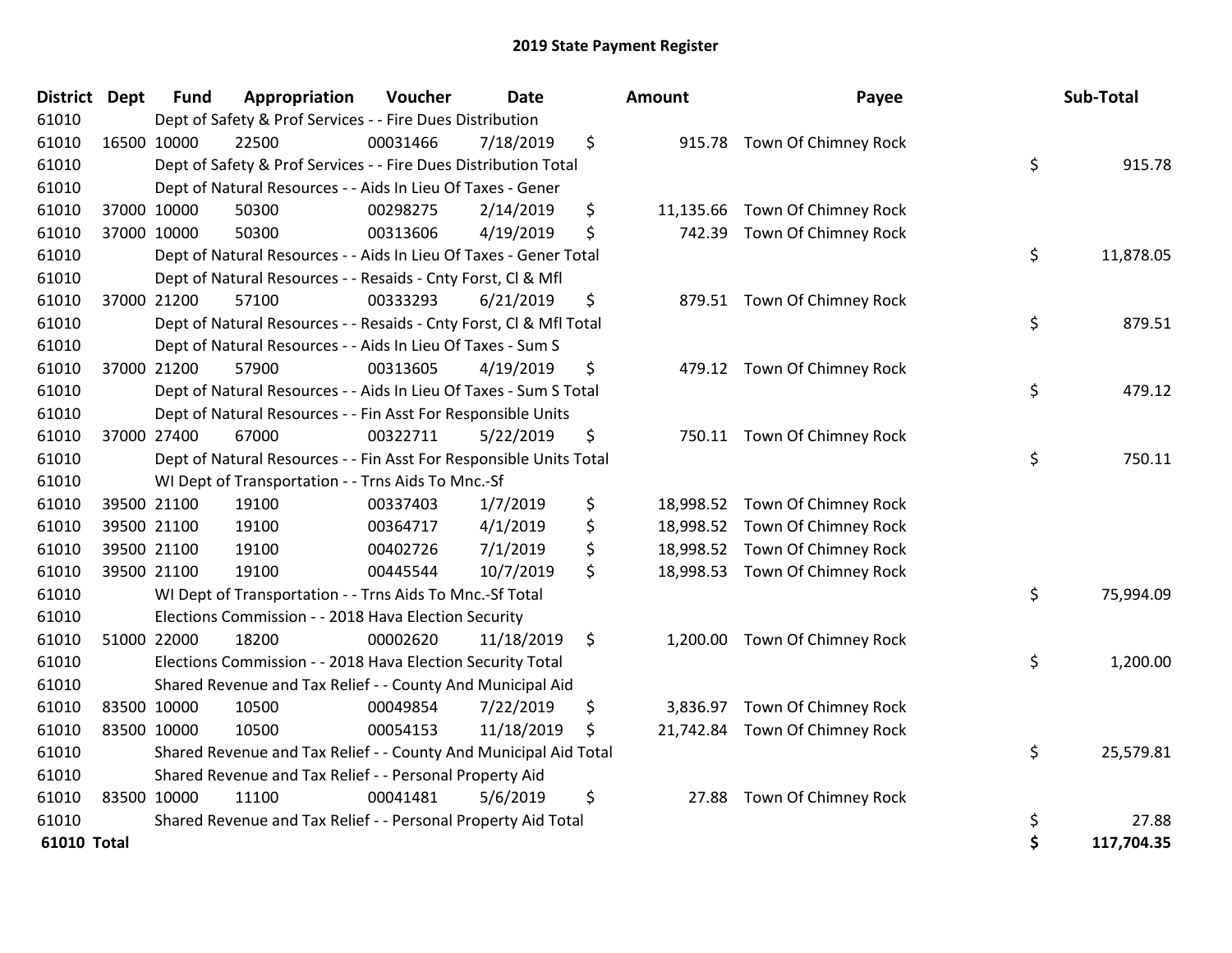| <b>District</b>    | <b>Dept</b> | <b>Fund</b> | Appropriation                                                      | Voucher  | <b>Date</b> | Amount          | Payee                   |    | Sub-Total |
|--------------------|-------------|-------------|--------------------------------------------------------------------|----------|-------------|-----------------|-------------------------|----|-----------|
| 61012              |             |             | Dept of Safety & Prof Services - - Fire Dues Distribution          |          |             |                 |                         |    |           |
| 61012              |             | 16500 10000 | 22500                                                              | 00031280 | 7/18/2019   | \$              | 1,504.98 Town Of Dodge  |    |           |
| 61012              |             |             | Dept of Safety & Prof Services - - Fire Dues Distribution Total    |          |             |                 |                         | \$ | 1,504.98  |
| 61012              |             |             | Dept of Natural Resources - - Resaids - Cnty Forst, Cl & Mfl       |          |             |                 |                         |    |           |
| 61012              |             | 37000 21200 | 57100                                                              | 00333294 | 6/21/2019   | \$              | 309.35 Town Of Dodge    |    |           |
| 61012              |             |             | Dept of Natural Resources - - Resaids - Cnty Forst, Cl & Mfl Total |          |             |                 |                         | \$ | 309.35    |
| 61012              |             |             | Dept of Natural Resources - - Aids In Lieu Of Taxes - Sum S        |          |             |                 |                         |    |           |
| 61012              |             | 37000 21200 | 57900                                                              | 00314276 | 4/19/2019   | \$              | 21.50 Town Of Dodge     |    |           |
| 61012              |             |             | Dept of Natural Resources - - Aids In Lieu Of Taxes - Sum S Total  |          |             |                 |                         | \$ | 21.50     |
| 61012              |             |             | WI Dept of Transportation - - Trns Aids To Mnc.-Sf                 |          |             |                 |                         |    |           |
| 61012              |             | 39500 21100 | 19100                                                              | 00337404 | 1/7/2019    | \$<br>10,804.25 | Town Of Dodge           |    |           |
| 61012              |             | 39500 21100 | 19100                                                              | 00364718 | 4/1/2019    | \$<br>10,804.25 | Town Of Dodge           |    |           |
| 61012              |             | 39500 21100 | 19100                                                              | 00402727 | 7/1/2019    | \$              | 10,804.25 Town Of Dodge |    |           |
| 61012              |             | 39500 21100 | 19100                                                              | 00445545 | 10/7/2019   | \$<br>10,804.26 | Town Of Dodge           |    |           |
| 61012              |             |             | WI Dept of Transportation - - Trns Aids To Mnc.-Sf Total           |          |             |                 |                         | \$ | 43,217.01 |
| 61012              |             |             | Elections Commission - - 2018 Hava Election Security               |          |             |                 |                         |    |           |
| 61012              |             | 51000 22000 | 18200                                                              | 00002909 | 11/26/2019  | \$              | 100.00 Town Of Dodge    |    |           |
| 61012              |             |             | Elections Commission - - 2018 Hava Election Security Total         |          |             |                 |                         | \$ | 100.00    |
| 61012              |             |             | Shared Revenue and Tax Relief - - County And Municipal Aid         |          |             |                 |                         |    |           |
| 61012              | 83500 10000 |             | 10500                                                              | 00049855 | 7/22/2019   | \$              | 6,979.02 Town Of Dodge  |    |           |
| 61012              | 83500 10000 |             | 10500                                                              | 00054154 | 11/18/2019  | \$              | 39,817.71 Town Of Dodge |    |           |
| 61012              |             |             | Shared Revenue and Tax Relief - - County And Municipal Aid Total   |          |             |                 |                         | \$ | 46,796.73 |
| 61012              |             |             | Shared Revenue and Tax Relief - - Exempt Computer Aid              |          |             |                 |                         |    |           |
| 61012              | 83500 10000 |             | 10900                                                              | 00046892 | 7/22/2019   | \$              | 3.11 Town Of Dodge      |    |           |
| 61012              |             |             | Shared Revenue and Tax Relief - - Exempt Computer Aid Total        |          |             |                 |                         | \$ | 3.11      |
| 61012              |             |             | Shared Revenue and Tax Relief - - Personal Property Aid            |          |             |                 |                         |    |           |
| 61012              | 83500 10000 |             | 11100                                                              | 00041482 | 5/6/2019    | \$              | 30.35 Town Of Dodge     |    |           |
| 61012              |             |             | Shared Revenue and Tax Relief - - Personal Property Aid Total      |          |             |                 |                         | \$ | 30.35     |
| <b>61012 Total</b> |             |             |                                                                    |          |             |                 |                         | Ś  | 91,983.03 |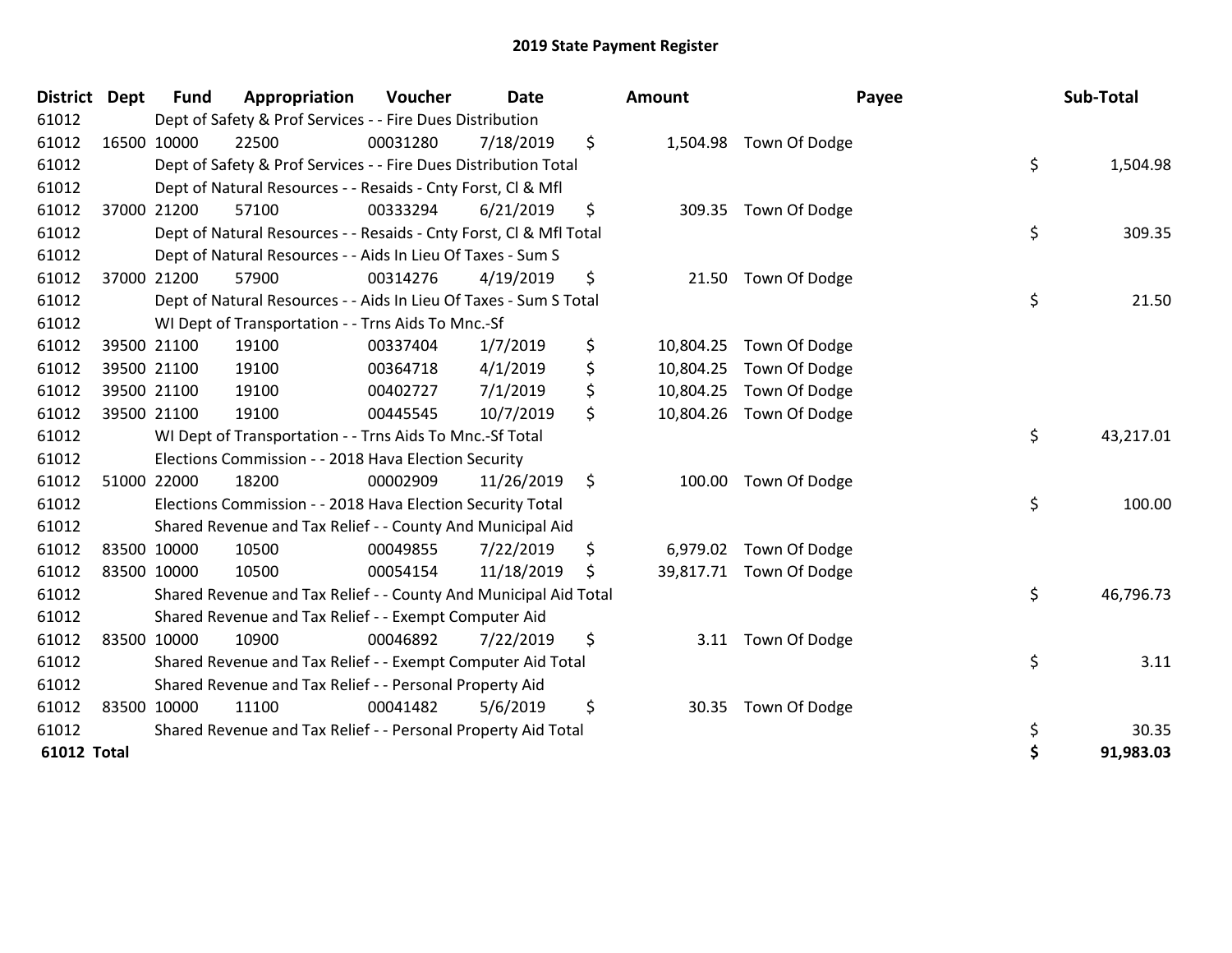| District Dept |             | <b>Fund</b> | Appropriation                                                        | Voucher  | <b>Date</b> | Amount         | Payee                     | Sub-Total        |
|---------------|-------------|-------------|----------------------------------------------------------------------|----------|-------------|----------------|---------------------------|------------------|
| 61014         |             |             | Dept of Safety & Prof Services - - Fire Dues Distribution            |          |             |                |                           |                  |
| 61014         |             | 16500 10000 | 22500                                                                | 00030538 | 7/16/2019   | \$             | 4,814.70 Town Of Ettrick  |                  |
| 61014         |             |             | Dept of Safety & Prof Services - - Fire Dues Distribution Total      |          |             |                |                           | \$<br>4,814.70   |
| 61014         |             |             | Dept of Natural Resources - - Aids In Lieu Of Taxes - Gener          |          |             |                |                           |                  |
| 61014         |             | 37000 10000 | 50300                                                                | 00314309 | 4/19/2019   | \$             | 13.94 Town Of Ettrick     |                  |
| 61014         |             |             | Dept of Natural Resources - - Aids In Lieu Of Taxes - Gener Total    |          |             |                |                           | \$<br>13.94      |
| 61014         |             |             | Dept of Natural Resources - - Resaids - Cnty Forst, Cl & Mfl         |          |             |                |                           |                  |
| 61014         |             | 37000 21200 | 57100                                                                | 00333295 | 6/21/2019   | \$             | 1,581.48 Town Of Ettrick  |                  |
| 61014         |             |             | Dept of Natural Resources - - Resaids - Cnty Forst, Cl & Mfl Total   |          |             |                |                           | \$<br>1,581.48   |
| 61014         |             |             | Dept of Natural Resources - - Rec & Resource Aids, Fed               |          |             |                |                           |                  |
| 61014         |             | 37000 21200 | 58300                                                                | 00311118 | 4/12/2019   | \$             | 4,325.18 Town Of Ettrick  |                  |
| 61014         |             |             | Dept of Natural Resources - - Rec & Resource Aids, Fed Total         |          |             |                |                           | \$<br>4,325.18   |
| 61014         |             |             | Dept of Natural Resources - - Fin Asst For Responsible Units         |          |             |                |                           |                  |
| 61014         |             | 37000 27400 | 67000                                                                | 00322627 | 5/22/2019   | \$             | 2,010.45 Town Of Ettrick  |                  |
| 61014         |             |             | Dept of Natural Resources - - Fin Asst For Responsible Units Total   |          |             |                |                           | \$<br>2,010.45   |
| 61014         |             |             | WI Dept of Transportation - - Disastr Damag Aid Sf                   |          |             |                |                           |                  |
| 61014         |             | 39500 21100 | 17400                                                                | 00348526 | 2/4/2019    | \$             | 12,216.68 Town Of Ettrick |                  |
| 61014         |             |             | WI Dept of Transportation - - Disastr Damag Aid Sf Total             |          |             |                |                           | \$<br>12,216.68  |
| 61014         |             |             | WI Dept of Transportation - - Trns Aids To Mnc.-Sf                   |          |             |                |                           |                  |
| 61014         |             | 39500 21100 | 19100                                                                | 00337405 | 1/7/2019    | \$             | 52,127.98 Town Of Ettrick |                  |
| 61014         |             | 39500 21100 | 19100                                                                | 00364719 | 4/1/2019    | \$             | 52,127.98 Town Of Ettrick |                  |
| 61014         |             | 39500 21100 | 19100                                                                | 00402728 | 7/1/2019    | \$             | 52,127.98 Town Of Ettrick |                  |
| 61014         | 39500 21100 |             | 19100                                                                | 00445546 | 10/7/2019   | \$             | 52,127.98 Town Of Ettrick |                  |
| 61014         |             |             | WI Dept of Transportation - - Trns Aids To Mnc.-Sf Total             |          |             |                |                           | \$<br>208,511.92 |
| 61014         |             |             | Department of Administration - - Hv Trans Ln Annual Impact Fee       |          |             |                |                           |                  |
| 61014         |             | 50500 10000 | 17400                                                                | 00101160 | 5/1/2019    | \$             | 45,161.00 Town Of Ettrick |                  |
| 61014         |             |             | Department of Administration - - Hv Trans Ln Annual Impact Fee Total |          |             |                |                           | \$<br>45,161.00  |
| 61014         |             |             | Shared Revenue and Tax Relief - - County And Municipal Aid           |          |             |                |                           |                  |
| 61014         |             | 83500 10000 | 10500                                                                | 00049856 | 7/22/2019   | \$<br>9,827.01 | Town Of Ettrick           |                  |
| 61014         |             | 83500 10000 | 10500                                                                | 00054155 | 11/18/2019  | \$             | 55,686.36 Town Of Ettrick |                  |
| 61014         |             |             | Shared Revenue and Tax Relief - - County And Municipal Aid Total     |          |             |                |                           | \$<br>65,513.37  |
| 61014         |             |             | Shared Revenue and Tax Relief - - Exempt Computer Aid                |          |             |                |                           |                  |
| 61014         |             | 83500 10000 | 10900                                                                | 00046893 | 7/22/2019   | \$<br>5.19     | Town Of Ettrick           |                  |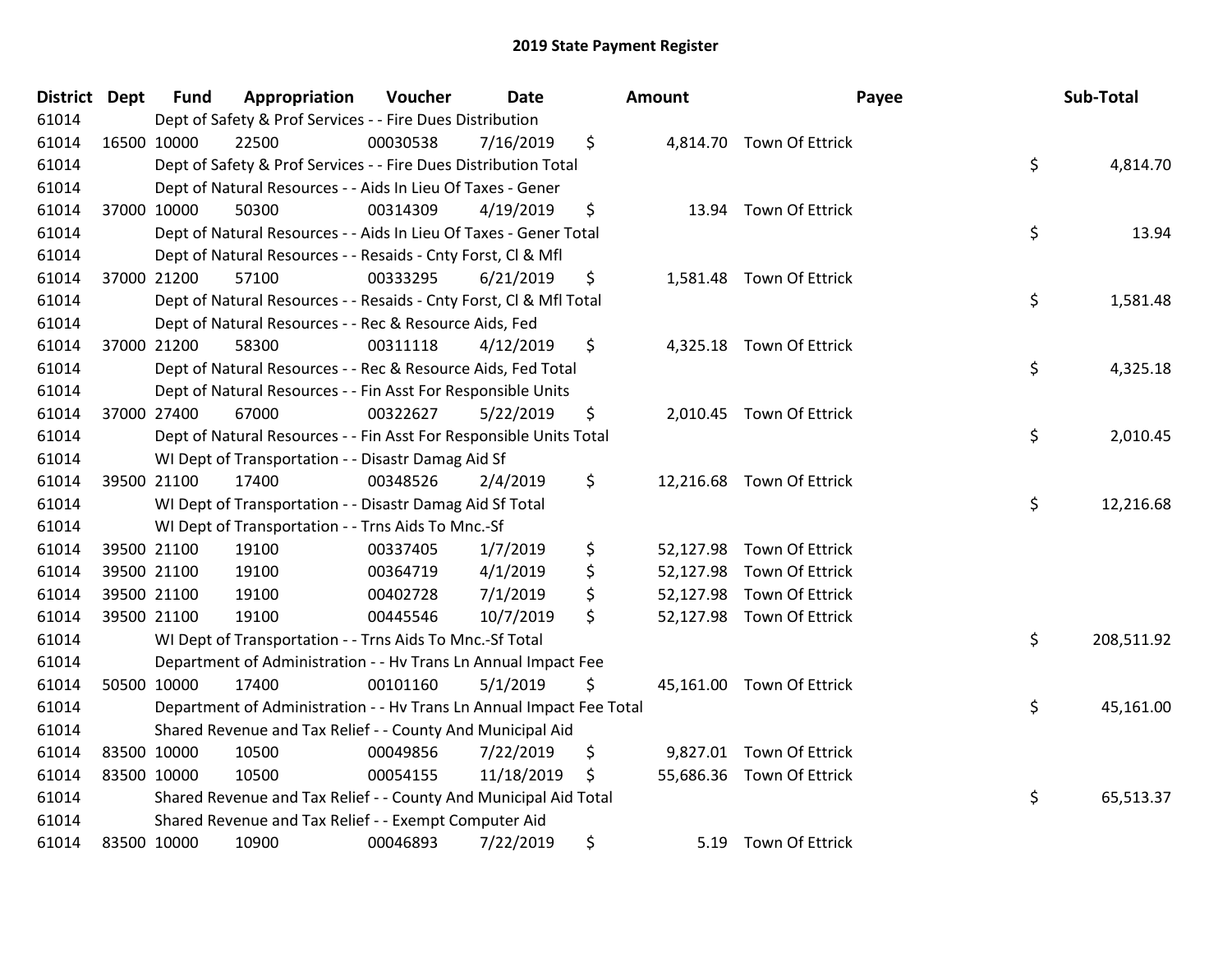| <b>District</b>    | Dept | Fund        | Appropriation                                                 | <b>Voucher</b> | Date       |   | Amount |                        | Payee | Sub-Total  |
|--------------------|------|-------------|---------------------------------------------------------------|----------------|------------|---|--------|------------------------|-------|------------|
| 61014              |      |             | Shared Revenue and Tax Relief - - Exempt Computer Aid Total   |                |            |   |        |                        |       | 5.19       |
| 61014              |      |             | Shared Revenue and Tax Relief - - Utility Aid                 |                |            |   |        |                        |       |            |
| 61014              |      | 83500 10000 | 11000                                                         | 00049856       | 7/22/2019  |   | 57.55  | Town Of Ettrick        |       |            |
| 61014              |      | 83500 10000 | 11000                                                         | 00054155       | 11/18/2019 | Ś | 334.27 | Town Of Ettrick        |       |            |
| 61014              |      |             | Shared Revenue and Tax Relief - - Utility Aid Total           |                |            |   |        |                        |       | 391.82     |
| 61014              |      |             | Shared Revenue and Tax Relief - - Personal Property Aid       |                |            |   |        |                        |       |            |
| 61014              |      | 83500 10000 | 11100                                                         | 00041483       | 5/6/2019   | Ś | 285.89 | <b>Town Of Ettrick</b> |       |            |
| 61014              |      |             | Shared Revenue and Tax Relief - - Personal Property Aid Total |                |            |   |        |                        |       | 285.89     |
| <b>61014 Total</b> |      |             |                                                               |                |            |   |        |                        |       | 344,831.62 |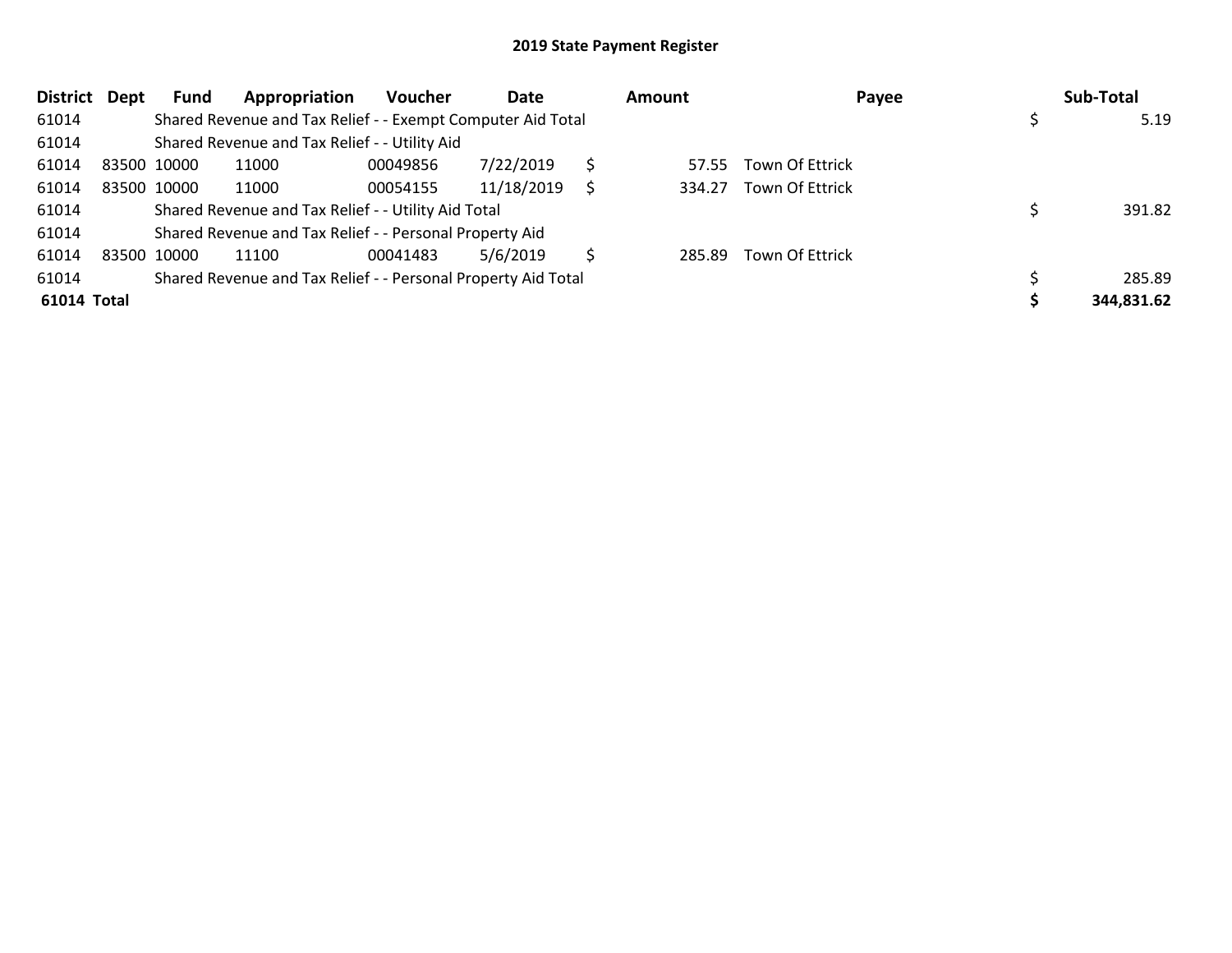| District Dept |             | <b>Fund</b> | Appropriation                                                        | Voucher  | <b>Date</b> | <b>Amount</b>   |                        | Payee | Sub-Total  |
|---------------|-------------|-------------|----------------------------------------------------------------------|----------|-------------|-----------------|------------------------|-------|------------|
| 61016         |             |             | Dept of Safety & Prof Services - - Fire Dues Distribution            |          |             |                 |                        |       |            |
| 61016         | 16500 10000 |             | 22500                                                                | 00030354 | 7/16/2019   | \$              | 6,943.68 Town Of Gale  |       |            |
| 61016         |             |             | Dept of Safety & Prof Services - - Fire Dues Distribution Total      |          |             |                 |                        | \$    | 6,943.68   |
| 61016         |             |             | Dept of Natural Resources - - Resaids - Cnty Forst, Cl & Mfl         |          |             |                 |                        |       |            |
| 61016         | 37000 21200 |             | 57100                                                                | 00333296 | 6/21/2019   | \$<br>875.03    | Town Of Gale           |       |            |
| 61016         |             |             | Dept of Natural Resources - - Resaids - Cnty Forst, CI & Mfl Total   |          |             |                 |                        | \$    | 875.03     |
| 61016         |             |             | Dept of Natural Resources - - Aids In Lieu Of Taxes - Sum S          |          |             |                 |                        |       |            |
| 61016         | 37000 21200 |             | 57900                                                                | 00314331 | 4/19/2019   | \$              | 51.04 Town Of Gale     |       |            |
| 61016         |             |             | Dept of Natural Resources - - Aids In Lieu Of Taxes - Sum S Total    |          |             |                 |                        | \$    | 51.04      |
| 61016         |             |             | WI Dept of Transportation - - Trns Aids To Mnc.-Sf                   |          |             |                 |                        |       |            |
| 61016         | 39500 21100 |             | 19100                                                                | 00337406 | 1/7/2019    | \$<br>45,456.69 | Town Of Gale           |       |            |
| 61016         | 39500 21100 |             | 19100                                                                | 00364720 | 4/1/2019    | \$<br>45,456.69 | Town Of Gale           |       |            |
| 61016         | 39500 21100 |             | 19100                                                                | 00402729 | 7/1/2019    | \$              | 45,456.69 Town Of Gale |       |            |
| 61016         | 39500 21100 |             | 19100                                                                | 00445547 | 10/7/2019   | \$              | 45,456.72 Town Of Gale |       |            |
| 61016         |             |             | WI Dept of Transportation - - Trns Aids To Mnc.-Sf Total             |          |             |                 |                        | \$    | 181,826.79 |
| 61016         |             |             | Department of Administration - - Hv Trans Ln Annual Impact Fee       |          |             |                 |                        |       |            |
| 61016         | 50500 10000 |             | 17400                                                                | 00101163 | 5/1/2019    | \$<br>58,903.00 | Town Of Gale           |       |            |
| 61016         | 50500 10000 |             | 17400                                                                | 00101164 | 5/1/2019    | \$              | 45,659.00 Town Of Gale |       |            |
| 61016         |             |             | Department of Administration - - Hv Trans Ln Annual Impact Fee Total |          |             |                 |                        | \$    | 104,562.00 |
| 61016         |             |             | Elections Commission - - 2018 Hava Election Security                 |          |             |                 |                        |       |            |
| 61016         | 51000 22000 |             | 18200                                                                | 00002656 | 11/18/2019  | \$              | 1,200.00 Town Of Gale  |       |            |
| 61016         |             |             | Elections Commission - - 2018 Hava Election Security Total           |          |             |                 |                        | \$    | 1,200.00   |
| 61016         |             |             | Shared Revenue and Tax Relief - - County And Municipal Aid           |          |             |                 |                        |       |            |
| 61016         | 83500 10000 |             | 10500                                                                | 00049857 | 7/22/2019   | \$              | 16,701.24 Town Of Gale |       |            |
| 61016         | 83500 10000 |             | 10500                                                                | 00054156 | 11/18/2019  | \$              | 94,640.36 Town Of Gale |       |            |
| 61016         |             |             | Shared Revenue and Tax Relief - - County And Municipal Aid Total     |          |             |                 |                        | \$    | 111,341.60 |
| 61016         |             |             | Shared Revenue and Tax Relief - - Exempt Computer Aid                |          |             |                 |                        |       |            |
| 61016         | 83500 10000 |             | 10900                                                                | 00046894 | 7/22/2019   | \$              | 36.37 Town Of Gale     |       |            |
| 61016         |             |             | Shared Revenue and Tax Relief - - Exempt Computer Aid Total          |          |             |                 |                        | \$    | 36.37      |
| 61016         |             |             | Shared Revenue and Tax Relief - - Utility Aid                        |          |             |                 |                        |       |            |
| 61016         | 83500 10000 |             | 11000                                                                | 00049857 | 7/22/2019   | \$<br>135.05    | Town Of Gale           |       |            |
| 61016         | 83500 10000 |             | 11000                                                                | 00054156 | 11/18/2019  | \$<br>898.76    | Town Of Gale           |       |            |
| 61016         |             |             | Shared Revenue and Tax Relief - - Utility Aid Total                  |          |             |                 |                        | \$    | 1,033.81   |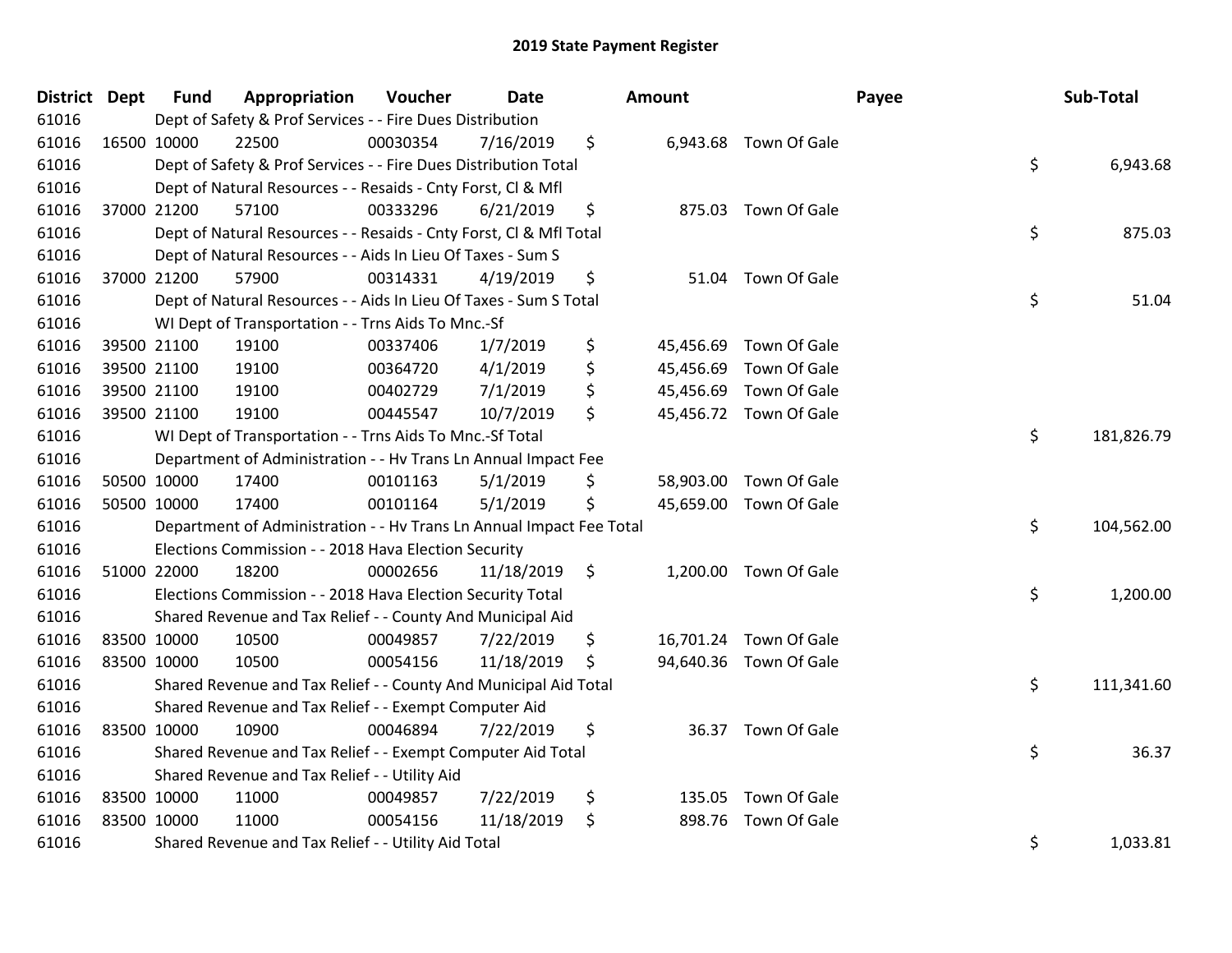| District Dept | <b>Fund</b> | Appropriation                                                   | Voucher  | Date      | <b>Amount</b> |                     | Payee | Sub-Total  |
|---------------|-------------|-----------------------------------------------------------------|----------|-----------|---------------|---------------------|-------|------------|
| 61016         |             | Shared Revenue and Tax Relief - - Personal Property Aid         |          |           |               |                     |       |            |
| 61016         | 83500 10000 | 11100                                                           | 00041484 | 5/6/2019  | 581.80        | Town Of Gale        |       |            |
| 61016         |             | Shared Revenue and Tax Relief - - Personal Property Aid Total   |          |           |               |                     |       | 581.80     |
| 61016         |             | Shared Revenue and Tax Relief - - Lottery & Gaming Credit       |          |           |               |                     |       |            |
| 61016         | 83500 52100 | 36300                                                           | 00038522 | 3/25/2019 |               | 545.16 Town Of Gale |       |            |
| 61016         |             | Shared Revenue and Tax Relief - - Lottery & Gaming Credit Total |          |           |               |                     |       | 545.16     |
| 61016 Total   |             |                                                                 |          |           |               |                     |       | 408,997.28 |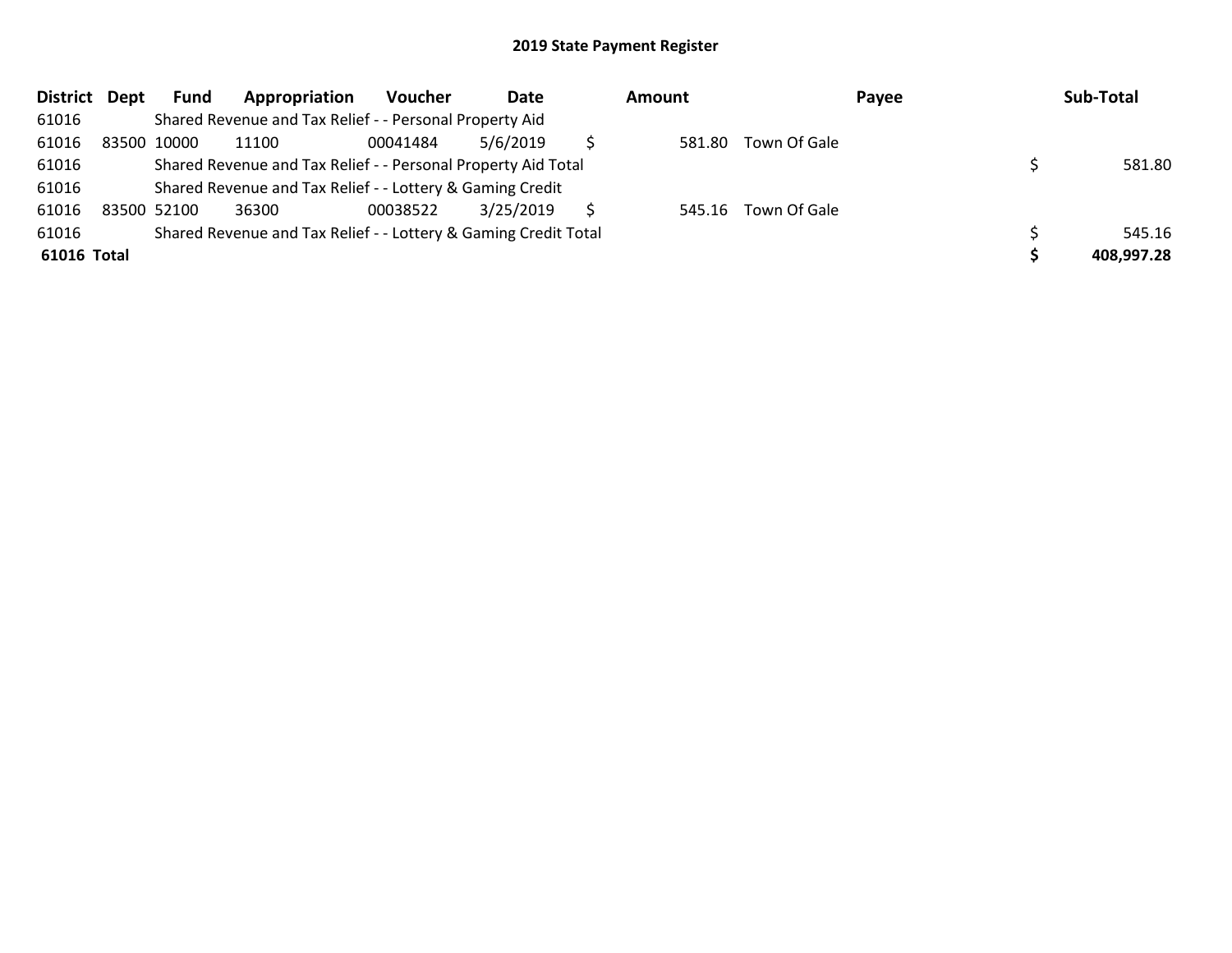| District Dept |             | <b>Fund</b> | Appropriation                                                      | Voucher  | <b>Date</b> | Amount      |                        | Payee | Sub-Total  |
|---------------|-------------|-------------|--------------------------------------------------------------------|----------|-------------|-------------|------------------------|-------|------------|
| 61018         |             |             | Dept of Safety & Prof Services - - Fire Dues Distribution          |          |             |             |                        |       |            |
| 61018         | 16500 10000 |             | 22500                                                              | 00030713 | 7/17/2019   | \$          | 3,550.85 Town Of Hale  |       |            |
| 61018         |             |             | Dept of Safety & Prof Services - - Fire Dues Distribution Total    |          |             |             |                        | \$    | 3,550.85   |
| 61018         |             |             | Dept of Natural Resources - - Aids In Lieu Of Taxes - Gener        |          |             |             |                        |       |            |
| 61018         |             | 37000 10000 | 50300                                                              | 00298348 | 2/14/2019   | \$          | 634.41 Town Of Hale    |       |            |
| 61018         |             |             | Dept of Natural Resources - - Aids In Lieu Of Taxes - Gener Total  |          |             |             |                        | \$    | 634.41     |
| 61018         |             |             | Dept of Natural Resources - - Resaids - Cnty Forst, Cl & Mfl       |          |             |             |                        |       |            |
| 61018         |             | 37000 21200 | 57100                                                              | 00333297 | 6/21/2019   | \$          | 1,091.17 Town Of Hale  |       |            |
| 61018         |             |             | Dept of Natural Resources - - Resaids - Cnty Forst, CI & Mfl Total |          |             |             |                        | \$    | 1,091.17   |
| 61018         |             |             | Dept of Natural Resources - - Aids In Lieu Of Taxes - Sum S        |          |             |             |                        |       |            |
| 61018         |             | 37000 21200 | 57900                                                              | 00314351 | 4/19/2019   | \$          | 105.60 Town Of Hale    |       |            |
| 61018         |             |             | Dept of Natural Resources - - Aids In Lieu Of Taxes - Sum S Total  |          |             |             |                        | \$    | 105.60     |
| 61018         |             |             | Dept of Natural Resources - - Fin Asst For Responsible Units       |          |             |             |                        |       |            |
| 61018         |             | 37000 27400 | 67000                                                              | 00322689 | 5/22/2019   | \$          | 1,775.07 Town Of Hale  |       |            |
| 61018         |             |             | Dept of Natural Resources - - Fin Asst For Responsible Units Total |          |             |             |                        | \$    | 1,775.07   |
| 61018         |             |             | WI Dept of Transportation - - Trns Aids To Mnc.-Sf                 |          |             |             |                        |       |            |
| 61018         |             | 39500 21100 | 19100                                                              | 00337407 | 1/7/2019    | \$          | 45,014.73 Town Of Hale |       |            |
| 61018         |             | 39500 21100 | 19100                                                              | 00364721 | 4/1/2019    | \$          | 45,014.73 Town Of Hale |       |            |
| 61018         |             | 39500 21100 | 19100                                                              | 00402730 | 7/1/2019    | \$          | 45,014.73 Town Of Hale |       |            |
| 61018         |             | 39500 21100 | 19100                                                              | 00445548 | 10/7/2019   | \$          | 45,014.74 Town Of Hale |       |            |
| 61018         |             |             | WI Dept of Transportation - - Trns Aids To Mnc.-Sf Total           |          |             |             |                        | \$    | 180,058.93 |
| 61018         |             |             | Elections Commission - - 2018 Hava Election Security               |          |             |             |                        |       |            |
| 61018         | 51000 22000 |             | 18200                                                              | 00002415 | 11/13/2019  | \$          | 1,200.00 Town Of Hale  |       |            |
| 61018         |             |             | Elections Commission - - 2018 Hava Election Security Total         |          |             |             |                        | \$    | 1,200.00   |
| 61018         |             |             | Shared Revenue and Tax Relief - - County And Municipal Aid         |          |             |             |                        |       |            |
| 61018         | 83500 10000 |             | 10500                                                              | 00049858 | 7/22/2019   | \$          | 10,148.13 Town Of Hale |       |            |
| 61018         | 83500 10000 |             | 10500                                                              | 00054157 | 11/18/2019  | \$          | 57,506.04 Town Of Hale |       |            |
| 61018         |             |             | Shared Revenue and Tax Relief - - County And Municipal Aid Total   |          |             |             |                        | \$    | 67,654.17  |
| 61018         |             |             | Shared Revenue and Tax Relief - - Exempt Computer Aid              |          |             |             |                        |       |            |
| 61018         | 83500 10000 |             | 10900                                                              | 00046895 | 7/22/2019   | \$<br>11.43 | Town Of Hale           |       |            |
| 61018         |             |             | Shared Revenue and Tax Relief - - Exempt Computer Aid Total        |          |             |             |                        | \$    | 11.43      |
| 61018         |             |             | Shared Revenue and Tax Relief - - Utility Aid                      |          |             |             |                        |       |            |
| 61018         | 83500 10000 |             | 11000                                                              | 00049858 | 7/22/2019   | \$          | 53.07 Town Of Hale     |       |            |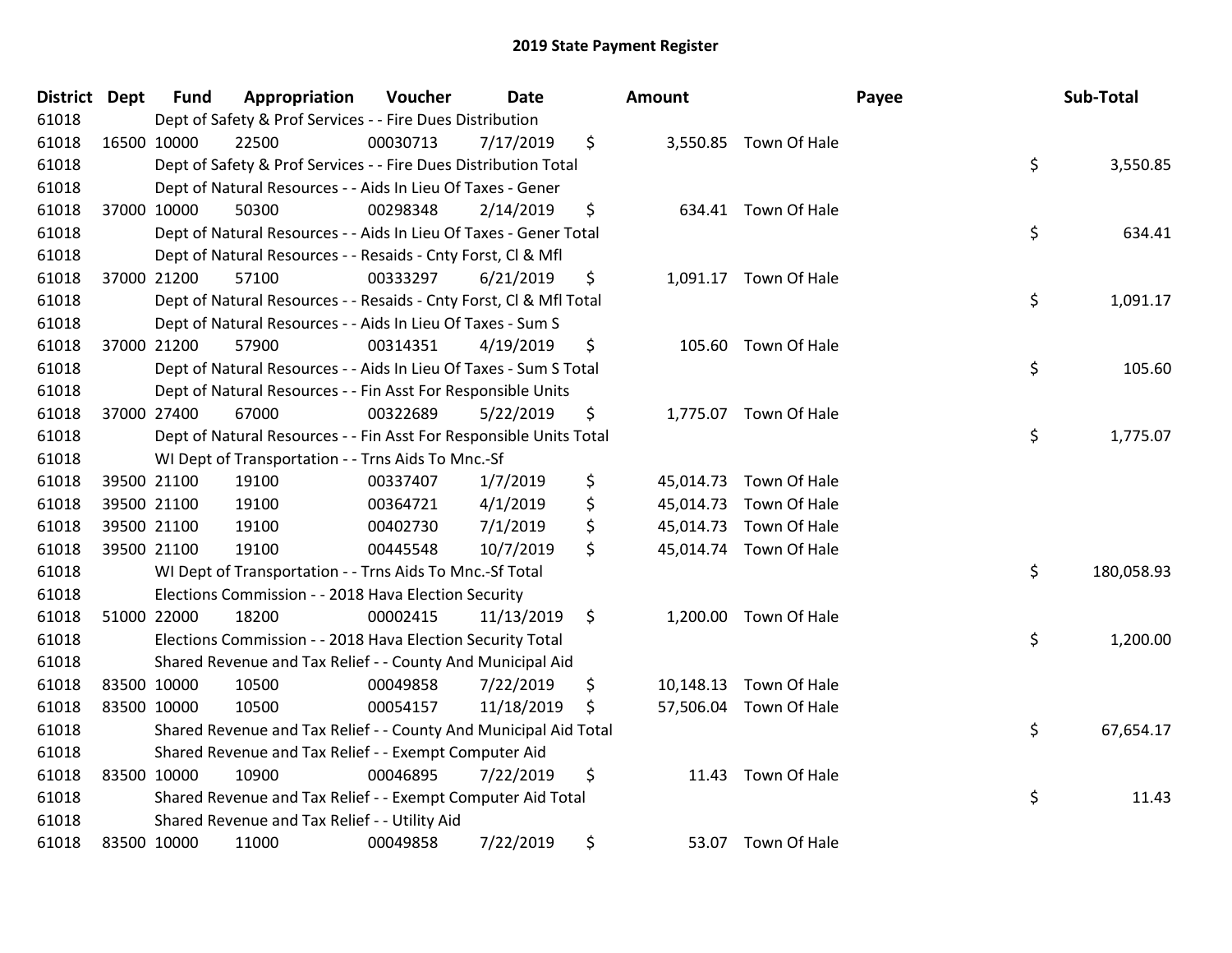| District Dept |             | <b>Fund</b> | Appropriation                                                 | Voucher  | Date       | Amount |                     | <b>Pavee</b> | Sub-Total  |
|---------------|-------------|-------------|---------------------------------------------------------------|----------|------------|--------|---------------------|--------------|------------|
| 61018         | 83500 10000 |             | 11000                                                         | 00054157 | 11/18/2019 | 310.59 | Town Of Hale        |              |            |
| 61018         |             |             | Shared Revenue and Tax Relief - - Utility Aid Total           |          |            |        |                     |              | 363.66     |
| 61018         |             |             | Shared Revenue and Tax Relief - - Personal Property Aid       |          |            |        |                     |              |            |
| 61018         | 83500 10000 |             | 11100                                                         | 00041485 | 5/6/2019   |        | 358.34 Town Of Hale |              |            |
| 61018         |             |             | Shared Revenue and Tax Relief - - Personal Property Aid Total |          |            |        |                     |              | 358.34     |
| 61018 Total   |             |             |                                                               |          |            |        |                     |              | 256,803.63 |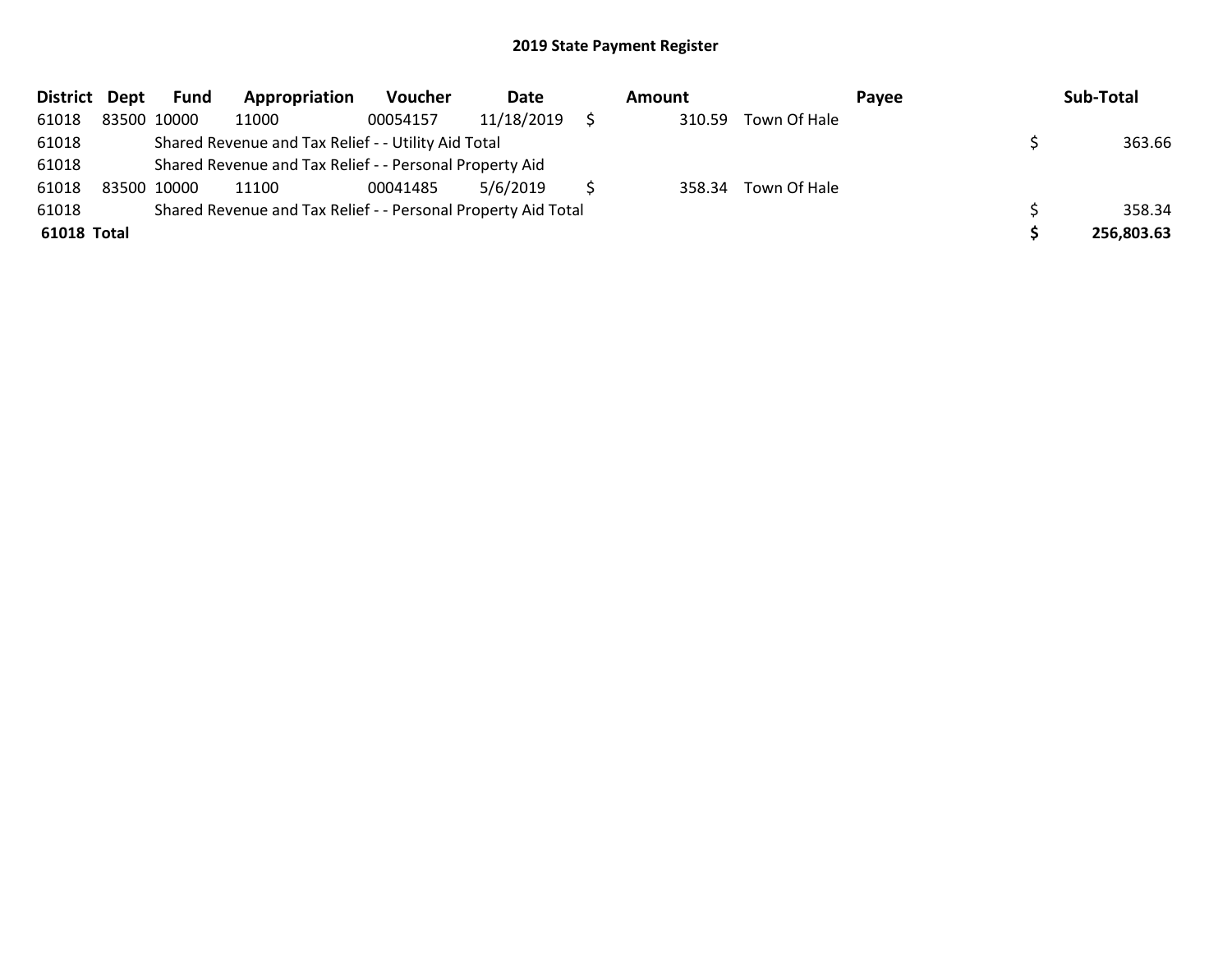| <b>District Dept</b> |             | <b>Fund</b> | Appropriation                                                          | Voucher  | <b>Date</b> | <b>Amount</b>   | Payee                     | Sub-Total        |
|----------------------|-------------|-------------|------------------------------------------------------------------------|----------|-------------|-----------------|---------------------------|------------------|
| 61020                |             |             | Dept of Safety & Prof Services - - Fire Dues Distribution              |          |             |                 |                           |                  |
| 61020                |             | 16500 10000 | 22500                                                                  | 00031119 | 7/16/2019   | \$              | 1,993.89 Town Of Lincoln  |                  |
| 61020                |             |             | Dept of Safety & Prof Services - - Fire Dues Distribution Total        |          |             |                 |                           | \$<br>1,993.89   |
| 61020                |             |             | Dept of Natural Resources - - Resaids - Cnty Forst, Cl & Mfl           |          |             |                 |                           |                  |
| 61020                |             | 37000 21200 | 57100                                                                  | 00333298 | 6/21/2019   | \$              | 178.63 Town Of Lincoln    |                  |
| 61020                |             |             | Dept of Natural Resources - - Resaids - Cnty Forst, CI & Mfl Total     |          |             |                 |                           | \$<br>178.63     |
| 61020                |             |             | WI Dept of Transportation - - Trns Aids To Mnc.-Sf                     |          |             |                 |                           |                  |
| 61020                |             | 39500 21100 | 19100                                                                  | 00337408 | 1/7/2019    | \$<br>19,972.04 | Town Of Lincoln           |                  |
| 61020                |             | 39500 21100 | 19100                                                                  | 00364722 | 4/1/2019    | \$              | 19,972.04 Town Of Lincoln |                  |
| 61020                |             | 39500 21100 | 19100                                                                  | 00402731 | 7/1/2019    | \$              | 19,972.04 Town Of Lincoln |                  |
| 61020                |             | 39500 21100 | 19100                                                                  | 00445549 | 10/7/2019   | \$              | 19,972.04 Town Of Lincoln |                  |
| 61020                |             |             | WI Dept of Transportation - - Trns Aids To Mnc.-Sf Total               |          |             |                 |                           | \$<br>79,888.16  |
| 61020                |             |             | Department of Military Affairs - - Disaster Recovery Aid               |          |             |                 |                           |                  |
| 61020                |             | 46500 10000 | 30500                                                                  | 00060239 | 5/9/2019    | \$              | 5,525.98 Town Of Lincoln  |                  |
| 61020                |             |             | Department of Military Affairs - - Disaster Recovery Aid Total         |          |             |                 |                           | \$<br>5,525.98   |
| 61020                |             |             | Department of Military Affairs - - Federal Aid, Local Assistance       |          |             |                 |                           |                  |
| 61020                |             | 46500 10000 | 34200                                                                  | 00060239 | 5/9/2019    | \$              | 33,155.91 Town Of Lincoln |                  |
| 61020                |             |             | Department of Military Affairs - - Federal Aid, Local Assistance Total |          |             |                 |                           | \$<br>33,155.91  |
| 61020                |             |             | Shared Revenue and Tax Relief - - County And Municipal Aid             |          |             |                 |                           |                  |
| 61020                |             | 83500 10000 | 10500                                                                  | 00049859 | 7/22/2019   | \$              | 15,111.76 Town Of Lincoln |                  |
| 61020                |             | 83500 10000 | 10500                                                                  | 00054158 | 11/18/2019  | \$              | 85,633.33 Town Of Lincoln |                  |
| 61020                |             |             | Shared Revenue and Tax Relief - - County And Municipal Aid Total       |          |             |                 |                           | \$<br>100,745.09 |
| 61020                |             |             | Shared Revenue and Tax Relief - - Exempt Computer Aid                  |          |             |                 |                           |                  |
| 61020                |             | 83500 10000 | 10900                                                                  | 00046896 | 7/22/2019   | \$<br>6.24      | Town Of Lincoln           |                  |
| 61020                |             |             | Shared Revenue and Tax Relief - - Exempt Computer Aid Total            |          |             |                 |                           | \$<br>6.24       |
| 61020                |             |             | Shared Revenue and Tax Relief - - Utility Aid                          |          |             |                 |                           |                  |
| 61020                | 83500 10000 |             | 11000                                                                  | 00049859 | 7/22/2019   | \$<br>172.52    | Town Of Lincoln           |                  |
| 61020                | 83500 10000 |             | 11000                                                                  | 00054158 | 11/18/2019  | \$              | 960.93 Town Of Lincoln    |                  |
| 61020                |             |             | Shared Revenue and Tax Relief - - Utility Aid Total                    |          |             |                 |                           | \$<br>1,133.45   |
| 61020                |             |             | Shared Revenue and Tax Relief - - Personal Property Aid                |          |             |                 |                           |                  |
| 61020                |             | 83500 10000 | 11100                                                                  | 00041486 | 5/6/2019    | \$              | 136.25 Town Of Lincoln    |                  |
| 61020                |             |             | Shared Revenue and Tax Relief - - Personal Property Aid Total          |          |             |                 |                           | \$<br>136.25     |
| 61020 Total          |             |             |                                                                        |          |             |                 |                           | \$<br>222,763.60 |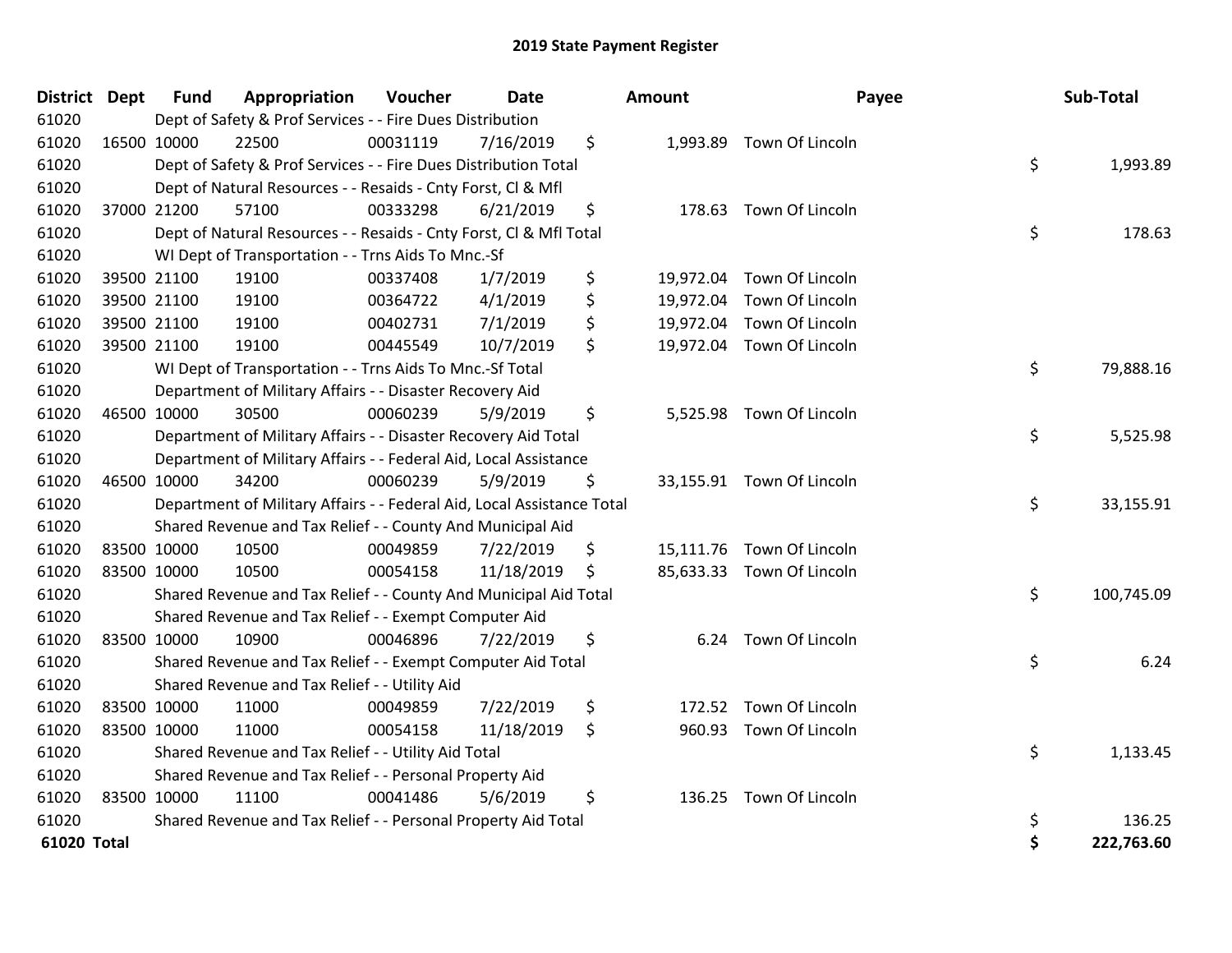| <b>District Dept</b> | <b>Fund</b> | Appropriation                                                      | Voucher  | <b>Date</b> | <b>Amount</b> |                          | Payee | Sub-Total |
|----------------------|-------------|--------------------------------------------------------------------|----------|-------------|---------------|--------------------------|-------|-----------|
| 61022                |             | Dept of Safety & Prof Services - - Fire Dues Distribution          |          |             |               |                          |       |           |
| 61022                | 16500 10000 | 22500                                                              | 00030903 | 7/17/2019   | \$            | 2,721.43 Town Of Pigeon  |       |           |
| 61022                |             | Dept of Safety & Prof Services - - Fire Dues Distribution Total    |          |             |               |                          | \$    | 2,721.43  |
| 61022                |             | Dept of Natural Resources - - Resaids - Cnty Forst, Cl & Mfl       |          |             |               |                          |       |           |
| 61022                | 37000 21200 | 57100                                                              | 00333299 | 6/21/2019   | \$            | 720.88 Town Of Pigeon    |       |           |
| 61022                |             | Dept of Natural Resources - - Resaids - Cnty Forst, Cl & Mfl Total |          |             |               |                          | \$    | 720.88    |
| 61022                |             | Dept of Natural Resources - - Fin Asst For Responsible Units       |          |             |               |                          |       |           |
| 61022                | 37000 27400 | 67000                                                              | 00323097 | 5/22/2019   | \$            | 792.47 Town Of Pigeon    |       |           |
| 61022                |             | Dept of Natural Resources - - Fin Asst For Responsible Units Total |          |             |               |                          | \$    | 792.47    |
| 61022                |             | WI Dept of Transportation - - Disastr Damag Aid Sf                 |          |             |               |                          |       |           |
| 61022                | 39500 21100 | 17400                                                              | 00353435 | 2/19/2019   | \$            | 13,909.34 Town Of Pigeon |       |           |
| 61022                |             | WI Dept of Transportation - - Disastr Damag Aid Sf Total           |          |             |               |                          | \$    | 13,909.34 |
| 61022                |             | WI Dept of Transportation - - Trns Aids To Mnc.-Sf                 |          |             |               |                          |       |           |
| 61022                | 39500 21100 | 19100                                                              | 00337409 | 1/7/2019    | \$            | 22,574.01 Town Of Pigeon |       |           |
| 61022                | 39500 21100 | 19100                                                              | 00364723 | 4/1/2019    | \$            | 22,574.01 Town Of Pigeon |       |           |
| 61022                | 39500 21100 | 19100                                                              | 00402732 | 7/1/2019    | \$            | 22,574.01 Town Of Pigeon |       |           |
| 61022                | 39500 21100 | 19100                                                              | 00445550 | 10/7/2019   | \$            | 22,574.04 Town Of Pigeon |       |           |
| 61022                |             | WI Dept of Transportation - - Trns Aids To Mnc.-Sf Total           |          |             |               |                          | \$    | 90,296.07 |
| 61022                |             | Elections Commission - - General Program Ops, GPR                  |          |             |               |                          |       |           |
| 61022                | 51000 10000 | 10100                                                              | 00001529 | 1/25/2019   | \$            | 163.26 Town Of Pigeon    |       |           |
| 61022                |             | Elections Commission - - General Program Ops, GPR Total            |          |             |               |                          | \$    | 163.26    |
| 61022                |             | Shared Revenue and Tax Relief - - County And Municipal Aid         |          |             |               |                          |       |           |
| 61022                | 83500 10000 | 10500                                                              | 00049860 | 7/22/2019   | \$            | 11,039.02 Town Of Pigeon |       |           |
| 61022                | 83500 10000 | 10500                                                              | 00054159 | 11/18/2019  | \$            | 62,554.45 Town Of Pigeon |       |           |
| 61022                |             | Shared Revenue and Tax Relief - - County And Municipal Aid Total   |          |             |               |                          | \$    | 73,593.47 |
| 61022                |             | Shared Revenue and Tax Relief - - Exempt Computer Aid              |          |             |               |                          |       |           |
| 61022                | 83500 10000 | 10900                                                              | 00046897 | 7/22/2019   | \$            | 3.11 Town Of Pigeon      |       |           |
| 61022                |             | Shared Revenue and Tax Relief - - Exempt Computer Aid Total        |          |             |               |                          | \$    | 3.11      |
| 61022                |             | Shared Revenue and Tax Relief - - Utility Aid                      |          |             |               |                          |       |           |
| 61022                | 83500 10000 | 11000                                                              | 00049860 | 7/22/2019   | \$<br>17.57   | Town Of Pigeon           |       |           |
| 61022                | 83500 10000 | 11000                                                              | 00054159 | 11/18/2019  | \$<br>100.95  | Town Of Pigeon           |       |           |
| 61022                |             | Shared Revenue and Tax Relief - - Utility Aid Total                |          |             |               |                          | \$    | 118.52    |
| 61022                |             | Shared Revenue and Tax Relief - - Personal Property Aid            |          |             |               |                          |       |           |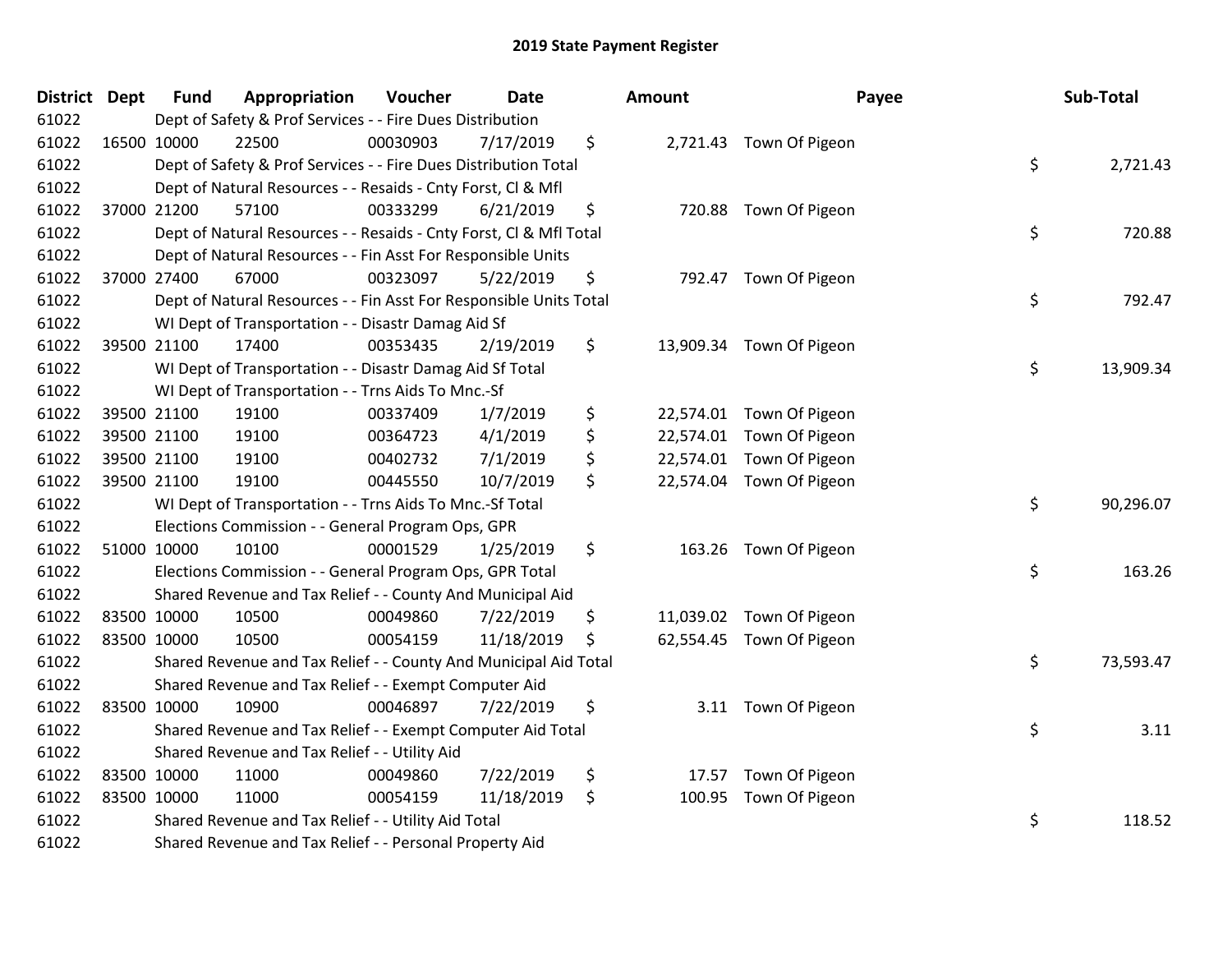| District Dept |             | Fund | <b>Appropriation</b>                                          | <b>Voucher</b> | Date     | Amount | Pavee          | Sub-Total  |
|---------------|-------------|------|---------------------------------------------------------------|----------------|----------|--------|----------------|------------|
| 61022         | 83500 10000 |      | 11100                                                         | 00041487       | 5/6/2019 | 595.87 | Town Of Pigeon |            |
| 61022         |             |      | Shared Revenue and Tax Relief - - Personal Property Aid Total |                |          |        |                | 595.87     |
| 61022 Total   |             |      |                                                               |                |          |        |                | 182.914.42 |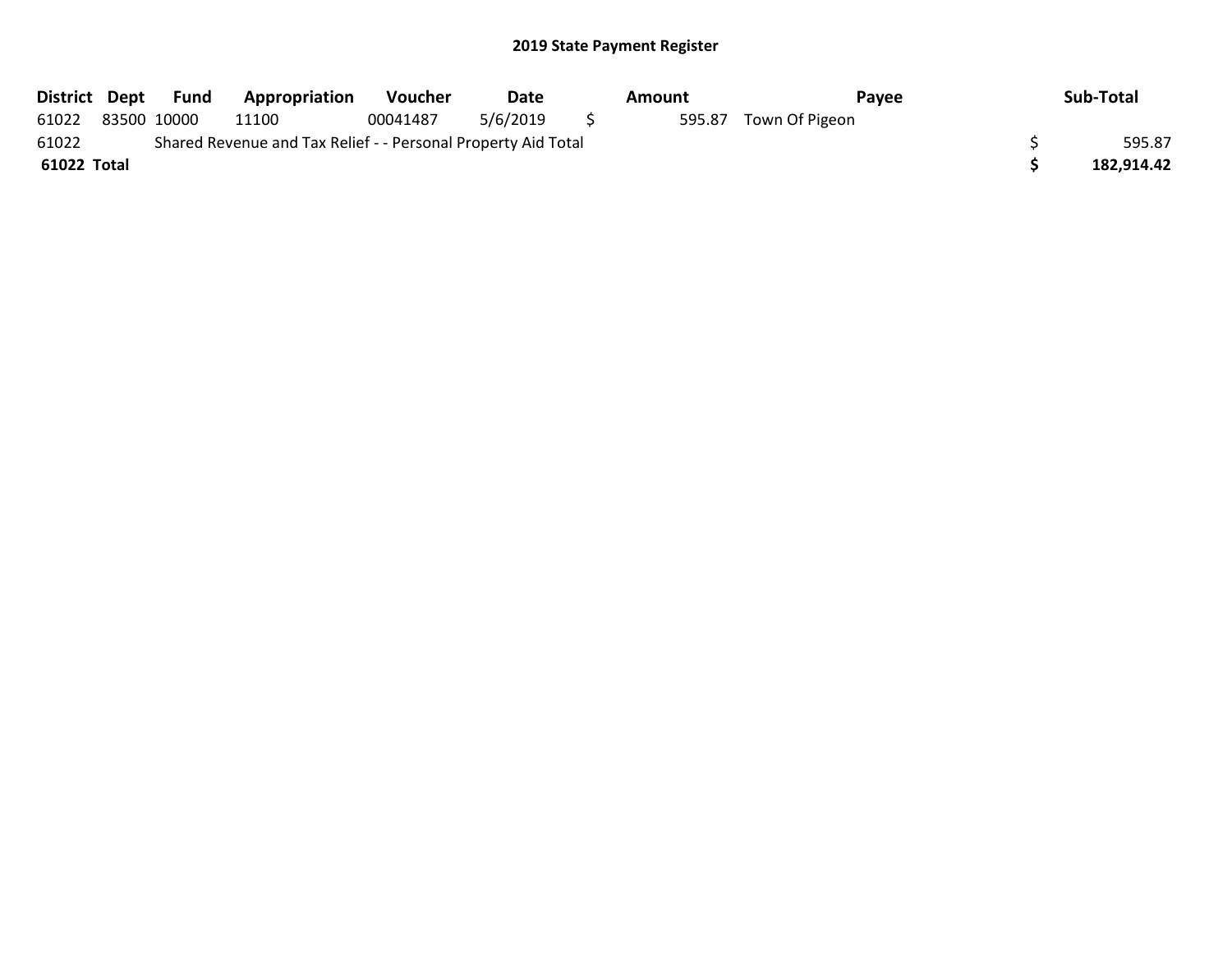| District Dept |             | <b>Fund</b> | Appropriation                                                          | Voucher  | <b>Date</b> | <b>Amount</b>   | Payee                      | Sub-Total        |
|---------------|-------------|-------------|------------------------------------------------------------------------|----------|-------------|-----------------|----------------------------|------------------|
| 61024         |             |             | Dept of Safety & Prof Services - - Fire Dues Distribution              |          |             |                 |                            |                  |
| 61024         | 16500 10000 |             | 22500                                                                  | 00030853 | 7/17/2019   | \$              | 2,876.07 Preston, Town of  |                  |
| 61024         |             |             | Dept of Safety & Prof Services - - Fire Dues Distribution Total        |          |             |                 |                            | \$<br>2,876.07   |
| 61024         |             |             | Dept of Natural Resources - - Aids In Lieu Of Taxes - Gener            |          |             |                 |                            |                  |
| 61024         |             | 37000 10000 | 50300                                                                  | 00298362 | 2/14/2019   | \$<br>13,813.86 | Preston, Town of           |                  |
| 61024         | 37000 10000 |             | 50300                                                                  | 00314510 | 4/19/2019   | \$<br>257.20    | Preston, Town of           |                  |
| 61024         |             |             | Dept of Natural Resources - - Aids In Lieu Of Taxes - Gener Total      |          |             |                 |                            | \$<br>14,071.06  |
| 61024         |             |             | Dept of Natural Resources - - Resaids - Cnty Forst, CI & Mfl           |          |             |                 |                            |                  |
| 61024         | 37000 21200 |             | 57100                                                                  | 00333300 | 6/21/2019   | \$<br>749.48    | Preston, Town of           |                  |
| 61024         |             |             | Dept of Natural Resources - - Resaids - Cnty Forst, Cl & Mfl Total     |          |             |                 |                            | \$<br>749.48     |
| 61024         |             |             | Dept of Natural Resources - - Aids In Lieu Of Taxes - Sum S            |          |             |                 |                            |                  |
| 61024         | 37000 21200 |             | 57900                                                                  | 00314511 | 4/19/2019   | \$              | 220.63 Preston, Town of    |                  |
| 61024         |             |             | Dept of Natural Resources - - Aids In Lieu Of Taxes - Sum S Total      |          |             |                 |                            | \$<br>220.63     |
| 61024         |             |             | Dept of Natural Resources - - Fin Asst For Responsible Units           |          |             |                 |                            |                  |
| 61024         |             | 37000 27400 | 67000                                                                  | 00323427 | 5/22/2019   | \$              | 3,266.22 Preston, Town of  |                  |
| 61024         |             |             | Dept of Natural Resources - - Fin Asst For Responsible Units Total     |          |             |                 |                            | \$<br>3,266.22   |
| 61024         |             |             | WI Dept of Transportation - - Trns Aids To Mnc.-Sf                     |          |             |                 |                            |                  |
| 61024         | 39500 21100 |             | 19100                                                                  | 00337410 | 1/7/2019    | \$<br>41,699.99 | Preston, Town of           |                  |
| 61024         | 39500 21100 |             | 19100                                                                  | 00364724 | 4/1/2019    | \$<br>41,699.99 | Preston, Town of           |                  |
| 61024         |             | 39500 21100 | 19100                                                                  | 00402733 | 7/1/2019    | \$<br>41,699.99 | Preston, Town of           |                  |
| 61024         | 39500 21100 |             | 19100                                                                  | 00445551 | 10/7/2019   | \$<br>41,700.01 | Preston, Town of           |                  |
| 61024         |             |             | WI Dept of Transportation - - Trns Aids To Mnc.-Sf Total               |          |             |                 |                            | \$<br>166,799.98 |
| 61024         |             |             | Department of Military Affairs - - Disaster Recovery Aid               |          |             |                 |                            |                  |
| 61024         | 46500 10000 |             | 30500                                                                  | 00057358 | 3/8/2019    | \$<br>5,216.39  | Preston, Town of           |                  |
| 61024         | 46500 10000 |             | 30500                                                                  | 00059048 | 4/17/2019   | \$<br>2,205.43  | Preston, Town of           |                  |
| 61024         |             |             | Department of Military Affairs - - Disaster Recovery Aid Total         |          |             |                 |                            | \$<br>7,421.82   |
| 61024         |             |             | Department of Military Affairs - - Federal Aid, Local Assistance       |          |             |                 |                            |                  |
| 61024         | 46500 10000 |             | 34200                                                                  | 00057358 | 3/8/2019    | \$              | 44,530.85 Preston, Town of |                  |
| 61024         |             |             | Department of Military Affairs - - Federal Aid, Local Assistance Total |          |             |                 |                            | \$<br>44,530.85  |
| 61024         |             |             | Department of Administration - - Hv Trans Ln Annual Impact Fee         |          |             |                 |                            |                  |
| 61024         |             | 50500 10000 | 17400                                                                  | 00101179 | 5/1/2019    | \$              | 57,724.00 Preston, Town of |                  |
| 61024         |             |             | Department of Administration - - Hv Trans Ln Annual Impact Fee Total   |          |             |                 |                            | \$<br>57,724.00  |
| 61024         |             |             | Elections Commission - - 2018 Hava Election Security                   |          |             |                 |                            |                  |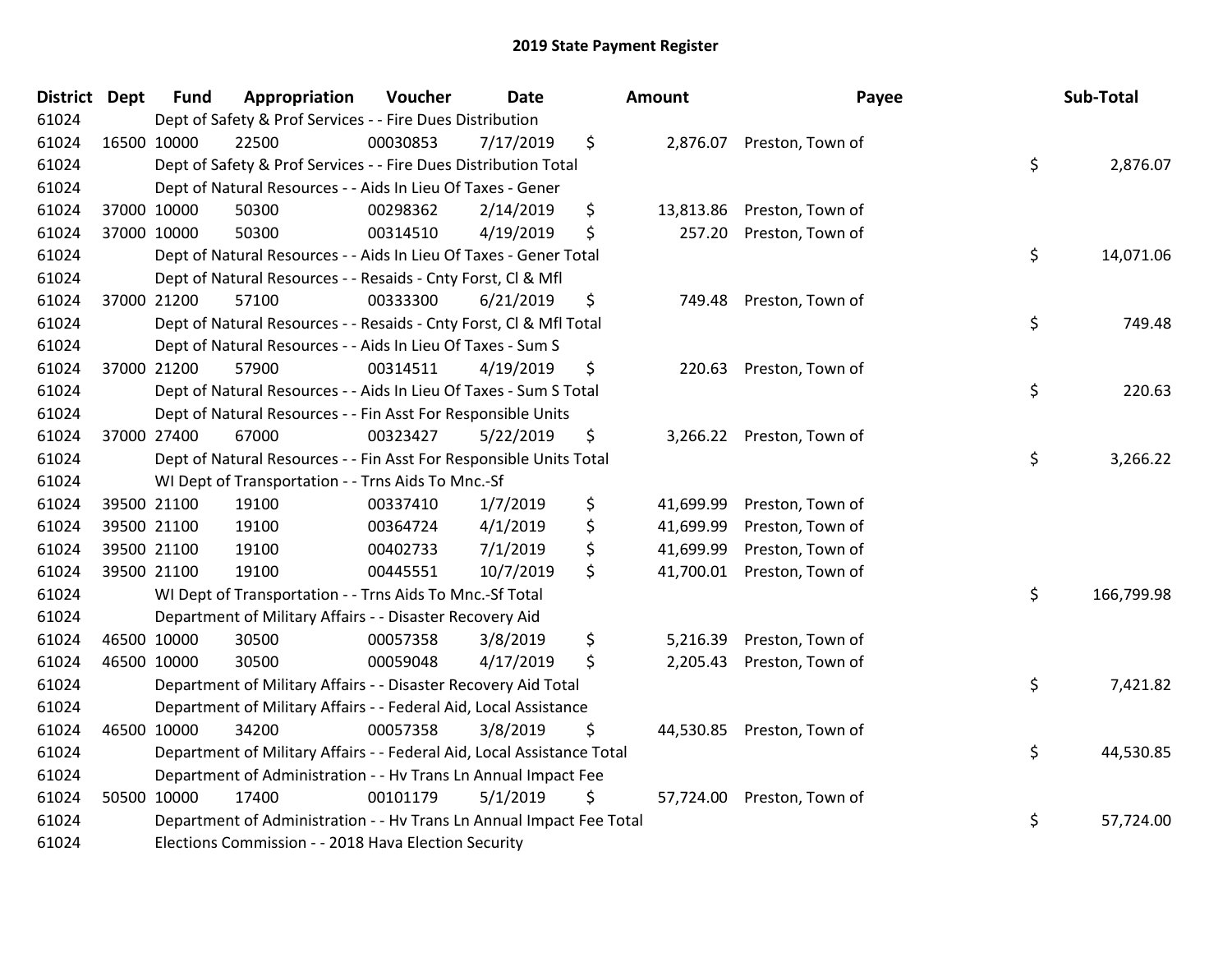| <b>District</b> | Dept | <b>Fund</b> | Appropriation                                                    | <b>Voucher</b> | Date       |    | Amount    | Payee            | Sub-Total       |
|-----------------|------|-------------|------------------------------------------------------------------|----------------|------------|----|-----------|------------------|-----------------|
| 61024           |      | 51000 22000 | 18200                                                            | 00002898       | 11/22/2019 | \$ | 600.00    | Preston, Town of |                 |
| 61024           |      |             | Elections Commission - - 2018 Hava Election Security Total       |                |            |    |           |                  | \$<br>600.00    |
| 61024           |      |             | Shared Revenue and Tax Relief - - County And Municipal Aid       |                |            |    |           |                  |                 |
| 61024           |      | 83500 10000 | 10500                                                            | 00049861       | 7/22/2019  | \$ | 12,802.04 | Preston, Town of |                 |
| 61024           |      | 83500 10000 | 10500                                                            | 00054160       | 11/18/2019 | S  | 78,075.19 | Preston, Town of |                 |
| 61024           |      |             | Shared Revenue and Tax Relief - - County And Municipal Aid Total |                |            |    |           |                  | \$<br>90,877.23 |
| 61024           |      |             | Shared Revenue and Tax Relief - - Exempt Computer Aid            |                |            |    |           |                  |                 |
| 61024           |      | 83500 10000 | 10900                                                            | 00046898       | 7/22/2019  | \$ | 17.67     | Preston, Town of |                 |
| 61024           |      |             | Shared Revenue and Tax Relief - - Exempt Computer Aid Total      |                |            |    |           |                  | \$<br>17.67     |
| 61024           |      |             | Shared Revenue and Tax Relief - - Utility Aid                    |                |            |    |           |                  |                 |
| 61024           |      | 83500 10000 | 11000                                                            | 00054160       | 11/18/2019 | \$ | 900.14    | Preston, Town of |                 |
| 61024           |      |             | Shared Revenue and Tax Relief - - Utility Aid Total              |                |            |    |           |                  | \$<br>900.14    |
| 61024           |      |             | Shared Revenue and Tax Relief - - Personal Property Aid          |                |            |    |           |                  |                 |
| 61024           |      | 83500 10000 | 11100                                                            | 00041488       | 5/6/2019   | \$ | 231.55    | Preston, Town of |                 |
| 61024           |      |             | Shared Revenue and Tax Relief - - Personal Property Aid Total    |                |            |    |           |                  | \$<br>231.55    |
| 61024 Total     |      |             |                                                                  |                |            |    |           |                  | 390,286.70      |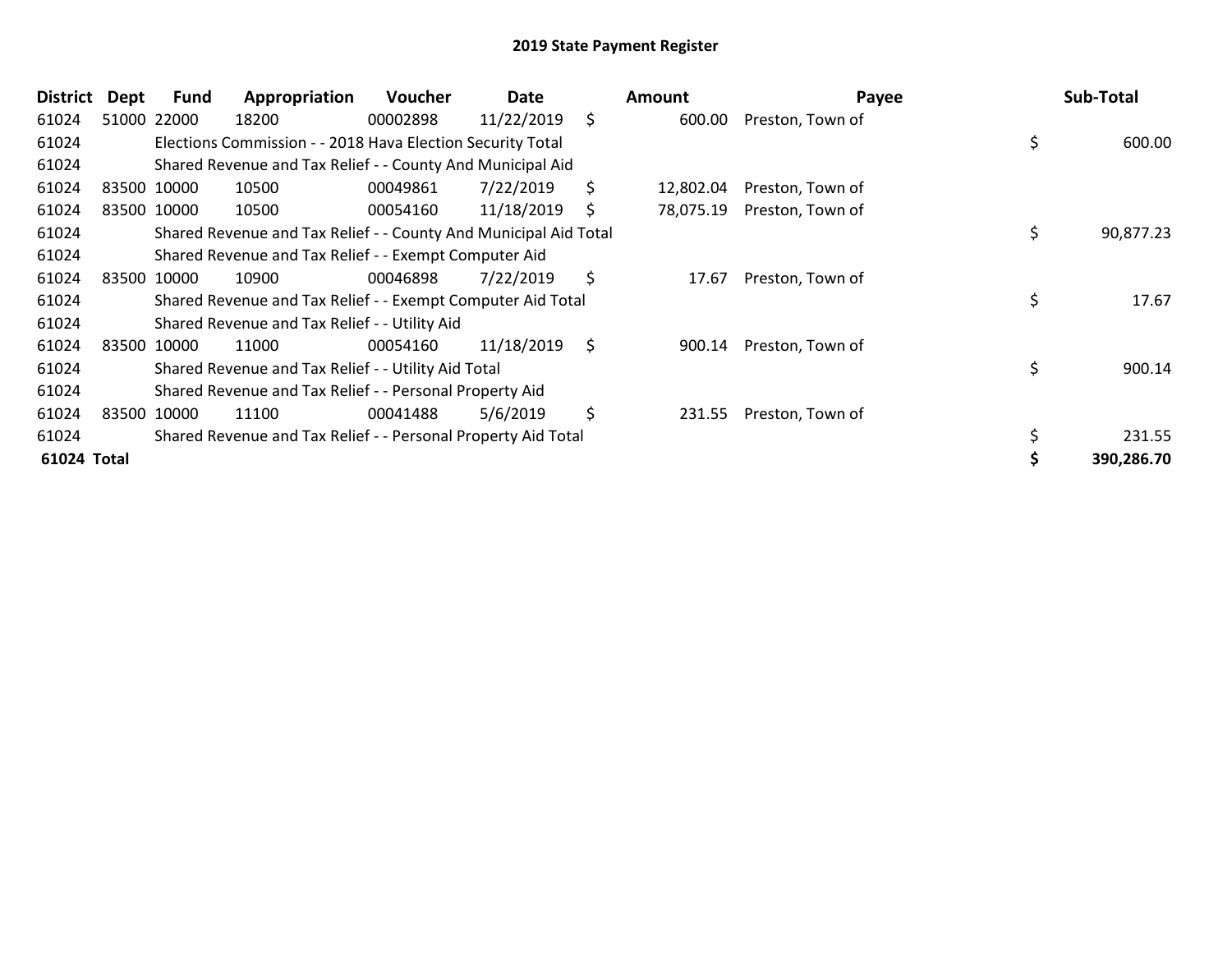| <b>District Dept</b> | <b>Fund</b> | Appropriation                                                      | Voucher  | Date       | <b>Amount</b>  |                          | Payee | Sub-Total |
|----------------------|-------------|--------------------------------------------------------------------|----------|------------|----------------|--------------------------|-------|-----------|
| 61026                |             | Dept of Safety & Prof Services - - Fire Dues Distribution          |          |            |                |                          |       |           |
| 61026                | 16500 10000 | 22500                                                              | 00030734 | 7/18/2019  | \$             | 3,399.25 Town Of Sumner  |       |           |
| 61026                |             | Dept of Safety & Prof Services - - Fire Dues Distribution Total    |          |            |                |                          | \$    | 3,399.25  |
| 61026                |             | Dept of Natural Resources - - Aids In Lieu Of Taxes - Gener        |          |            |                |                          |       |           |
| 61026                | 37000 10000 | 50300                                                              | 00298368 | 2/14/2019  | \$<br>6,286.88 | Town Of Sumner           |       |           |
| 61026                | 37000 10000 | 50300                                                              | 00314575 | 4/19/2019  | \$<br>167.40   | Town Of Sumner           |       |           |
| 61026                | 37000 10000 | 50300                                                              | 00314576 | 4/19/2019  | \$<br>107.98   | Town Of Sumner           |       |           |
| 61026                | 37000 10000 | 50300                                                              | 00314577 | 4/19/2019  | \$<br>82.00    | Town Of Sumner           |       |           |
| 61026                |             | Dept of Natural Resources - - Aids In Lieu Of Taxes - Gener Total  |          |            |                |                          | \$    | 6,644.26  |
| 61026                |             | Dept of Natural Resources - - Resaids - Cnty Forst, Cl & Mfl       |          |            |                |                          |       |           |
| 61026                | 37000 21200 | 57100                                                              | 00333301 | 6/24/2019  | \$<br>489.74   | Town Of Sumner           |       |           |
| 61026                |             | Dept of Natural Resources - - Resaids - Cnty Forst, CI & Mfl Total |          |            |                |                          | \$    | 489.74    |
| 61026                |             | Dept of Natural Resources - - Aids In Lieu Of Taxes - Sum S        |          |            |                |                          |       |           |
| 61026                | 37000 21200 | 57900                                                              | 00314574 | 4/19/2019  | \$<br>0.80     | Town Of Sumner           |       |           |
| 61026                | 37000 21200 | 57900                                                              | 00314578 | 4/19/2019  | \$<br>7.20     | Town Of Sumner           |       |           |
| 61026                |             | Dept of Natural Resources - - Aids In Lieu Of Taxes - Sum S Total  |          |            |                |                          | \$    | 8.00      |
| 61026                |             | WI Dept of Transportation - - Trns Aids To Mnc.-Sf                 |          |            |                |                          |       |           |
| 61026                | 39500 21100 | 19100                                                              | 00337411 | 1/7/2019   | \$             | 18,759.62 Town Of Sumner |       |           |
| 61026                | 39500 21100 | 19100                                                              | 00364725 | 4/1/2019   | \$             | 18,759.62 Town Of Sumner |       |           |
| 61026                | 39500 21100 | 19100                                                              | 00402734 | 7/1/2019   | \$             | 18,759.62 Town Of Sumner |       |           |
| 61026                | 39500 21100 | 19100                                                              | 00445552 | 10/7/2019  | \$             | 18,759.63 Town Of Sumner |       |           |
| 61026                |             | WI Dept of Transportation - - Trns Aids To Mnc.-Sf Total           |          |            |                |                          | \$    | 75,038.49 |
| 61026                |             | Elections Commission - - 2018 Hava Election Security               |          |            |                |                          |       |           |
| 61026                | 51000 22000 | 18200                                                              | 00002696 | 11/19/2019 | \$             | 1,200.00 Town Of Sumner  |       |           |
| 61026                |             | Elections Commission - - 2018 Hava Election Security Total         |          |            |                |                          | \$    | 1,200.00  |
| 61026                |             | Shared Revenue and Tax Relief - - County And Municipal Aid         |          |            |                |                          |       |           |
| 61026                | 83500 10000 | 10500                                                              | 00049862 | 7/22/2019  | \$<br>6,150.64 | Town Of Sumner           |       |           |
| 61026                | 83500 10000 | 10500                                                              | 00054161 | 11/18/2019 | \$             | 44,339.60 Town Of Sumner |       |           |
| 61026                |             | Shared Revenue and Tax Relief - - County And Municipal Aid Total   |          |            |                |                          | \$    | 50,490.24 |
| 61026                |             | Shared Revenue and Tax Relief - - Exempt Computer Aid              |          |            |                |                          |       |           |
| 61026                | 83500 10000 | 10900                                                              | 00046899 | 7/22/2019  | \$<br>14.55    | Town Of Sumner           |       |           |
| 61026                |             | Shared Revenue and Tax Relief - - Exempt Computer Aid Total        |          |            |                |                          | \$    | 14.55     |
| 61026                |             | Shared Revenue and Tax Relief - - Utility Aid                      |          |            |                |                          |       |           |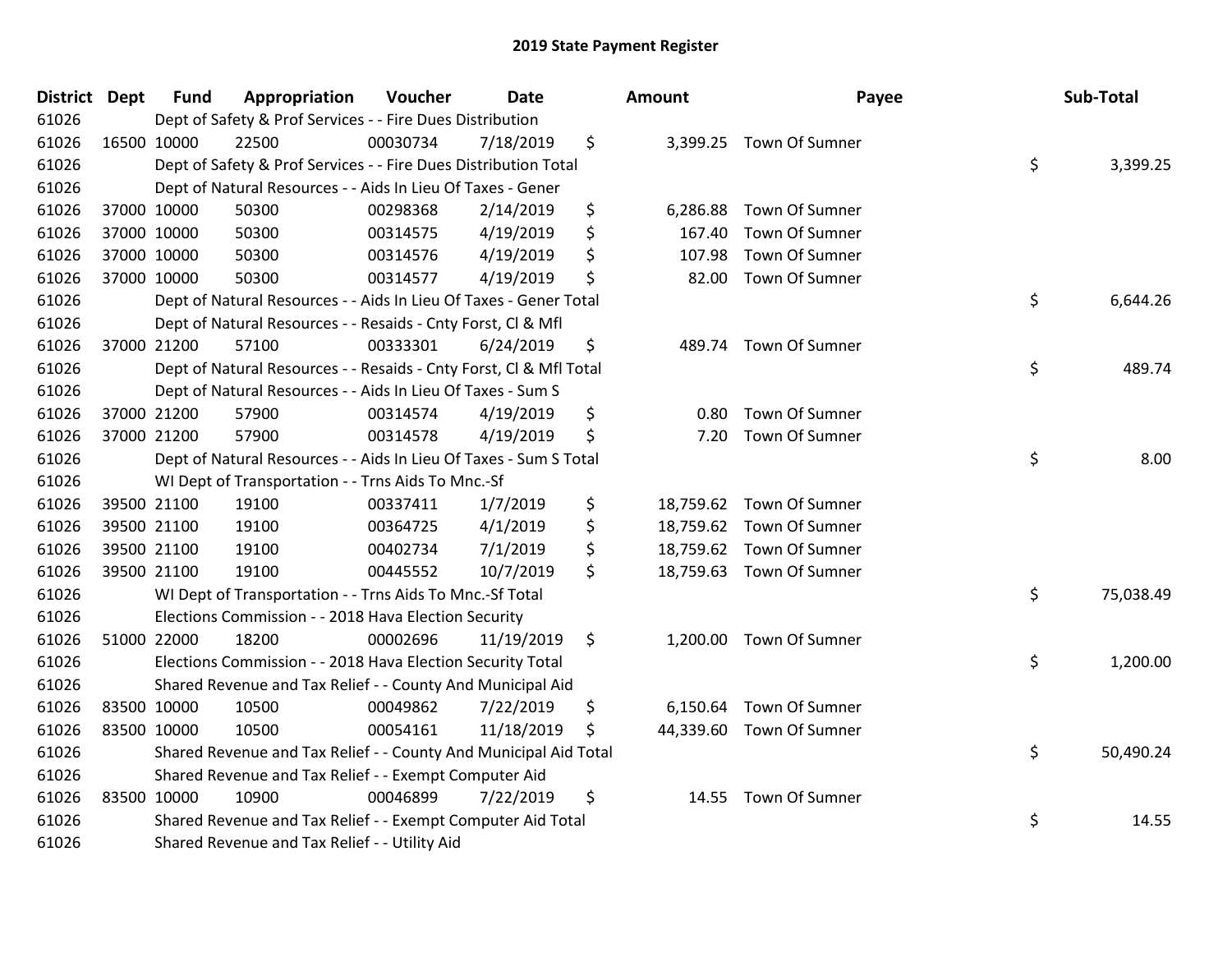| District Dept |             | <b>Fund</b> | Appropriation                                                 | Voucher  | Date       | Amount   | Payee          | Sub-Total  |
|---------------|-------------|-------------|---------------------------------------------------------------|----------|------------|----------|----------------|------------|
| 61026         | 83500 10000 |             | 11000                                                         | 00049862 | 7/22/2019  | 409.41   | Town Of Sumner |            |
| 61026         | 83500 10000 |             | 11000                                                         | 00054161 | 11/18/2019 | 2,654.42 | Town Of Sumner |            |
| 61026         |             |             | Shared Revenue and Tax Relief - - Utility Aid Total           |          |            |          |                | 3,063.83   |
| 61026         |             |             | Shared Revenue and Tax Relief - - Personal Property Aid       |          |            |          |                |            |
| 61026         |             | 83500 10000 | 11100                                                         | 00041489 | 5/6/2019   | 129.12   | Town Of Sumner |            |
| 61026         |             |             | Shared Revenue and Tax Relief - - Personal Property Aid Total |          |            |          |                | 129.12     |
| 61026 Total   |             |             |                                                               |          |            |          |                | 140,477.48 |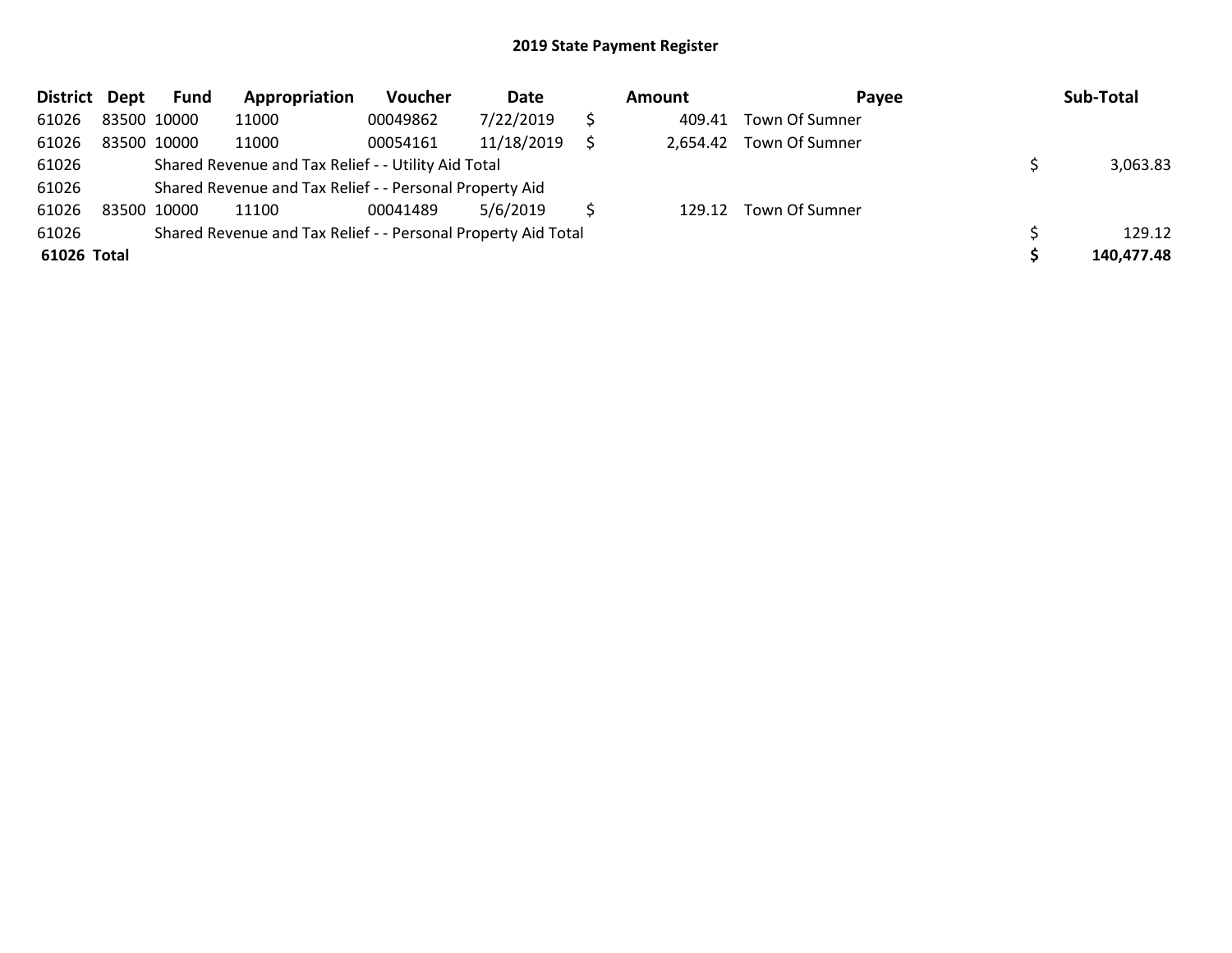| District Dept | <b>Fund</b> | Appropriation                                                      | Voucher  | <b>Date</b> | <b>Amount</b>   | Payee                         | Sub-Total        |
|---------------|-------------|--------------------------------------------------------------------|----------|-------------|-----------------|-------------------------------|------------------|
| 61028         |             | Dept of Safety & Prof Services - - Fire Dues Distribution          |          |             |                 |                               |                  |
| 61028         | 16500 10000 | 22500                                                              | 00030312 | 7/16/2019   | \$              | 7,542.97 Town of Trempealeau  |                  |
| 61028         |             | Dept of Safety & Prof Services - - Fire Dues Distribution Total    |          |             |                 |                               | \$<br>7,542.97   |
| 61028         |             | Dept of Natural Resources - - Aids In Lieu Of Taxes - Gener        |          |             |                 |                               |                  |
| 61028         | 37000 10000 | 50300                                                              | 00298369 | 2/14/2019   | \$<br>42.62     | Town of Trempealeau           |                  |
| 61028         | 37000 10000 | 50300                                                              | 00298370 | 2/14/2019   | \$<br>1,479.37  | Town of Trempealeau           |                  |
| 61028         | 37000 10000 | 50300                                                              | 00314595 | 4/19/2019   | \$<br>224.86    | Town of Trempealeau           |                  |
| 61028         | 37000 10000 | 50300                                                              | 00314597 | 4/19/2019   | \$<br>149.61    | Town of Trempealeau           |                  |
| 61028         |             | Dept of Natural Resources - - Aids In Lieu Of Taxes - Gener Total  |          |             |                 |                               | \$<br>1,896.46   |
| 61028         |             | Dept of Natural Resources - - Gen Program Ops-State Funds          |          |             |                 |                               |                  |
| 61028         | 37000 21200 | 16100                                                              | 00309185 | 4/26/2019   | \$              | 395.25 Town of Trempealeau    |                  |
| 61028         |             | Dept of Natural Resources - - Gen Program Ops-State Funds Total    |          |             |                 |                               | \$<br>395.25     |
| 61028         |             | Dept of Natural Resources - - Resaids - Cnty Forst, Cl & Mfl       |          |             |                 |                               |                  |
| 61028         | 37000 21200 | 57100                                                              | 00333302 | 6/21/2019   | \$              | 298.91 Town of Trempealeau    |                  |
| 61028         |             | Dept of Natural Resources - - Resaids - Cnty Forst, Cl & Mfl Total |          |             |                 |                               | \$<br>298.91     |
| 61028         |             | Dept of Natural Resources - - Aids In Lieu Of Taxes - Sum S        |          |             |                 |                               |                  |
| 61028         | 37000 21200 | 57900                                                              | 00314593 | 4/19/2019   | \$<br>893.64    | Town of Trempealeau           |                  |
| 61028         | 37000 21200 | 57900                                                              | 00314594 | 4/19/2019   | \$<br>283.45    | Town of Trempealeau           |                  |
| 61028         | 37000 21200 | 57900                                                              | 00314596 | 4/19/2019   | \$<br>145.22    | Town of Trempealeau           |                  |
| 61028         |             | Dept of Natural Resources - - Aids In Lieu Of Taxes - Sum S Total  |          |             |                 |                               | \$<br>1,322.31   |
| 61028         |             | WI Dept of Transportation - - Trns Aids To Mnc.-Sf                 |          |             |                 |                               |                  |
| 61028         | 39500 21100 | 19100                                                              | 00337412 | 1/7/2019    | \$<br>34,885.37 | Town of Trempealeau           |                  |
| 61028         | 39500 21100 | 19100                                                              | 00364726 | 4/1/2019    | \$<br>34,885.37 | Town of Trempealeau           |                  |
| 61028         | 39500 21100 | 19100                                                              | 00402735 | 7/1/2019    | \$<br>34,885.37 | Town of Trempealeau           |                  |
| 61028         | 39500 21100 | 19100                                                              | 00445553 | 10/7/2019   | \$<br>34,885.38 | Town of Trempealeau           |                  |
| 61028         |             | WI Dept of Transportation - - Trns Aids To Mnc.-Sf Total           |          |             |                 |                               | \$<br>139,541.49 |
| 61028         |             | WI Dept of Transportation - - Loc Rd Imp Prg St Fd                 |          |             |                 |                               |                  |
| 61028         | 39500 21100 | 27800                                                              | 00468834 | 12/10/2019  | \$              | 17,477.50 Town of Trempealeau |                  |
| 61028         |             | WI Dept of Transportation - - Loc Rd Imp Prg St Fd Total           |          |             |                 |                               | \$<br>17,477.50  |
| 61028         |             | Department of Military Affairs - - Disaster Recovery Aid           |          |             |                 |                               |                  |
| 61028         | 46500 10000 | 30500                                                              | 00059056 | 4/17/2019   | \$<br>254.84    | Town of Trempealeau           |                  |
| 61028         |             | Department of Military Affairs - - Disaster Recovery Aid Total     |          |             |                 |                               | \$<br>254.84     |
| 61028         |             | Department of Military Affairs - - Federal Aid, Local Assistance   |          |             |                 |                               |                  |

| າount     | Payee               | Sub-Total        |
|-----------|---------------------|------------------|
| 7,542.97  | Town of Trempealeau | \$<br>7,542.97   |
| 42.62     | Town of Trempealeau |                  |
| 1,479.37  | Town of Trempealeau |                  |
| 224.86    | Town of Trempealeau |                  |
| 149.61    | Town of Trempealeau |                  |
|           |                     | \$<br>1,896.46   |
| 395.25    | Town of Trempealeau |                  |
|           |                     | \$<br>395.25     |
| 298.91    | Town of Trempealeau | \$<br>298.91     |
| 893.64    | Town of Trempealeau |                  |
| 283.45    | Town of Trempealeau |                  |
| 145.22    | Town of Trempealeau |                  |
|           |                     | \$<br>1,322.31   |
| 34,885.37 | Town of Trempealeau |                  |
| 34,885.37 | Town of Trempealeau |                  |
| 34,885.37 | Town of Trempealeau |                  |
| 34,885.38 | Town of Trempealeau |                  |
|           |                     | \$<br>139,541.49 |
| 17,477.50 | Town of Trempealeau | \$<br>17,477.50  |
| 254.84    | Town of Trempealeau | \$<br>254.84     |
|           |                     |                  |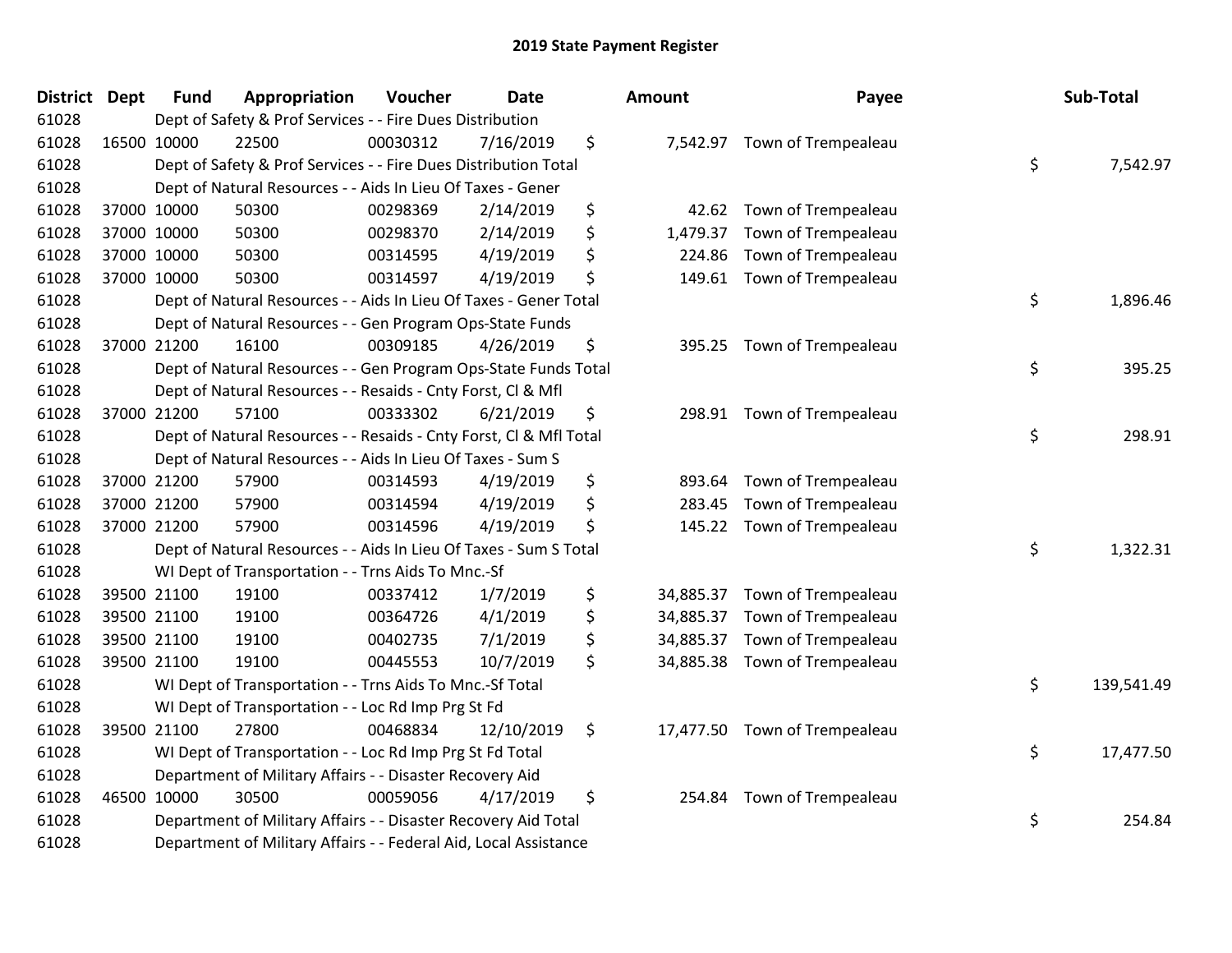| <b>District</b> | <b>Dept</b> | <b>Fund</b> | Appropriation                                                          | Voucher  | <b>Date</b> | Amount          | Payee                         | Sub-Total        |
|-----------------|-------------|-------------|------------------------------------------------------------------------|----------|-------------|-----------------|-------------------------------|------------------|
| 61028           | 46500 10000 |             | 34200                                                                  | 00059056 | 4/17/2019   | \$              | 1,529.04 Town of Trempealeau  |                  |
| 61028           |             |             | Department of Military Affairs - - Federal Aid, Local Assistance Total |          |             |                 |                               | \$<br>1,529.04   |
| 61028           |             |             | Department of Administration - - Hv Trans Ln Annual Impact Fee         |          |             |                 |                               |                  |
| 61028           | 50500 10000 |             | 17400                                                                  | 00101186 | 5/1/2019    | \$<br>86,876.00 | Town of Trempealeau           |                  |
| 61028           |             |             | Department of Administration - - Hv Trans Ln Annual Impact Fee Total   |          |             |                 |                               | \$<br>86,876.00  |
| 61028           |             |             | Shared Revenue and Tax Relief - - County And Municipal Aid             |          |             |                 |                               |                  |
| 61028           | 83500 10000 |             | 10500                                                                  | 00049863 | 7/22/2019   | \$<br>6,386.74  | Town of Trempealeau           |                  |
| 61028           | 83500 10000 |             | 10500                                                                  | 00054162 | 11/18/2019  | \$              | 36,191.50 Town of Trempealeau |                  |
| 61028           |             |             | Shared Revenue and Tax Relief - - County And Municipal Aid Total       |          |             |                 |                               | \$<br>42,578.24  |
| 61028           |             |             | Shared Revenue and Tax Relief - - Exempt Computer Aid                  |          |             |                 |                               |                  |
| 61028           | 83500 10000 |             | 10900                                                                  | 00046900 | 7/22/2019   | \$<br>98.73     | Town of Trempealeau           |                  |
| 61028           |             |             | Shared Revenue and Tax Relief - - Exempt Computer Aid Total            |          |             |                 |                               | \$<br>98.73      |
| 61028           |             |             | Shared Revenue and Tax Relief - - Utility Aid                          |          |             |                 |                               |                  |
| 61028           | 83500 10000 |             | 11000                                                                  | 00049863 | 7/22/2019   | \$<br>5,399.27  | Town of Trempealeau           |                  |
| 61028           | 83500 10000 |             | 11000                                                                  | 00054162 | 11/18/2019  | \$<br>31,645.08 | Town of Trempealeau           |                  |
| 61028           |             |             | Shared Revenue and Tax Relief - - Utility Aid Total                    |          |             |                 |                               | \$<br>37,044.35  |
| 61028           |             |             | Shared Revenue and Tax Relief - - Personal Property Aid                |          |             |                 |                               |                  |
| 61028           | 83500 10000 |             | 11100                                                                  | 00041490 | 5/6/2019    | \$              | 1,917.58 Town of Trempealeau  |                  |
| 61028           |             |             | Shared Revenue and Tax Relief - - Personal Property Aid Total          |          |             |                 |                               | \$<br>1,917.58   |
| 61028           |             |             | Shared Revenue and Tax Relief - - Payments For Municipal Svcs          |          |             |                 |                               |                  |
| 61028           | 83500 10000 |             | 50100                                                                  | 00037936 | 1/31/2019   | \$              | 219.86 Town of Trempealeau    |                  |
| 61028           |             |             | Shared Revenue and Tax Relief - - Payments For Municipal Svcs Total    |          |             |                 |                               | \$<br>219.86     |
| 61028           |             |             | Shared Revenue and Tax Relief - - Lottery & Gaming Credit              |          |             |                 |                               |                  |
| 61028           | 83500 52100 |             | 36300                                                                  | 00038523 | 3/25/2019   | \$<br>243.83    | Town of Trempealeau           |                  |
| 61028           |             |             | Shared Revenue and Tax Relief - - Lottery & Gaming Credit Total        |          |             |                 |                               | \$<br>243.83     |
| 61028 Total     |             |             |                                                                        |          |             |                 |                               | \$<br>339,237.36 |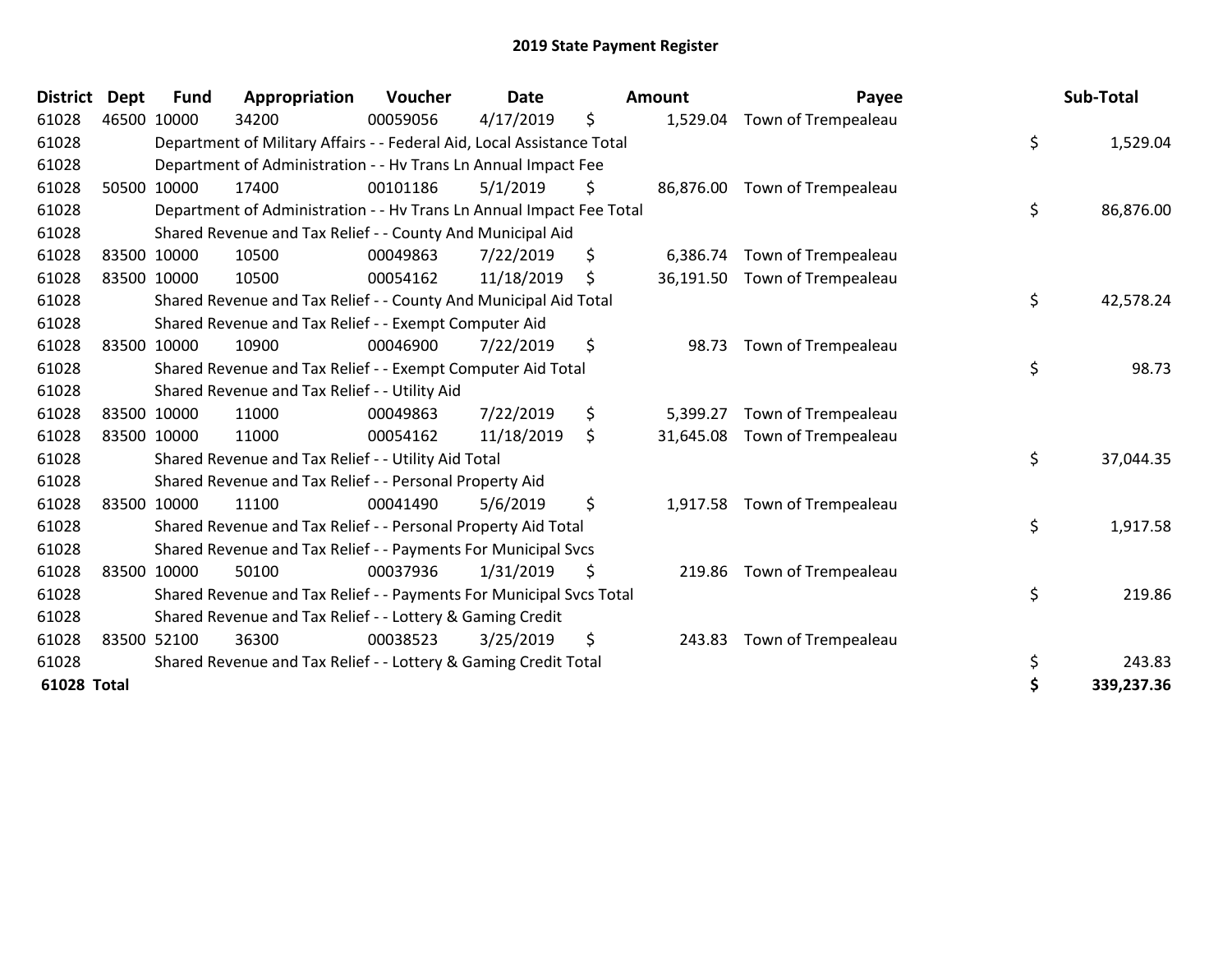| District Dept |             | <b>Fund</b> | Appropriation                                                      | Voucher  | <b>Date</b> |     | <b>Amount</b> |                         | Payee | Sub-Total |
|---------------|-------------|-------------|--------------------------------------------------------------------|----------|-------------|-----|---------------|-------------------------|-------|-----------|
| 61030         |             |             | Dept of Safety & Prof Services - - Fire Dues Distribution          |          |             |     |               |                         |       |           |
| 61030         |             | 16500 10000 | 22500                                                              | 00031212 | 7/17/2019   | \$  |               | 1,696.78 Town Of Unity  |       |           |
| 61030         |             |             | Dept of Safety & Prof Services - - Fire Dues Distribution Total    |          |             |     |               |                         | \$    | 1,696.78  |
| 61030         |             |             | Dept of Natural Resources - - Aids In Lieu Of Taxes - Gener        |          |             |     |               |                         |       |           |
| 61030         |             | 37000 10000 | 50300                                                              | 00298374 | 2/14/2019   | \$  |               | 1,530.02 Town Of Unity  |       |           |
| 61030         |             | 37000 10000 | 50300                                                              | 00298375 | 2/14/2019   | \$  | 6.42          | Town Of Unity           |       |           |
| 61030         |             | 37000 10000 | 50300                                                              | 00314608 | 4/19/2019   | \$  | 22.39         | Town Of Unity           |       |           |
| 61030         | 37000 10000 |             | 50300                                                              | 00314610 | 4/19/2019   | \$  | 36.02         | Town Of Unity           |       |           |
| 61030         | 37000 10000 |             | 50300                                                              | 00314611 | 4/19/2019   | \$  | 40.53         | Town Of Unity           |       |           |
| 61030         |             |             | Dept of Natural Resources - - Aids In Lieu Of Taxes - Gener Total  |          |             |     |               |                         | \$    | 1,635.38  |
| 61030         |             |             | Dept of Natural Resources - - Resaids - Cnty Forst, Cl & Mfl       |          |             |     |               |                         |       |           |
| 61030         |             | 37000 21200 | 57100                                                              | 00333303 | 6/21/2019   | \$  |               | 755.17 Town Of Unity    |       |           |
| 61030         |             |             | Dept of Natural Resources - - Resaids - Cnty Forst, CI & Mfl Total |          |             |     |               |                         | \$    | 755.17    |
| 61030         |             |             | Dept of Natural Resources - - Aids In Lieu Of Taxes - Sum S        |          |             |     |               |                         |       |           |
| 61030         |             | 37000 21200 | 57900                                                              | 00314609 | 4/19/2019   | \$  |               | 22.88 Town Of Unity     |       |           |
| 61030         |             |             | Dept of Natural Resources - - Aids In Lieu Of Taxes - Sum S Total  |          |             |     |               |                         | \$    | 22.88     |
| 61030         |             |             | WI Dept of Transportation - - Trns Aids To Mnc.-Sf                 |          |             |     |               |                         |       |           |
| 61030         |             | 39500 21100 | 19100                                                              | 00337413 | 1/7/2019    | \$  |               | 22,767.17 Town Of Unity |       |           |
| 61030         |             | 39500 21100 | 19100                                                              | 00364727 | 4/1/2019    | \$  |               | 22,767.17 Town Of Unity |       |           |
| 61030         |             | 39500 21100 | 19100                                                              | 00402736 | 7/1/2019    | \$  |               | 22,767.17 Town Of Unity |       |           |
| 61030         |             | 39500 21100 | 19100                                                              | 00445554 | 10/7/2019   | \$  |               | 22,767.17 Town Of Unity |       |           |
| 61030         |             |             | WI Dept of Transportation - - Trns Aids To Mnc.-Sf Total           |          |             |     |               |                         | \$    | 91,068.68 |
| 61030         |             |             | Elections Commission - - 2018 Hava Election Security               |          |             |     |               |                         |       |           |
| 61030         |             | 51000 22000 | 18200                                                              | 00002631 | 11/19/2019  | \$  |               | 1,200.00 Town Of Unity  |       |           |
| 61030         |             |             | Elections Commission - - 2018 Hava Election Security Total         |          |             |     |               |                         | \$    | 1,200.00  |
| 61030         |             |             | Shared Revenue and Tax Relief - - County And Municipal Aid         |          |             |     |               |                         |       |           |
| 61030         | 83500 10000 |             | 10500                                                              | 00049864 | 7/22/2019   | \$  |               | 6,037.77 Town Of Unity  |       |           |
| 61030         | 83500 10000 |             | 10500                                                              | 00054163 | 11/18/2019  | \$. |               | 34,214.04 Town Of Unity |       |           |
| 61030         |             |             | Shared Revenue and Tax Relief - - County And Municipal Aid Total   |          |             |     |               |                         | \$    | 40,251.81 |
| 61030         |             |             | Shared Revenue and Tax Relief - - Exempt Computer Aid              |          |             |     |               |                         |       |           |
| 61030         | 83500 10000 |             | 10900                                                              | 00046901 | 7/22/2019   | \$  | 89.37         | Town Of Unity           |       |           |
| 61030         |             |             | Shared Revenue and Tax Relief - - Exempt Computer Aid Total        |          |             |     |               |                         | \$    | 89.37     |
| 61030         |             |             | Shared Revenue and Tax Relief - - Utility Aid                      |          |             |     |               |                         |       |           |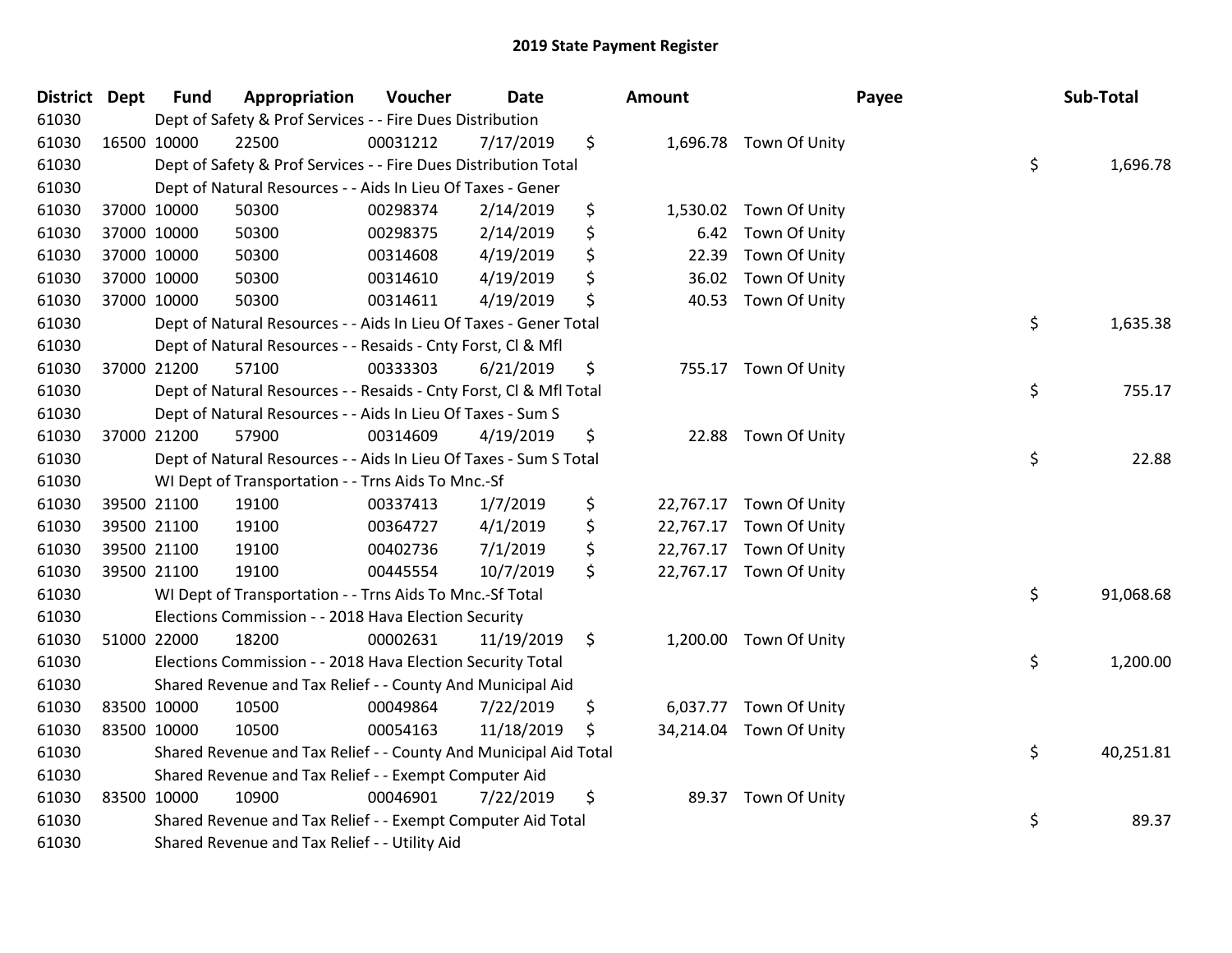| District Dept |             | <b>Fund</b> | Appropriation                                                 | Voucher  | Date       | Amount |                      | Payee | Sub-Total  |
|---------------|-------------|-------------|---------------------------------------------------------------|----------|------------|--------|----------------------|-------|------------|
| 61030         | 83500 10000 |             | 11000                                                         | 00049864 | 7/22/2019  | 110.18 | Town Of Unity        |       |            |
| 61030         | 83500 10000 |             | 11000                                                         | 00054163 | 11/18/2019 | 643.88 | Town Of Unity        |       |            |
| 61030         |             |             | Shared Revenue and Tax Relief - - Utility Aid Total           |          |            |        |                      |       | 754.06     |
| 61030         |             |             | Shared Revenue and Tax Relief - - Personal Property Aid       |          |            |        |                      |       |            |
| 61030         | 83500 10000 |             | 11100                                                         | 00041491 | 5/6/2019   |        | 924.24 Town Of Unity |       |            |
| 61030         |             |             | Shared Revenue and Tax Relief - - Personal Property Aid Total |          |            |        |                      |       | 924.24     |
| 61030 Total   |             |             |                                                               |          |            |        |                      |       | 138,398.37 |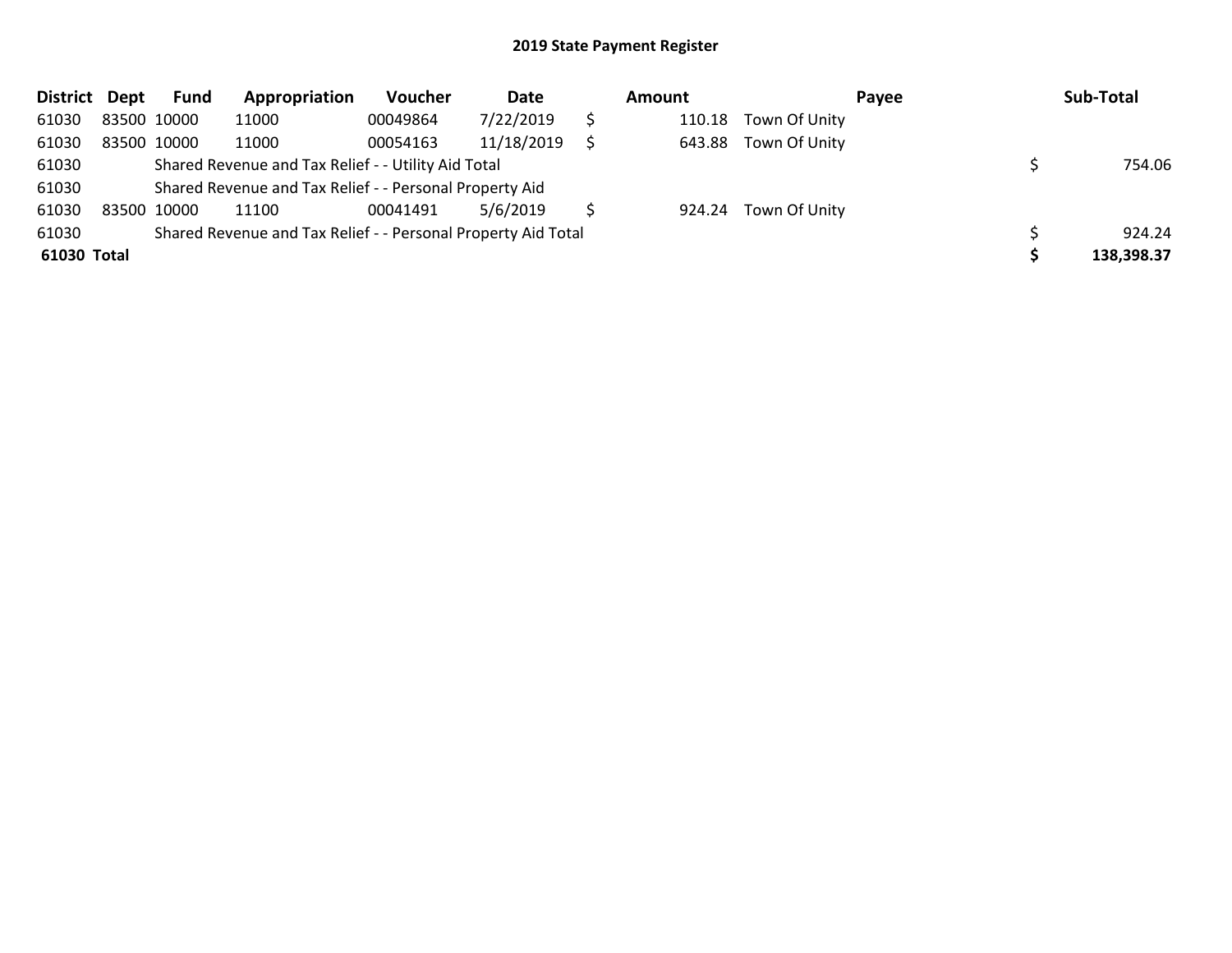| District Dept |             | <b>Fund</b> | Appropriation                                                      | Voucher  | <b>Date</b> |               | <b>Amount</b> |                             | Payee | Sub-Total  |
|---------------|-------------|-------------|--------------------------------------------------------------------|----------|-------------|---------------|---------------|-----------------------------|-------|------------|
| 61121         |             |             | Dept of Safety & Prof Services - - Fire Dues Distribution          |          |             |               |               |                             |       |            |
| 61121         | 16500 10000 |             | 22500                                                              | 00031196 | 7/17/2019   | \$            |               | 1,744.98 Village Of Eleva   |       |            |
| 61121         |             |             | Dept of Safety & Prof Services - - Fire Dues Distribution Total    |          |             |               |               |                             | \$    | 1,744.98   |
| 61121         |             |             | Dept of Natural Resources - - Aids In Lieu Of Taxes - Gener        |          |             |               |               |                             |       |            |
| 61121         |             | 37000 10000 | 50300                                                              | 00313518 | 4/19/2019   | \$            |               | 41.79 Village Of Eleva      |       |            |
| 61121         |             |             | Dept of Natural Resources - - Aids In Lieu Of Taxes - Gener Total  |          |             |               |               |                             | \$    | 41.79      |
| 61121         |             |             | Dept of Natural Resources - - Resaids - Fire Suppress Grant        |          |             |               |               |                             |       |            |
| 61121         |             | 37000 21200 | 54500                                                              | 00310956 | 4/12/2019   | \$            |               | 5,059.43 Village Of Eleva   |       |            |
| 61121         |             |             | Dept of Natural Resources - - Resaids - Fire Suppress Grant Total  |          |             |               |               |                             | \$    | 5,059.43   |
| 61121         |             |             | Dept of Natural Resources - - Rec & Resource Aids, Fed             |          |             |               |               |                             |       |            |
| 61121         |             | 37000 21200 | 58300                                                              | 00319026 | 5/10/2019   | \$            |               | 43.33 Village Of Eleva      |       |            |
| 61121         |             |             | Dept of Natural Resources - - Rec & Resource Aids, Fed Total       |          |             |               |               |                             | \$    | 43.33      |
| 61121         |             |             | Dept of Natural Resources - - Fin Asst For Responsible Units       |          |             |               |               |                             |       |            |
| 61121         |             | 37000 27400 | 67000                                                              | 00324592 | 5/28/2019   | \$            |               | 4,741.34 Village Of Eleva   |       |            |
| 61121         |             |             | Dept of Natural Resources - - Fin Asst For Responsible Units Total |          |             |               |               |                             | \$    | 4,741.34   |
| 61121         |             |             | WI Dept of Transportation - - Trns Aids To Mnc.-Sf                 |          |             |               |               |                             |       |            |
| 61121         |             | 39500 21100 | 19100                                                              | 00337414 | 1/7/2019    | \$            | 9,419.23      | Village Of Eleva            |       |            |
| 61121         |             | 39500 21100 | 19100                                                              | 00364728 | 4/1/2019    | \$            |               | 9,419.23 Village Of Eleva   |       |            |
| 61121         | 39500 21100 |             | 19100                                                              | 00402737 | 7/1/2019    | \$            |               | 9,419.23 Village Of Eleva   |       |            |
| 61121         |             | 39500 21100 | 19100                                                              | 00445555 | 10/7/2019   | \$            | 9,419.23      | Village Of Eleva            |       |            |
| 61121         |             |             | WI Dept of Transportation - - Trns Aids To Mnc.-Sf Total           |          |             |               |               |                             | \$    | 37,676.92  |
| 61121         |             |             | Department of Justice - - Law Enforcement Train, Local             |          |             |               |               |                             |       |            |
| 61121         | 45500 10000 |             | 23100                                                              | 00073094 | 10/18/2019  | $\ddot{\phi}$ |               | 160.00 Village Of Eleva     |       |            |
| 61121         |             |             | Department of Justice - - Law Enforcement Train, Local Total       |          |             |               |               |                             | \$    | 160.00     |
| 61121         |             |             | Shared Revenue and Tax Relief - - County And Municipal Aid         |          |             |               |               |                             |       |            |
| 61121         | 83500 10000 |             | 10500                                                              | 00049865 | 7/22/2019   | \$            | 24,647.09     | Village Of Eleva            |       |            |
| 61121         | 83500 10000 |             | 10500                                                              | 00054164 | 11/18/2019  | \$            |               | 139,666.87 Village Of Eleva |       |            |
| 61121         |             |             | Shared Revenue and Tax Relief - - County And Municipal Aid Total   |          |             |               |               |                             | \$    | 164,313.96 |
| 61121         |             |             | Shared Revenue and Tax Relief - - Exempt Computer Aid              |          |             |               |               |                             |       |            |
| 61121         | 83500 10000 |             | 10900                                                              | 00046902 | 7/22/2019   | \$            |               | 217.20 Village Of Eleva     |       |            |
| 61121         |             |             | Shared Revenue and Tax Relief - - Exempt Computer Aid Total        |          |             |               |               |                             | \$    | 217.20     |
| 61121         |             |             | Shared Revenue and Tax Relief - - Utility Aid                      |          |             |               |               |                             |       |            |
| 61121         | 83500 10000 |             | 11000                                                              | 00049865 | 7/22/2019   | \$            |               | 1.21 Village Of Eleva       |       |            |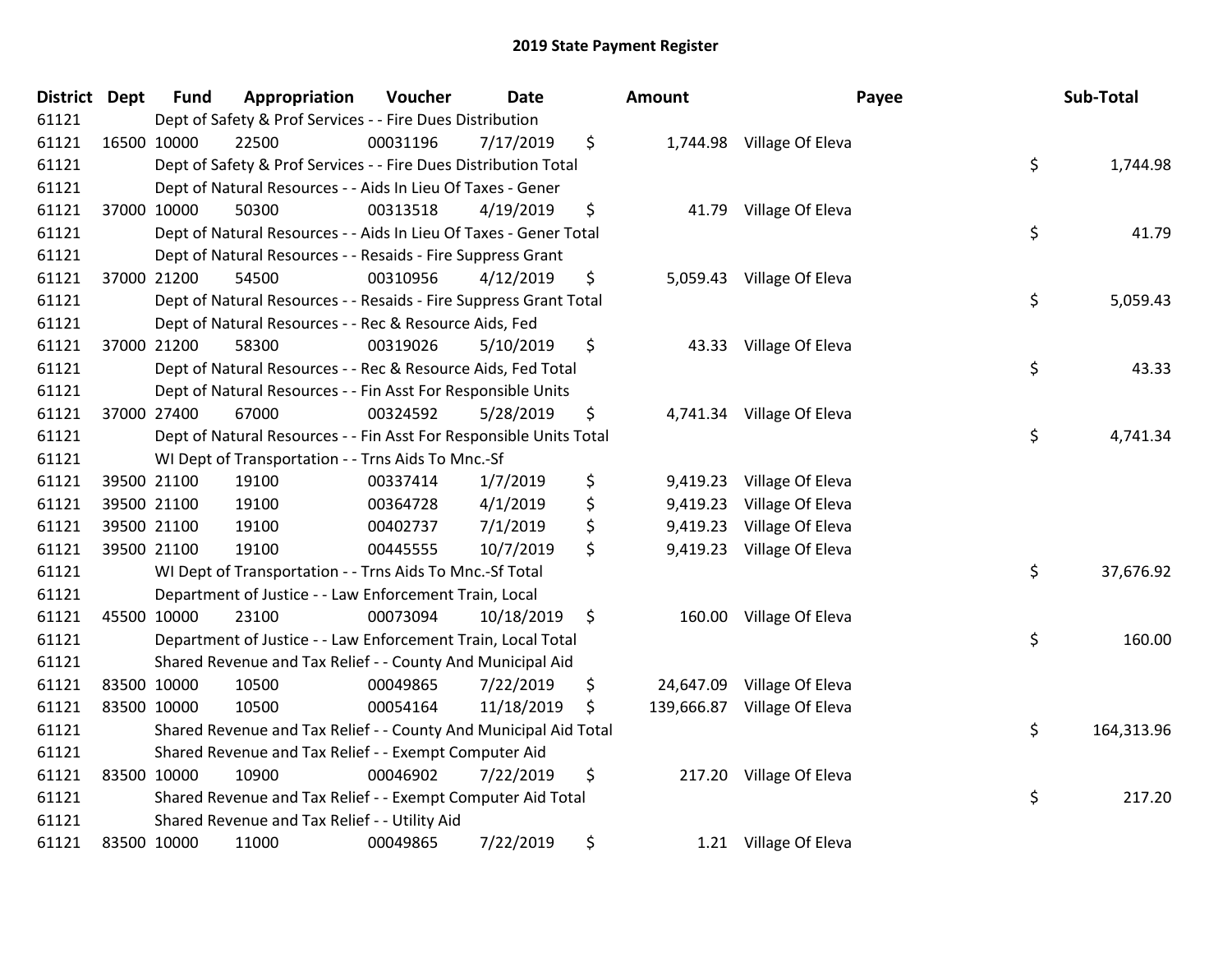| District Dept | <b>Fund</b> | Appropriation                                                 | Voucher  | Date       | Amount | <b>Pavee</b>            | Sub-Total  |
|---------------|-------------|---------------------------------------------------------------|----------|------------|--------|-------------------------|------------|
| 61121         | 83500 10000 | 11000                                                         | 00054164 | 11/18/2019 | 5.74   | Village Of Eleva        |            |
| 61121         |             | Shared Revenue and Tax Relief - - Utility Aid Total           |          |            |        |                         | 6.95       |
| 61121         |             | Shared Revenue and Tax Relief - - Personal Property Aid       |          |            |        |                         |            |
| 61121         | 83500 10000 | 11100                                                         | 00041492 | 5/6/2019   |        | 611.91 Village Of Eleva |            |
| 61121         |             | Shared Revenue and Tax Relief - - Personal Property Aid Total |          |            |        |                         | 611.91     |
| 61121 Total   |             |                                                               |          |            |        |                         | 214,617.81 |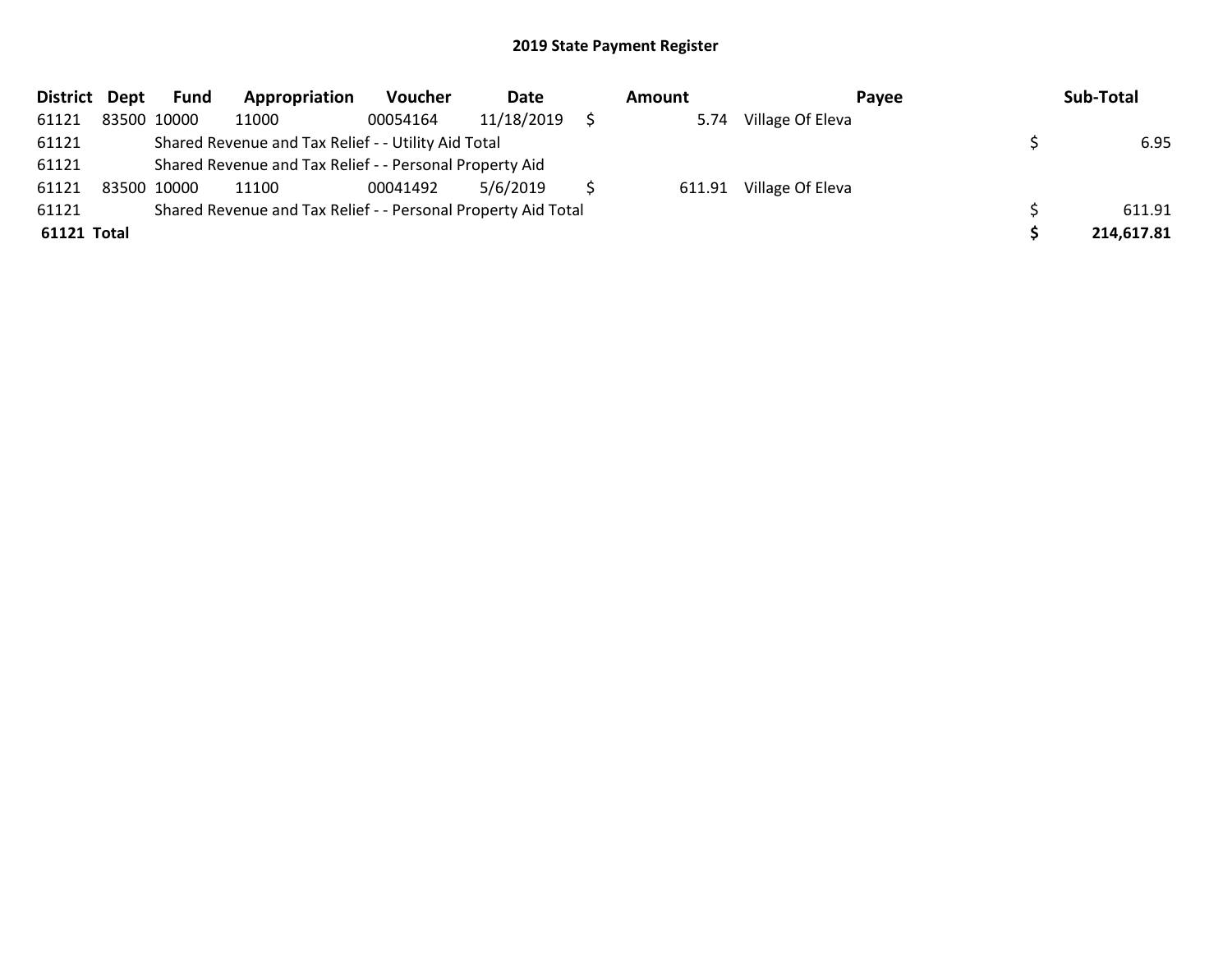| <b>District</b>    | Dept        | <b>Fund</b> | Appropriation                                                        | Voucher  | <b>Date</b> | Amount         | Payee                         | Sub-Total        |
|--------------------|-------------|-------------|----------------------------------------------------------------------|----------|-------------|----------------|-------------------------------|------------------|
| 61122              |             |             | Dept of Safety & Prof Services - - Fire Dues Distribution            |          |             |                |                               |                  |
| 61122              |             | 16500 10000 | 22500                                                                | 00031334 | 7/18/2019   | \$             | 1,316.71 Village Of Ettrick   |                  |
| 61122              |             |             | Dept of Safety & Prof Services - - Fire Dues Distribution Total      |          |             |                |                               | \$<br>1,316.71   |
| 61122              |             |             | Dept of Natural Resources - - Fin Asst For Responsible Units         |          |             |                |                               |                  |
| 61122              |             | 37000 27400 | 67000                                                                | 00323581 | 5/22/2019   | \$             | 2,872.58 Village Of Ettrick   |                  |
| 61122              |             |             | Dept of Natural Resources - - Fin Asst For Responsible Units Total   |          |             |                |                               | \$<br>2,872.58   |
| 61122              |             |             | WI Dept of Transportation - - Trns Aids To Mnc.-Sf                   |          |             |                |                               |                  |
| 61122              |             | 39500 21100 | 19100                                                                | 00337415 | 1/7/2019    | \$<br>3,052.63 | Village Of Ettrick            |                  |
| 61122              |             | 39500 21100 | 19100                                                                | 00364729 | 4/1/2019    | \$<br>3,052.63 | Village Of Ettrick            |                  |
| 61122              |             | 39500 21100 | 19100                                                                | 00402738 | 7/1/2019    | \$<br>3,052.63 | Village Of Ettrick            |                  |
| 61122              |             | 39500 21100 | 19100                                                                | 00445556 | 10/7/2019   | \$<br>3,052.64 | Village Of Ettrick            |                  |
| 61122              |             |             | WI Dept of Transportation - - Trns Aids To Mnc .- Sf Total           |          |             |                |                               | \$<br>12,210.53  |
| 61122              |             |             | Department of Administration - - Hv Trans Ln Annual Impact Fee       |          |             |                |                               |                  |
| 61122              |             | 50500 10000 | 17400                                                                | 00101198 | 5/1/2019    | \$<br>11.00    | Village Of Ettrick            |                  |
| 61122              |             |             | Department of Administration - - Hv Trans Ln Annual Impact Fee Total |          |             |                |                               | \$<br>11.00      |
| 61122              |             |             | Shared Revenue and Tax Relief - - County And Municipal Aid           |          |             |                |                               |                  |
| 61122              |             | 83500 10000 | 10500                                                                | 00049866 | 7/22/2019   | \$             | 18,870.97 Village Of Ettrick  |                  |
| 61122              |             | 83500 10000 | 10500                                                                | 00054165 | 11/18/2019  | \$             | 106,935.51 Village Of Ettrick |                  |
| 61122              |             |             | Shared Revenue and Tax Relief - - County And Municipal Aid Total     |          |             |                |                               | \$<br>125,806.48 |
| 61122              |             |             | Shared Revenue and Tax Relief - - Exempt Computer Aid                |          |             |                |                               |                  |
| 61122              |             | 83500 10000 | 10900                                                                | 00046903 | 7/22/2019   | \$<br>135.10   | Village Of Ettrick            |                  |
| 61122              |             |             | Shared Revenue and Tax Relief - - Exempt Computer Aid Total          |          |             |                |                               | \$<br>135.10     |
| 61122              |             |             | Shared Revenue and Tax Relief - - Personal Property Aid              |          |             |                |                               |                  |
| 61122              | 83500 10000 |             | 11100                                                                | 00041493 | 5/6/2019    | \$             | 559.84 Village Of Ettrick     |                  |
| 61122              |             |             | Shared Revenue and Tax Relief - - Personal Property Aid Total        |          |             |                |                               | \$<br>559.84     |
| 61122              |             |             | Shared Revenue and Tax Relief - - Lottery & Gaming Credit            |          |             |                |                               |                  |
| 61122              |             | 83500 52100 | 36300                                                                | 00038524 | 3/25/2019   | \$<br>1,001.70 | Village Of Ettrick            |                  |
| 61122              |             |             | Shared Revenue and Tax Relief - - Lottery & Gaming Credit Total      |          |             |                |                               | \$<br>1,001.70   |
| <b>61122 Total</b> |             |             |                                                                      |          |             |                |                               | \$<br>143,913.94 |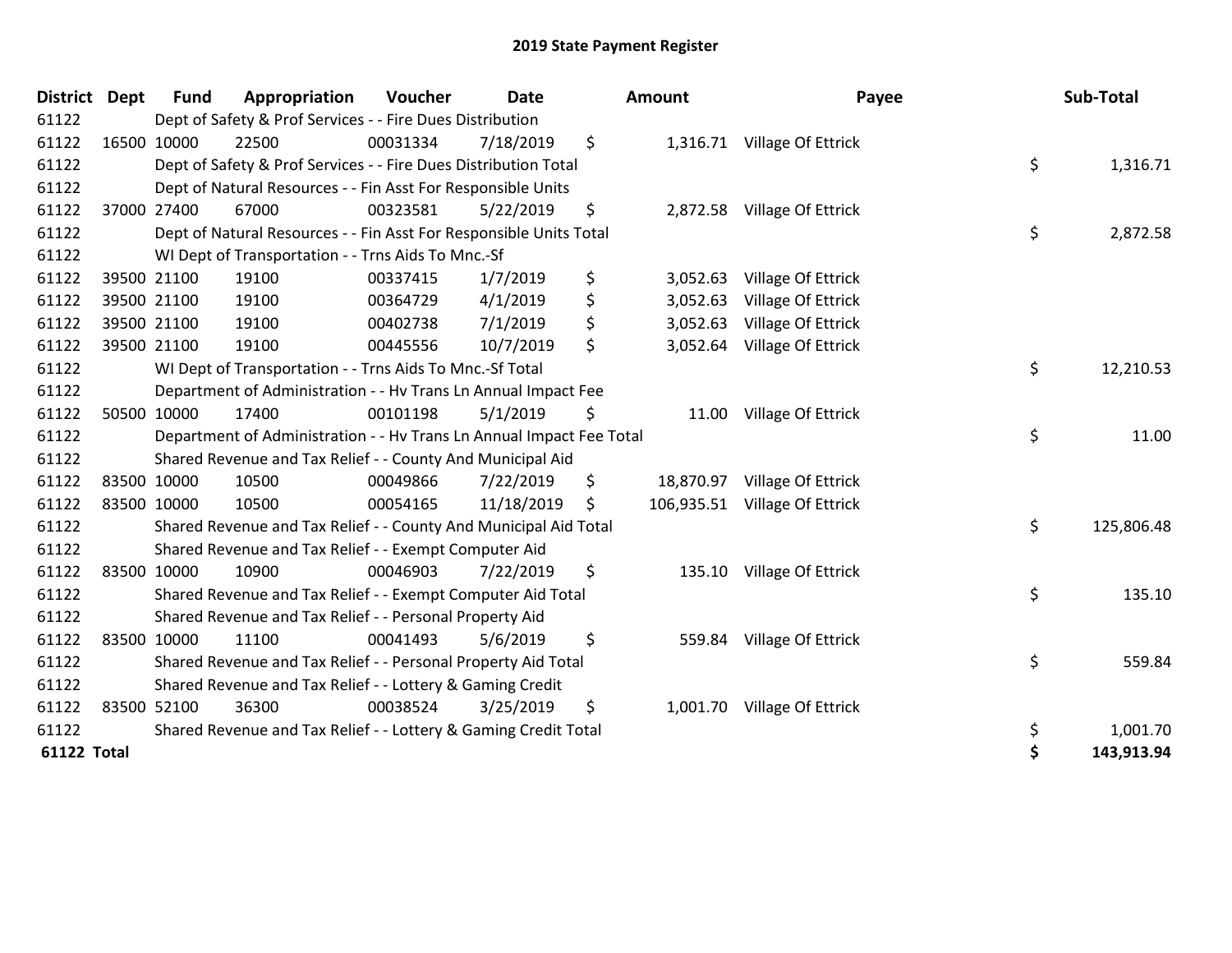| District Dept | <b>Fund</b> | Appropriation                                                      | Voucher  | <b>Date</b> |    | <b>Amount</b> | Payee                   | Sub-Total        |
|---------------|-------------|--------------------------------------------------------------------|----------|-------------|----|---------------|-------------------------|------------------|
| 61173         |             | Dept of Safety & Prof Services - - Fire Dues Distribution          |          |             |    |               |                         |                  |
| 61173         | 16500 10000 | 22500                                                              | 00031479 | 7/18/2019   | \$ | 873.06        | Village Of Pigeon Falls |                  |
| 61173         |             | Dept of Safety & Prof Services - - Fire Dues Distribution Total    |          |             |    |               |                         | \$<br>873.06     |
| 61173         |             | Dept of Natural Resources - - Fin Asst For Responsible Units       |          |             |    |               |                         |                  |
| 61173         | 37000 27400 | 67000                                                              | 00323310 | 5/22/2019   | \$ | 507.97        | Village Of Pigeon Falls |                  |
| 61173         |             | Dept of Natural Resources - - Fin Asst For Responsible Units Total |          |             |    |               |                         | \$<br>507.97     |
| 61173         |             | WI Dept of Transportation - - Trns Aids To Mnc.-Sf                 |          |             |    |               |                         |                  |
| 61173         | 39500 21100 | 19100                                                              | 00337416 | 1/7/2019    | \$ | 2,946.18      | Village Of Pigeon Falls |                  |
| 61173         | 39500 21100 | 19100                                                              | 00364730 | 4/1/2019    | \$ | 2,946.18      | Village Of Pigeon Falls |                  |
| 61173         | 39500 21100 | 19100                                                              | 00402739 | 7/1/2019    | \$ | 2,946.18      | Village Of Pigeon Falls |                  |
| 61173         | 39500 21100 | 19100                                                              | 00445557 | 10/7/2019   | \$ | 2,946.18      | Village Of Pigeon Falls |                  |
| 61173         |             | WI Dept of Transportation - - Trns Aids To Mnc.-Sf Total           |          |             |    |               |                         | \$<br>11,784.72  |
| 61173         |             | Elections Commission - - 2018 Hava Election Security               |          |             |    |               |                         |                  |
| 61173         | 51000 22000 | 18200                                                              | 00002474 | 11/14/2019  | \$ | 1,100.00      | Village Of Pigeon Falls |                  |
| 61173         |             | Elections Commission - - 2018 Hava Election Security Total         |          |             |    |               |                         | \$<br>1,100.00   |
| 61173         |             | Shared Revenue and Tax Relief - - County And Municipal Aid         |          |             |    |               |                         |                  |
| 61173         | 83500 10000 | 10500                                                              | 00049867 | 7/22/2019   | \$ | 13,441.07     | Village Of Pigeon Falls |                  |
| 61173         | 83500 10000 | 10500                                                              | 00054166 | 11/18/2019  | S  | 76,166.08     | Village Of Pigeon Falls |                  |
| 61173         |             | Shared Revenue and Tax Relief - - County And Municipal Aid Total   |          |             |    |               |                         | \$<br>89,607.15  |
| 61173         |             | Shared Revenue and Tax Relief - - Exempt Computer Aid              |          |             |    |               |                         |                  |
| 61173         | 83500 10000 | 10900                                                              | 00046904 | 7/22/2019   | \$ | 241.11        | Village Of Pigeon Falls |                  |
| 61173         |             | Shared Revenue and Tax Relief - - Exempt Computer Aid Total        |          |             |    |               |                         | \$<br>241.11     |
| 61173         |             | Shared Revenue and Tax Relief - - Personal Property Aid            |          |             |    |               |                         |                  |
| 61173         | 83500 10000 | 11100                                                              | 00041494 | 5/6/2019    | \$ | 618.80        | Village Of Pigeon Falls |                  |
| 61173         |             | Shared Revenue and Tax Relief - - Personal Property Aid Total      |          |             |    |               |                         | \$<br>618.80     |
| 61173 Total   |             |                                                                    |          |             |    |               |                         | \$<br>104,732.81 |

| ount     | Payee                             | Sub-Total        |
|----------|-----------------------------------|------------------|
|          | 873.06 Village Of Pigeon Falls    |                  |
|          |                                   | \$<br>873.06     |
| 507.97   | Village Of Pigeon Falls           |                  |
|          |                                   | \$<br>507.97     |
|          | 2,946.18 Village Of Pigeon Falls  |                  |
|          | 2,946.18 Village Of Pigeon Falls  |                  |
|          | 2,946.18 Village Of Pigeon Falls  |                  |
|          | 2,946.18 Village Of Pigeon Falls  |                  |
|          |                                   | \$<br>11,784.72  |
| 1,100.00 | Village Of Pigeon Falls           |                  |
|          |                                   | \$<br>1,100.00   |
|          | 13,441.07 Village Of Pigeon Falls |                  |
|          | 76,166.08 Village Of Pigeon Falls |                  |
|          |                                   | \$<br>89,607.15  |
| 241.11   | Village Of Pigeon Falls           |                  |
|          |                                   | \$<br>241.11     |
| 618.80   | Village Of Pigeon Falls           |                  |
|          |                                   | \$<br>618.80     |
|          |                                   | \$<br>104,732.81 |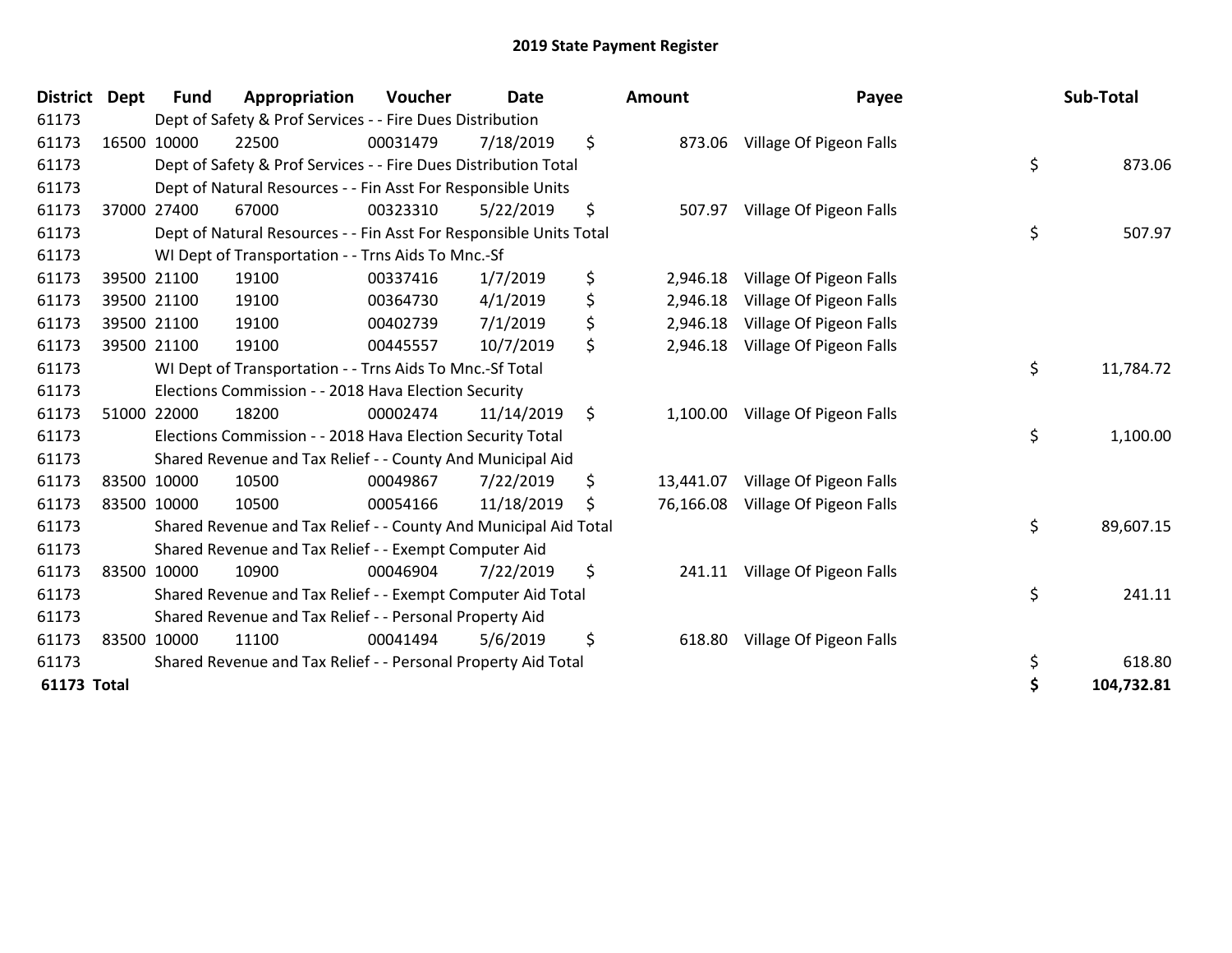| District | <b>Dept</b> | <b>Fund</b> | Appropriation                                                         | Voucher  | <b>Date</b>   | Amount           | Payee                     | Sub-Total        |
|----------|-------------|-------------|-----------------------------------------------------------------------|----------|---------------|------------------|---------------------------|------------------|
| 61181    |             |             | Dept of Safety & Prof Services - - Fire Dues Distribution             |          |               |                  |                           |                  |
| 61181    |             | 16500 10000 | 22500                                                                 | 00030908 | 7/18/2019     | \$               | 2,708.67 Village Of Strum |                  |
| 61181    |             |             | Dept of Safety & Prof Services - - Fire Dues Distribution Total       |          |               |                  |                           | \$<br>2,708.67   |
| 61181    |             |             | Dept of Public Instruction - - Fed Grants, Program Operations         |          |               |                  |                           |                  |
| 61181    |             | 25500 10000 | 14100                                                                 | 00197569 | 10/30/2019 \$ | 78.54            | Village Of Strum          |                  |
| 61181    |             |             | Dept of Public Instruction - - Fed Grants, Program Operations Total   |          |               |                  |                           | \$<br>78.54      |
| 61181    |             |             | Dept of Natural Resources - - Aids In Lieu Of Taxes - Gener           |          |               |                  |                           |                  |
| 61181    |             | 37000 10000 | 50300                                                                 | 00314764 | 4/19/2019     | \$<br>79.99      | Village Of Strum          |                  |
| 61181    |             |             | Dept of Natural Resources - - Aids In Lieu Of Taxes - Gener Total     |          |               |                  |                           | \$<br>79.99      |
| 61181    |             |             | Dept of Natural Resources - - Fin Asst For Responsible Units          |          |               |                  |                           |                  |
| 61181    |             | 37000 27400 | 67000                                                                 | 00323157 | 5/22/2019     | \$               | 7,032.56 Village Of Strum |                  |
| 61181    |             |             | Dept of Natural Resources - - Fin Asst For Responsible Units Total    |          |               |                  |                           | \$<br>7,032.56   |
| 61181    |             |             | WI Dept of Transportation - - Trns Aids To Mnc.-Sf                    |          |               |                  |                           |                  |
| 61181    |             | 39500 21100 | 19100                                                                 | 00337417 | 1/7/2019      | \$<br>11,323.96  | Village Of Strum          |                  |
| 61181    |             | 39500 21100 | 19100                                                                 | 00364731 | 4/1/2019      | \$<br>11,323.96  | Village Of Strum          |                  |
| 61181    |             | 39500 21100 | 19100                                                                 | 00402740 | 7/1/2019      | \$<br>11,323.96  | Village Of Strum          |                  |
| 61181    |             | 39500 21100 | 19100                                                                 | 00445558 | 10/7/2019     | \$<br>11,323.98  | Village Of Strum          |                  |
| 61181    |             |             | WI Dept of Transportation - - Trns Aids To Mnc.-Sf Total              |          |               |                  |                           | \$<br>45,295.86  |
| 61181    |             |             | Department of Justice - - Law Enforcement Train, Local                |          |               |                  |                           |                  |
| 61181    |             | 45500 10000 | 23100                                                                 | 00074624 | 11/13/2019    | \$               | 800.00 Village Of Strum   |                  |
| 61181    |             |             | Department of Justice - - Law Enforcement Train, Local Total          |          |               |                  |                           | \$<br>800.00     |
| 61181    |             |             | Shared Revenue and Tax Relief - - Expenditure Restraint Program       |          |               |                  |                           |                  |
| 61181    |             | 83500 10000 | 10100                                                                 | 00049868 | 7/22/2019     | \$               | 3,393.59 Village Of Strum |                  |
| 61181    |             |             | Shared Revenue and Tax Relief - - Expenditure Restraint Program Total |          |               |                  |                           | \$<br>3,393.59   |
| 61181    |             |             | Shared Revenue and Tax Relief - - County And Municipal Aid            |          |               |                  |                           |                  |
| 61181    |             | 83500 10000 | 10500                                                                 | 00049868 | 7/22/2019     | \$<br>41,903.23  | Village Of Strum          |                  |
| 61181    | 83500 10000 |             | 10500                                                                 | 00054167 | 11/18/2019    | \$<br>237,451.65 | Village Of Strum          |                  |
| 61181    |             |             | Shared Revenue and Tax Relief - - County And Municipal Aid Total      |          |               |                  |                           | \$<br>279,354.88 |
| 61181    |             |             | Shared Revenue and Tax Relief - - Exempt Computer Aid                 |          |               |                  |                           |                  |
| 61181    |             | 83500 10000 | 10900                                                                 | 00046905 | 7/22/2019     | \$               | 360.62 Village Of Strum   |                  |
| 61181    |             |             | Shared Revenue and Tax Relief - - Exempt Computer Aid Total           |          |               |                  |                           | \$<br>360.62     |
| 61181    |             |             | Shared Revenue and Tax Relief - - Utility Aid                         |          |               |                  |                           |                  |
| 61181    |             | 83500 10000 | 11000                                                                 | 00049868 | 7/22/2019     | \$<br>1.27       | Village Of Strum          |                  |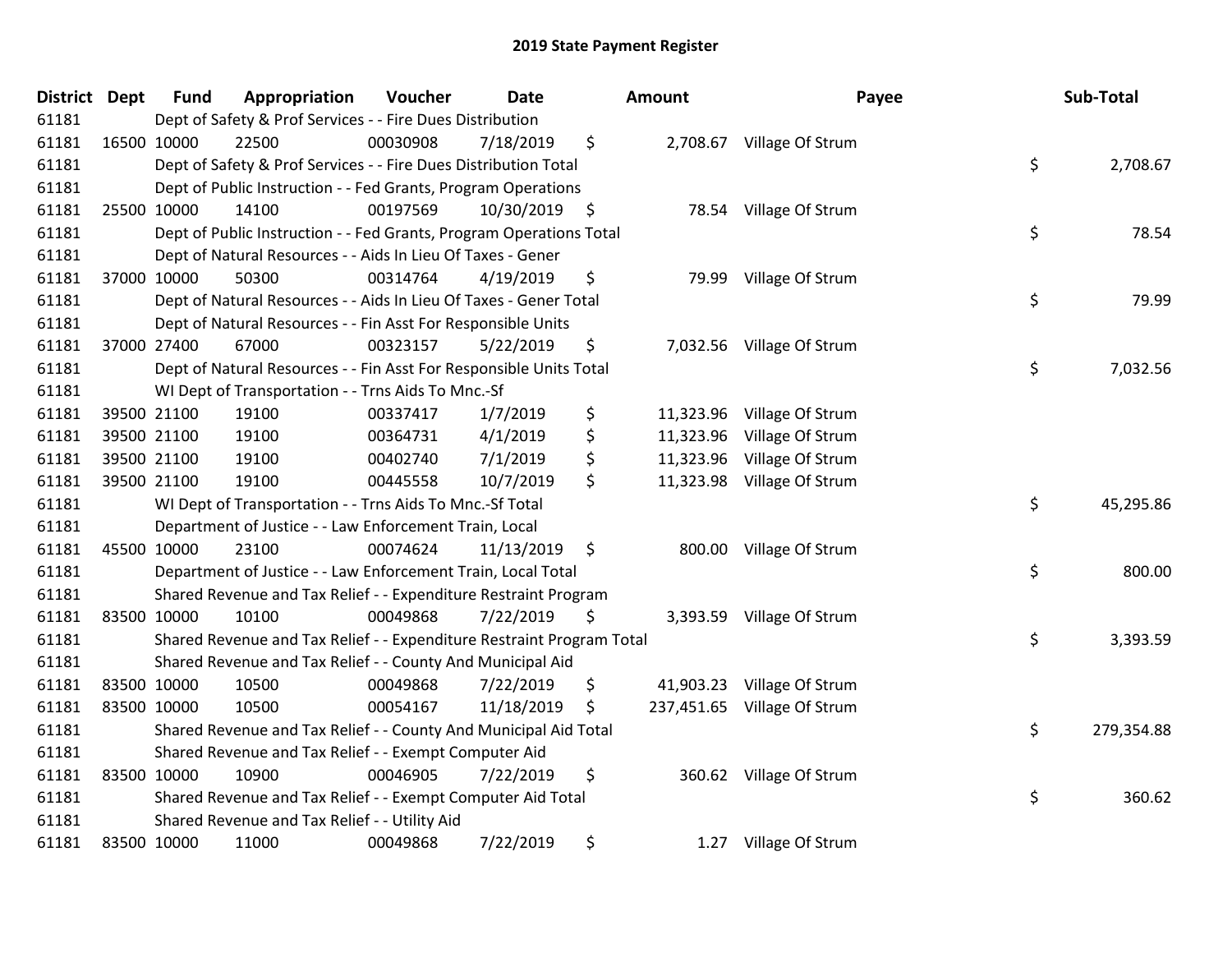| District Dept | <b>Fund</b> | Appropriation                                                 | Voucher  | Date       | Amount | Payee            | Sub-Total  |
|---------------|-------------|---------------------------------------------------------------|----------|------------|--------|------------------|------------|
| 61181         | 83500 10000 | 11000                                                         | 00054167 | 11/18/2019 | 5.99   | Village Of Strum |            |
| 61181         |             | Shared Revenue and Tax Relief - - Utility Aid Total           |          |            |        |                  | 7.26       |
| 61181         |             | Shared Revenue and Tax Relief - - Personal Property Aid       |          |            |        |                  |            |
| 61181         | 83500 10000 | 11100                                                         | 00041495 | 5/6/2019   | 490.83 | Village Of Strum |            |
| 61181         | 83500 10000 | 11100                                                         | 00042780 | 5/6/2019   | 0.08   | Village Of Strum |            |
| 61181         |             | Shared Revenue and Tax Relief - - Personal Property Aid Total |          |            |        |                  | 490.91     |
| 61181 Total   |             |                                                               |          |            |        |                  | 339,602.88 |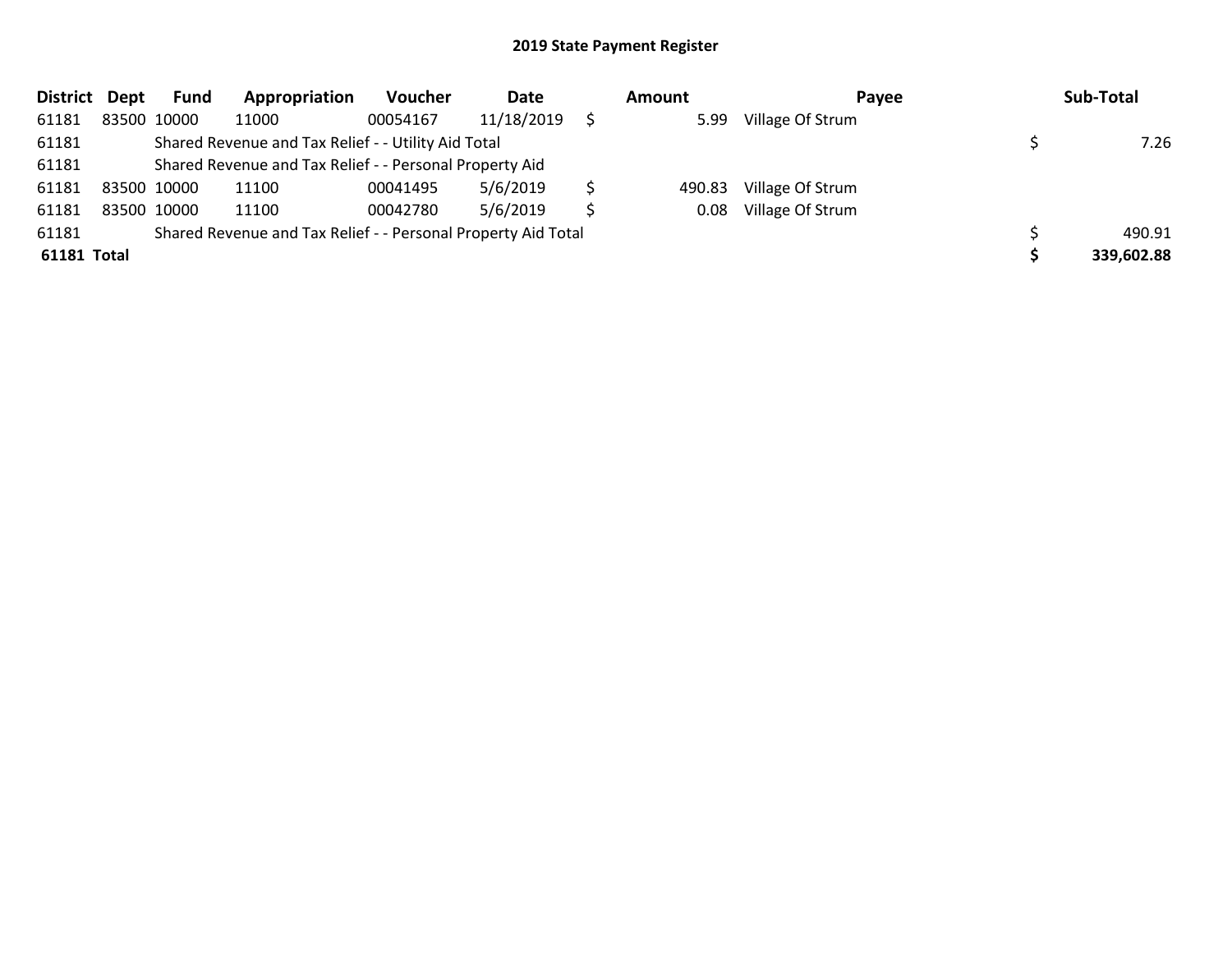| <b>District</b> | <b>Dept</b> | <b>Fund</b> | Appropriation                                                     | Voucher  | <b>Date</b> | Amount         | Payee                  | Sub-Total      |
|-----------------|-------------|-------------|-------------------------------------------------------------------|----------|-------------|----------------|------------------------|----------------|
| 61186           |             |             | Dept of Ag, Trade & Cons Protc - - Clean Sweep Grants             |          |             |                |                        |                |
| 61186           |             | 11500 27400 | 77800                                                             | 00043649 | 2/8/2019    | \$<br>995.00   | Village Of Trempealeau |                |
| 61186           |             |             | Dept of Ag, Trade & Cons Protc - - Clean Sweep Grants Total       |          |             |                |                        | \$<br>995.00   |
| 61186           |             |             | Dept of Safety & Prof Services - - Fire Dues Distribution         |          |             |                |                        |                |
| 61186           |             | 16500 10000 | 22500                                                             | 00030433 | 7/16/2019   | \$<br>5,863.65 | Village Of Trempealeau |                |
| 61186           |             |             | Dept of Safety & Prof Services - - Fire Dues Distribution Total   |          |             |                |                        | \$<br>5,863.65 |
| 61186           |             |             | Dept of Natural Resources - - Aids In Lieu Of Taxes - Gener       |          |             |                |                        |                |
| 61186           |             | 37000 10000 | 50300                                                             | 00298390 | 2/14/2019   | \$<br>1,145.66 | Village Of Trempealeau |                |
| 61186           |             | 37000 10000 | 50300                                                             | 00314700 | 4/19/2019   | \$<br>73.62    | Village Of Trempealeau |                |
| 61186           |             |             | Dept of Natural Resources - - Aids In Lieu Of Taxes - Gener Total |          |             |                |                        | \$<br>1,219.28 |
| 61186           |             |             | Dept of Natural Resources - - Gen Program Ops-State Funds         |          |             |                |                        |                |
| 61186           |             | 37000 21200 | 16100                                                             | 00293243 | 1/24/2019   | \$<br>62.47    | Village Of Trempealeau |                |
| 61186           |             | 37000 21200 | 16100                                                             | 00293248 | 1/23/2019   | \$<br>17.24    | Village Of Trempealeau |                |
| 61186           |             | 37000 21200 | 16100                                                             | 00293254 | 1/23/2019   | \$<br>17.30    | Village Of Trempealeau |                |
| 61186           |             | 37000 21200 | 16100                                                             | 00300317 | 2/22/2019   | \$<br>17.17    | Village Of Trempealeau |                |
| 61186           |             | 37000 21200 | 16100                                                             | 00300325 | 2/22/2019   | \$<br>77.12    | Village Of Trempealeau |                |
| 61186           |             | 37000 21200 | 16100                                                             | 00300381 | 2/22/2019   | \$<br>17.50    | Village Of Trempealeau |                |
| 61186           |             | 37000 21200 | 16100                                                             | 00306679 | 3/21/2019   | \$<br>15.35    | Village Of Trempealeau |                |
| 61186           |             | 37000 21200 | 16100                                                             | 00306680 | 3/21/2019   | \$<br>77.92    | Village Of Trempealeau |                |
| 61186           |             | 37000 21200 | 16100                                                             | 00306682 | 3/21/2019   | \$<br>17.50    | Village Of Trempealeau |                |
| 61186           |             | 37000 21200 | 16100                                                             | 00312919 | 4/19/2019   | \$<br>50.99    | Village Of Trempealeau |                |
| 61186           |             | 37000 21200 | 16100                                                             | 00312920 | 4/19/2019   | \$<br>14.97    | Village Of Trempealeau |                |
| 61186           |             | 37000 21200 | 16100                                                             | 00312921 | 4/19/2019   | \$<br>17.50    | Village Of Trempealeau |                |
| 61186           |             | 37000 21200 | 16100                                                             | 00325863 | 5/30/2019   | \$<br>14.09    | Village Of Trempealeau |                |
| 61186           |             | 37000 21200 | 16100                                                             | 00325868 | 5/30/2019   | \$<br>64.00    | Village Of Trempealeau |                |
| 61186           |             | 37000 21200 | 16100                                                             | 00325873 | 5/30/2019   | \$<br>17.76    | Village Of Trempealeau |                |
| 61186           |             | 37000 21200 | 16100                                                             | 00332027 | 6/24/2019   | \$<br>12.65    | Village Of Trempealeau |                |
| 61186           |             | 37000 21200 | 16100                                                             | 00332029 | 6/24/2019   | \$<br>95.50    | Village Of Trempealeau |                |
| 61186           |             | 37000 21200 | 16100                                                             | 00332032 | 6/27/2019   | \$<br>35.70    | Village Of Trempealeau |                |
| 61186           |             | 37000 21200 | 16100                                                             | 00343937 | 7/25/2019   | \$<br>17.87    | Village Of Trempealeau |                |
| 61186           |             | 37000 21200 | 16100                                                             | 00343938 | 7/23/2019   | \$<br>129.69   | Village Of Trempealeau |                |
| 61186           |             | 37000 21200 | 16100                                                             | 00343939 | 7/23/2019   | \$<br>42.46    | Village Of Trempealeau |                |
| 61186           | 37000 21200 |             | 16100                                                             | 00355910 | 9/9/2019    | \$<br>50.17    | Village Of Trempealeau |                |

| unt      | Payee                  | Sub-Total     |
|----------|------------------------|---------------|
| 995.00   | Village Of Trempealeau | \$<br>995.0   |
| 5,863.65 | Village Of Trempealeau | \$<br>5,863.6 |
| 1,145.66 | Village Of Trempealeau |               |
| 73.62    | Village Of Trempealeau |               |
|          |                        | \$<br>1,219.2 |
| 62.47    | Village Of Trempealeau |               |
| 17.24    | Village Of Trempealeau |               |
| 17.30    | Village Of Trempealeau |               |
| 17.17    | Village Of Trempealeau |               |
| 77.12    | Village Of Trempealeau |               |
| 17.50    | Village Of Trempealeau |               |
| 15.35    | Village Of Trempealeau |               |
| 77.92    | Village Of Trempealeau |               |
| 17.50    | Village Of Trempealeau |               |
| 50.99    | Village Of Trempealeau |               |
| 14.97    | Village Of Trempealeau |               |
| 17.50    | Village Of Trempealeau |               |
| 14.09    | Village Of Trempealeau |               |
| 64.00    | Village Of Trempealeau |               |
| 17.76    | Village Of Trempealeau |               |
| 12.65    | Village Of Trempealeau |               |
| 95.50    | Village Of Trempealeau |               |
| 35.70    | Village Of Trempealeau |               |
| 17.87    | Village Of Trempealeau |               |
| 129.69   | Village Of Trempealeau |               |
| 42.46    | Village Of Trempealeau |               |
| 50.17    | Village Of Trempealeau |               |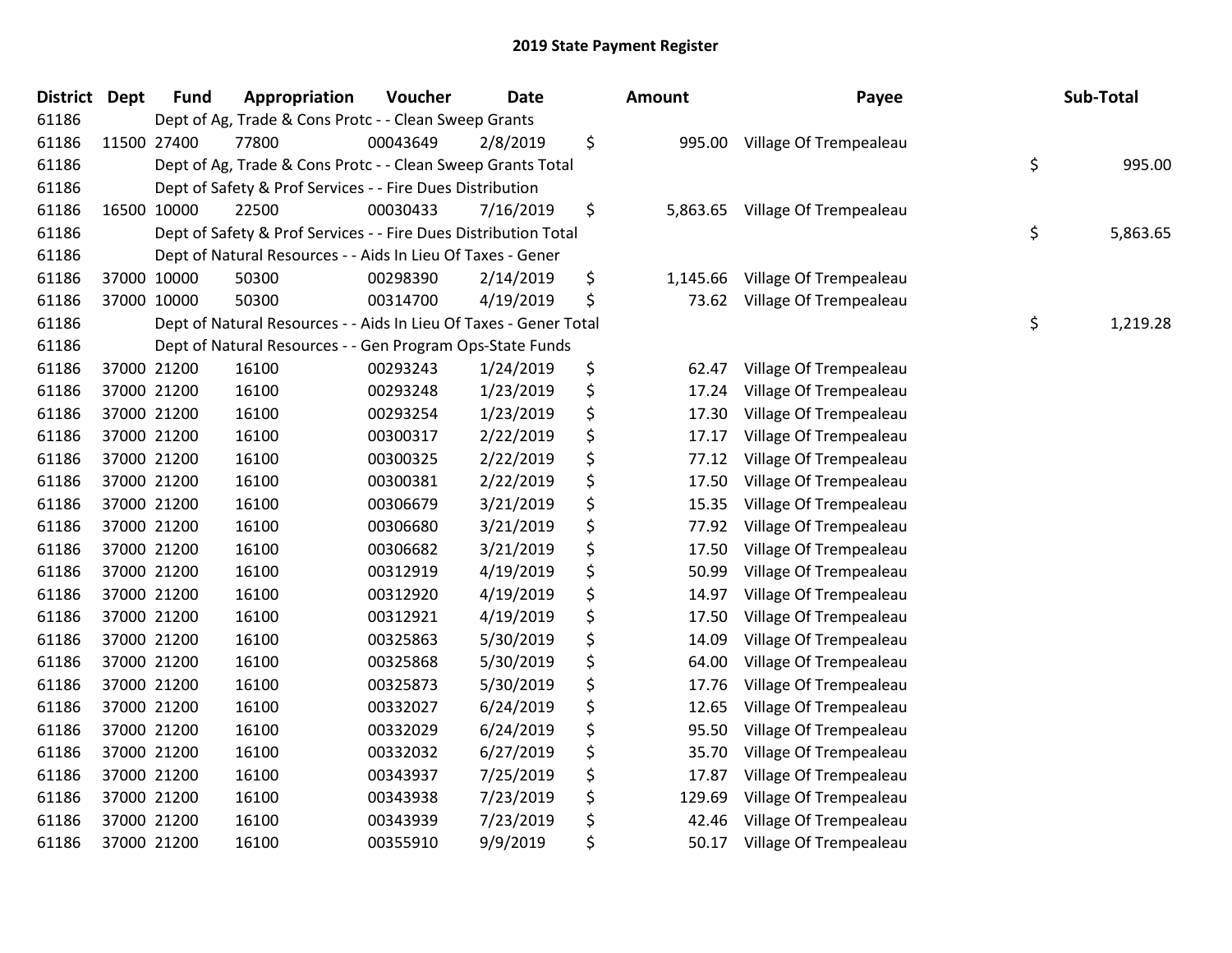| <b>District</b> | <b>Dept</b> | <b>Fund</b> | Appropriation                                                   | Voucher  | <b>Date</b> | Amount       | Payee                  | Sub-Total      |
|-----------------|-------------|-------------|-----------------------------------------------------------------|----------|-------------|--------------|------------------------|----------------|
| 61186           | 37000 21200 |             | 16100                                                           | 00355911 | 9/9/2019    | \$<br>230.62 | Village Of Trempealeau |                |
| 61186           | 37000 21200 |             | 16100                                                           | 00355912 | 9/10/2019   | \$<br>16.60  | Village Of Trempealeau |                |
| 61186           | 37000 21200 |             | 16100                                                           | 00359893 | 9/24/2019   | \$<br>56.45  | Village Of Trempealeau |                |
| 61186           | 37000 21200 |             | 16100                                                           | 00359894 | 9/24/2019   | \$<br>121.81 | Village Of Trempealeau |                |
| 61186           | 37000 21200 |             | 16100                                                           | 00359895 | 9/26/2019   | \$<br>19.18  | Village Of Trempealeau |                |
| 61186           | 37000 21200 |             | 16100                                                           | 00367544 | 10/28/2019  | \$<br>38.21  | Village Of Trempealeau |                |
| 61186           | 37000 21200 |             | 16100                                                           | 00367545 | 10/28/2019  | \$<br>103.23 | Village Of Trempealeau |                |
| 61186           | 37000 21200 |             | 16100                                                           | 00367546 | 10/28/2019  | \$<br>18.44  | Village Of Trempealeau |                |
| 61186           | 37000 21200 |             | 16100                                                           | 00372997 | 11/25/2019  | \$<br>49.20  | Village Of Trempealeau |                |
| 61186           | 37000 21200 |             | 16100                                                           | 00375499 | 12/6/2019   | \$<br>106.20 | Village Of Trempealeau |                |
| 61186           | 37000 21200 |             | 16100                                                           | 00375500 | 12/6/2019   | \$<br>20.10  | Village Of Trempealeau |                |
| 61186           | 37000 21200 |             | 16100                                                           | 00378694 | 12/23/2019  | \$<br>71.24  | Village Of Trempealeau |                |
| 61186           | 37000 21200 |             | 16100                                                           | 00378695 | 12/23/2019  | \$<br>22.62  | Village Of Trempealeau |                |
| 61186           | 37000 21200 |             | 16100                                                           | 00378696 | 12/23/2019  | \$<br>22.20  | Village Of Trempealeau |                |
| 61186           |             |             | Dept of Natural Resources - - Gen Program Ops-State Funds Total |          |             |              |                        | \$<br>1,779.02 |
| 61186           |             |             | Dept of Natural Resources - - GPO--State Funds                  |          |             |              |                        |                |
| 61186           | 37000 21200 |             | 36100                                                           | 00293243 | 1/24/2019   | \$<br>15.62  | Village Of Trempealeau |                |
| 61186           | 37000 21200 |             | 36100                                                           | 00293248 | 1/23/2019   | \$<br>4.31   | Village Of Trempealeau |                |
| 61186           | 37000 21200 |             | 36100                                                           | 00293254 | 1/23/2019   | \$<br>4.33   | Village Of Trempealeau |                |
| 61186           | 37000 21200 |             | 36100                                                           | 00300317 | 2/22/2019   | \$<br>4.29   | Village Of Trempealeau |                |
| 61186           | 37000 21200 |             | 36100                                                           | 00300325 | 2/22/2019   | \$<br>19.28  | Village Of Trempealeau |                |
| 61186           | 37000 21200 |             | 36100                                                           | 00300381 | 2/22/2019   | \$<br>4.38   | Village Of Trempealeau |                |
| 61186           | 37000 21200 |             | 36100                                                           | 00306679 | 3/21/2019   | \$<br>3.84   | Village Of Trempealeau |                |
| 61186           | 37000 21200 |             | 36100                                                           | 00306680 | 3/21/2019   | \$<br>19.48  | Village Of Trempealeau |                |
| 61186           | 37000 21200 |             | 36100                                                           | 00306682 | 3/21/2019   | \$<br>4.38   | Village Of Trempealeau |                |
| 61186           | 37000 21200 |             | 36100                                                           | 00312919 | 4/19/2019   | \$<br>12.75  | Village Of Trempealeau |                |
| 61186           | 37000 21200 |             | 36100                                                           | 00312920 | 4/19/2019   | \$<br>3.74   | Village Of Trempealeau |                |
| 61186           | 37000 21200 |             | 36100                                                           | 00312921 | 4/19/2019   | \$<br>4.38   | Village Of Trempealeau |                |
| 61186           | 37000 21200 |             | 36100                                                           | 00325863 | 5/30/2019   | \$<br>3.52   | Village Of Trempealeau |                |
| 61186           | 37000 21200 |             | 36100                                                           | 00325868 | 5/30/2019   | \$<br>16.00  | Village Of Trempealeau |                |
| 61186           | 37000 21200 |             | 36100                                                           | 00325873 | 5/30/2019   | \$<br>4.44   | Village Of Trempealeau |                |
| 61186           | 37000 21200 |             | 36100                                                           | 00332027 | 6/24/2019   | \$<br>3.16   | Village Of Trempealeau |                |
| 61186           | 37000 21200 |             | 36100                                                           | 00332029 | 6/24/2019   | \$<br>23.87  | Village Of Trempealeau |                |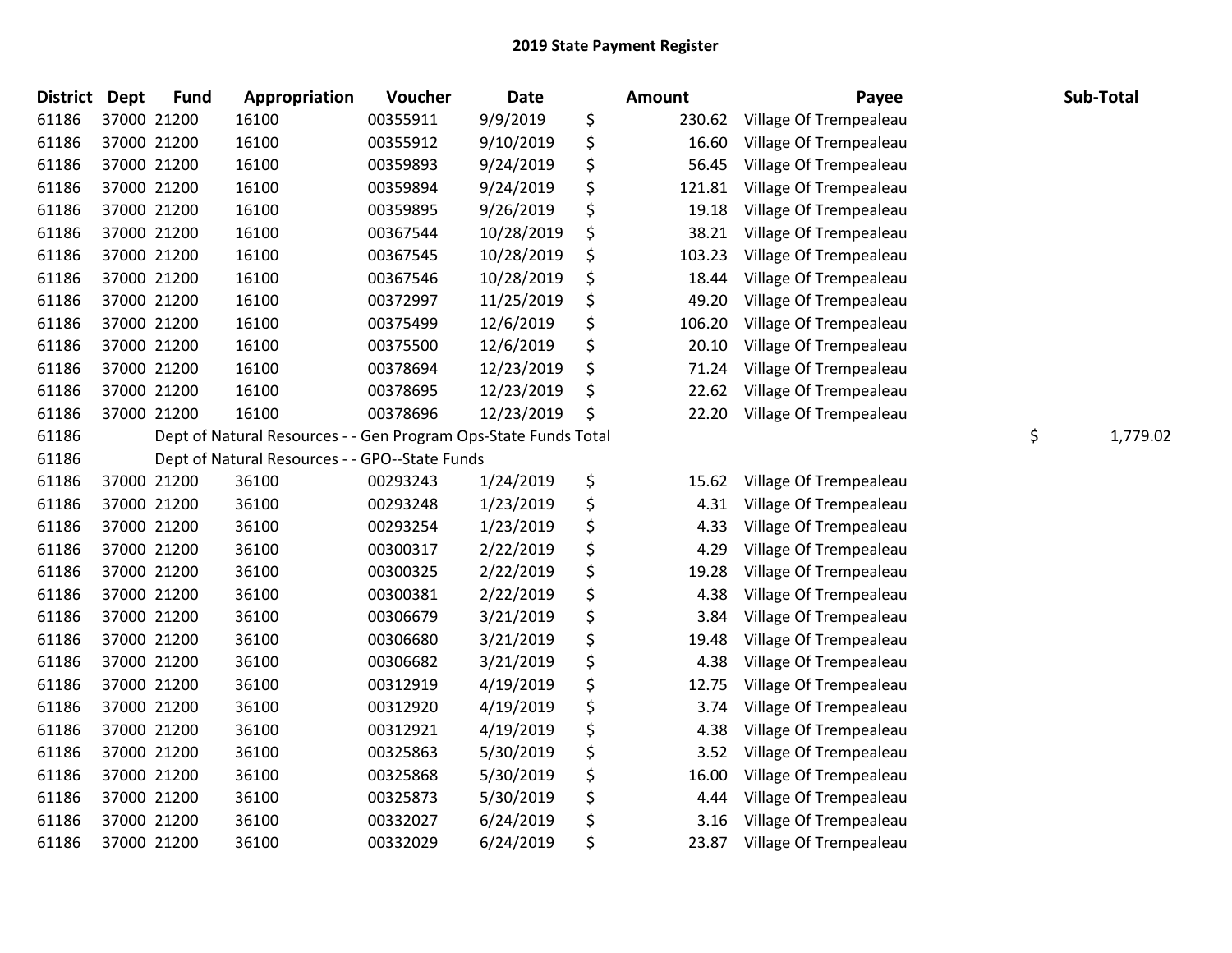| <b>District</b>    | <b>Dept</b> | <b>Fund</b> | Appropriation                                                    | Voucher  | <b>Date</b> | Amount           | Payee                            | Sub-Total        |
|--------------------|-------------|-------------|------------------------------------------------------------------|----------|-------------|------------------|----------------------------------|------------------|
| 61186              |             | 37000 21200 | 36100                                                            | 00355912 | 9/10/2019   | \$<br>1.84       | Village Of Trempealeau           |                  |
| 61186              |             | 37000 21200 | 36100                                                            | 00367544 | 10/28/2019  | \$<br>4.24       | Village Of Trempealeau           |                  |
| 61186              |             | 37000 21200 | 36100                                                            | 00367545 | 10/28/2019  | \$<br>11.47      | Village Of Trempealeau           |                  |
| 61186              |             | 37000 21200 | 36100                                                            | 00367546 | 10/28/2019  | \$<br>2.05       | Village Of Trempealeau           |                  |
| 61186              |             | 37000 21200 | 36100                                                            | 00375499 | 12/6/2019   | \$<br>11.80      | Village Of Trempealeau           |                  |
| 61186              |             | 37000 21200 | 36100                                                            | 00375500 | 12/6/2019   | \$<br>2.23       | Village Of Trempealeau           |                  |
| 61186              |             |             | Dept of Natural Resources - - GPO--State Funds Total             |          |             |                  |                                  | \$<br>185.40     |
| 61186              |             |             | WI Dept of Transportation - - Trns Aids To Mnc.-Sf               |          |             |                  |                                  |                  |
| 61186              |             | 39500 21100 | 19100                                                            | 00337418 | 1/7/2019    | \$<br>22,317.41  | Village Of Trempealeau           |                  |
| 61186              |             | 39500 21100 | 19100                                                            | 00364732 | 4/1/2019    | \$<br>22,317.41  | Village Of Trempealeau           |                  |
| 61186              |             | 39500 21100 | 19100                                                            | 00402741 | 7/1/2019    | \$<br>22,317.41  | Village Of Trempealeau           |                  |
| 61186              |             | 39500 21100 | 19100                                                            | 00445559 | 10/7/2019   | \$               | 22,317.41 Village Of Trempealeau |                  |
| 61186              |             |             | WI Dept of Transportation - - Trns Aids To Mnc.-Sf Total         |          |             |                  |                                  | \$<br>89,269.64  |
| 61186              |             |             | Department of Justice - - Law Enforcement Train, Local           |          |             |                  |                                  |                  |
| 61186              |             | 45500 10000 | 23100                                                            | 00074637 | 11/13/2019  | \$<br>1,120.00   | Village Of Trempealeau           |                  |
| 61186              |             |             | Department of Justice - - Law Enforcement Train, Local Total     |          |             |                  |                                  | \$<br>1,120.00   |
| 61186              |             |             | Shared Revenue and Tax Relief - - County And Municipal Aid       |          |             |                  |                                  |                  |
| 61186              |             | 83500 10000 | 10500                                                            | 00049869 | 7/22/2019   | \$<br>34,725.94  | Village Of Trempealeau           |                  |
| 61186              |             | 83500 10000 | 10500                                                            | 00054168 | 11/18/2019  | \$<br>196,780.32 | Village Of Trempealeau           |                  |
| 61186              |             |             | Shared Revenue and Tax Relief - - County And Municipal Aid Total |          |             |                  |                                  | \$<br>231,506.26 |
| 61186              |             |             | Shared Revenue and Tax Relief - - Exempt Computer Aid            |          |             |                  |                                  |                  |
| 61186              |             | 83500 10000 | 10900                                                            | 00046906 | 7/22/2019   | \$<br>133.02     | Village Of Trempealeau           |                  |
| 61186              |             | 83500 10000 | 10900                                                            | 00048023 | 7/22/2019   | \$<br>264.23     | Village Of Trempealeau           |                  |
| 61186              |             |             | Shared Revenue and Tax Relief - - Exempt Computer Aid Total      |          |             |                  |                                  | \$<br>397.25     |
| 61186              |             |             | Shared Revenue and Tax Relief - - Personal Property Aid          |          |             |                  |                                  |                  |
| 61186              |             | 83500 10000 | 11100                                                            | 00041496 | 5/6/2019    | \$<br>1,428.82   | Village Of Trempealeau           |                  |
| 61186              |             | 83500 10000 | 11100                                                            | 00042781 | 5/6/2019    | \$<br>128.19     | Village Of Trempealeau           |                  |
| 61186              |             |             | Shared Revenue and Tax Relief - - Personal Property Aid Total    |          |             |                  |                                  | \$<br>1,557.01   |
| 61186              |             |             | Shared Revenue and Tax Relief - - Lottery & Gaming Credit        |          |             |                  |                                  |                  |
| 61186              |             | 83500 52100 | 36300                                                            | 00038525 | 3/25/2019   | \$<br>19,291.68  | Village Of Trempealeau           |                  |
| 61186              |             |             | Shared Revenue and Tax Relief - - Lottery & Gaming Credit Total  |          |             |                  |                                  | \$<br>19,291.68  |
| <b>61186 Total</b> |             |             |                                                                  |          |             |                  |                                  | \$<br>353,184.19 |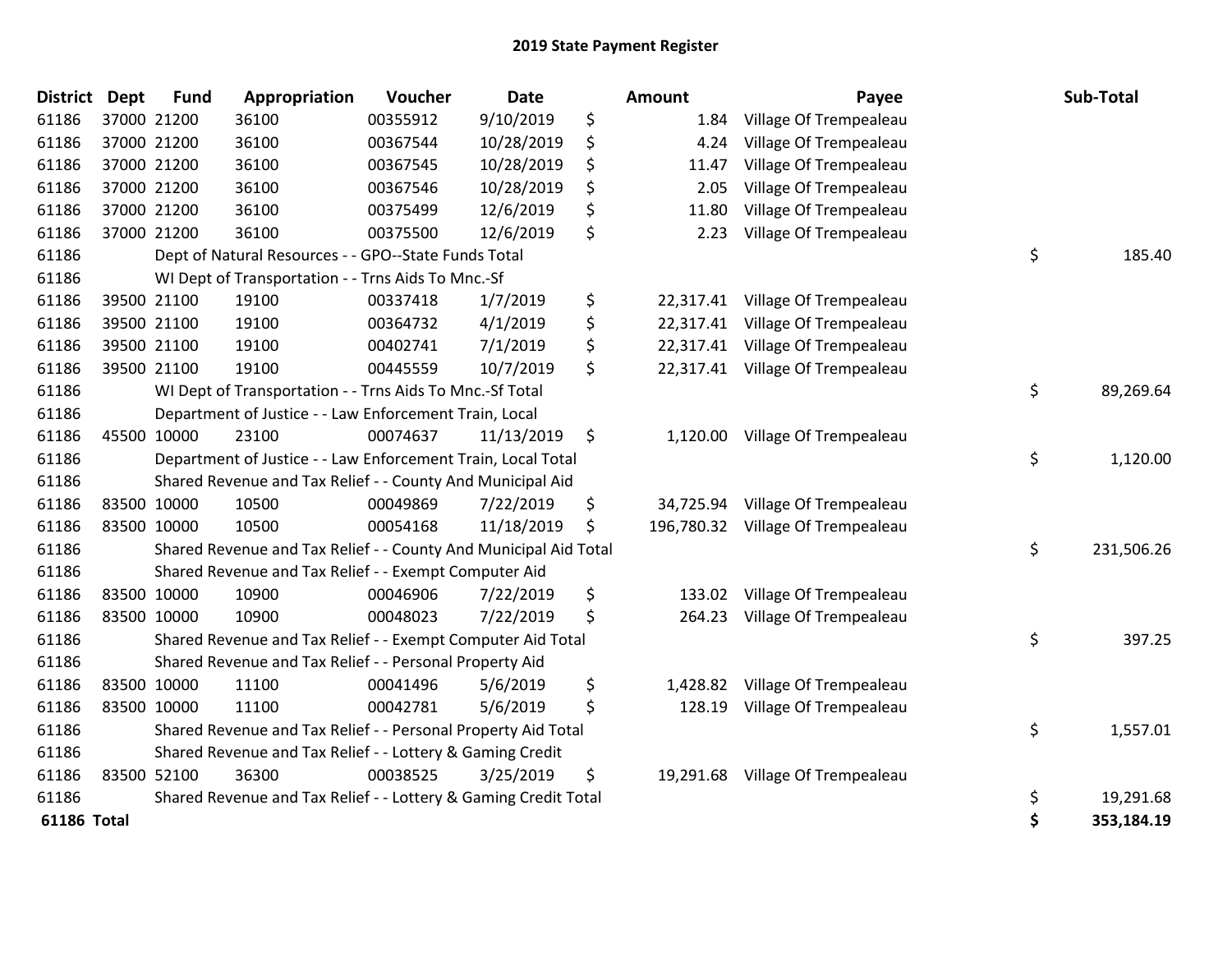| District Dept | <b>Fund</b> | Appropriation                                                          | Voucher  | <b>Date</b> | <b>Amount</b>   | Payee                      | Sub-Total        |
|---------------|-------------|------------------------------------------------------------------------|----------|-------------|-----------------|----------------------------|------------------|
| 61201         |             | Dept of Safety & Prof Services - - Fire Dues Distribution              |          |             |                 |                            |                  |
| 61201         | 16500 10000 | 22500                                                                  | 00030288 | 7/16/2019   | \$              | 7,899.76 Arcadia, City of  |                  |
| 61201         |             | Dept of Safety & Prof Services - - Fire Dues Distribution Total        |          |             |                 |                            | \$<br>7,899.76   |
| 61201         |             | Dept of Natural Resources - - Fin Asst For Responsible Units           |          |             |                 |                            |                  |
| 61201         | 37000 27400 | 67000                                                                  | 00322942 | 5/22/2019   | \$              | 7,254.56 Arcadia, City of  |                  |
| 61201         |             | Dept of Natural Resources - - Fin Asst For Responsible Units Total     |          |             |                 |                            | \$<br>7,254.56   |
| 61201         |             | WI Dept of Transportation - - Trns Aids To Mnc.-Sf                     |          |             |                 |                            |                  |
| 61201         | 39500 21100 | 19100                                                                  | 00337419 | 1/7/2019    | \$<br>75,572.43 | Arcadia, City of           |                  |
| 61201         | 39500 21100 | 19100                                                                  | 00364733 | 4/1/2019    | \$<br>75,572.43 | Arcadia, City of           |                  |
| 61201         | 39500 21100 | 19100                                                                  | 00402742 | 7/1/2019    | \$<br>75,572.43 | Arcadia, City of           |                  |
| 61201         | 39500 21100 | 19100                                                                  | 00445560 | 10/7/2019   | \$              | 75,572.46 Arcadia, City of |                  |
| 61201         |             | WI Dept of Transportation - - Trns Aids To Mnc.-Sf Total               |          |             |                 |                            | \$<br>302,289.75 |
| 61201         |             | WI Dept of Transportation - - Loc Rd Imp Prg St Fd                     |          |             |                 |                            |                  |
| 61201         | 39500 21100 | 27800                                                                  | 00341778 | 1/14/2019   | \$<br>8,991.38  | Arcadia, City of           |                  |
| 61201         |             | WI Dept of Transportation - - Loc Rd Imp Prg St Fd Total               |          |             |                 |                            | \$<br>8,991.38   |
| 61201         |             | WI Dept of Transportation - - Hwy Mgmt & Opers Sf                      |          |             |                 |                            |                  |
| 61201         | 39500 21100 | 36500                                                                  | 00340842 | 1/10/2019   | \$<br>125.60    | Arcadia, City of           |                  |
| 61201         | 39500 21100 | 36500                                                                  | 00351366 | 2/11/2019   | \$<br>124.79    | Arcadia, City of           |                  |
| 61201         | 39500 21100 | 36500                                                                  | 00359473 | 3/11/2019   | \$<br>105.69    | Arcadia, City of           |                  |
| 61201         | 39500 21100 | 36500                                                                  | 00369514 | 4/8/2019    | \$<br>101.08    | Arcadia, City of           |                  |
| 61201         | 39500 21100 | 36500                                                                  | 00381048 | 5/9/2019    | \$<br>103.67    | Arcadia, City of           |                  |
| 61201         | 39500 21100 | 36500                                                                  | 00392179 | 6/10/2019   | \$<br>90.82     | Arcadia, City of           |                  |
| 61201         | 39500 21100 | 36500                                                                  | 00411223 | 7/12/2019   | \$<br>82.58     | Arcadia, City of           |                  |
| 61201         | 39500 21100 | 36500                                                                  | 00423027 | 8/14/2019   | \$<br>97.54     | Arcadia, City of           |                  |
| 61201         | 39500 21100 | 36500                                                                  | 00433652 | 9/12/2019   | \$<br>46.41     | Arcadia, City of           |                  |
| 61201         | 39500 21100 | 36500                                                                  | 00446559 | 10/8/2019   | \$<br>143.95    | Arcadia, City of           |                  |
| 61201         | 39500 21100 | 36500                                                                  | 00462169 | 11/15/2019  | \$<br>53.07     | Arcadia, City of           |                  |
| 61201         | 39500 21100 | 36500                                                                  | 00470605 | 12/12/2019  | \$<br>177.50    | Arcadia, City of           |                  |
| 61201         |             | WI Dept of Transportation - - Hwy Mgmt & Opers Sf Total                |          |             |                 |                            | \$<br>1,252.70   |
| 61201         |             | Department of Health Services - - Emergency Medical Services, Ai       |          |             |                 |                            |                  |
| 61201         | 43500 10000 | 11900                                                                  | 00307842 | 9/4/2019    | \$              | 5,588.75 Arcadia, City of  |                  |
| 61201         |             | Department of Health Services - - Emergency Medical Services, Ai Total |          |             |                 |                            | \$<br>5,588.75   |
| 61201         |             | Department of Justice - - Law Enforcement Train, Local                 |          |             |                 |                            |                  |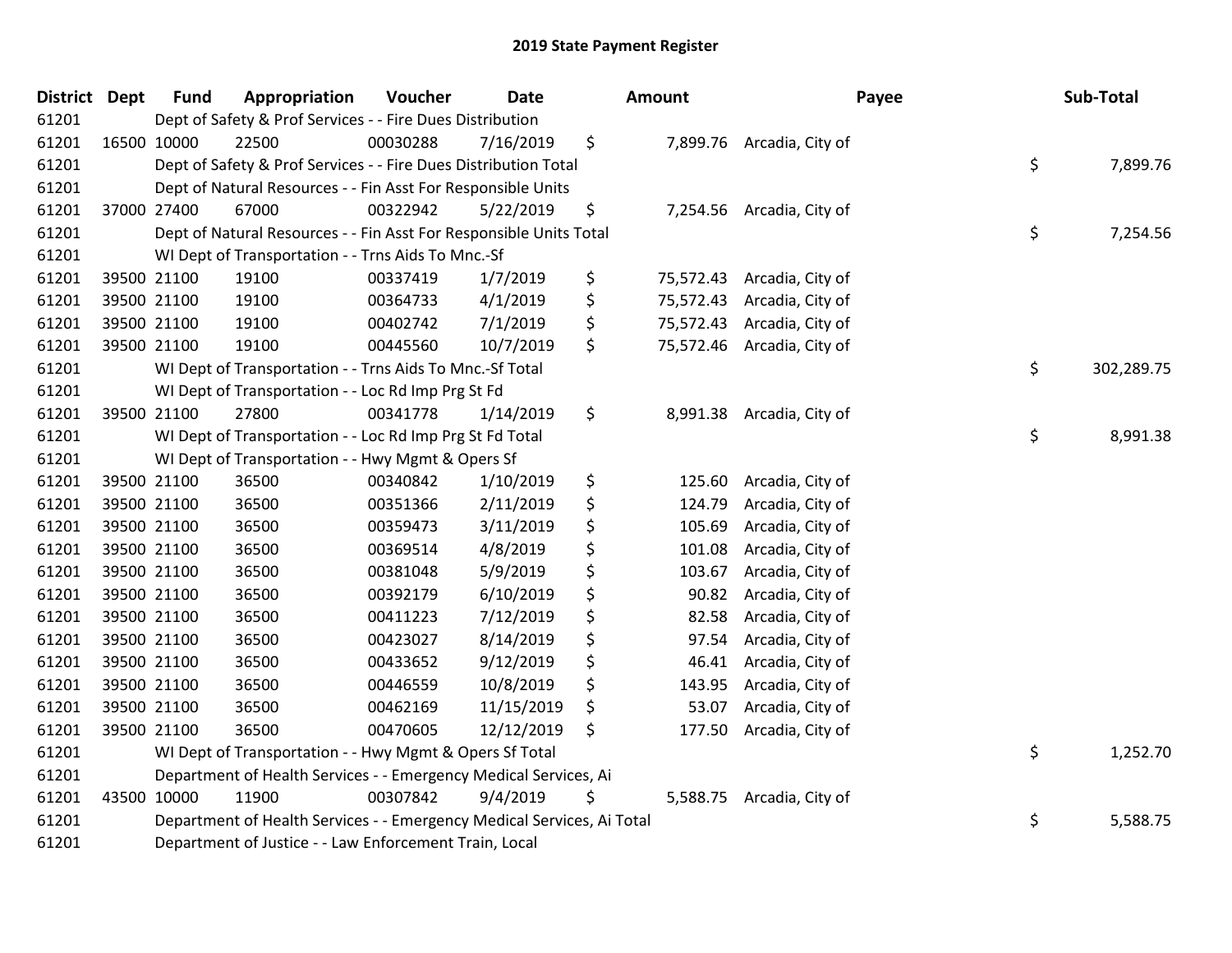| <b>District</b> | <b>Dept</b> | <b>Fund</b> | Appropriation                                                         | Voucher  | <b>Date</b> |     | Amount     | Payee                       | Sub-Total          |
|-----------------|-------------|-------------|-----------------------------------------------------------------------|----------|-------------|-----|------------|-----------------------------|--------------------|
| 61201           |             | 45500 10000 | 23100                                                                 | 00072365 | 10/9/2019   | \$  | 1,600.00   | Arcadia, City of            |                    |
| 61201           |             |             | Department of Justice - - Law Enforcement Train, Local Total          |          |             |     |            |                             | \$<br>1,600.00     |
| 61201           |             |             | Department of Administration - - Federal Aid, Local Assistance        |          |             |     |            |                             |                    |
| 61201           |             | 50500 10000 | 74300                                                                 | 00094611 | 1/14/2019   | \$  | 57,445.65  | Arcadia, City of            |                    |
| 61201           |             | 50500 10000 | 74300                                                                 | 00097001 | 2/20/2019   | \$  | 253,641.45 | Arcadia, City of            |                    |
| 61201           |             |             | Department of Administration - - Federal Aid, Local Assistance Total  |          |             |     |            |                             | \$<br>311,087.10   |
| 61201           |             |             | Shared Revenue and Tax Relief - - Expenditure Restraint Program       |          |             |     |            |                             |                    |
| 61201           | 83500 10000 |             | 10100                                                                 | 00049870 | 7/22/2019   | \$. | 3,415.09   | Arcadia, City of            |                    |
| 61201           |             |             | Shared Revenue and Tax Relief - - Expenditure Restraint Program Total |          |             |     |            |                             | \$<br>3,415.09     |
| 61201           |             |             | Shared Revenue and Tax Relief - - County And Municipal Aid            |          |             |     |            |                             |                    |
| 61201           |             | 83500 10000 | 10500                                                                 | 00049870 | 7/22/2019   | \$  |            | 105,191.78 Arcadia, City of |                    |
| 61201           | 83500 10000 |             | 10500                                                                 | 00054169 | 11/18/2019  | \$  | 596,086.78 | Arcadia, City of            |                    |
| 61201           |             |             | Shared Revenue and Tax Relief - - County And Municipal Aid Total      |          |             |     |            |                             | \$<br>701,278.56   |
| 61201           |             |             | Shared Revenue and Tax Relief - - Exempt Computer Aid                 |          |             |     |            |                             |                    |
| 61201           |             | 83500 10000 | 10900                                                                 | 00046907 | 7/22/2019   | \$  | 9,303.41   | Arcadia, City of            |                    |
| 61201           | 83500 10000 |             | 10900                                                                 | 00048024 | 7/22/2019   | \$  | 86,118.87  | Arcadia, City of            |                    |
| 61201           |             |             | Shared Revenue and Tax Relief - - Exempt Computer Aid Total           |          |             |     |            |                             | \$<br>95,422.28    |
| 61201           |             |             | Shared Revenue and Tax Relief - - Utility Aid                         |          |             |     |            |                             |                    |
| 61201           |             | 83500 10000 | 11000                                                                 | 00049870 | 7/22/2019   | \$  | 2.64       | Arcadia, City of            |                    |
| 61201           |             | 83500 10000 | 11000                                                                 | 00054169 | 11/18/2019  | \$  | 12.47      | Arcadia, City of            |                    |
| 61201           |             |             | Shared Revenue and Tax Relief - - Utility Aid Total                   |          |             |     |            |                             | \$<br>15.11        |
| 61201           |             |             | Shared Revenue and Tax Relief - - Personal Property Aid               |          |             |     |            |                             |                    |
| 61201           |             | 83500 10000 | 11100                                                                 | 00041497 | 5/6/2019    | \$  | 6,342.88   | Arcadia, City of            |                    |
| 61201           |             | 83500 10000 | 11100                                                                 | 00042782 | 5/6/2019    | \$  |            | 7,675.83 Arcadia, City of   |                    |
| 61201           |             |             | Shared Revenue and Tax Relief - - Personal Property Aid Total         |          |             |     |            |                             | \$<br>14,018.71    |
| 61201           |             |             | Shared Revenue and Tax Relief - - Payments For Municipal Svcs         |          |             |     |            |                             |                    |
| 61201           |             | 83500 10000 | 50100                                                                 | 00037793 | 1/31/2019   | \$  | 1,826.02   | Arcadia, City of            |                    |
| 61201           |             |             | Shared Revenue and Tax Relief - - Payments For Municipal Svcs Total   |          |             |     |            |                             | \$<br>1,826.02     |
| 61201           |             |             | Shared Revenue and Tax Relief - - Lottery & Gaming Credit             |          |             |     |            |                             |                    |
| 61201           | 83500 52100 |             | 36300                                                                 | 00038526 | 3/25/2019   | \$  | 4,016.63   | Arcadia, City of            |                    |
| 61201           |             |             | Shared Revenue and Tax Relief - - Lottery & Gaming Credit Total       |          |             |     |            |                             | \$<br>4,016.63     |
| 61201 Total     |             |             |                                                                       |          |             |     |            |                             | \$<br>1,465,956.40 |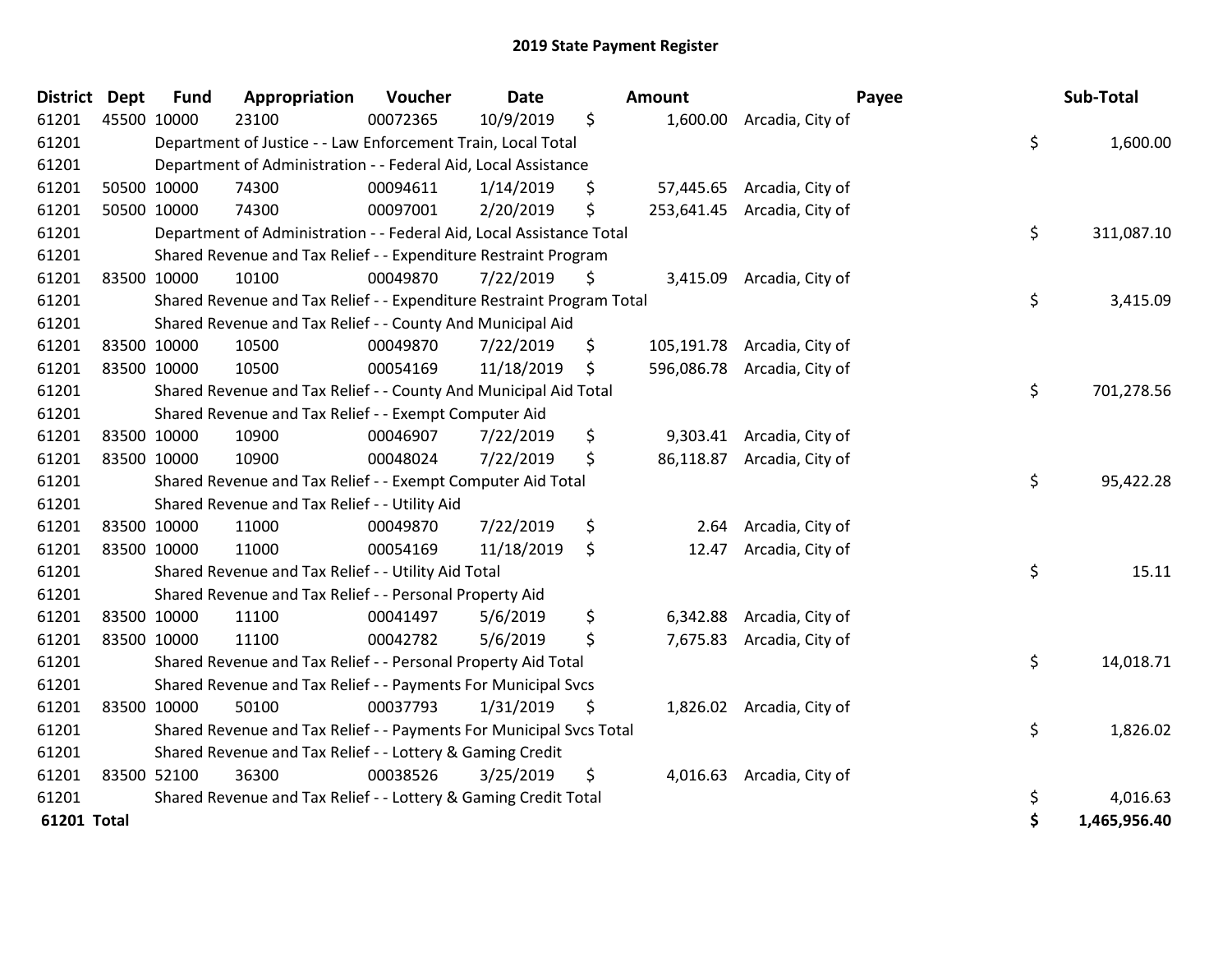| <b>District</b> | <b>Dept</b> | <b>Fund</b> | Appropriation                                                          | Voucher  | <b>Date</b>   |     | Amount     |                | Payee | Sub-Total  |
|-----------------|-------------|-------------|------------------------------------------------------------------------|----------|---------------|-----|------------|----------------|-------|------------|
| 61206           |             |             | Dept of Safety & Prof Services - - Fire Dues Distribution              |          |               |     |            |                |       |            |
| 61206           | 16500 10000 |             | 22500                                                                  | 00030563 | 7/16/2019     | \$  | 4,560.65   | Blair, City of |       |            |
| 61206           |             |             | Dept of Safety & Prof Services - - Fire Dues Distribution Total        |          |               |     |            |                | \$    | 4,560.65   |
| 61206           |             |             | Dept of Natural Resources - - Fin Asst For Responsible Units           |          |               |     |            |                |       |            |
| 61206           | 37000 27400 |             | 67000                                                                  | 00323096 | 5/22/2019     | \$  | 2,519.27   | Blair, City of |       |            |
| 61206           |             |             | Dept of Natural Resources - - Fin Asst For Responsible Units Total     |          |               |     |            |                | \$    | 2,519.27   |
| 61206           |             |             | WI Dept of Transportation - - Trns Aids To Mnc.-Sf                     |          |               |     |            |                |       |            |
| 61206           | 39500 21100 |             | 19100                                                                  | 00337420 | 1/7/2019      | \$  | 12,533.41  | Blair, City of |       |            |
| 61206           | 39500 21100 |             | 19100                                                                  | 00364734 | 4/1/2019      | \$  | 12,533.41  | Blair, City of |       |            |
| 61206           | 39500 21100 |             | 19100                                                                  | 00402743 | 7/1/2019      | \$  | 12,533.41  | Blair, City of |       |            |
| 61206           | 39500 21100 |             | 19100                                                                  | 00445561 | 10/7/2019     | \$. | 12,533.41  | Blair, City of |       |            |
| 61206           |             |             | WI Dept of Transportation - - Trns Aids To Mnc.-Sf Total               |          |               |     |            |                | \$    | 50,133.64  |
| 61206           |             |             | Department of Justice - - Law Enforcement Train, Local                 |          |               |     |            |                |       |            |
| 61206           | 45500 10000 |             | 23100                                                                  | 00072321 | 10/2/2019     | \$  | 640.00     | Blair, City of |       |            |
| 61206           |             |             | Department of Justice - - Law Enforcement Train, Local Total           |          |               |     |            |                | \$    | 640.00     |
| 61206           |             |             | Department of Military Affairs - - Federal Aid, Local Assistance       |          |               |     |            |                |       |            |
| 61206           | 46500 10000 |             | 34200                                                                  | 00070275 | 12/6/2019     | \$  | 579.26     | Blair, City of |       |            |
| 61206           |             |             | Department of Military Affairs - - Federal Aid, Local Assistance Total |          |               |     |            |                | \$    | 579.26     |
| 61206           |             |             | Department of Administration - - Federal Aid, Local Assistance         |          |               |     |            |                |       |            |
| 61206           | 50500 10000 |             | 74300                                                                  | 00110102 | 10/10/2019 \$ |     | 485,000.00 | Blair, City of |       |            |
| 61206           |             |             | Department of Administration - - Federal Aid, Local Assistance Total   |          |               |     |            |                | \$    | 485,000.00 |
| 61206           |             |             | Shared Revenue and Tax Relief - - County And Municipal Aid             |          |               |     |            |                |       |            |
| 61206           | 83500 10000 |             | 10500                                                                  | 00049871 | 7/22/2019     | \$  | 89,254.72  | Blair, City of |       |            |
| 61206           | 83500 10000 |             | 10500                                                                  | 00054170 | 11/18/2019    | \$  | 505,776.77 | Blair, City of |       |            |
| 61206           |             |             | Shared Revenue and Tax Relief - - County And Municipal Aid Total       |          |               |     |            |                | \$    | 595,031.49 |
| 61206           |             |             | Shared Revenue and Tax Relief - - Exempt Computer Aid                  |          |               |     |            |                |       |            |
| 61206           | 83500 10000 |             | 10900                                                                  | 00046908 | 7/22/2019     | \$  | 4,435.54   | Blair, City of |       |            |
| 61206           | 83500 10000 |             | 10900                                                                  | 00048025 | 7/22/2019     | \$  | 291.33     | Blair, City of |       |            |
| 61206           |             |             | Shared Revenue and Tax Relief - - Exempt Computer Aid Total            |          |               |     |            |                | \$    | 4,726.87   |
| 61206           |             |             | Shared Revenue and Tax Relief - - Utility Aid                          |          |               |     |            |                |       |            |
| 61206           | 83500 10000 |             | 11000                                                                  | 00049871 | 7/22/2019     | \$  | 2,584.59   | Blair, City of |       |            |
| 61206           | 83500 10000 |             | 11000                                                                  | 00054170 | 11/18/2019    | \$  | 14,376.48  | Blair, City of |       |            |
| 61206           |             |             | Shared Revenue and Tax Relief - - Utility Aid Total                    |          |               |     |            |                | \$    | 16,961.07  |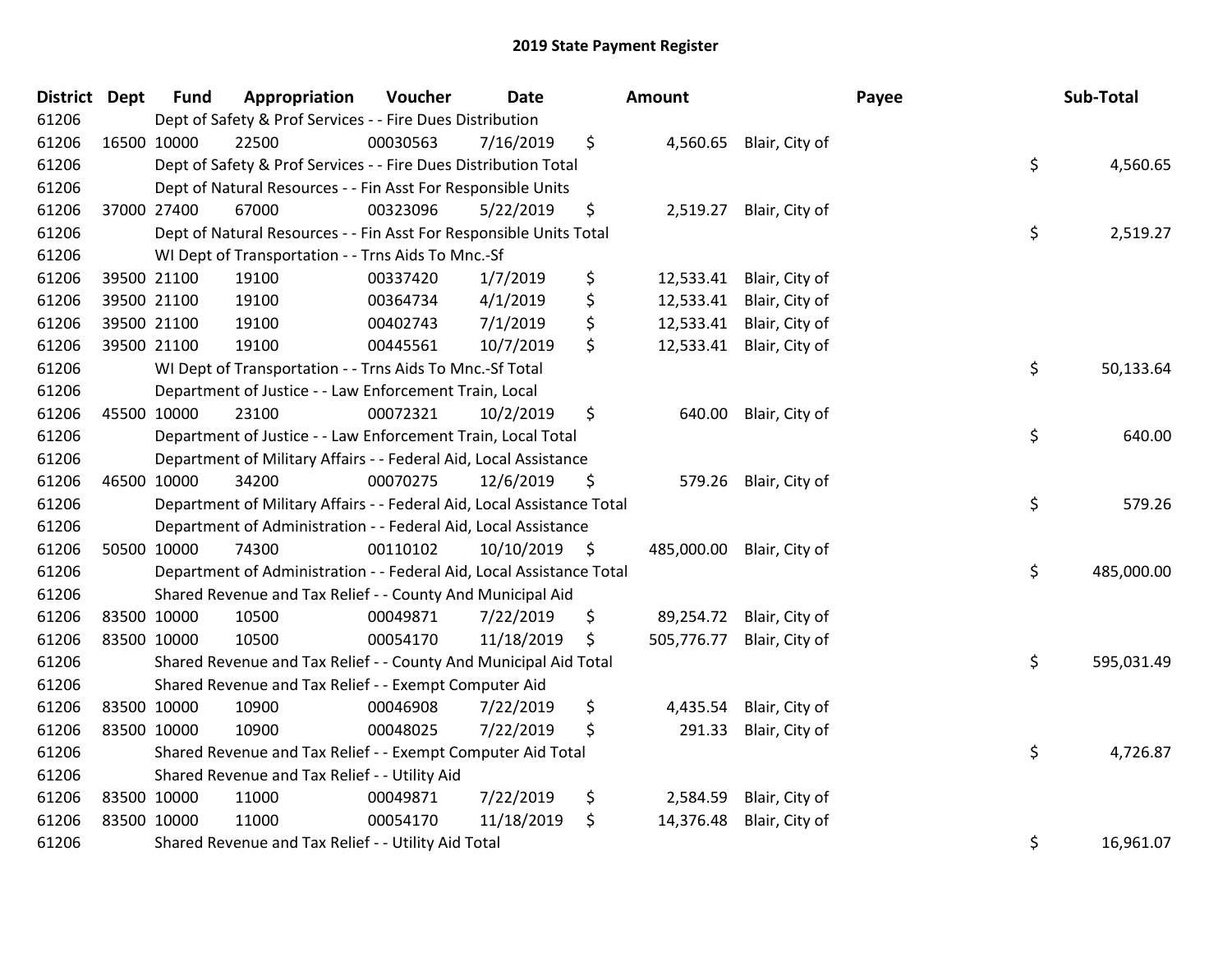| <b>District</b> | Dept | Fund        | Appropriation                                                   | <b>Voucher</b> | Date      |   | <b>Amount</b> |                         | Payee | Sub-Total    |
|-----------------|------|-------------|-----------------------------------------------------------------|----------------|-----------|---|---------------|-------------------------|-------|--------------|
| 61206           |      |             | Shared Revenue and Tax Relief - - Personal Property Aid         |                |           |   |               |                         |       |              |
| 61206           |      | 83500 10000 | 11100                                                           | 00041498       | 5/6/2019  |   | 906.71        | Blair, City of          |       |              |
| 61206           |      | 83500 10000 | 11100                                                           | 00042783       | 5/6/2019  | Ś |               | 299.61 Blair, City of   |       |              |
| 61206           |      |             | Shared Revenue and Tax Relief - - Personal Property Aid Total   |                |           |   |               |                         |       | 1,206.32     |
| 61206           |      |             | Shared Revenue and Tax Relief - - Lottery & Gaming Credit       |                |           |   |               |                         |       |              |
| 61206           |      | 83500 52100 | 36300                                                           | 00038527       | 3/25/2019 |   |               | 3,151.96 Blair, City of |       |              |
| 61206           |      |             | Shared Revenue and Tax Relief - - Lottery & Gaming Credit Total |                |           |   |               |                         |       | 3,151.96     |
| 61206 Total     |      |             |                                                                 |                |           |   |               |                         |       | 1,164,510.53 |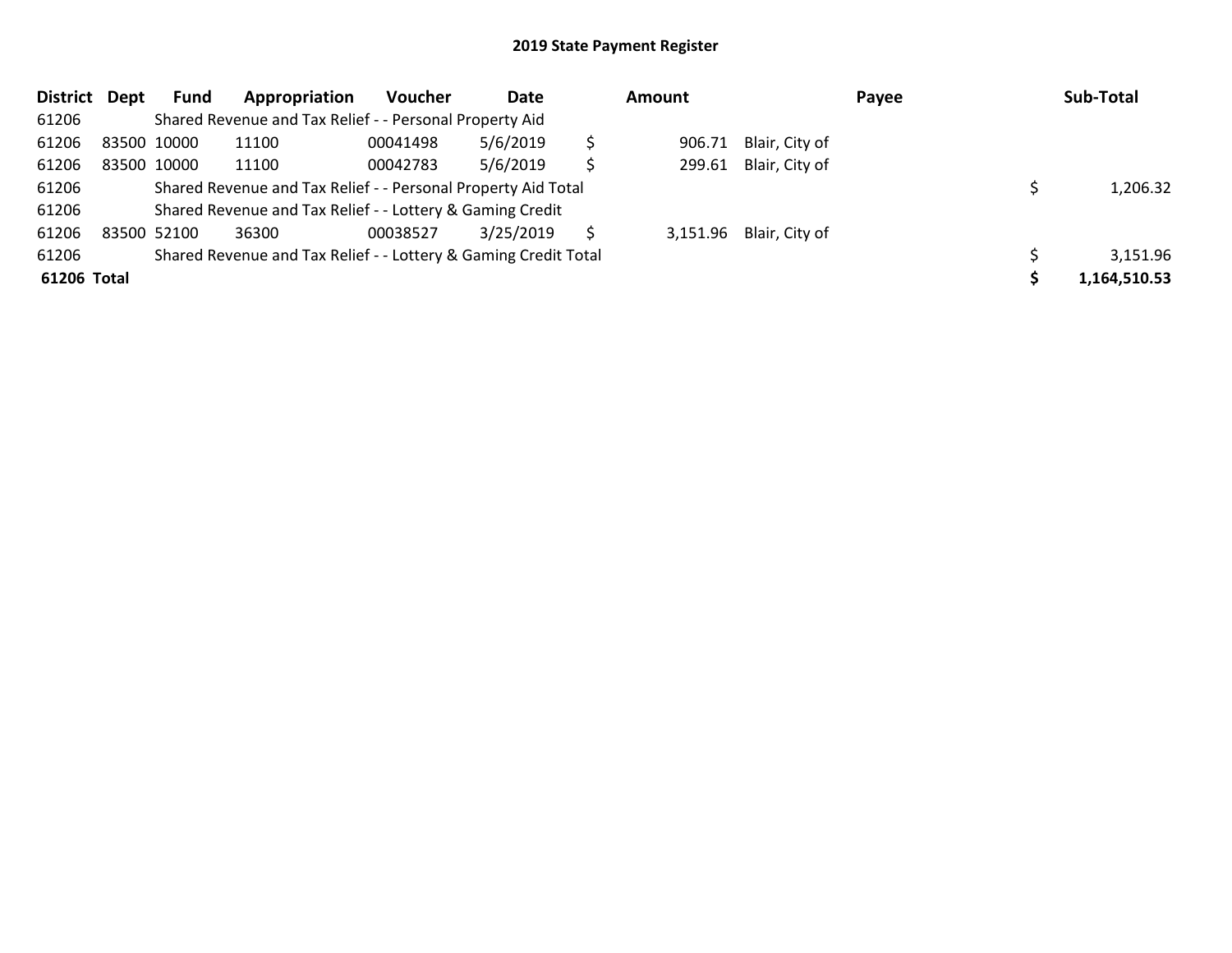| <b>District</b> | <b>Dept</b> | <b>Fund</b> | Appropriation                                                        | Voucher  | <b>Date</b> |    | Amount     | Payee              | Sub-Total        |
|-----------------|-------------|-------------|----------------------------------------------------------------------|----------|-------------|----|------------|--------------------|------------------|
| 61231           |             |             | Dept of Safety & Prof Services - - Fire Dues Distribution            |          |             |    |            |                    |                  |
| 61231           |             | 16500 10000 | 22500                                                                | 00030573 | 7/16/2019   | \$ | 4,501.53   | City Of Galesville |                  |
| 61231           |             |             | Dept of Safety & Prof Services - - Fire Dues Distribution Total      |          |             |    |            |                    | \$<br>4,501.53   |
| 61231           |             |             | WI Dept of Transportation - - Trns Aids To Mnc.-Sf                   |          |             |    |            |                    |                  |
| 61231           |             | 39500 21100 | 19100                                                                | 00337421 | 1/7/2019    | \$ | 21,823.43  | City Of Galesville |                  |
| 61231           |             | 39500 21100 | 19100                                                                | 00364735 | 4/1/2019    | \$ | 21,823.43  | City Of Galesville |                  |
| 61231           |             | 39500 21100 | 19100                                                                | 00402744 | 7/1/2019    | \$ | 21,823.43  | City Of Galesville |                  |
| 61231           |             | 39500 21100 | 19100                                                                | 00445562 | 10/7/2019   | \$ | 21,823.44  | City Of Galesville |                  |
| 61231           |             |             | WI Dept of Transportation - - Trns Aids To Mnc.-Sf Total             |          |             |    |            |                    | \$<br>87,293.73  |
| 61231           |             |             | Department of Justice - - Law Enforcement Train, Local               |          |             |    |            |                    |                  |
| 61231           |             | 45500 10000 | 23100                                                                | 00073133 | 10/18/2019  | \$ | 640.00     | City Of Galesville |                  |
| 61231           |             |             | Department of Justice - - Law Enforcement Train, Local Total         |          |             |    |            |                    | \$<br>640.00     |
| 61231           |             |             | Department of Administration - - Hv Trans Ln Annual Impact Fee       |          |             |    |            |                    |                  |
| 61231           |             | 50500 10000 | 17400                                                                | 00101144 | 5/2/2019    | \$ | 9,635.00   | City Of Galesville |                  |
| 61231           |             |             | Department of Administration - - Hv Trans Ln Annual Impact Fee Total |          |             |    |            |                    | \$<br>9,635.00   |
| 61231           |             |             | Shared Revenue and Tax Relief - - County And Municipal Aid           |          |             |    |            |                    |                  |
| 61231           |             | 83500 10000 | 10500                                                                | 00049872 | 7/22/2019   | \$ | 51,675.86  | City Of Galesville |                  |
| 61231           |             | 83500 10000 | 10500                                                                | 00054171 | 11/18/2019  | S  | 292,829.89 | City Of Galesville |                  |
| 61231           |             |             | Shared Revenue and Tax Relief - - County And Municipal Aid Total     |          |             |    |            |                    | \$<br>344,505.75 |
| 61231           |             |             | Shared Revenue and Tax Relief - - Exempt Computer Aid                |          |             |    |            |                    |                  |
| 61231           |             | 83500 10000 | 10900                                                                | 00046909 | 7/22/2019   | \$ | 2,438.10   | City Of Galesville |                  |
| 61231           |             |             | Shared Revenue and Tax Relief - - Exempt Computer Aid Total          |          |             |    |            |                    | \$<br>2,438.10   |
| 61231           |             |             | Shared Revenue and Tax Relief - - Personal Property Aid              |          |             |    |            |                    |                  |
| 61231           |             | 83500 10000 | 11100                                                                | 00041499 | 5/6/2019    | \$ | 2,560.10   | City Of Galesville |                  |
| 61231           |             | 83500 10000 | 11100                                                                | 00042784 | 5/6/2019    | \$ | 592.93     | City Of Galesville |                  |
| 61231           |             |             | Shared Revenue and Tax Relief - - Personal Property Aid Total        |          |             |    |            |                    | \$<br>3,153.03   |
| 61231 Total     |             |             |                                                                      |          |             |    |            |                    | \$<br>452,167.14 |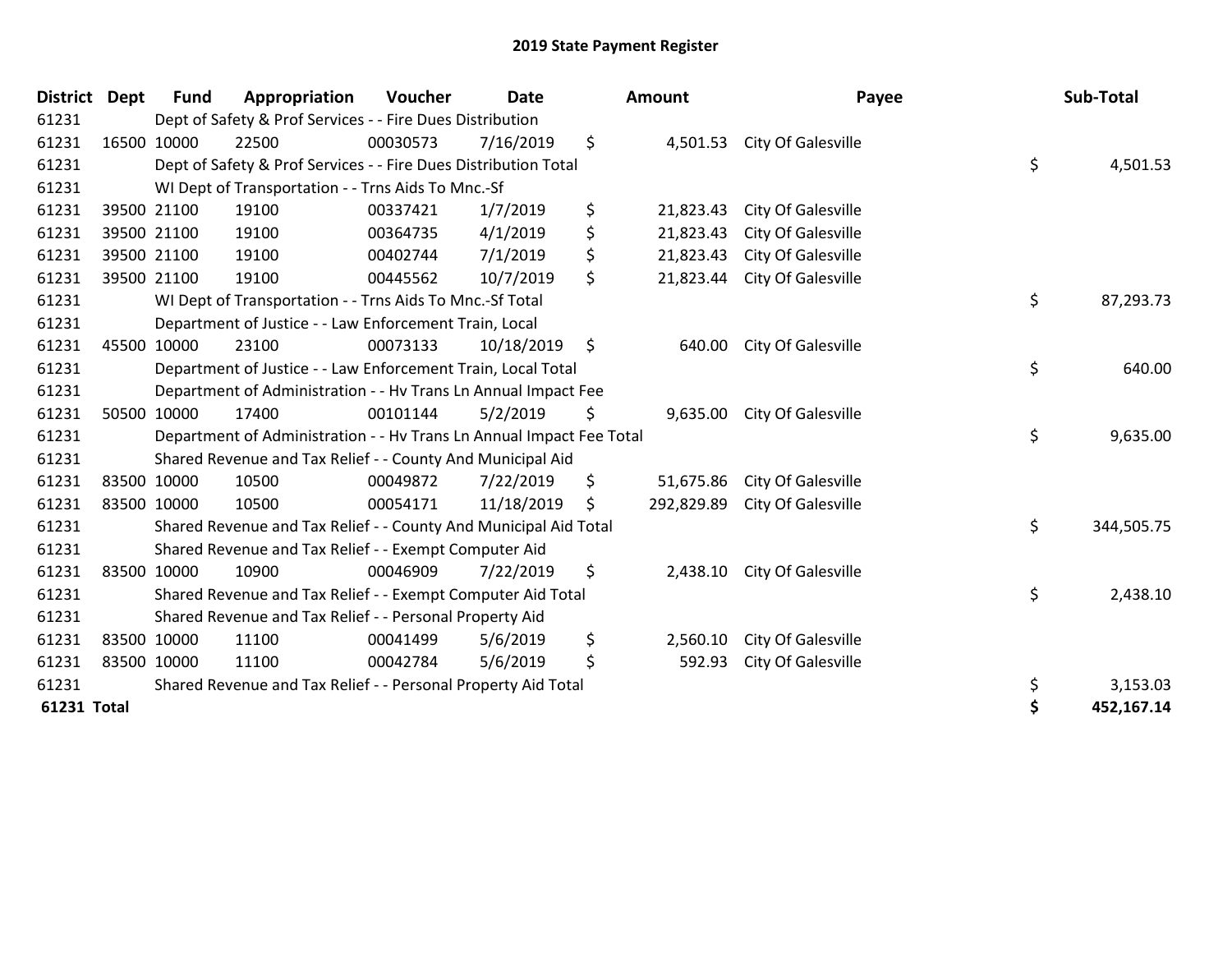| <b>District</b> | <b>Dept</b> | <b>Fund</b> | Appropriation                                                      | Voucher  | Date       | <b>Amount</b>    | Payee                         | Sub-Total        |
|-----------------|-------------|-------------|--------------------------------------------------------------------|----------|------------|------------------|-------------------------------|------------------|
| 61241           |             |             | Dept of Safety & Prof Services - - Fire Dues Distribution          |          |            |                  |                               |                  |
| 61241           |             | 16500 10000 | 22500                                                              | 00030593 | 7/16/2019  | \$               | 4,402.21 City Of Independence |                  |
| 61241           |             |             | Dept of Safety & Prof Services - - Fire Dues Distribution Total    |          |            |                  |                               | \$<br>4,402.21   |
| 61241           |             |             | Dept of Natural Resources - - Fin Asst For Responsible Units       |          |            |                  |                               |                  |
| 61241           |             | 37000 27400 | 67000                                                              | 00323376 | 5/22/2019  | \$<br>3,931.85   | City Of Independence          |                  |
| 61241           |             |             | Dept of Natural Resources - - Fin Asst For Responsible Units Total |          |            |                  |                               | \$<br>3,931.85   |
| 61241           |             |             | WI Dept of Transportation - - Trns Aids To Mnc.-Sf                 |          |            |                  |                               |                  |
| 61241           |             | 39500 21100 | 19100                                                              | 00337422 | 1/7/2019   | \$<br>19,456.27  | City Of Independence          |                  |
| 61241           |             | 39500 21100 | 19100                                                              | 00364736 | 4/1/2019   | \$<br>19,456.27  | City Of Independence          |                  |
| 61241           |             | 39500 21100 | 19100                                                              | 00402745 | 7/1/2019   | \$<br>19,456.27  | City Of Independence          |                  |
| 61241           |             | 39500 21100 | 19100                                                              | 00445563 | 10/7/2019  | \$<br>19,456.29  | City Of Independence          |                  |
| 61241           |             |             | WI Dept of Transportation - - Trns Aids To Mnc.-Sf Total           |          |            |                  |                               | \$<br>77,825.10  |
| 61241           |             |             | WI Dept of Transportation - - St Hwy Rehab, Sf                     |          |            |                  |                               |                  |
| 61241           |             | 39500 21100 | 36300                                                              | 00395878 | 7/11/2019  | \$<br>332.00     | City Of Independence          |                  |
| 61241           |             | 39500 21100 | 36300                                                              | 00395879 | 7/11/2019  | \$<br>664.00     | City Of Independence          |                  |
| 61241           |             | 39500 21100 | 36300                                                              | 00417680 | 8/23/2019  | \$<br>332.00     | City Of Independence          |                  |
| 61241           |             |             | WI Dept of Transportation - - St Hwy Rehab, Sf Total               |          |            |                  |                               | \$<br>1,328.00   |
| 61241           |             |             | Department of Justice - - Law Enforcement Train, Local             |          |            |                  |                               |                  |
| 61241           |             | 45500 10000 | 23100                                                              | 00073222 | 10/21/2019 | \$<br>800.00     | City Of Independence          |                  |
| 61241           |             |             | Department of Justice - - Law Enforcement Train, Local Total       |          |            |                  |                               | \$<br>800.00     |
| 61241           |             |             | Shared Revenue and Tax Relief - - County And Municipal Aid         |          |            |                  |                               |                  |
| 61241           |             | 83500 10000 | 10500                                                              | 00049873 | 7/22/2019  | \$<br>45,344.36  | City Of Independence          |                  |
| 61241           |             | 83500 10000 | 10500                                                              | 00054172 | 11/18/2019 | \$<br>256,951.39 | City Of Independence          |                  |
| 61241           |             |             | Shared Revenue and Tax Relief - - County And Municipal Aid Total   |          |            |                  |                               | \$<br>302,295.75 |
| 61241           |             |             | Shared Revenue and Tax Relief - - Exempt Computer Aid              |          |            |                  |                               |                  |
| 61241           |             | 83500 10000 | 10900                                                              | 00046910 | 7/22/2019  | \$<br>1,704.38   | City Of Independence          |                  |
| 61241           |             | 83500 10000 | 10900                                                              | 00048026 | 7/22/2019  | \$<br>68.58      | City Of Independence          |                  |
| 61241           |             |             | Shared Revenue and Tax Relief - - Exempt Computer Aid Total        |          |            |                  |                               | \$<br>1,772.96   |
| 61241           |             |             | Shared Revenue and Tax Relief - - Utility Aid                      |          |            |                  |                               |                  |
| 61241           |             | 83500 10000 | 11000                                                              | 00049873 | 7/22/2019  | \$<br>173.39     | City Of Independence          |                  |
| 61241           |             | 83500 10000 | 11000                                                              | 00054172 | 11/18/2019 | \$<br>993.45     | City Of Independence          |                  |
| 61241           |             |             | Shared Revenue and Tax Relief - - Utility Aid Total                |          |            |                  |                               | \$<br>1,166.84   |
| 61241           |             |             | Shared Revenue and Tax Relief - - Personal Property Aid            |          |            |                  |                               |                  |

| ount                                | Payee                                                                | Sub-Total        |
|-------------------------------------|----------------------------------------------------------------------|------------------|
| 4,402.21                            | City Of Independence                                                 | \$<br>4,402.21   |
| 3,931.85                            | City Of Independence                                                 | \$<br>3,931.85   |
| 19,456.27<br>19,456.27<br>19,456.27 | City Of Independence<br>City Of Independence<br>City Of Independence |                  |
| 19,456.29                           | City Of Independence                                                 | \$<br>77,825.10  |
| 332.00<br>664.00<br>332.00          | City Of Independence<br>City Of Independence<br>City Of Independence |                  |
|                                     |                                                                      | \$<br>1,328.00   |
| 800.00                              | City Of Independence                                                 | \$<br>800.00     |
| 45,344.36<br>!56,951.39             | City Of Independence<br>City Of Independence                         | \$<br>302,295.75 |
| 1,704.38<br>68.58                   | City Of Independence<br>City Of Independence                         | \$<br>1,772.96   |
| 173.39<br>993.45                    | City Of Independence<br>City Of Independence                         | \$<br>1,166.84   |
|                                     |                                                                      |                  |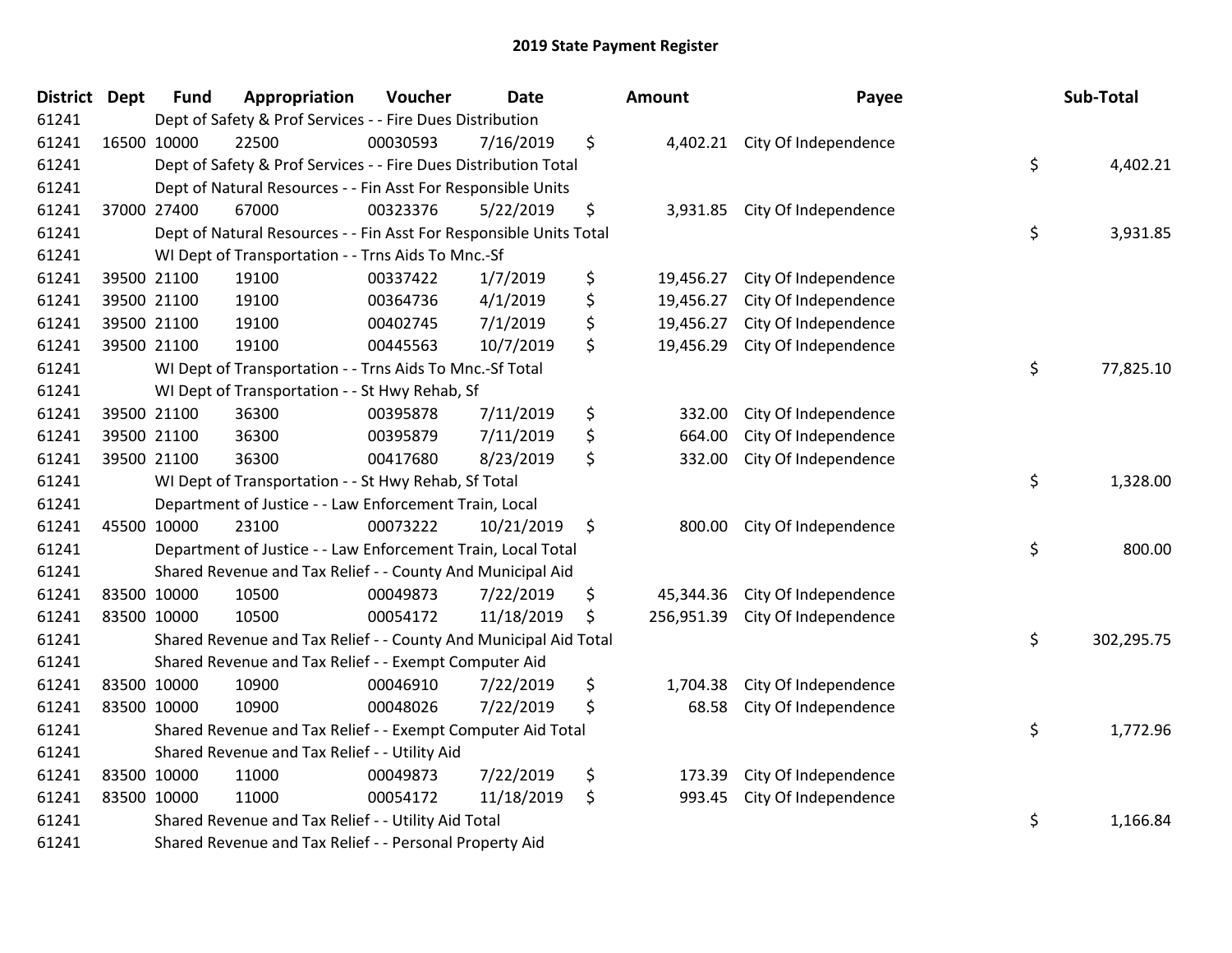| District    | Dept        | Fund | Appropriation                                                 | <b>Voucher</b> | Date     | Amount | Pavee                          | Sub-Total  |
|-------------|-------------|------|---------------------------------------------------------------|----------------|----------|--------|--------------------------------|------------|
| 61241       | 83500 10000 |      | 11100                                                         | 00041500       | 5/6/2019 |        | 13,390.37 City Of Independence |            |
| 61241       | 83500 10000 |      | 11100                                                         | 00042785       | 5/6/2019 |        | 5,448.89 City Of Independence  |            |
| 61241       |             |      | Shared Revenue and Tax Relief - - Personal Property Aid Total |                |          |        |                                | 18,839.26  |
| 61241 Total |             |      |                                                               |                |          |        |                                | 412,361.97 |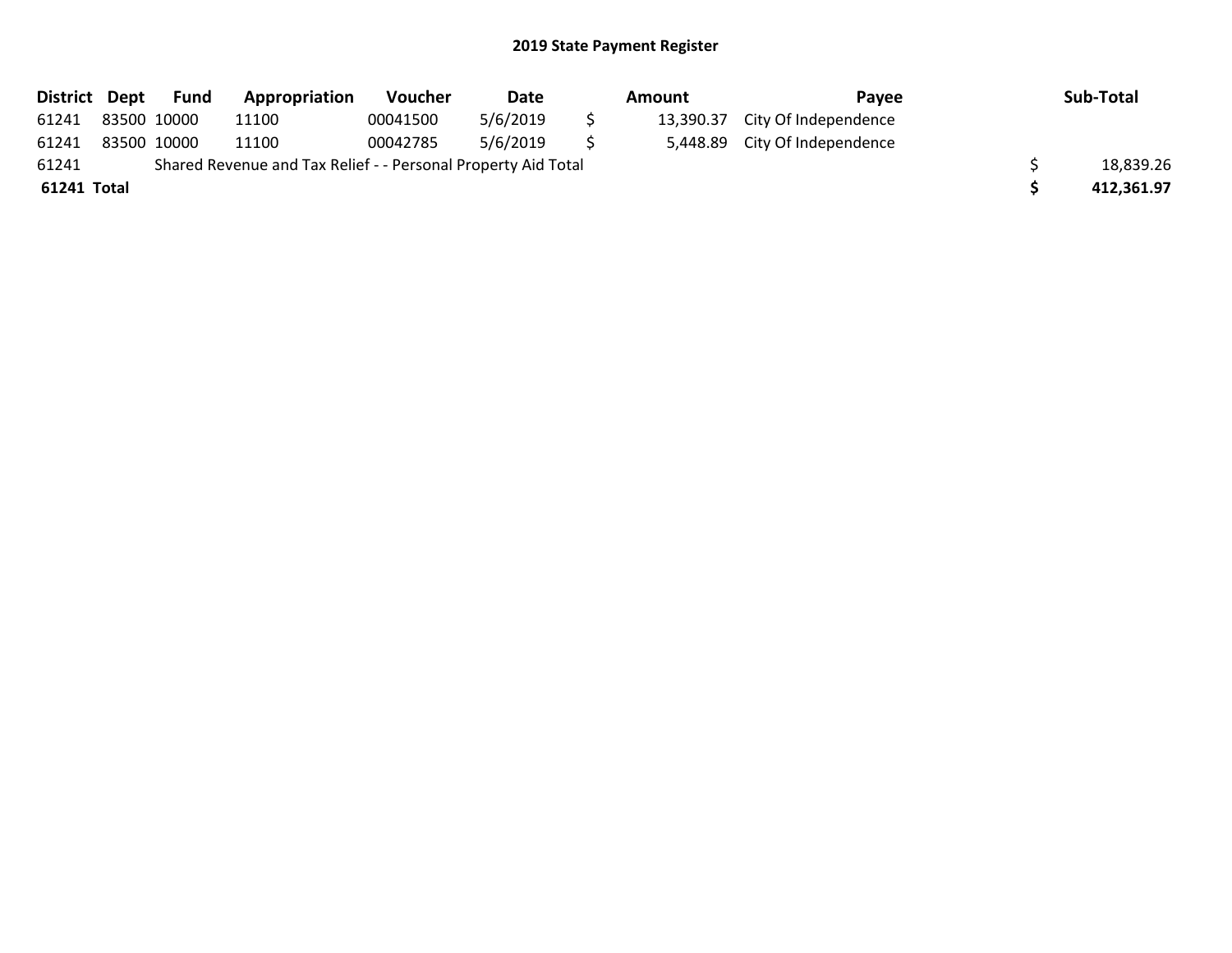| District Dept |             | <b>Fund</b>                                                | Appropriation                                                         | Voucher  | <b>Date</b> |               | Amount    |                          | Payee | Sub-Total  |
|---------------|-------------|------------------------------------------------------------|-----------------------------------------------------------------------|----------|-------------|---------------|-----------|--------------------------|-------|------------|
| 61265         |             |                                                            | Dept of Safety & Prof Services - - Fire Dues Distribution             |          |             |               |           |                          |       |            |
| 61265         | 16500 10000 |                                                            | 22500                                                                 | 00030403 | 7/16/2019   | \$            |           | 6,194.29 City Of Osseo   |       |            |
| 61265         |             |                                                            | Dept of Safety & Prof Services - - Fire Dues Distribution Total       |          |             |               |           |                          | \$    | 6,194.29   |
| 61265         |             |                                                            | Dept of Natural Resources - - Aids In Lieu Of Taxes - Gener           |          |             |               |           |                          |       |            |
| 61265         | 37000 10000 |                                                            | 50300                                                                 | 00314161 | 4/19/2019   | \$            |           | 20.07 City Of Osseo      |       |            |
| 61265         |             |                                                            | Dept of Natural Resources - - Aids In Lieu Of Taxes - Gener Total     |          |             |               |           |                          | \$    | 20.07      |
| 61265         |             |                                                            | Dept of Natural Resources - - Fin Asst For Responsible Units          |          |             |               |           |                          |       |            |
| 61265         | 37000 27400 |                                                            | 67000                                                                 | 00322932 | 5/22/2019   | \$            |           | 9,900.62 City Of Osseo   |       |            |
| 61265         |             |                                                            | Dept of Natural Resources - - Fin Asst For Responsible Units Total    |          |             |               |           |                          | \$    | 9,900.62   |
| 61265         |             |                                                            | WI Dept of Transportation - - Hwy Sfty Loc Aid Ffd                    |          |             |               |           |                          |       |            |
| 61265         | 39500 21100 |                                                            | 18500                                                                 | 00411588 | 7/12/2019   | \$            |           | 4,000.00 City Of Osseo   |       |            |
| 61265         | 39500 21100 |                                                            | 18500                                                                 | 00450352 | 10/22/2019  | \$            | 4,000.00  | City Of Osseo            |       |            |
| 61265         |             |                                                            | WI Dept of Transportation - - Hwy Sfty Loc Aid Ffd Total              |          |             |               |           |                          | \$    | 8,000.00   |
| 61265         |             |                                                            | WI Dept of Transportation - - Trns Aids To Mnc.-Sf                    |          |             |               |           |                          |       |            |
| 61265         | 39500 21100 |                                                            | 19100                                                                 | 00337423 | 1/7/2019    | \$            | 34,464.04 | City Of Osseo            |       |            |
| 61265         | 39500 21100 |                                                            | 19100                                                                 | 00364737 | 4/1/2019    | \$            | 34,464.04 | City Of Osseo            |       |            |
| 61265         | 39500 21100 |                                                            | 19100                                                                 | 00402746 | 7/1/2019    | \$            | 34,464.04 | City Of Osseo            |       |            |
| 61265         | 39500 21100 |                                                            | 19100                                                                 | 00445564 | 10/7/2019   | \$            | 34,464.06 | City Of Osseo            |       |            |
| 61265         |             |                                                            | WI Dept of Transportation - - Trns Aids To Mnc.-Sf Total              |          |             |               |           |                          | \$    | 137,856.18 |
| 61265         |             |                                                            | WI Dept of Transportation - - Loc Rd Imp Prg St Fd                    |          |             |               |           |                          |       |            |
| 61265         | 39500 21100 |                                                            | 27800                                                                 | 00411064 | 7/10/2019   | \$            |           | 8,944.42 City Of Osseo   |       |            |
| 61265         |             |                                                            | WI Dept of Transportation - - Loc Rd Imp Prg St Fd Total              |          |             |               |           |                          | \$    | 8,944.42   |
| 61265         |             |                                                            | Department of Justice - - Law Enforcement Train, Local                |          |             |               |           |                          |       |            |
| 61265         | 45500 10000 |                                                            | 23100                                                                 | 00073953 | 10/31/2019  | $\ddot{\phi}$ | 800.00    | City Of Osseo            |       |            |
| 61265         |             |                                                            | Department of Justice - - Law Enforcement Train, Local Total          |          |             |               |           |                          | \$    | 800.00     |
| 61265         |             |                                                            | Shared Revenue and Tax Relief - - Expenditure Restraint Program       |          |             |               |           |                          |       |            |
| 61265         | 83500 10000 |                                                            | 10100                                                                 | 00049874 | 7/22/2019   | \$            |           | 30,655.38 City Of Osseo  |       |            |
| 61265         |             |                                                            | Shared Revenue and Tax Relief - - Expenditure Restraint Program Total |          |             |               |           |                          | \$    | 30,655.38  |
| 61265         |             | Shared Revenue and Tax Relief - - County And Municipal Aid |                                                                       |          |             |               |           |                          |       |            |
| 61265         | 83500 10000 |                                                            | 10500                                                                 | 00049874 | 7/22/2019   | \$            |           | 33,275.57 City Of Osseo  |       |            |
| 61265         | 83500 10000 |                                                            | 10500                                                                 | 00054173 | 11/18/2019  | \$            |           | 188,561.53 City Of Osseo |       |            |
| 61265         |             |                                                            | Shared Revenue and Tax Relief - - County And Municipal Aid Total      |          |             |               |           |                          | \$    | 221,837.10 |
| 61265         |             | Shared Revenue and Tax Relief - - Exempt Computer Aid      |                                                                       |          |             |               |           |                          |       |            |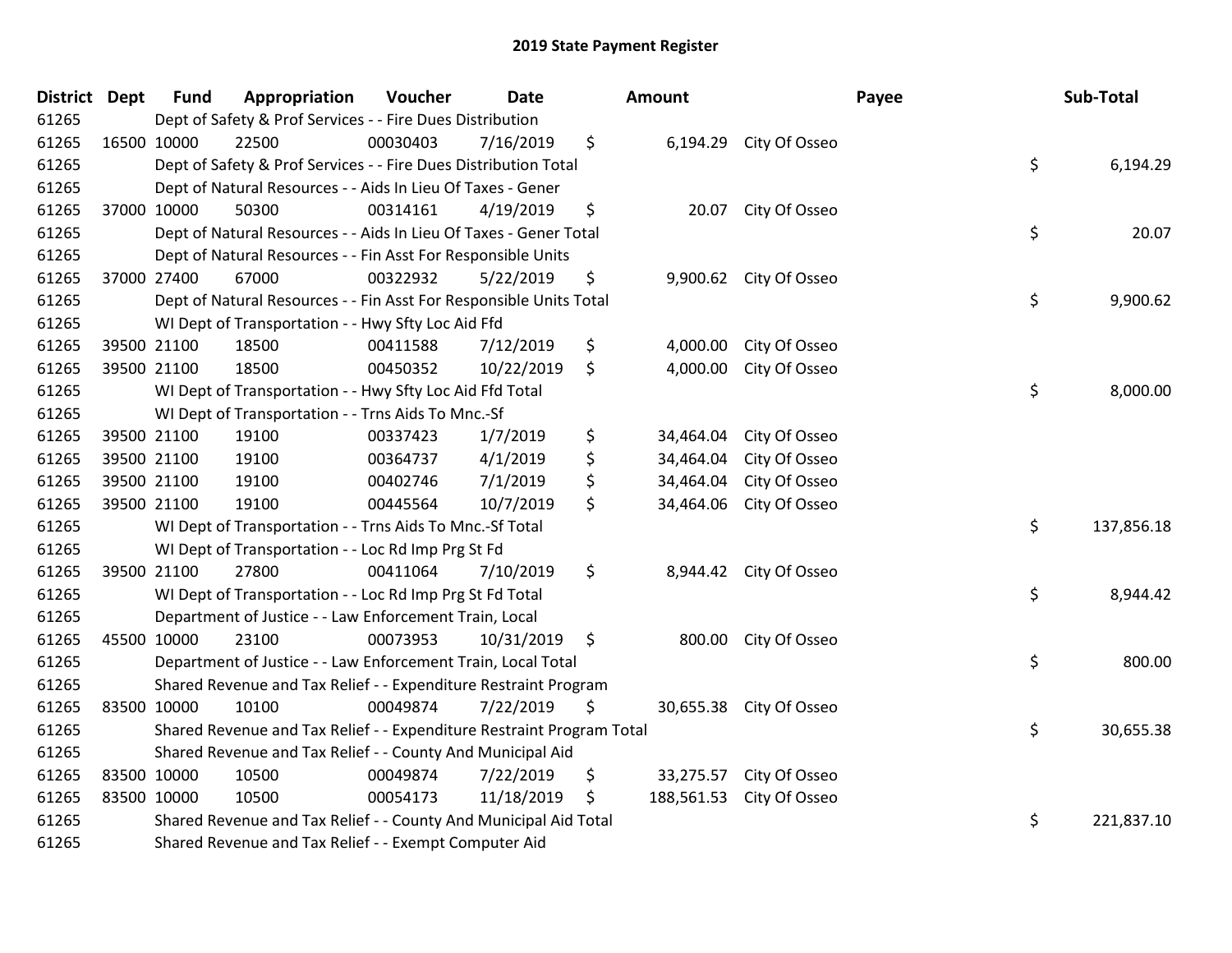| <b>District</b> | Dept        | Fund        | Appropriation                                                   | <b>Voucher</b> | Date      |    | <b>Amount</b> |                      | Payee | Sub-Total  |
|-----------------|-------------|-------------|-----------------------------------------------------------------|----------------|-----------|----|---------------|----------------------|-------|------------|
| 61265           |             | 83500 10000 | 10900                                                           | 00046911       | 7/22/2019 | \$ | 3,189.47      | City Of Osseo        |       |            |
| 61265           |             | 83500 10000 | 10900                                                           | 00048027       | 7/22/2019 | \$ | 6,939.68      | City Of Osseo        |       |            |
| 61265           |             |             | Shared Revenue and Tax Relief - - Exempt Computer Aid Total     |                |           |    |               |                      |       | 10,129.15  |
| 61265           |             |             | Shared Revenue and Tax Relief - - Personal Property Aid         |                |           |    |               |                      |       |            |
| 61265           | 83500 10000 |             | 11100                                                           | 00041501       | 5/6/2019  | \$ | 14,665.31     | City Of Osseo        |       |            |
| 61265           | 83500 10000 |             | 11100                                                           | 00042786       | 5/6/2019  | \$ | 7,926.48      | City Of Osseo        |       |            |
| 61265           |             |             | Shared Revenue and Tax Relief - - Personal Property Aid Total   |                |           |    |               |                      |       | 22,591.79  |
| 61265           |             |             | Shared Revenue and Tax Relief - - Lottery & Gaming Credit       |                |           |    |               |                      |       |            |
| 61265           |             | 83500 52100 | 36300                                                           | 00038528       | 3/25/2019 | Ŝ  |               | 211.85 City Of Osseo |       |            |
| 61265           |             |             | Shared Revenue and Tax Relief - - Lottery & Gaming Credit Total |                |           |    |               |                      |       | 211.85     |
| 61265 Total     |             |             |                                                                 |                |           |    |               |                      |       | 457,140.85 |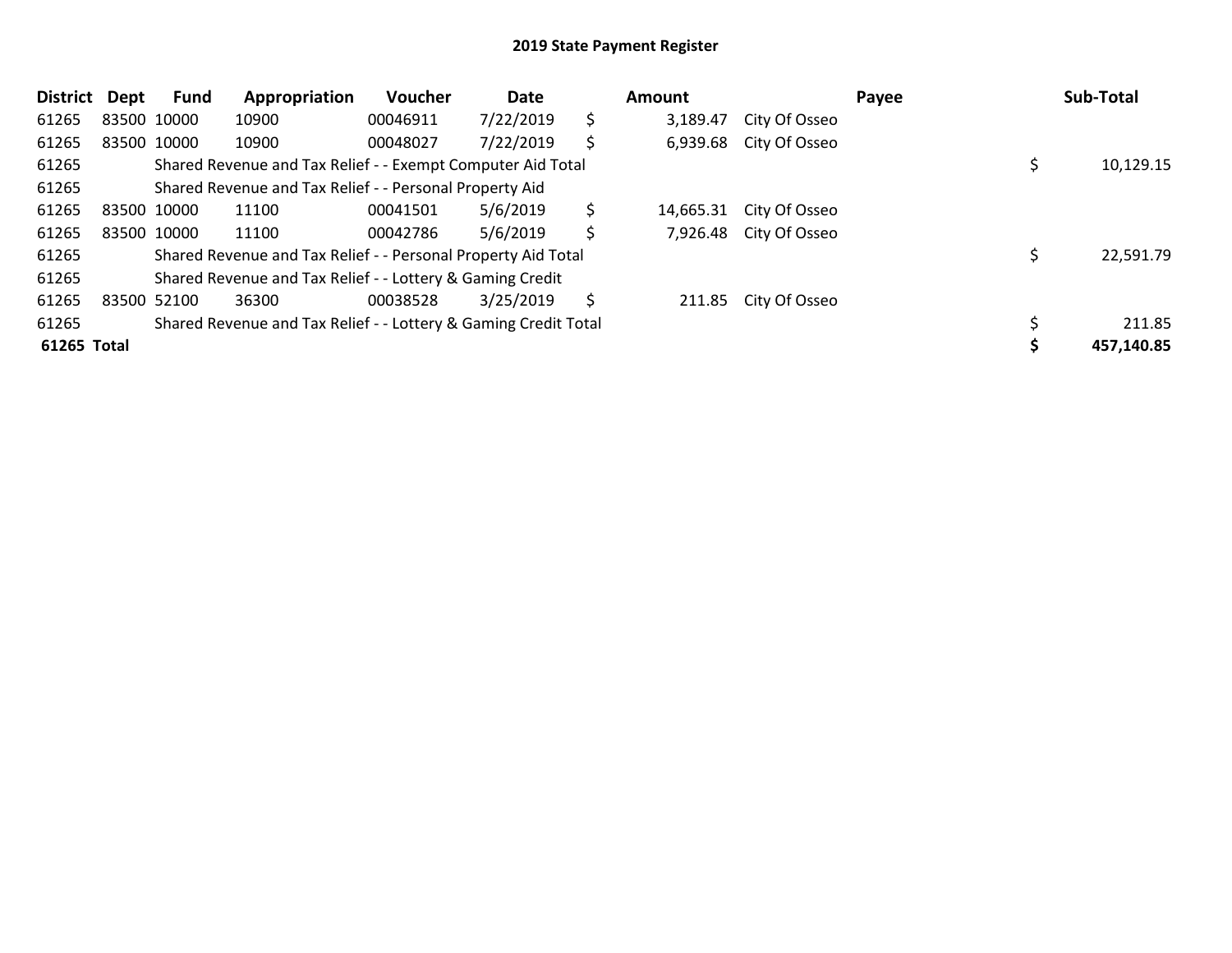| District Dept |             | <b>Fund</b>                                           | Appropriation                                                                   | Voucher   | <b>Date</b>     |      | Amount     | Payee                       |    | Sub-Total  |
|---------------|-------------|-------------------------------------------------------|---------------------------------------------------------------------------------|-----------|-----------------|------|------------|-----------------------------|----|------------|
| 61291         |             |                                                       | Dept of Safety & Prof Services - - Fire Dues Distribution                       |           |                 |      |            |                             |    |            |
| 61291         |             | 16500 10000                                           | 22500                                                                           | 00030526  | 7/16/2019       | \$   |            | 4,926.01 City Of Whitehall  |    |            |
| 61291         |             |                                                       | Dept of Safety & Prof Services - - Fire Dues Distribution Total                 |           |                 |      |            |                             | \$ | 4,926.01   |
| 61291         |             |                                                       | Dept of Natural Resources - - Fin Asst For Responsible Units                    |           |                 |      |            |                             |    |            |
| 61291         |             | 37000 27400                                           | 67000                                                                           | 00322801  | 5/22/2019       | \$   | 6,632.10   | City Of Whitehall           |    |            |
| 61291         |             |                                                       | Dept of Natural Resources - - Fin Asst For Responsible Units Total              |           |                 |      |            |                             | \$ | 6,632.10   |
| 61291         |             |                                                       | WI Dept of Transportation - - Trns Aids To Mnc.-Sf                              |           |                 |      |            |                             |    |            |
| 61291         |             | 39500 21100                                           | 19100                                                                           | 00337424  | 1/7/2019        | \$   | 22,933.44  | City Of Whitehall           |    |            |
| 61291         |             | 39500 21100                                           | 19100                                                                           | 00364738  | 4/1/2019        | \$   | 22,933.44  | City Of Whitehall           |    |            |
| 61291         |             | 39500 21100                                           | 19100                                                                           | 00402747  | 7/1/2019        | \$   | 22,933.44  | City Of Whitehall           |    |            |
| 61291         |             | 39500 21100                                           | 19100                                                                           | 00445565  | 10/7/2019       | \$   | 22,933.45  | City Of Whitehall           |    |            |
| 61291         |             |                                                       | WI Dept of Transportation - - Trns Aids To Mnc.-Sf Total                        |           |                 |      |            |                             | \$ | 91,733.77  |
| 61291         |             |                                                       | Department of Health Services - - Prepaid Medical Transport Reimbursement       |           |                 |      |            |                             |    |            |
| 61291         |             | 43500 10000                                           | 16300                                                                           | AMBULANCE | 11/18/2019      | - \$ | 3,239.91   | City Of Whitehall           |    |            |
| 61291         |             |                                                       | Department of Health Services - - Prepaid Medical Transport Reimbursement Total |           |                 |      |            |                             | \$ | 3,239.91   |
| 61291         |             |                                                       | Department of Justice - - Law Enforcement Train, Local                          |           |                 |      |            |                             |    |            |
| 61291         |             | 45500 10000                                           | 23100                                                                           | 00075006  | $11/13/2019$ \$ |      |            | 1,120.00 City Of Whitehall  |    |            |
| 61291         |             |                                                       | Department of Justice - - Law Enforcement Train, Local Total                    |           |                 |      |            |                             | \$ | 1,120.00   |
| 61291         |             |                                                       | Elections Commission - - 2018 Hava Election Security                            |           |                 |      |            |                             |    |            |
| 61291         |             | 51000 22000                                           | 18200                                                                           | 00002318  | 11/7/2019       | \$   | 1,200.00   | City Of Whitehall           |    |            |
| 61291         |             |                                                       | Elections Commission - - 2018 Hava Election Security Total                      |           |                 |      |            |                             | \$ | 1,200.00   |
| 61291         |             |                                                       | Shared Revenue and Tax Relief - - Expenditure Restraint Program                 |           |                 |      |            |                             |    |            |
| 61291         |             | 83500 10000                                           | 10100                                                                           | 00049875  | 7/22/2019       | \$   |            | 22,593.15 City Of Whitehall |    |            |
| 61291         |             |                                                       | Shared Revenue and Tax Relief - - Expenditure Restraint Program Total           |           |                 |      |            |                             | \$ | 22,593.15  |
| 61291         |             |                                                       | Shared Revenue and Tax Relief - - County And Municipal Aid                      |           |                 |      |            |                             |    |            |
| 61291         |             | 83500 10000                                           | 10500                                                                           | 00049875  | 7/22/2019       | \$   | 66,545.65  | City Of Whitehall           |    |            |
| 61291         | 83500 10000 |                                                       | 10500                                                                           | 00054174  | 11/18/2019      | \$   | 373,852.10 | City Of Whitehall           |    |            |
| 61291         |             |                                                       | Shared Revenue and Tax Relief - - County And Municipal Aid Total                |           |                 |      |            |                             | \$ | 440,397.75 |
| 61291         |             | Shared Revenue and Tax Relief - - Exempt Computer Aid |                                                                                 |           |                 |      |            |                             |    |            |
| 61291         |             | 83500 10000                                           | 10900                                                                           | 00046912  | 7/22/2019       | \$   | 3,809.91   | City Of Whitehall           |    |            |
| 61291         |             | 83500 10000                                           | 10900                                                                           | 00048028  | 7/22/2019       | \$   | 1,938.38   | City Of Whitehall           |    |            |
| 61291         |             |                                                       | Shared Revenue and Tax Relief - - Exempt Computer Aid Total                     |           |                 |      |            |                             | \$ | 5,748.29   |
| 61291         |             |                                                       | Shared Revenue and Tax Relief - - Utility Aid                                   |           |                 |      |            |                             |    |            |